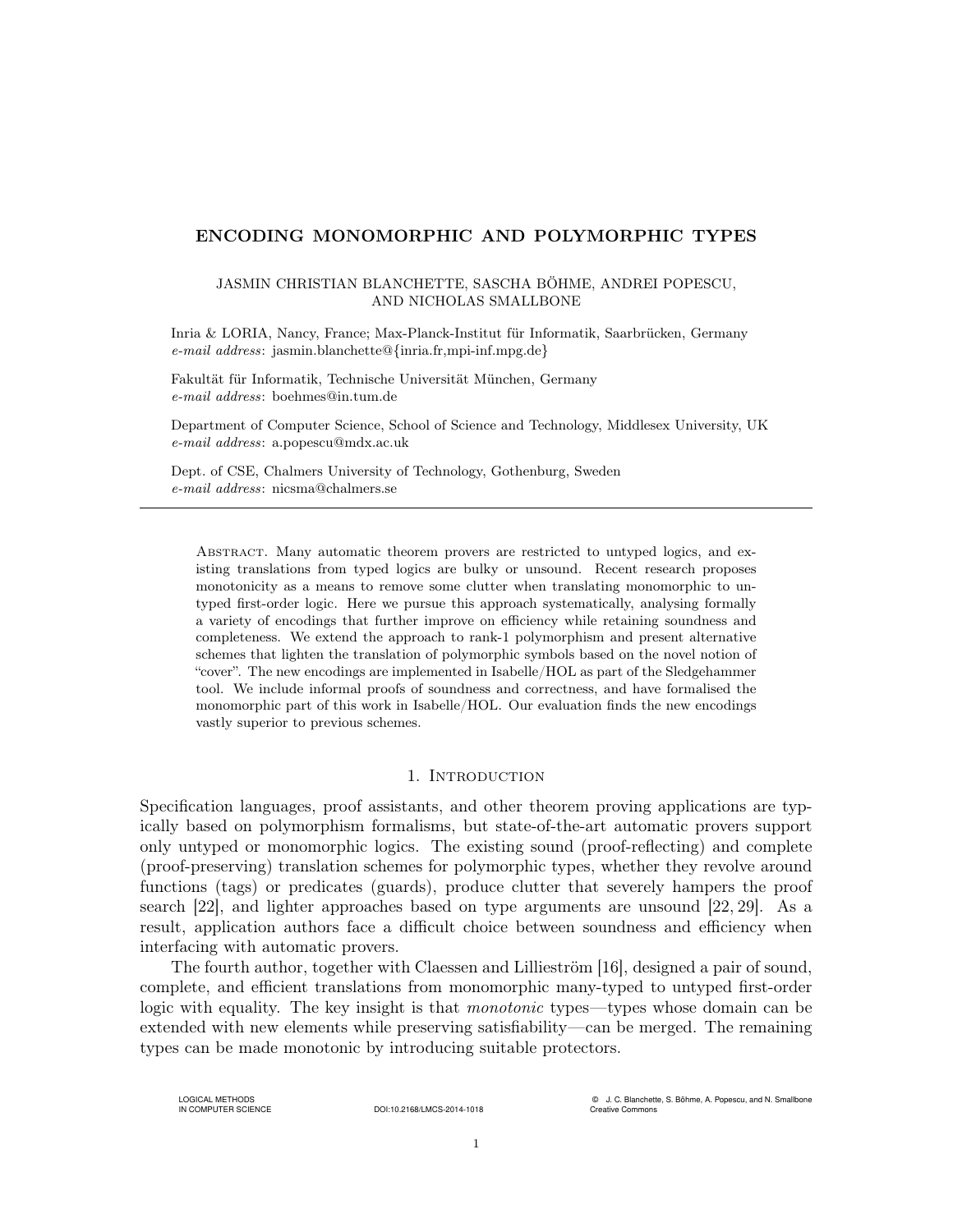<span id="page-1-0"></span>Example 1 (Monkey Village). Imagine a village of monkeys [\[16\]](#page-50-2) where each monkey owns at least two bananas. The predicate **owns**: monkey  $\times$  banana  $\rightarrow$  o (where o denotes truth values) associates monkeys with bananas, and the functions  $b_1$ ,  $b_2$ : monkey  $\rightarrow$  banana witness the existence of each monkey's minimum supply of bananas:

 $\forall M : monkey.$  owns $(M, b_1(M))$  ∧ owns $(M, b_2(M))$ 

 $\forall M : monkey. b_1(M) \not\approx b_2(M)$ 

 $\forall M_1, M_2 : monkey, B : banana.$  owns $(M_1, B) \land$  owns $(M_2, B) \rightarrow M_1 \approx M_2$ 

The axioms are clearly satisfiable.

In the monkey village of Example [1,](#page-1-0) the type banana is monotonic, because any model with *b* bananas can be extended to a model with  $b' > b$  bananas. In contrast, monkey is<br>nonmonotonic because there can live at most  $\lfloor h/2 \rfloor$  monkeys in a village with a finite supply nonmonotonic, because there can live at most  $\lfloor b/2 \rfloor$  monkeys in a village with a finite supply of *b* bananas. Syntactically, the monotonicity of banana is inferable from the absence of a positive equality  $B \approx t$  or  $t \approx B$ , where B is a variable of type *banana* and t is arbitrary; such a literal would be needed to make the type nonmonotonic.

The example can be encoded as follows, using the predicate  $g_{\text{monkey}}$  to guard against ill-typed instantiations of *M*, *M*1, and *M*2:

 $\exists M.$  g<sub>monkey</sub> $(M)$ 

 $\forall M$ . g<sub>monkey</sub>(*M*) → owns(*M*, b<sub>1</sub>(*M*)) ∧ owns(*M*, b<sub>2</sub>(*M*))

 $\forall M$ . g<sub>monkey</sub> $(M) \rightarrow b_1(M) \not\approx b_2(M)$ 

 $\forall M_1, M_2, B$ . g $_{monkey}(M_1) \land$  g $_{monkey}(M_2) \land$  owns $(M_1, B) \land$  owns $(M_2, B) \rightarrow M_1 \approx M_2$ 

The first axiom states the existence of a monkey; this is necessary for completeness, since model carriers are required to be nonempty. Thanks to monotonicity, it is sound to omit all type information regarding bananas. The intuition behind this is that the  $g_{\text{monkey}}$  predicate makes the problem fully monotonic, and for such problems it it possible to synchronise the cardinalities of the different types and to merge the types, yielding an equisatisfiable untyped (or singly typed) problem. For example, a model  $\mathcal M$  of the typed problem with  $m$  monkeys and *b* bananas will give rise to a model  $\mathcal{M}'$  of the untyped problem with *b* "bananamonkeys," among which *m* are monkeys according to the interpretation of  $g_{\text{monkey}}$ ; conversely, from a model of the untyped problem with *b* "bananamonkeys" including *m* values for which  $g_{\text{monkey}}$ is true (with *<sup>m</sup>* > <sup>0</sup> thanks to the first axiom), it is easy to construct a model of the typed problem with *b* bananas and *m* monkeys.

Monotonicity is not decidable, but it can often be inferred using suitable calculi. In this article, we exploit this idea systematically, analysing a variety of encodings based on monotonicity: some are minor adaptations of existing ones, while others are novel encodings that further improve on the size of the translated formulae.

In addition, we generalise the monotonicity approach to a rank-1 polymorphic logic, as embodied by the typed first-order form TFF1 of the TPTP (Thousand of Problems for Theorem Provers) [\[7\]](#page-49-0), a de facto standard implemented by a number of reasoning tools. Unfortunately, the presence of a single equality literal  $X \approx t$  or  $t \approx X$ , where X is a polymorphic variable of type  $\alpha$ , will lead the analysis to classify all types as possibly nonmonotonic and force the use of protectors everywhere, as in the traditional encodings. A typical example is the list axiom  $\forall X : \alpha$ ,  $Xs : list(\alpha)$ . hd(cons $(X, Xs)$ )  $\approx X$ . We solve this issue through a novel scheme that reduces the clutter associated with nonmonotonic types, based on the observation that protectors are required only when translating the particular formulae that prevent a type from being inferred monotonic. This contribution improves the monomorphic case as well: for the monkey village example, our scheme detects that the first two axioms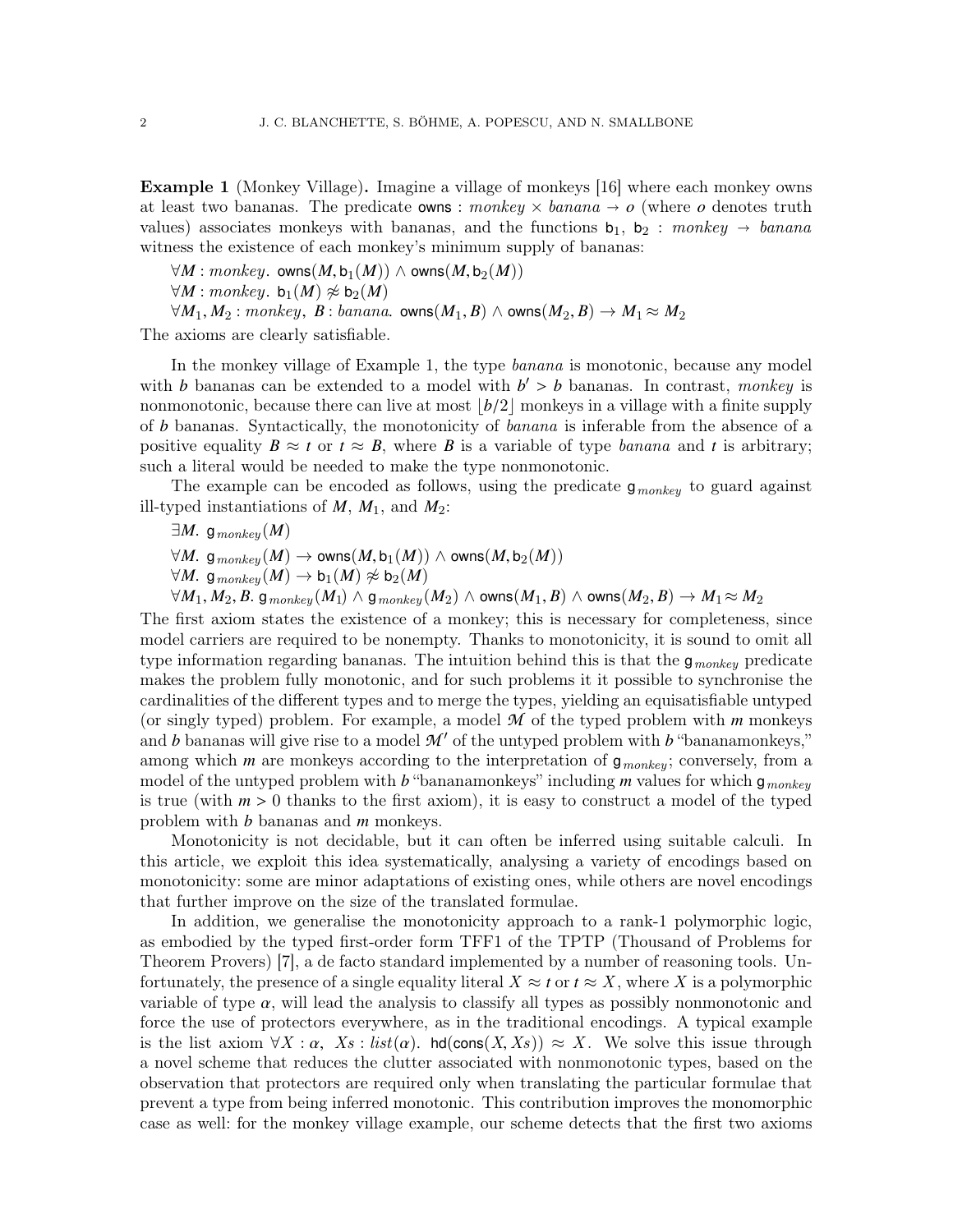|                                                  | Traditional                           | Cover-based      | Monotonicity-based                   |                            |  |  |  |
|--------------------------------------------------|---------------------------------------|------------------|--------------------------------------|----------------------------|--|--|--|
|                                                  | (Polymorphic)                         | (Polymorphic)    | Monomorphic                          | Polymorphic                |  |  |  |
| Full type erasure<br>Type arguments<br>Type tags | $e$ (§3.1)<br>a $(\S 3.2)$<br>t(83.3) | t@(§4.2)         | $\tilde{t}$ ?, $\tilde{t}$ ?? (§5.4) | t?, t?? $(\S6.5)$          |  |  |  |
| Type guards                                      | g(83.4)                               | $g\omega$ (§4.1) | $\tilde{g}$ ?, $\tilde{g}$ ?? (§5.5) | $g$ ?, $g$ ?? ( $\S 6.6$ ) |  |  |  |

<span id="page-2-0"></span>Figure 1: The main encodings

are harmless and translates them without the  $g_{\text{monkey}}$  guards. (In fact, by appealing to a more general notion of monotonicity, it is possible to eliminate all type information in the monkey village problem in a sound fashion.)

Encoding types in an untyped logic is an old problem, and several solutions have been proposed in the literature. We start by reviewing four main traditional approaches (Section [3\)](#page-8-1), which prepare the ground for the more advanced encodings presented in this article. Next, we present improvements of the traditional encodings that aim at reducing the clutter associated with polymorphic symbols, based on the novel notion of "cover" (Section [4\)](#page-14-0). Then we move our attention to monotonicity-based encodings, which try to minimise the number of added tags or guards. We first present known and novel monotonicity-based schemes that handle only ground types (Section [5\)](#page-24-0); these are interesting in their own right and serve as stepping stones for the full-blown polymorphic encodings (Section [6\)](#page-32-0). Proofs of correctness accompany the descriptions of the new encodings. The proofs explicitly relate models of unencoded and encoded problems.

Figure [1](#page-2-0) presents a brief overview of the main encodings. The traditional encodings are identified by single letters (e for full type erasure, a for type arguments, t for type tags, g for type guards). The nontraditional encodings append a suffix to the letter:  $\omega$  (= cover-based), ? (= monotonicity-based, lightweight), or ?? (= monotonicity-based, featherweight). The  $\alpha$  decoration  $\sim$  identifies the monomorphic version of an encoding. Among the nontraditional schemes,  $\tilde{t}$ ? and  $\tilde{g}$ ? are due to Claessen et al. [\[16\]](#page-50-2); the other encodings are novel.

A formalisation [\[8\]](#page-49-1) of the monomorphic part of our results has been developed in the proof assistant Isabelle/HOL [\[24,](#page-50-3)[25\]](#page-50-4). The encodings have been implemented in Sledgehammer [\[3,](#page-49-2) [22\]](#page-50-0), which provides a bridge between Isabelle/HOL and automatic theorem provers (Section [7\)](#page-43-0). They were evaluated with Alt-Ergo, E, SPASS, Vampire, and Z3 on a benchmark suite consisting of proof goals from existing Isabelle formalisations (Section [8\)](#page-45-0). Our comparisons include the traditional encodings as well as the provers' native support for monomorphic types where it is available. Related work is considered at the end (Section [9\)](#page-48-0).

We presented an earlier version of this work at the TACAS 2013 conference [\[5\]](#page-49-3). The current text extends the conference paper with detailed proofs and a discussion of implementational issues (Section [7\)](#page-43-0). It also corrects the side conditions of two encoding definitions, which resulted in an unexpected incompleteness.

Convention 2. Given a name, such as *t*, that ranges over a certain domain, such as the set of terms, its overlined version  $\bar{t}$  ranges over lists (tuples) of items in this domain, and  $|\bar{t}|$ denotes the length of  $\bar{t}$ . We also write |A| for the cardinal of a set A. A set is *countable* if it is finite or countably infinite. Given an element  $u$ ,  $(u)^n$  or  $u^n$  denotes the list consisting of *n* occurrences of *u*. Given a nonempty set *A*, we write  $\varepsilon(A)$  for some arbitrary but fixed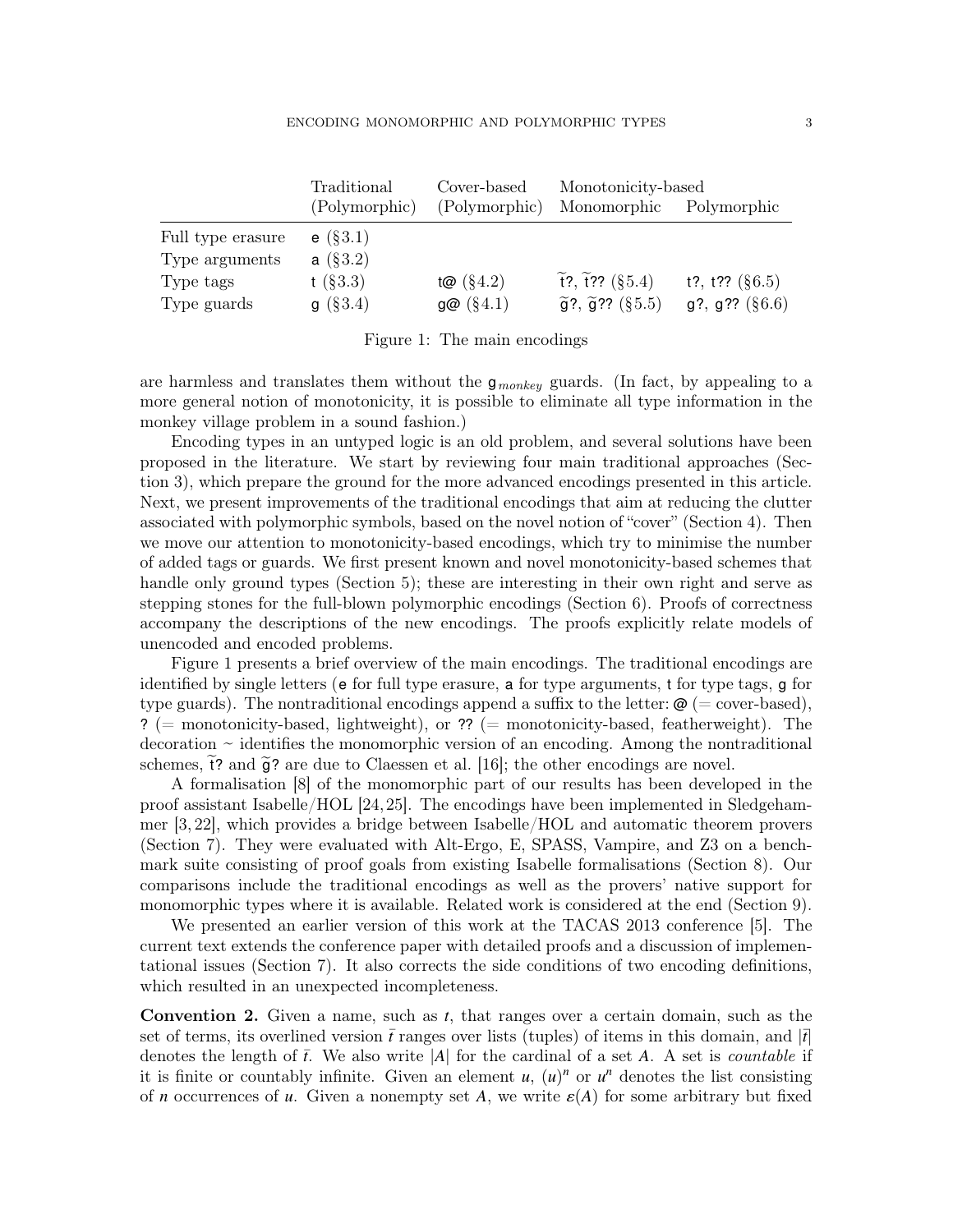element of *A*. We use  $\varepsilon(A)$  in definitions where the choice of the element does not matter, as long as it belongs to *A*.

### 2. Background: Logics

This article involves three versions of classical first-order logic with equality: polymorphic, monomorphic, and untyped. They correspond to the TPTP syntaxes TFF1 [\[7\]](#page-49-0), TFF0 [\[32\]](#page-50-5), and FOF [\[30\]](#page-50-6), respectively, excluding interpreted arithmetic.

2.1. **Polymorphic First-Order Logic.** The source logic is a rank-1 polymorphic logic as specified by TFF1 [\[7\]](#page-49-0).

We fix  $\mathcal{A}$ , a countably infinite set of type variables with typical element  $\alpha$ , and  $\mathcal{V}$ , a countably infinite set of *term variables* with typical element X.

**Definition 3** (Syntax). A polymorphic signature is a triple  $\Sigma = (\mathcal{K}, \mathcal{F}, \mathcal{P})$ , where  $\mathcal{K}$  is a countable set of type constructors *k* with arities,  $\mathcal F$  is a countable set of function symbols  $f$ with arities, and  $\mathcal P$  is a countable set of predicate symbols  $p$  with arities.

For type constructors  $k \in \mathcal{K}$ , the arity is a natural number *n*. This association is written *k* :: *n*. Types, forming the set  $Type_{\mathcal{K}}$ , are then defined inductively starting with type variables and applying type constructors according to their arities:

Types:  $\sigma ::= k(\bar{\sigma})$  where  $k ::= |\bar{\sigma}|$  constructor type<br>  $|\alpha|$  constructor type type variable

For function symbols  $f \in \mathcal{F}$ , the arity is a triple  $(\bar{\alpha}, \bar{\sigma}, \sigma)$ , where  $\bar{\alpha}$  is a list of distinct type variables,  $\bar{\sigma}$  is a list of types, and  $\sigma$  is a type such that all the variables appearing in  $\bar{\sigma}$  and  $\sigma$  are among the ones in  $\bar{\alpha}$ . We write this association as  $f : \forall \bar{\alpha}, \bar{\sigma} \to \sigma$  or  $f : \forall \bar{\alpha}, \sigma_1 \times \cdots \times \sigma_n \to \sigma$ . Finally, for predicate symbols  $p \in \mathcal{P}$ , the arity is a pair  $(\bar{\alpha}, \bar{\sigma})$ , where  $\bar{\alpha}$  is a list of distinct type variables and  $\bar{\sigma}$  is a list of types. We write this association as  $p : \forall \bar{\alpha}, \bar{\sigma} \to o$  or  $p : \forall \bar{\alpha}, \sigma_1 \times \cdots \times \sigma_n \to o$ .

Overloading of different arities for the same symbol is excluded by definition. The symbols  $\forall$ ,  $\times$ ,  $\rightarrow$ , and *o* (omicron) are not type constructors but syntax. The arity declarations for function and predicate symbols can be seen as instances of the general syntax  $s : \forall \bar{\alpha}, \bar{\sigma} \rightarrow \varsigma$ , where  $s \in \mathcal{F} \oplus \mathcal{P}$  and  $\varsigma$  is either a type or *o*. An application of s will require  $|\bar{\alpha}|$  type arguments (written in angle brackets) and  $|\bar{\sigma}|$  term arguments (written in parentheses). In examples, we may omit type arguments from  $\bar{\alpha}$  that are irrelevant or clear from the context.

A typed (term) variable is a pair of a variable and a type, written  $X^{\sigma}$ . We fix  $V_{\text{tvoed}}$ , the set of type variables. The terms and formulae are defined below.

Terms:

| $t := f \langle \bar{\sigma} \rangle (\bar{t})$ | function term  |
|-------------------------------------------------|----------------|
| $\mid X^{\sigma}$                               | typed variable |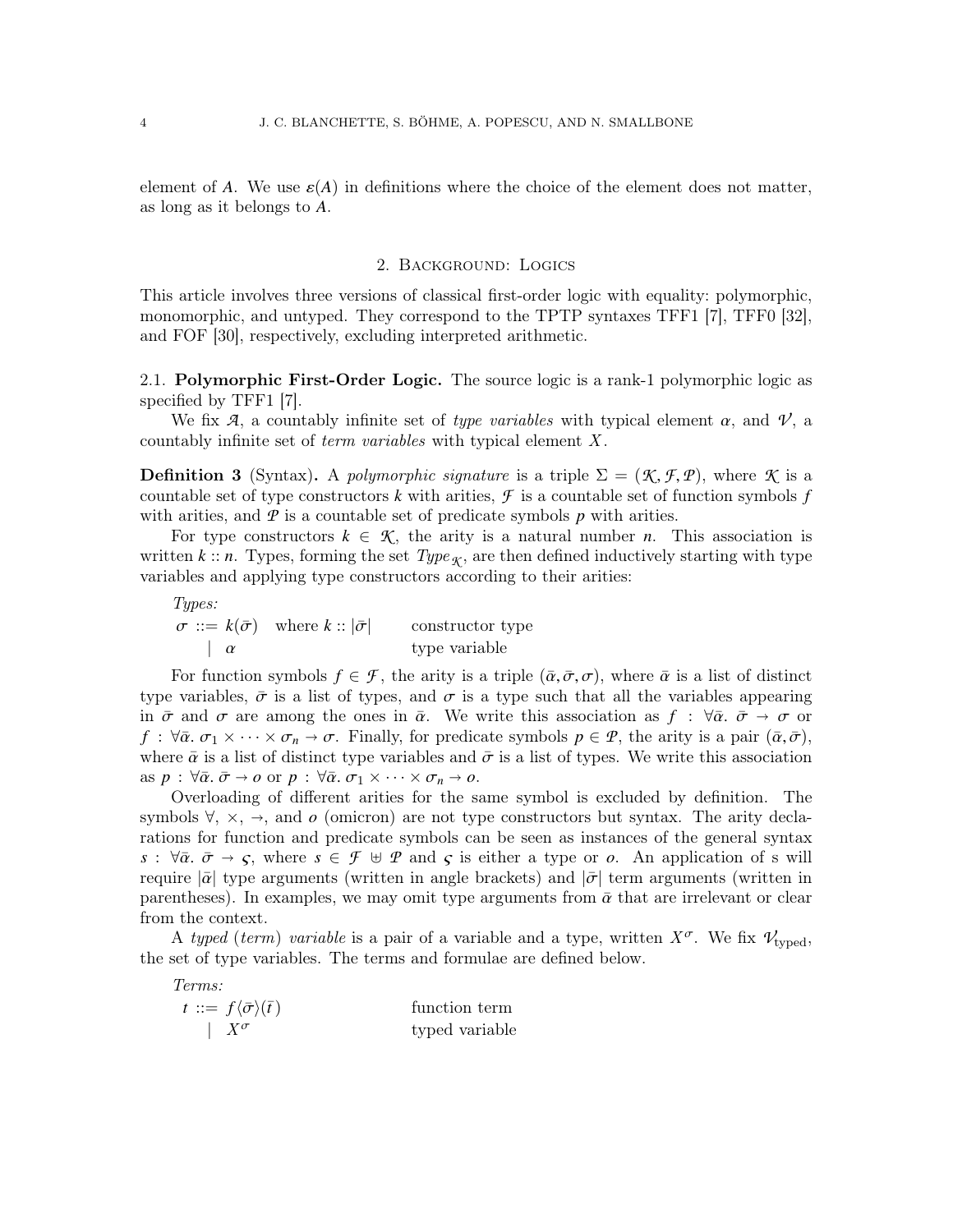| <i>Formulae:</i>                                                                                          |                     |
|-----------------------------------------------------------------------------------------------------------|---------------------|
| $\varphi ::= p \langle \bar{\sigma} \rangle (\bar{t}) \mid \neg p \langle \bar{\sigma} \rangle (\bar{t})$ | predicate literal   |
| $\left  t_1 \approx t_2 \right  t_1 \not\approx t_2$                                                      | equality literal    |
| $\begin{array}{ c c c c c }\n\hline\n\phi_1 \wedge \phi_2 & \phi_1 \vee \phi_2\n\end{array}$              | binary connective   |
| $ \forall X:\sigma, \varphi  \exists X:\sigma, \varphi$                                                   | term quantification |
| $\forall \alpha. \varphi$                                                                                 | type quantification |
|                                                                                                           |                     |

All type quantification is universal. We also impose the following syntactic restriction, not captured in the formation rules: type quantifiers may only occur at the top of the formula, i.e. not underneath a term quantifier or a connective, and formulae are in negation normal form (NNF), which is most suitable for defining and reasoning about translations. We sometimes use implication  $\varphi_1 \wedge \cdots \wedge \varphi_m \rightarrow \psi_1 \vee \cdots \vee \psi_n$  as an abbreviation for  $\neg \varphi_1 \lor \cdots \lor \neg \varphi_m \lor \psi_1 \lor \cdots \lor \psi_n$  to enhance readability. In examples, we freely nest quantifiers and connectives.

**Definition 4** (Free and Fresh Variables, Groundness, and Sentences). TVars $(\sigma)$ , TVars $(t)$ , and  $FTVars(\varphi)$  denote the sets of type variables occurring in the type  $\sigma$ , occurring in the term *t*, and occurring freely in the formula  $\varphi$ , respectively. Similarly, Vars(*t*) and FVars( $\varphi$ ) denote the sets of typed term variables occurring in the term *t* and occurring freely in the formula  $\varphi$ , respectively. For example, TVars $(X^{\sigma})$  = TVars $(\sigma)$ , Vars $(X^{\sigma}) = \{X^{\sigma}\},$  $\text{FVars}(\forall X:\sigma, \varphi) = \text{FVars}(\exists X:\sigma, \varphi) = \text{FVars}(\varphi) - \{X^{\sigma}\}\text{. A type }\sigma \text{ is ground if } \text{TVars}(\sigma) = \emptyset.$ We let  $GType_{\Sigma}$  denote the set of ground types. A term *t* is ground if TVars(*t*) =  $\emptyset$  and  $\text{Vars}(t) = \emptyset$ . A formula  $\varphi$  is a *sentence* if  $\text{TVars}(\varphi) = \emptyset$  and  $\text{FVars}(\varphi) = \emptyset$ .

**Convention 5.** We assume that the set of variables  $\mathcal{V}$  is partitioned in two infinite sets:  $\mathcal{V}^{\forall}$ , of universal variables, and  $\mathcal{V}^{\exists}$ , of existential variables. The former are the only ones allowed to be universally quantified, and the latter are the only ones allowed to be existentially quantified. We let  $\mathcal{V}_{\text{typed}}^{\forall}$  for the set of typed variable  $X^{\sigma}$  with  $X \in \mathcal{V}^{\forall}$ ; and similarly for  $\mathcal{V}^{\exists}_{\text{typed}}$ . We also assume that each type or term variable is bound only once in a formula, and that if the typed variable  $X^{\sigma}$  appears in the scope of a quantification  $\forall X : \sigma'$  or  $\exists X : \sigma',$ <br>then  $\sigma = \sigma'$ . The last assumption allows us to omit the superscript  $\sigma$  from  $X^{\sigma}$  in examples then  $\sigma = \sigma'$ . The last assumption allows us to omit the superscript  $\sigma$  from  $X^{\sigma}$  in examples.

The typing rules and semantics of the logic are modelled after those of TFF1. Briefly, the type arguments completely determine the types of the term arguments and, for functions, of the result. Polymorphic symbols are interpreted as families of functions or predicates indexed by domains corresponding to ground types. All types are inhabited (nonempty).

**Definition 6** (Type Substitution). A type substitution  $\rho$  is a function that maps every type variable  $\alpha$  to a type, written  $\alpha \rho$ . It is extended from type variables to types and type tuples in the standard way:  $k(\bar{t})\rho = k(\bar{t}\rho)$  and  $(t_1, \ldots, t_n)\rho = (t_1\rho, \ldots, t_n\rho)$ .

**Definition 7** (Typing Rules). A judgement  $t : \sigma$  expresses that the term t is well typed and has type  $\sigma$ . A judgement  $\varphi$ : *o* expresses that the formula  $\varphi$  is well typed. The typing rules of polymorphic first-order logic are given below:

$$
\frac{f: \forall \bar{\alpha}.\ \bar{\sigma} \to \sigma \quad t_j: \sigma_j \rho \text{ for all } j}{f \langle \bar{\alpha} \rho \rangle(\bar{t}): \sigma \rho}
$$
\n
$$
\frac{p: \forall \bar{\alpha}.\ \bar{\sigma} \to \sigma \quad t_j: \sigma_j \rho \text{ for all } j}{p \langle \bar{\alpha} \rho \rangle(\bar{t}): \sigma} \qquad \frac{p: \forall \bar{\alpha}.\ \bar{\sigma} \to \sigma \quad t_j: \sigma_j \rho \text{ for all } j}{p \langle \bar{\alpha} \rho \rangle(\bar{t}): \sigma}
$$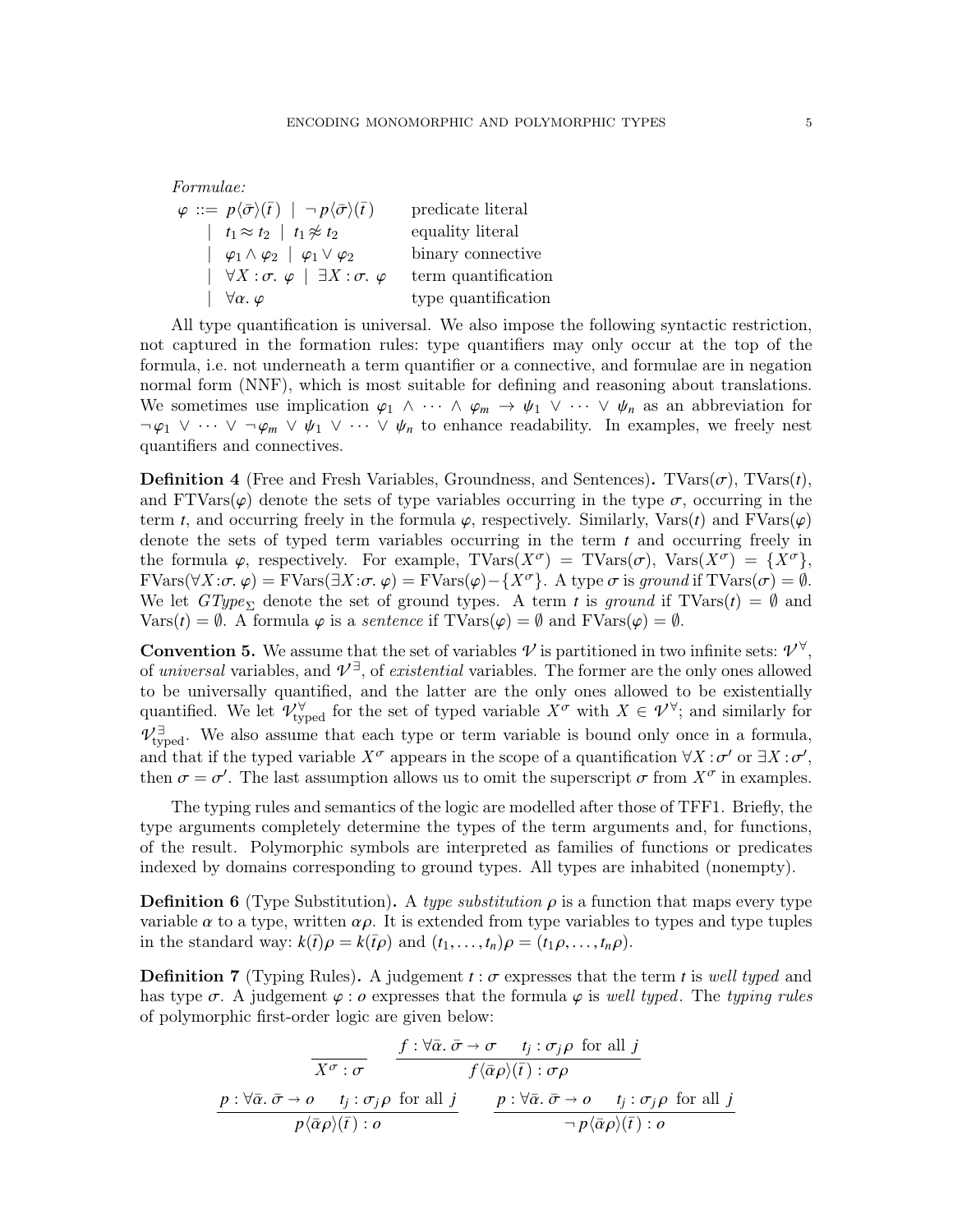$$
\frac{t_1:\sigma \quad t_2:\sigma}{t_1 \approx t_2:\sigma} \qquad \frac{t_1:\sigma \quad t_2:\sigma}{t_1 \not\approx t_2:\sigma} \qquad \frac{\varphi_1:\sigma \quad \varphi_2:\sigma}{\varphi_1 \wedge \varphi_2:\sigma}
$$
\n
$$
\frac{\varphi_1:\sigma \quad \varphi_2:\sigma}{\varphi_1 \vee \varphi_2:\sigma} \qquad \frac{\varphi:\sigma}{\forall X:\sigma.\varphi:\sigma} \qquad \frac{\varphi:\sigma}{\exists X:\sigma.\varphi:\sigma} \qquad \frac{\varphi:\sigma}{\forall \alpha.\varphi:\sigma}
$$

**Definition 8** (Problem). A *problem* is a set of (well-typed) sentences.

**Lemma 9.** For all terms *t*, there exists at most one type  $\sigma$  such that  $t : \sigma$ .

Proof. Immediate by induction on *t*.

**Convention 10.** We write  $t^{\sigma}$  to indicate that the term *t* is well typed and its (unique) type is  $\sigma$ . This convention is consistent with the notation  $X^{\sigma}$  for term variables of type  $\sigma$ .

**Definition 11** (Semantics). Let  $\Sigma = (\mathcal{K}, \mathcal{F}, \mathcal{P})$  be a polymorphic signature. A structure M for  $\Sigma$  is a tuple of families  $(\mathbb{D}, (k^{\mathcal{M}})_{k \in \mathcal{K}}, (f^{\mathcal{M}})_{f \in \mathcal{F}}, (p^{\mathcal{M}})_{p \in \mathcal{P}})$ , where

- $\bullet$  D is a nonempty collection of nonempty sets called the *domains*;
- if  $k :: n$ , then  $k^M : \mathbb{D}^n \to \mathbb{D}$ . Given a *type variable valuation*  $\theta : \mathcal{A} \to \mathbb{D}$ , this induces an *interpretation* of types  $\llbracket \cdot \rrbracket_M^M$  defined by the equations  $\llbracket k(\bar{\sigma}) \rrbracket_M^M = k^M (\llbracket \bar{\sigma} \rrbracket_M^M)$  and  $\llbracket \bar{\sigma} \rrbracket_M^M = \theta(\alpha)$ .  $[\![\alpha]\!]_{\theta}^{\mathcal{M}} = \theta(\alpha);$ <br>if f  $\cdot$   $\forall \alpha$  $\llbracket \alpha \rrbracket^{\mathcal{M}}_{\theta} = \theta(\alpha);$
- if  $f: \forall \alpha_1, \ldots, \alpha_m, \sigma_1 \times \cdots \times \sigma_n \to \sigma$ , then  $f^{\mathcal{M}}: \prod_{\bar{D} \in \mathbb{D}^m} [\![\sigma_1]\!]_{\theta_{\bar{D}}}^{\mathcal{M}} \times \cdots \times [\![\sigma_n]\!]_{\theta_{\bar{D}}}^{\mathcal{M}} \to [\![\sigma]\!]_{\theta_{\bar{D}}}^{\mathcal{M}}$  $\frac{\partial M}{\partial \bar{D}}$ where  $\theta_{\bar{D}}$  is a type variable valuation mapping each  $\alpha_i$  to  $\overline{D}_i$ ;<br>if  $n : \forall \alpha, \alpha \in \mathcal{D}$ ,  $\forall \alpha \in \mathcal{D}$ ,  $\alpha \neq \alpha$ ,  $\alpha \in \mathcal{D}$ ,  $\mathbb{R}$ ,  $\mathbb{R}^d$
- if  $p : \forall \alpha_1, \ldots, \alpha_m$ ,  $\sigma_1 \times \cdots \times \sigma_n \to o$ , then  $p^{\mathcal{M}} \subseteq \prod_{\bar{D} \in \mathbb{D}^m} [\![\sigma_1]\!]_{\theta_{\bar{D}}}^{\mathcal{M}} \times \cdots \times [\![\sigma_n]\!]_{\theta_{\bar{D}}}^{\mathcal{M}}$  $\frac{\partial M}{\partial \bar{D}}$ , where  $\theta_{\bar{D}}$  is as above.

As expected from the arity of f, the interpretation  $f^{\mathcal{M}}$  is a function first taking m type arguments and then *n* data (element) arguments. Similarly, the interpretation  $p^{\mathcal{M}}$  is a predicate respecting the arity of *p*.<br>Given a type variable valuation  $\theta$  and a compatible *term variable valuation*  $\xi : \mathcal{V} \rightarrow$ 

Given a type variable valuation  $\theta$  and a compatible *term variable valuation*  $\xi : \mathcal{V} \to \prod_{\substack{\sigma \in True}} [\sigma]_{\theta}^{\mathcal{M}}$ , the *interpretation* of terms and formulae by the structure  $\mathcal{M}$  is as follows:  $\sigma \in Type \llbracket \sigma \rrbracket^{\mathcal{M}}$ , the *interpretation* of terms and formulae by the structure  $\mathcal{M}$  is as follows:

$$
\begin{aligned}\n\llbracket f \langle \bar{\sigma} \rangle(\bar{t}) \rrbracket_{\theta,\xi}^{\mathcal{M}} &= f^{\mathcal{M}}(\llbracket \bar{\sigma} \rrbracket_{\theta,\xi}^{\mathcal{M}}) \quad \llbracket X^{\sigma} \rrbracket_{\theta,\xi}^{\mathcal{M}} &= \xi(X)(\sigma) \\
\llbracket p \langle \bar{\sigma} \rangle(\bar{t}) \rrbracket_{\theta,\xi}^{\mathcal{M}} &= p^{\mathcal{M}}(\llbracket \bar{\sigma} \rrbracket_{\theta}^{\mathcal{M}}) (\llbracket \bar{t} \rrbracket_{\theta,\xi}^{\mathcal{M}}) \quad \llbracket t_1 \approx t_2 \rrbracket_{\theta,\xi}^{\mathcal{M}} &= (\llbracket t_1 \rrbracket_{\theta,\xi}^{\mathcal{M}} &= \llbracket t_2 \rrbracket_{\theta,\xi}^{\mathcal{M}}) \\
\llbracket - p \langle \bar{\sigma} \rangle(\bar{t}) \rrbracket_{\theta,\xi}^{\mathcal{M}} &= -p^{\mathcal{M}}(\llbracket \bar{\sigma} \rrbracket_{\theta}^{\mathcal{M}}) (\llbracket \bar{t} \rrbracket_{\theta,\xi}^{\mathcal{M}}) \quad \llbracket t_1 \not\approx t_2 \rrbracket_{\theta,\xi}^{\mathcal{M}} &= (\llbracket t_1 \rrbracket_{\theta,\xi}^{\mathcal{M}} &= \llbracket t_2 \rrbracket_{\theta,\xi}^{\mathcal{M}}) \\
\llbracket \varphi_1 \wedge \varphi_2 \rrbracket_{\theta,\xi}^{\mathcal{M}} &= \llbracket \varphi_1 \rrbracket_{\theta,\xi}^{\mathcal{M}} \wedge \llbracket \varphi_2 \rrbracket_{\theta,\xi}^{\mathcal{M}} & \llbracket \exists X : \sigma, \varphi \rrbracket_{\theta,\xi}^{\mathcal{M}} &= \exists a \in \llbracket \sigma \rrbracket_{\theta}^{\mathcal{M}} \cdot \llbracket \varphi \rrbracket_{\theta,\xi[X \mapsto a]}^{\mathcal{M}} \\
\llbracket \forall \alpha, \varphi \rrbracket_{\theta,\xi}^{\mathcal{M}} &= \forall D \in \mathbb{D}. \llbracket \varphi \rrbracket_{\theta(\alpha \mapsto D), \xi}
$$

We omit irrelevant subscripts to  $\llbracket \cdot \rrbracket$ , writing  $\llbracket \sigma \rrbracket^{\mathcal{M}}$  if  $\sigma$  is ground and  $\llbracket \varphi \rrbracket^{\mathcal{M}}$  if  $\varphi$  is a sentence.

A structure  $\mathcal M$  is a model of a problem  $\Phi$  if  $\llbracket \varphi \rrbracket^{\mathcal M}$  is true for every  $\varphi \in \Phi$ . A problem has a model is *satisfiable* that has a model is satisfiable.

<span id="page-5-0"></span>Example 12 (Algebraic Lists). The following axioms induce a minimalistic first-order theory of algebraic lists that will serve as our main running example:

 $\forall \alpha$ .  $\forall X : \alpha$ ,  $X_s$ :  $list(\alpha)$ . nil  $\not\approx$  cons $(X, X_s)$  $\forall \alpha$ .  $\forall Xs : list(\alpha)$ .  $Xs \approx \text{nil} \vee (\exists Y : \alpha, Ys : list(\alpha)$ .  $Xs \approx \text{cons}(Y, Ys)$ )  $\forall \alpha$ .  $\forall X : \alpha$ ,  $X_s : \text{list}(\alpha)$ . hd(cons(X, Xs))  $\approx X \wedge$  tl(cons(X, Xs))  $\approx X_s$ 

 $\Box$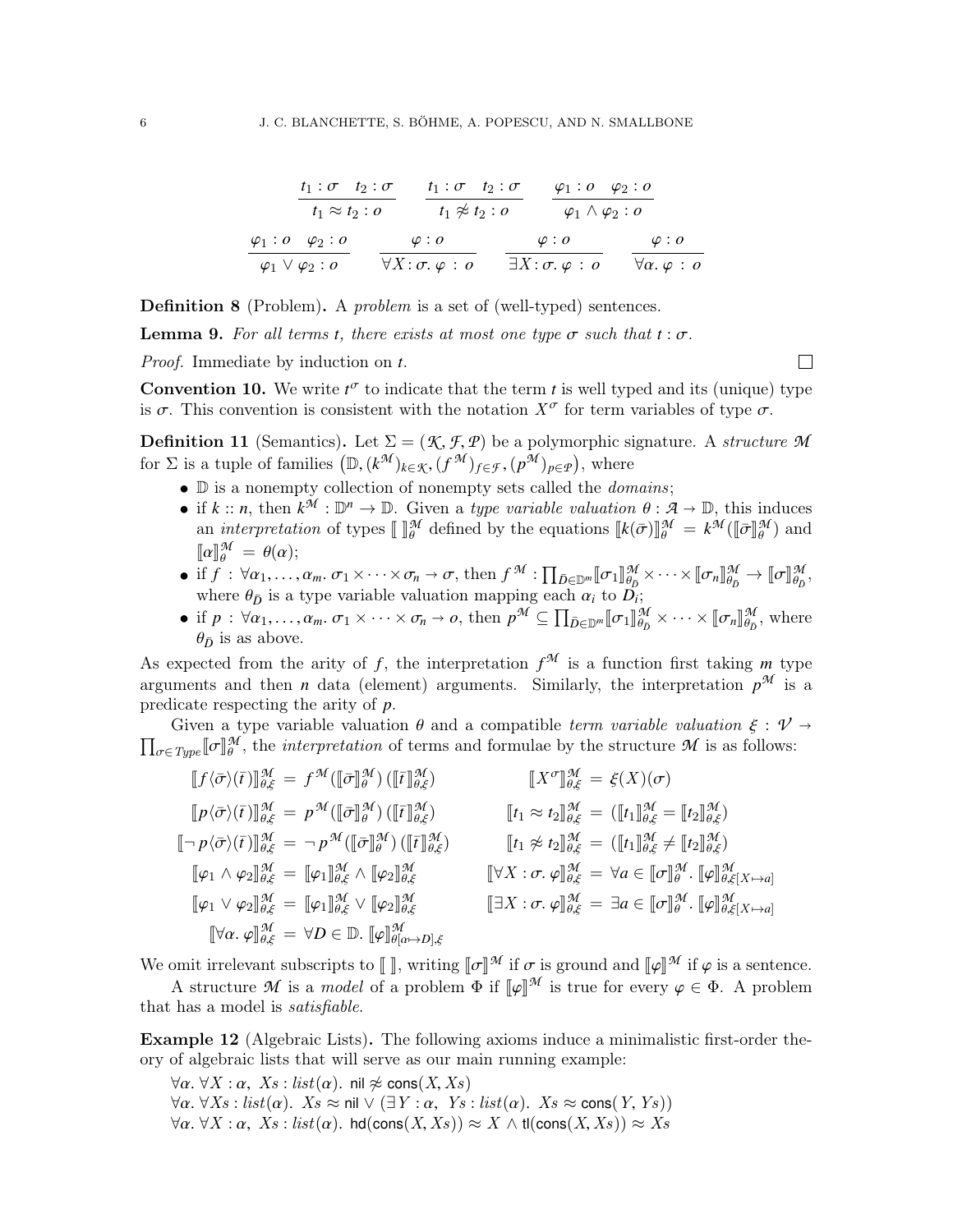We conjecture that cons is injective. The conjecture's negation can be expressed employing an unknown but fixed Skolem type b:

 $\exists X, Y : b, Xs, Ys : list(b). \text{ cons}(X, Xs) \approx \text{cons}(Y, Ys) \wedge (X \not\approx Y \vee Xs \not\approx Ys)$ 

Because the hd and tl equations force injectivity of cons in both arguments, the problem consisting of the three axioms and the negated conjecture is unsatisfiable. The conjecture is a consequence of the axioms.

We are interested in encoding polymorphic problems  $\Phi$  in a manner that preserves and reflects their satisfiability. It will be technically convenient to assume that their signatures have at least one nullary type constructor, so that the set of ground types is nonempty. It is obvious that this assumption is harmless: if it is not satisfied, we simply extend the signature with a distinguished nullary type constructor  $\iota$  :: 0. Since  $\iota$  does not appear in the formulae of  $\Phi$  and since in models the set of domains is assumed to be nonempty, this signature extension does not affect its satisfiability: given a model of  $\Phi$  in the original signature, we obtain one in the extended signature by interpreting  $\iota$  as an arbitrary domain; given a model in the extended signature, we obtain one in the original signature by omitting the interpretation of  $\iota$ .

<span id="page-6-0"></span>**Convention 13.** For all polymorphic signatures  $\Sigma = (\mathcal{K}, \mathcal{F}, \mathcal{P})$  that we consider, we assume that *K* contains at least one nullary type constructor.

The following lemma shows that, in structures, the collection of domains can be regarded as a copy of the ground types.

<span id="page-6-1"></span>**Lemma 14.** If a polymorphic  $\Sigma$ -problem  $\Phi$  has a model, it also has a model  $\mathcal{M} = (\mathbb{D},$ <br>(*b*<sup>*M*</sup>)  $(k^{\mathcal{M}})_{k \in \mathcal{K}}$ , \_, \_) such that the following conditions are met:

- (1) each  $k^{\mathcal{M}}$  is injective, and  $k^{\mathcal{M}}(\bar{D}) \neq k^{\mathcal{M}}(\bar{E})$  whenever  $k \neq k'$ ;
- (2)  $\mathbb{D} = \{ \llbracket \tau \rrbracket^{\mathcal{M}} \mid \tau \in GType_{\Sigma} \};$  $\mathcal{M} \mid \tau \in GType_{\Sigma} \};$ <br>interpretation fun
- (3) the type interpretation function  $\llbracket \rrbracket^{\mathcal{M}}$  is a bijection between  $GType$  and  $\mathbb{D}$ ;<br>(4)  $\mathbb{D}$  is countable:
- $(4)$  D is countable;
- (5)  $\mathbb D$  is disjoint from each  $D \in \mathbb D$ , and any distinct  $D_1, D_2 \in \mathbb D$  are disjoint.

*Proof.* Assume  $\Phi$  has a model  $\mathcal{M}$ . To prove (1), we construct a model  $\mathcal{M}'$  from  $\mathcal{M}$  by tagging the domains with types, i.e. by defining  $\mathbb{D}' = \{D \times \{\sigma\} \mid D \in \mathbb{D}' \land \sigma \in GType_{\Sigma}\}\$ and maintaining types across the application of type constructors:  $k^{\mathcal{M}'}(D_1 \times {\{\sigma_1\}}, \ldots, D_n \times {\{\sigma_n\}}) \times [k(\sigma_1, \ldots, \sigma_n)]$ . The interpretations of the function and producte  ${\sigma_n}$ ) =  $k^{\mathcal{M}}(D_1, \ldots, D_n) \times {\kappa(\sigma_1, \ldots, \sigma_n)}$ . The interpretations of the function and predicate<br>symbols are adjusted accordingly. It is easy to prove that M and M' satisfy the same symbols are adjusted accordingly. It is easy to prove that  $M$  and  $M'$  satisfy the same polymorphic formulae; in particular,  $\mathcal{M}'$  is a model of  $\Phi$ . For (2), we define a model  $\mathcal{M}'' =$  $(\mathbb{D}'', (k^{\mathcal{M}''})_{k \in \mathcal{K}}, \_,\_)$  from  $\mathcal{M}'$  by taking  $\mathbb{D}'' \subseteq \mathbb{D}'$  to be the image of  $[\![\ ]^{\mathcal{M}'} : GType_{\Sigma} \to \mathbb{D}'$ <br>and by taking  $k^{\mathcal{M}''}$  and  $k^{\mathcal{M}''}$  to be the restrictions of  $k^{\mathcal{M}'}$  and  $k^{\mathcal{M}'}$ and by taking  $k^{\mathcal{M}''}$  and  $s^{\mathcal{M}''}$  to be the restrictions of  $k^{\mathcal{M}'}$  and  $s^{\mathcal{M}'}$ . Thanks to Convention [13,](#page-6-0)  $\mathbb{D}''$  is nonempty, and moreover  $k^{\mathcal{M}''}$  is well defined on  $\mathbb{D}$ . Again, it is easy to prove that  $\mathcal{M}''$ satisfies all the polymorphic formulae that  $M'$  satisfies. In particular,  $M''$  is a model of  $\Phi$ . Points (3) and (4) follow from (1) and (2). Finally, we prove (5) by replacing the domains with disjoint copies of them. $\Box$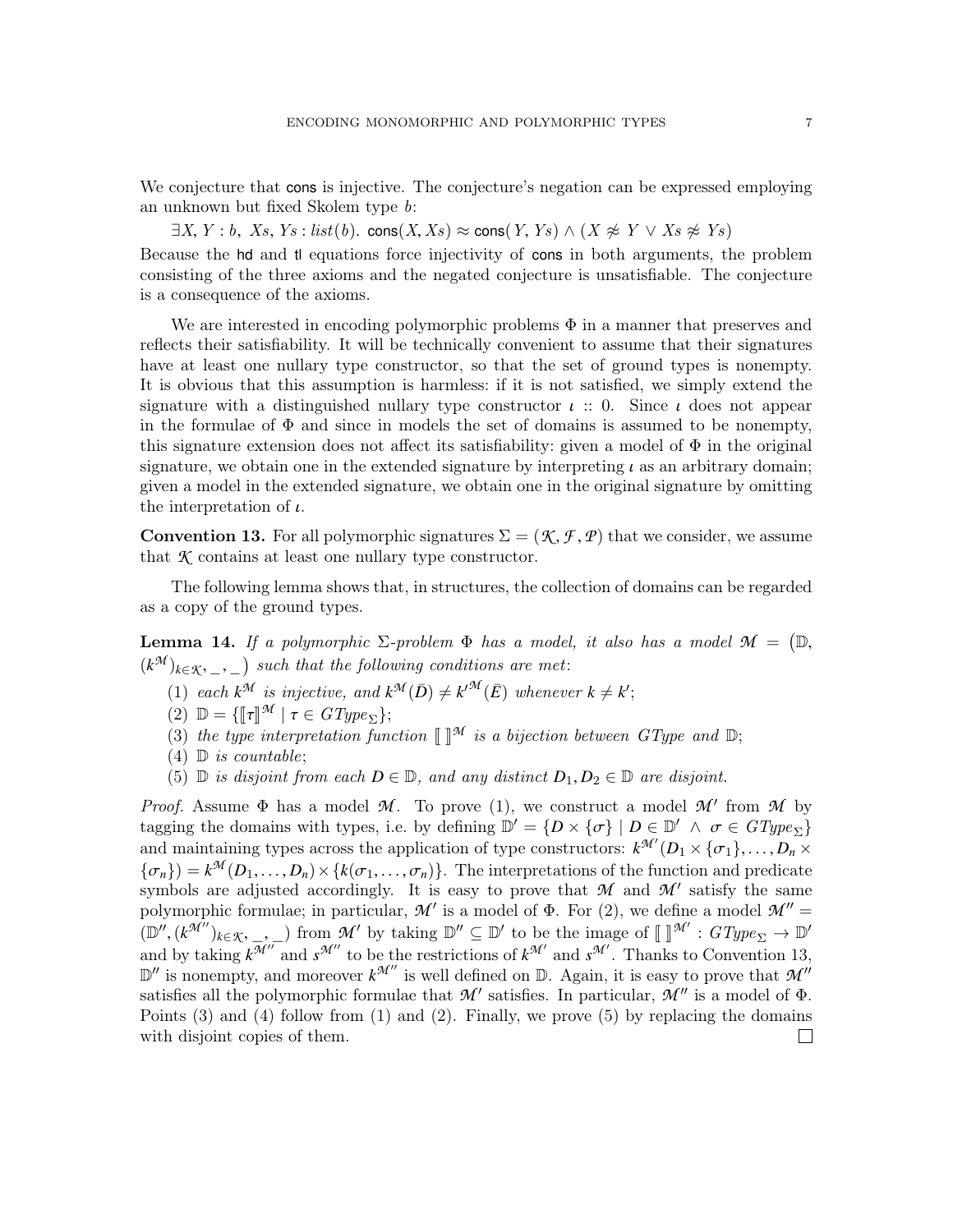2.2. Monomorphic First-Order Logic. Monomorphic first-order logic, more commonly known as many-sorted first-order logic and corresponding to TPTP TFF0 [\[32\]](#page-50-5), has signatures  $\Sigma = (Type, \mathcal{F}, \mathcal{P})$ , where Type is a countable set of types (or sorts) ranged over by  $\sigma, \mathcal{F}$ is a countable set of function symbols  $f : \bar{\sigma} \to \sigma$  with arities, and  $\varPsi$  is a countable set of predicate symbols  $p : \bar{\sigma} \to o$  with arities.  $\Sigma$ -structures  $\mathcal{M} = ((D_{\sigma})_{\sigma \in Type}$ ,  $(f^{\mathcal{M}})_{f \in \mathcal{F}}, (p^{\mathcal{M}})_{p \in \mathcal{P}})$ <br>interpret the types as sets and the function and predicate symbols as functions and prediinterpret the types as sets and the function and predicate symbols as functions and predicates of the suitable arities. Given a model *M* and a valuation  $\xi : \mathcal{V} \to \prod_{\sigma \in Type} D_{\sigma}$ , the<br>interpretations of terms and formulae.  $\mathbb{H}^{\mathcal{M}}$  and  $\mathbb{H}^{\mathcal{M}}$  are defined as expected interpretations of terms and formulae,  $\llbracket t \rrbracket_{\xi}^{\mathcal{M}}$ <br>Monomorphic first order logic gap ho view  $\frac{\mathcal{M}}{\xi}$  and  $\llbracket \varphi \rrbracket_{\xi}^{\mathcal{M}}$ <br>viewed as a , are defined as expected.

ξ Monomorphic first-order logic can be viewed as a special case of polymorphic first-order logic, with a polymorphic signature considered monomorphic when all its type constructors are nullary and the arities of its function and predicate symbols contain no type variables.

<span id="page-7-2"></span>Example 15. A monomorphised version of the algebraic list problem of Example [12,](#page-5-0) with  $\alpha$  instantiated by  $\beta$ , follows:

 $\forall X : b, Xs : list_b$ . nil $_b \not\approx \text{cons}_b (X, Xs)$  $\forall Xs : list_b$ .  $Xs \approx \text{nil}_b \vee (\exists Y : b, Ys : list_b$ .  $Xs \approx \text{cons}_b(Y, Ys))$  $\forall X : b, \ Xs : \text{list}\_b. \ \text{hd}_b(\text{cons}_b(X, Xs)) \approx X \wedge \text{tl}_b(\text{cons}_b(X, Xs)) \approx Xs$  $\exists X, Y : b, \ Xs, Ys : list\_b. \ \text{cons}_b(X, Xs) \approx \text{cons}_b(Y, Ys) \wedge (X \not\approx Y \vee Xs \not\approx Ys)$ Like the original polymorphic problem, it is unsatisfiable.

2.3. Untyped First-Order Logic. The final target logic for all our encodings, untyped first-order logic, coincides with the TPTP first-order form FOF [\[30\]](#page-50-6). This is the logic traditionally implemented in automatic theorem provers and finite model finders. An untyped signature is a pair  $\Sigma = (\mathcal{F}, \mathcal{P})$ , where  $\mathcal F$  and  $\mathcal P$  are countable sets of function and predicate symbols with arities, where the arities are natural numbers. The notation  $s<sup>n</sup>$  indicates that the symbol *s* has arity *n*. The untyped syntax is identical to that of the monomorphic logic, except that variable terms do not contain types and quantification is written  $\forall X$ .  $\varphi$  and  $\exists X. \varphi$ . The structures for  $\Sigma = (\mathcal{F}, \mathcal{P})$  are triples  $\mathcal{M} = (D, (f^{\mathcal{M}})_{f \in \mathcal{F}}, (p^{\mathcal{M}})_{p \in \mathcal{P}})$ , where *D* is the domain and  $f^{\mathcal{M}}$  and  $p^{\mathcal{M}}$  are *n* only functions and prodigatos on  $\mathbb{D}$ , w is the domain and  $f^{\mathcal{M}}$  and  $p^{\mathcal{M}}$  are *n*-ary functions and predicates on  $\mathbb{D}$ , with *n* being the symbol's arity.

<span id="page-7-0"></span>2.4. Type Encodings. The type encodings discussed in this article are given by functions that take problems  $\Phi$  in a logic  $\mathcal L$  to problems  $\Phi'$  in a logic  $\mathcal L'$ , where  $\mathcal L$  and  $\mathcal L'$  are among the three logics introduced above.

<span id="page-7-1"></span>Convention 16. Each of the considered encodings will be specified by the following data:

- a function that maps *L*-signatures  $\Sigma$  to *L*'-signatures  $\Sigma'$ ;
- for all *L*-signatures  $\Sigma$  and problems  $\Phi$  over  $\Sigma$ :
	- a (possibly empty) set  $Ax_{\Phi}$  of sentences over  $\Sigma$ , the *axioms*, added by the translation;
	- a function  $\langle \rangle$  between formulae over  $\Sigma$  and formulae over  $\Sigma'$ , the *formula* translation.

The formula translation is typically based on a term translation  $\langle \rangle$ . The encoding  $\langle \Phi \rangle$  of a problem  $\Phi$  is given by the union between the axioms and the componentwise translations:  $\langle \Phi \rangle = Ax_{\Phi} \cup \{ \langle \varphi \rangle | \varphi \in \Phi \}.$ 

Central to this article are the notions of soundness and completeness of an encoding: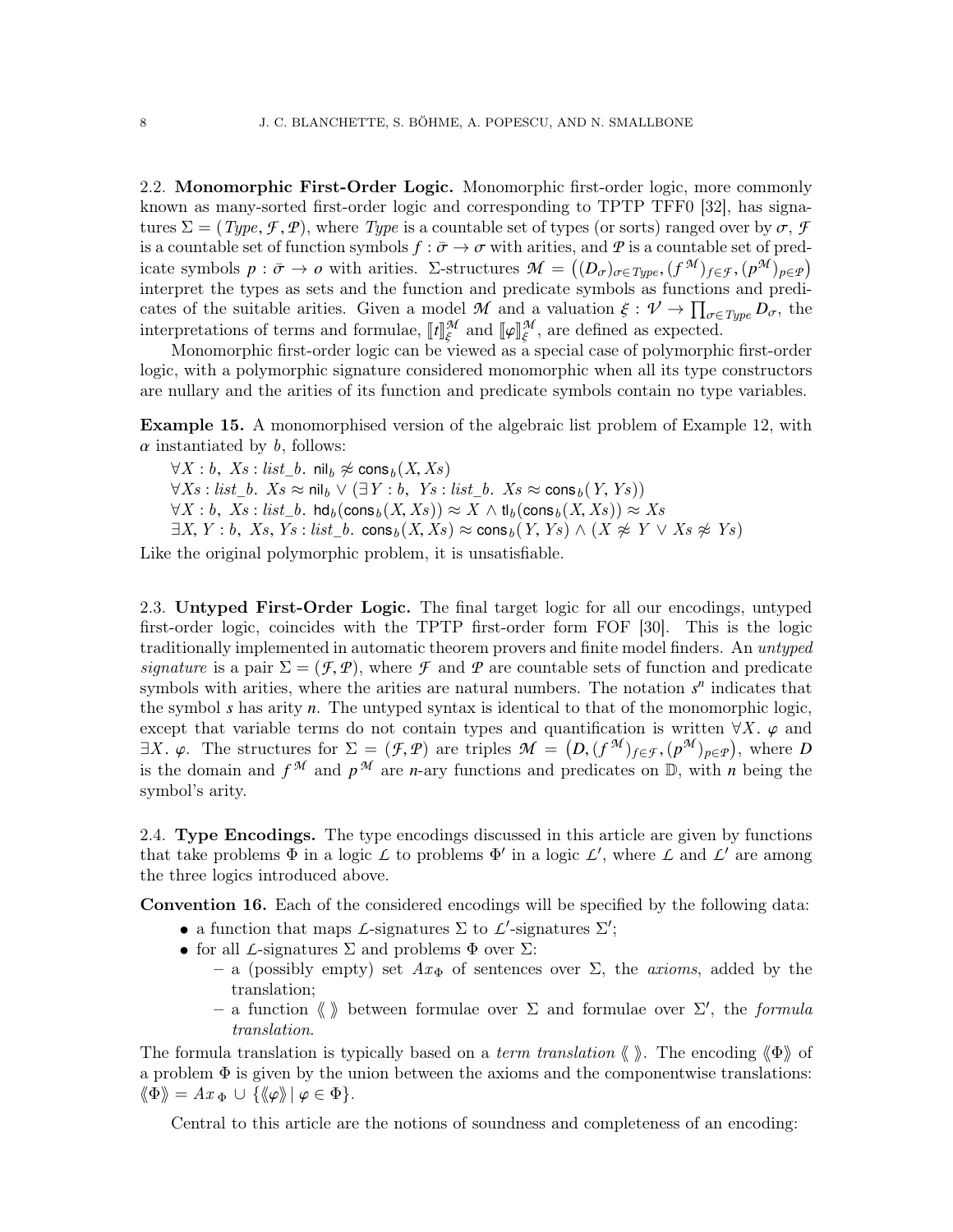Definition 17 (Correctness). An encoding as above is *sound* for a class of problems C if satisfiability of  $\Phi \in \mathcal{C}$  implies satisfiability of  $\langle \Phi \rangle$ ; it is *complete* for  $\mathcal{C}$  if, given  $\Phi \in \mathcal{C}$ , satisfiability of  $\langle \Phi \rangle$  implies satisfiability of  $\Phi$ ; it is correct for *C* if it is both sound and complete (i.e.  $\Phi$  and  $\langle \Phi \rangle$  are equisatisfiable). In case *C* is the class of all problems, we omit it and simply call the encoding sound, complete, or correct.

# 3. Traditional Type Encodings

<span id="page-8-1"></span>There are four main traditional approaches to encoding polymorphic types: full type erasure, type arguments, type tags, and type guards [\[18,](#page-50-7)[22,](#page-50-0)[29,](#page-50-1)[36\]](#page-50-8). Before introducing them, we first establish some conventions that will be useful throughout the article.

<span id="page-8-2"></span>**Convention 18.** We will often need to extend signatures  $\Sigma$  with one or more of the following distinguished symbols. Whenever we employ them, we assume they are fresh with respect to  $\Sigma$  and have the indicated arities:

- a nullary type constructor  $\vartheta$ ;
- a function symbol  $t : \forall \alpha \ldotp \alpha \rightarrow \alpha$ ;
- a predicate symbol  $g : \forall \alpha \ldotp \alpha \rightarrow o.$

Terms of type  $\vartheta$  will be used to represent the types of  $\Sigma$ , t will be used to tag terms with type information, and g will be used to guard formulae with type information.

**Convention 19.** Since the sets of type and term variables,  $\mathcal{A}$  and  $\mathcal{V}$ , are countably infinite, we can fix a function from *A* to  $\mathcal{V}, \alpha \mapsto \mathcal{V}(\alpha)$ , such that

- (1) it is injective, i.e.  $\mathcal{V}(\alpha_1) = \mathcal{V}(\alpha_2)$  implies  $\alpha_1 = \alpha_2$ ;
- (2) it allows for an infinite supply of term variables that do not correspond to type variables, i.e. the set of term variables not having the form  $\mathcal{V}(\alpha)$  is infinite;
- (3) each  $\mathcal{V}(\alpha)$  is a universal variable.

This function can be used to encode types as terms. Thanks to (2), we can safely assume that the source problems  $\Phi$  do not contain variables of the form  $\mathcal{V}(\alpha)$ .

<span id="page-8-0"></span>3.1. Full Type Erasure. The easiest way to translate a typed problem into an untyped logic is to erase all its type information, which means omitting all type arguments, type quantifiers, and types in term quantifiers. We call this encoding e.

**Definition 20** (Full Erasure e). The *full type erasure* encoding e translates a polymorphic problem over  $\Sigma = (\mathcal{K}, \mathcal{F}, \mathcal{P})$  into an untyped problem over  $\Sigma' = (\mathcal{F}', \mathcal{P}')$ , where the symbols<br>in  $\Sigma'$  have the same term arities as in  $\Sigma$  (but without type arguments). Thus if f in  $\Sigma'$  have the same term arities as in  $\Sigma$  (but without type arguments). Thus, if  $f$ :  $\forall \bar{\alpha} \ldotp \sigma_1 \times \ldots \times \sigma_n \to \sigma$  and  $p : \forall \bar{\alpha} \ldotp \sigma_1 \times \ldots \times \sigma_n \to o$  are in *F* and *P*, respectively, then *f* and *p* have arities *n* in  $\mathcal{F}'$  and  $\mathcal{P}'$ , respectively. The encoding adds no axioms, and the term and formula translations  $\langle \rangle$  are defined as follows:

$$
\langle f \langle \bar{\sigma} \rangle (\bar{t}) \rangle_{e} = f(\langle \bar{t} \rangle_{e}) \qquad \langle \langle X^{\sigma} \rangle_{e} = X
$$
  
\n
$$
\langle \langle p \langle \bar{\sigma} \rangle (\bar{t}) \rangle_{e} = p(\langle \bar{t} \rangle_{e}) \qquad \langle \langle \forall X : \sigma. \varphi \rangle_{e} = \forall X. \langle \varphi \rangle_{e}
$$
  
\n
$$
\langle \neg p \langle \bar{\sigma} \rangle (\bar{t}) \rangle_{e} = \neg p(\langle \bar{t} \rangle_{e}) \qquad \langle \langle \exists X : \sigma. \varphi \rangle_{e} = \exists X. \langle \varphi \rangle_{e}
$$
  
\n
$$
\langle \forall \alpha. \varphi \rangle_{e} = \langle \varphi \rangle_{e}
$$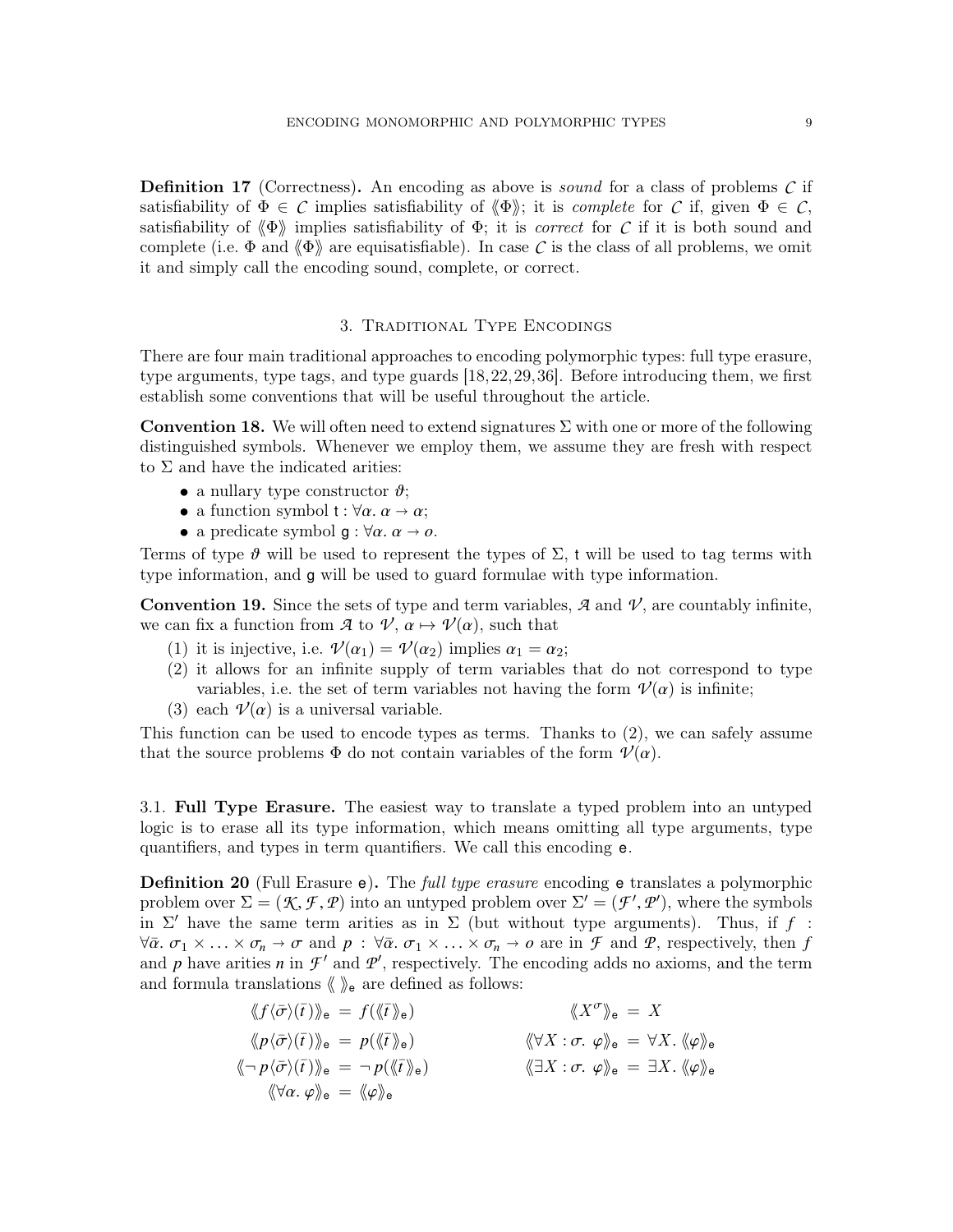Here and elsewhere, we omit the trivial cases where the function is simply applied to its subterms or subformulae, as in  $\langle \varphi_1 \wedge \varphi_2 \rangle_e = \langle \varphi_1 \rangle_e \wedge \langle \varphi_2 \rangle_e$ . Recall that, according to Section [2.4,](#page-7-0) the e translation of a problem  $\Phi$  is simply the componentwise translation of its formulae:  $\langle \Phi \rangle_{\mathsf{e}} = {\langle \langle \varphi \rangle_{\mathsf{e}} | \varphi \in \Phi \rangle}.$ 

<span id="page-9-1"></span>Example 21. Encoded using e, the monkey village axioms of Example [1](#page-1-0) become

- $\forall M$ . owns $(M, \mathsf{b}_1(M))$  ∧ owns $(M, \mathsf{b}_2(M))$  $\forall M$ . b<sub>1</sub> $(M) \not\approx b_2(M)$
- $\forall M_1, M_2, B$ . owns $(M_1, B) \land$  owns $(M_2, B) \rightarrow M_1 \approx M_2$

Like the original axioms, the encoded axioms are satisfiable: the requirement that each monkey possesses two bananas of its own can be met by taking an infinite domain (since  $2k = k$  for any infinite cardinal k.

However, full type erasure is generally unsound in the presence of equality because equality can be used to encode cardinality constraints on domains. For example, the axiom  $\forall U: unit. \ U \approx$  unity forces the domain of unit to have only one element. Its erasure,  $\forall U. \ U \approx$  unity, effectively restricts all types to one element; a contradiction is derivable from any disequality  $t \neq u$  or any pair of clauses  $p(\bar{t})$  and  $\neg p(\bar{u})$ . An expedient proposed by Meng and Paulson [\[22,](#page-50-0) §2.8], which they implemented in Sledgehammer, is to filter out all axioms of the form  $\forall X : \sigma$ .  $X \approx a_1 \vee \cdots \vee X \approx a_n$ , but this makes the translation incomplete and generally does not suffice to prevent unsound cardinality reasoning.

An additional issue with full type erasure is that it confuses distinct monomorphic instances of polymorphic symbols. The formula  $q\langle a \rangle(f\langle a \rangle) \wedge \neg q\langle b \rangle(f\langle b \rangle)$  is satisfiable, but its type erasure  $q(f) \wedge \neg q(f)$  is unsatisfiable. A more intuitive example might be  $N \not\approx 0 \rightarrow N > 0$ , which we would expect to hold for the natural number versions of  $0$  and  $>$  but not for integers or real numbers.

Nonetheless, full type erasure is complete, and this property will be useful later.

<span id="page-9-0"></span>**Theorem 22** (Completeness of e). Full type erasure is complete.

*Proof.* From a model  $\mathcal{M}' = (D, (f^{\mathcal{M}'})_{f \in \mathcal{F}'}, (p^{\mathcal{M}'})_{p \in \mathcal{P}'})$  of  $\langle \Phi \rangle_e$ , we construct a structure  $\mathcal{M} = (\mathbb{D} \times (\mathcal{F}^{\mathcal{M}})_{f \in \mathcal{F}} \times (\mathcal{F}^{\mathcal{M}})_{f \in \mathcal{F}} \times (\mathcal{F}^{\mathcal{M}})_{f \in \mathcal{F}})$  for the si  $\mathcal{M} = (\mathbb{D}, (k^{\mathcal{M}})_{k \in \mathcal{K}}, (f^{\mathcal{M}})_{f \in \mathcal{F}}, (p^{\mathcal{M}})_{p \in \mathcal{P}})$  for the signature of  $\Phi$  by taking the same domain for all types and interpreting all instances of each polymorphic symbol in the same way as all types and interpreting all instances of each polymorphic symbol in the same way as *M* :

- $\mathbb{D} = \{D\}$ , and  $k^{\mathcal{M}}$  maps everything to *D*;
- if  $s \in \mathcal{F} \oplus \mathcal{P}$ , then  $s^{\mathcal{M}}(\overline{D})(\overline{d}) = s^{\mathcal{M}'}(\overline{d})$ .

Given  $\theta : \mathcal{A} \to \mathbb{D}$  and  $\xi : \mathcal{V} \to \prod_{\sigma \in Type_{\Sigma}} [\sigma]_{\theta}^{\mathcal{M}}$ , we define  $\xi' : \mathcal{V} \to D$  by  $\xi'(X) = \xi(X)(\alpha)$ , where  $\alpha$  is any type variable. (The choice of  $\alpha$  is irrelevant because  $\theta$  maps all type variables<br>to  $D$  the only element of  $\mathbb{D}$ ). The next facts follow by structural induction on t and  $\alpha$  (for to *D*, the only element of  $\mathbb{D}$ .) The next facts follow by structural induction on *t* and  $\varphi$  (for arbitrary  $\theta$  and  $\xi$ :

- $\bullet$   $[\![t]\!]_{\theta,\xi}^{\mathcal{M}} = [\![\langle\negthinspace t\rangle\!\rangle_{\mathsf{e}}]\!]_{\xi'}^{\mathcal{M}'}$ ,,,
- ξ  $\bullet \ \llbracket \varphi \rrbracket^{\mathcal{M}}_{\theta,\xi} = \llbracket \langle \hspace{-0.2em} \langle \varphi \rangle \hspace{-0.2em} \rangle_{\theta} \rrbracket^{\mathcal{M}'}_{\xi'} .$

In particular, for sentences, we have  $[\![\varphi]\!]^{\mathcal{M}} = [\![\langle \varphi \rangle_{\mathsf{e}}]\!]^{\mathcal{M}}$ ; and since  $\mathcal{M}'$  is a model of  $\langle \Phi \rangle_{\mathsf{e}}$ , it follows that  $\mathcal{M}$  is a model of  $\Phi$ follows that  $M$  is a model of  $\Phi$ .  $\Box$ 

By way of composition, the e encoding lies at the heart of all the encodings presented in this article. Given *n* encodings  $x_1, \ldots, x_n$ , we write  $\langle \rangle_{x_1; \ldots, x_n}$  for the composition  $\langle \rangle_{x_n} \circ \ldots \circ \langle \rangle$  Typically *n* will be 2 or 3 and *x* will be a Moreover *x* will be correct and will  $\cdots \circ \langle \chi \rangle_{x_1}$ . Typically, *n* will be 2 or 3 and  $x_n$  will be e. Moreover,  $x_i$  will be correct and will transform the problem so that it belongs to a fragment for which  $x_{i+1}$  is also correct. This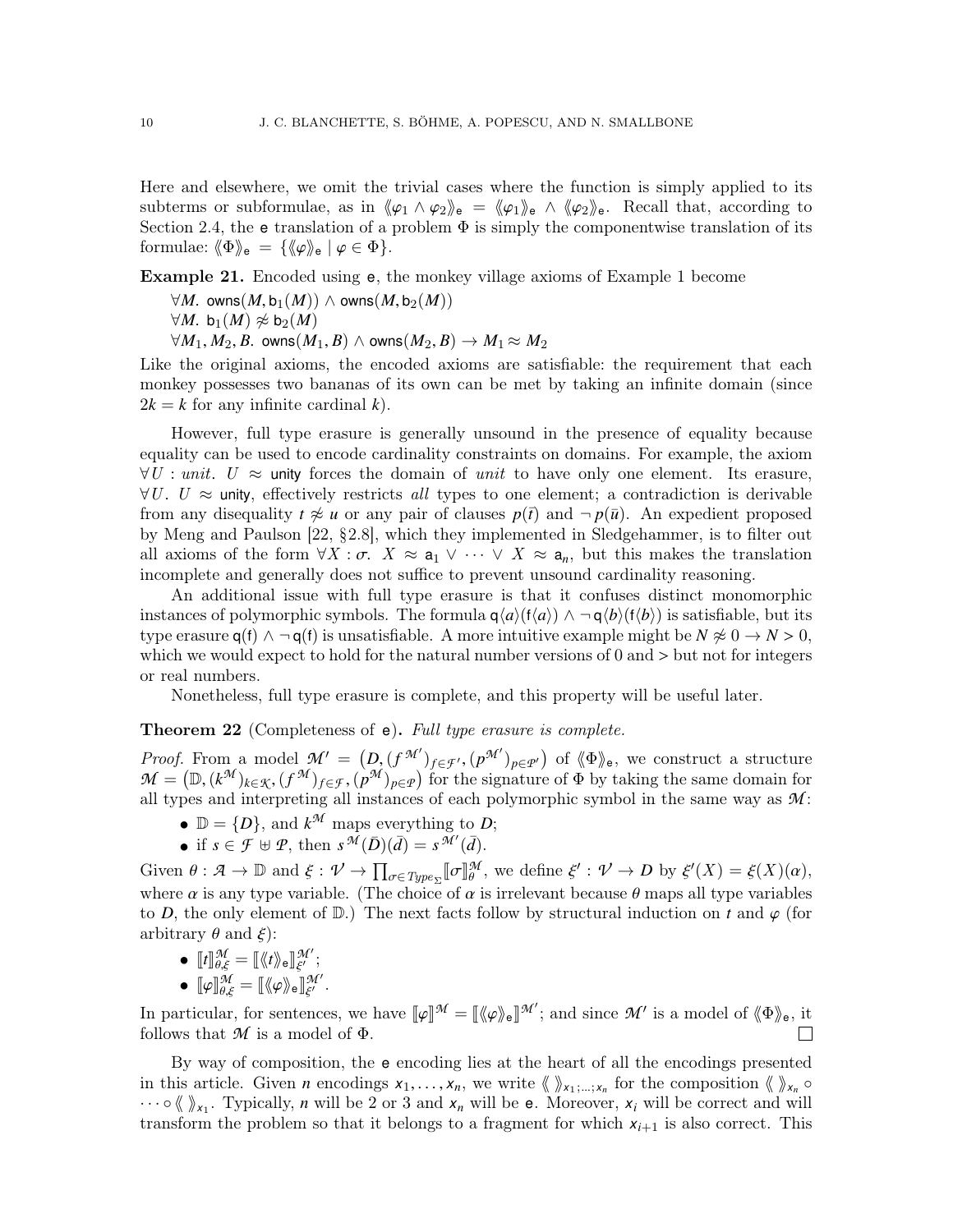will ensure that the whole composition is correct. Finally, because  $x_2, \ldots, x_n$  will always be fixed for a given  $x_1$ , we will call the entire composition  $\langle \rangle_{x_1,\dots,x_n}$  the " $x_1$  encoding".

<span id="page-10-0"></span>3.2. Type Arguments. A natural way to prevent the (unsoundness-causing) confusion arising with full type erasure is to encode types as terms in the untyped logic. Instances of polymorphic symbols can be distinguished using explicit type arguments, encoded as terms: *<sup>n</sup>*-ary type constructors *<sup>k</sup>* become *<sup>n</sup>*-ary function symbols <sup>k</sup>, and type variables α become term variables *A*. A polymorphic symbol with *m* type arguments is passed *m* additional term arguments. The example given in the previous subsection is translated to  $q(a, f(a)) \wedge$  $\neg$ **q**(b, *f*(b)), and a fully polymorphic instance  $f(\alpha)$  would be encoded as  $f(A)$  (with *A* a term variable). We call this encoding a.

We now proceed with first encoding the types in isolation and then the typed terms.

<span id="page-10-1"></span>**Definition 23** (Term Encoding of Types). Let  $K$  be a finite set of *n*-ary type constructors. The term encoding of a polymorphic type over  $\mathcal{K}$  is a term over the signature  $(\{\vartheta\}, \mathcal{K}', \varnothing)$ ,<br>where  $\mathcal{K}'$  contains a function symbol  $\mathbf{k} \cdot \mathcal{R}^n \to \vartheta$  for each  $k \in \mathcal{K}$  with  $k \cdot \mathcal{R}$ . The encoding i where  $\mathcal{K}'$  contains a function symbol  $k : \theta^n \to \theta$  for each  $k \in \mathcal{K}$  with  $k :: n$ . The encoding is specified by the following equations: specified by the following equations:

$$
\langle k(\bar{\sigma})\rangle = k(\langle\!\langle \bar{\sigma}\rangle\!\rangle) \qquad \langle\!\langle \alpha \rangle\!\rangle = \mathcal{V}(\alpha)
$$

**Definition 24** (Traditional Arguments a). We first define the encoding function  $\langle \rangle$ <sub>a</sub>, which translates polymorphic problems over  $\Sigma = (\mathcal{K}, \mathcal{F}, \mathcal{P})$  to polymorphic problems over  $(\mathcal{K} \oplus$  ${\{\theta\}}$ ,  ${\mathcal{F}} \oplus {\mathcal{K}}', {\mathcal{P}}$ , where  $\theta$  and  ${\mathcal{K}}'$  are as in Definition [23.](#page-10-1) It adds no axioms, and its term<br>and formula translations are defined as follows: and formula translations are defined as follows:

$$
\langle f \langle \bar{\sigma} \rangle (\bar{t}) \rangle_{\mathsf{a}} = f \langle \bar{\sigma} \rangle (\langle \bar{\sigma} \rangle_{\mathsf{a}} \rangle_{\mathsf{a}})
$$
  

$$
\langle p \langle \bar{\sigma} \rangle (\bar{t}) \rangle_{\mathsf{a}} = p \langle \bar{\sigma} \rangle (\langle \bar{\sigma} \rangle_{\mathsf{a}} \rangle_{\mathsf{a}})
$$
  

$$
\langle \bar{\sigma} \rangle (\bar{t}) \rangle_{\mathsf{a}} = p \langle \bar{\sigma} \rangle (\langle \bar{\sigma} \rangle_{\mathsf{a}} \rangle_{\mathsf{a}} \langle \bar{t} \rangle_{\mathsf{a}})
$$
  

$$
\langle \bar{\sigma} \rangle (\bar{t}) \rangle_{\mathsf{a}} = \neg p \langle \bar{\sigma} \rangle (\langle \bar{\sigma} \rangle_{\mathsf{a}} \rangle_{\mathsf{a}} \langle \bar{t} \rangle_{\mathsf{a}})
$$

(Again, we omit the trivial cases, e.g.  $\langle \forall X : \sigma, \varphi \rangle_{\mathsf{a}} = \forall X : \sigma, \langle \varphi \rangle_{\mathsf{a}}$ .) The traditional type arguments encoding a is defined as the composition  $\langle \rangle_{a;e}$ . It follows from the definition that a translates a polymorphic problem over  $\Sigma = (\mathcal{K}, \mathcal{F}, \mathcal{P})$  into an untyped problem over  $\Sigma' = (\mathcal{F}' \oplus \mathcal{K}', \mathcal{P}')$ , where the symbols in  $\mathcal{F}', \mathcal{P}'$  are the same as those in  $\mathcal{F}, \mathcal{P}$ ; and for each symbol  $s : \forall \bar{\alpha}, \bar{\alpha} \to \bar{c} \in \mathcal{F} \oplus \mathcal{P}$  the arity of s in  $\Sigma'$  is  $|\bar{\alpha}| + |\bar{\alpha}|$ symbol  $s: \forall \bar{\alpha} \ldotp \bar{\sigma} \to \varsigma \in \mathcal{F} \oplus \mathcal{P}$ , the arity of  $s$  in  $\Sigma'$  is  $|\bar{\alpha}| + |\bar{\sigma}|$ .

Example 25. The a encoding translates the algebraic list problem of Example [12](#page-5-0) into the following untyped problem:

 $∀A, X, Xs.$  nil $(A)$   $\not\approx$  cons(*A*, *X*, *Xs*)  $\forall A, Xs$ .  $Xs$  ≈ nil(*A*)  $\lor$  (∃*Y*, *Ys*.  $Xs$  ≈ cons(*A*, *Y*, *Ys*))  $\forall A, X, Xs.$  hd $(A, \text{cons}(A, X, Xs)) \approx X \wedge \text{tl}(A, \text{cons}(A, X, Xs)) \approx Xs$  $\exists X, Y, Xs, Ys.$  cons $(b, X, Xs) \approx \text{cons}(b, Y, Ys) \wedge (X \not\approx Y \vee Xs \not\approx Ys)$ 

The a encoding coincides with e for monomorphic problems and suffers from the same unsoundness with respect to equality and cardinality constraints. Nonetheless, a will form the basis of all the sound polymorphic encodings in a slightly generalised version, called a *x* , for suitable instances of *x*.

**Definition 26** (Type Argument Filter). Given a signature  $\Sigma = (\mathcal{K}, \mathcal{F}, \mathcal{P})$ , a type argument filter *x* maps any  $s : \forall \alpha_1, \ldots, \alpha_m$ .  $\bar{\sigma} \to \varsigma$  to a subset  $x_s = \{i_1, \ldots, i_{m'}\} \subseteq \{1, \ldots, m\}$  of its type argument indices. Given a list  $\bar{z}$  of length  $m$ ,  $x_s(\bar{z})$  denotes the sublist  $z_{i_1}, \ldots, z_{i_m}$ ,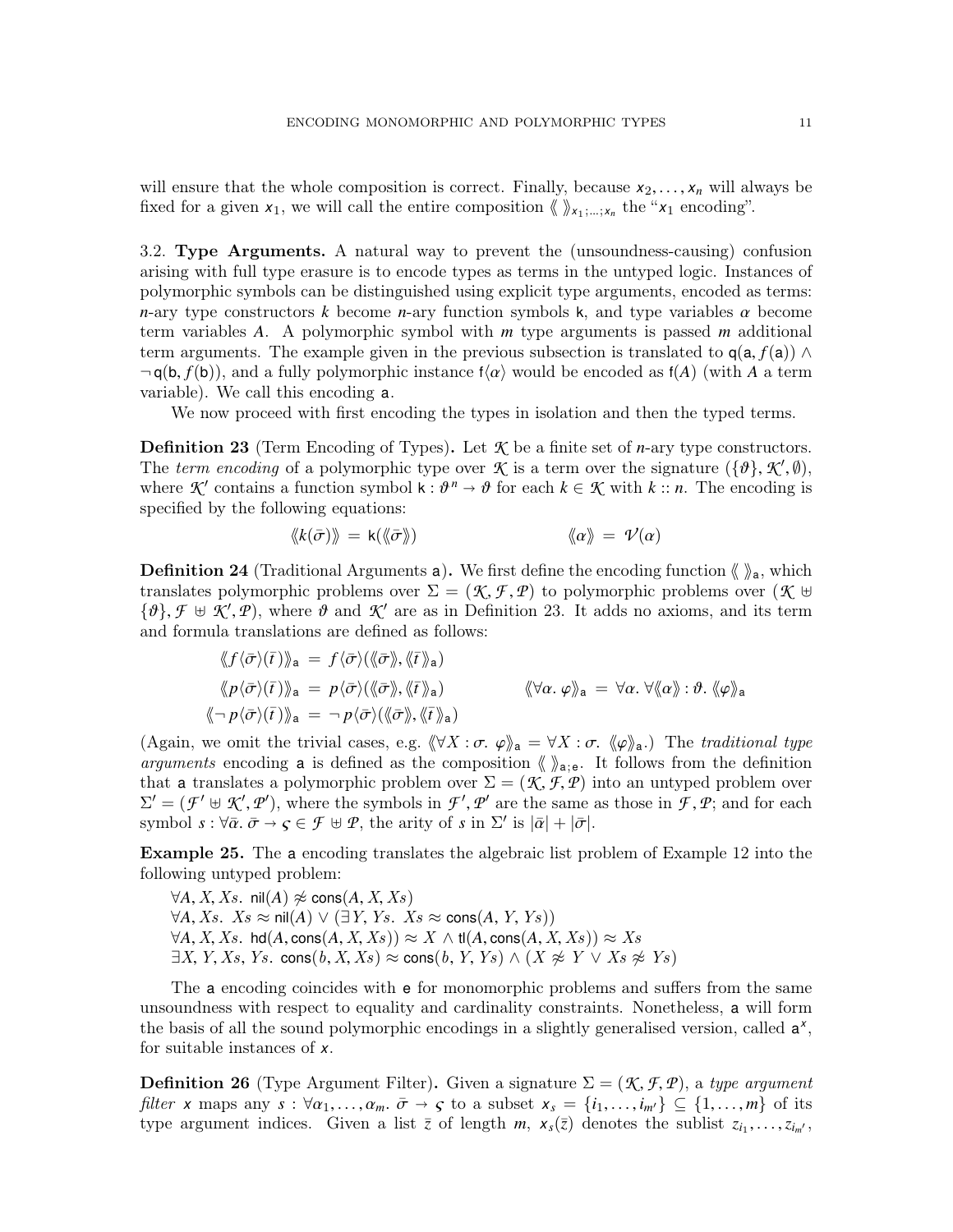where  $i_1 < \cdots < i_{m'}$ . Filters are implicitly extended to  $\{1\}$  for the distinguished symbols t,  $g \notin \mathcal{F} \oplus \mathcal{P}$  introduced in Convention [18.](#page-8-2)

Definition 27 (Generic Arguments  $a^x$ ). Given a type argument filter *x*, we first define the encoding  $\langle \rangle_{a^{\chi}}$  that translates polymorphic problems over  $\Sigma = (\mathcal{K}, \mathcal{F}, \mathcal{P})$  to polymorphic<br>problems over  $(\mathcal{K} + \mathcal{I}\mathcal{P}) \neq \mathcal{K}'$   $(\mathcal{P})$  where  $\mathcal{P}$  and  $\mathcal{K}'$  are as in Definition 23. It adds no problems over  $(\mathcal{K} \oplus {\{\theta\}}, \mathcal{F} \oplus \mathcal{K}', \mathcal{P})$ , where  $\theta$  and  $\mathcal{K}'$  are as in Definition [23.](#page-10-1) It adds no<br>axioms, and its term and formula translations are defined as follows: axioms, and its term and formula translations are defined as follows:

$$
\langle f \langle \bar{\sigma} \rangle (\bar{t}) \rangle_{a^x} = f \langle \bar{\sigma} \rangle (\langle x_f(\bar{\sigma}) \rangle_{a^x}),
$$
  
\n
$$
\langle p \langle \bar{\sigma} \rangle (\bar{t}) \rangle_{a^x} = p \langle \bar{\sigma} \rangle (\langle x_f(\bar{\sigma}) \rangle_{a^x}),
$$
  
\n
$$
\langle \bar{\sigma} \rangle (\bar{t}) \rangle_{a^x} = p \langle \bar{\sigma} \rangle (\langle x_g(\bar{\sigma}) \rangle_{a^x}),
$$
  
\n
$$
\langle \bar{\sigma} \rangle (\bar{t}) \rangle_{a^x} = \frac{-p \langle \bar{\sigma} \rangle (\langle x_g(\bar{\sigma}) \rangle_{a^x}, \langle \bar{t} \rangle_{a^x})}{\langle \bar{\sigma} \rangle (\langle x_g(\bar{\sigma}) \rangle_{a^x} + \langle x_g(\bar{\sigma}) \rangle_{a^x})}
$$

The *generic type arguments* encoding  $a^x$  is the composition  $\langle \rangle a^x$ ; e. It translates a polymorphic problem over  $\Sigma = (\mathcal{K}, \mathcal{F}, \mathcal{P})$  into an untyped problem over  $\Sigma' = (\mathcal{F}' \oplus \mathcal{K}, \mathcal{P}')$ , where the same set the same as those in  $\mathcal{F} \oplus \mathcal{P}'$  and for each symbol  $\varsigma : \forall \overline{\alpha}, \overline{\alpha} \to \overline{\alpha} \in \mathcal{F} \oplus \mathcal{P$ symbols in *F*', *P*' are the same as those in *F*, *P*; and for each symbol  $s : \forall \bar{\alpha} \cdot \bar{\sigma} \to \varsigma \in \mathcal{F} \oplus \mathcal{P}$ , the arity of s in  $\Sigma'$  is  $|s + |\bar{\sigma}|$ the arity of *s* in  $\Sigma'$  is  $|x_s| + |\bar{\sigma}|$ .

The e and a encodings correspond to the special cases of a *<sup>x</sup>* where *x* returns none or all of the type arguments, respectively.

# <span id="page-11-0"></span>**Theorem 28** (Completeness of  $a^x$ ). The type arguments encoding  $a^x$  is complete.

*Proof.* Recall that  $a^x$  is defined as the composition of  $\langle \rangle_a^x$  and  $\langle \rangle_e$ . Since  $\langle \rangle_e$  is complete by Theorem [22,](#page-9-0) it suffices to show that  $\langle \psi \rangle_{\mathbf{a}^{\times}}$  is complete. Let  $\mathcal{M}' = (\mathbb{D}', (\mathcal{k}^{\mathcal{M}'})_{\mathcal{k} \in \mathcal{K}' \cup \{\emptyset\}})$  $(f^{\mathcal{M}'})_{f \in \mathcal{F} \cup \mathcal{K}'}, (p^{\mathcal{M}'})_{p \in \mathcal{P}})$  be a model of  $\langle \Phi \rangle_{a^x}$ . We will construct a structure  $\mathcal{M} = (\mathbb{D}, \mathcal{M})$  $(k^{\mathcal{M}})_{k \in \mathcal{K}}$ ,  $(f^{\mathcal{M}})_{f \in \mathcal{F}}$ ,  $(p^{\mathcal{M}})_{p \in \mathcal{P}}$  for the signature of  $\Phi$  by taking the same domains as  $\mathcal{M}'$ , interpreting the type constructors other than  $\vartheta$  in the same way and interpreting th interpreting the type constructors other than  $\vartheta$  in the same way, and interpreting the function and predicate symbols  $s$  as in  $\mathcal{M}'$ , but supplying, for the extra arguments, a suitable tuple from  $\llbracket \vartheta \rrbracket^{\mathcal{M}'}$  that reflects the type arguments.<br>To this end, we first apply Lemma 14 to

To this end, we first apply Lemma [14](#page-6-1) to obtain that every element of  $\mathbb{D}'$  is uniquely represented as  $[\![\tau]\!]^{\mathcal{M}'}$  with  $\tau \in GType_{\Sigma'}$ . We define

- $\mathbb{D} = \mathbb{D}'$  and  $k^{\mathcal{M}} = k^{\mathcal{M}'}$ ;
- if  $s \in \mathcal{F} \oplus \mathcal{P}$ , then

$$
s^{\mathcal{M}}(\llbracket \overline{\tau} \rrbracket^{\mathcal{M}'})(\overline{d}) = \begin{cases} s^{\mathcal{M}'}(\llbracket \overline{\tau} \rrbracket^{\mathcal{M}'})(\llbracket \langle x_s(\overline{\tau}) \rangle \rrbracket^{\mathcal{M}'}, \overline{d}) & \text{if } x_s(\overline{\tau}) \in GType_{\Sigma}^n \\ \text{anything} & \text{otherwise} \end{cases}
$$

where *n* is the length of  $x_s(\overline{\tau})$ .

Note how the tuple  $\left[\langle x_s(\bar{\tau})\rangle\right]^{\mathcal{M}'}$  reflects the  $x_s$ -selection from the type arguments  $\left[\bar{\tau}\right]^{\mathcal{M}'}$ .<br>Civen  $\theta: \mathcal{A} \to \mathbb{D}$  and  $\xi: \mathcal{A} \to \mathbb{D}$  and  $\mathcal{I} \to \mathbb{D}$ Given  $\theta : \mathcal{A} \to \mathbb{D}$  and  $\xi : \mathcal{V} \to \prod_{\sigma \in \text{Type}_{\Sigma}} [\![\sigma]\!]$ *M*  $_{\theta}^{\mathcal{M}},$  we define  $\xi': \mathcal{V} \to \prod_{\sigma' \in \text{Type}_{\Sigma'}}[\![\sigma$  $\prime$ ll.<br>L  $\mathcal{M}'$ by

$$
\xi'(X)(\sigma') = \begin{cases} \xi'(X)(\sigma') & \text{if } \sigma' \in Type_{\Sigma} \\ \llbracket \langle \tau \rangle \rrbracket^{\mathcal{M}'} & \text{if } \sigma' = \vartheta, X = \mathcal{V}(\alpha), \text{ and } \theta(\alpha) = \llbracket \tau \rrbracket^{\mathcal{M}'} \text{ for } \tau \in GType_{\Sigma} \\ \text{anything} & \text{otherwise} \end{cases}
$$

The next facts follow by structural induction on *t* and  $\varphi$  (for arbitrary  $\theta$  and  $\xi$ ):

- $\llbracket t \rrbracket^{\mathcal{M}}_{\theta,\xi} = \llbracket \langle \langle t \rangle \rangle_{\mathsf{a}^{\mathcal{X}}} \rrbracket^{\mathcal{M}'}_{\theta,\xi'};$
- $\llbracket \langle \varphi \rangle \rangle_{\mathsf{a}^x} \llbracket \mathcal{H}' \rangle_{\theta, \xi'}$  implies  $\llbracket \varphi \rrbracket_{\theta, \xi}^{\mathcal{M}}$ .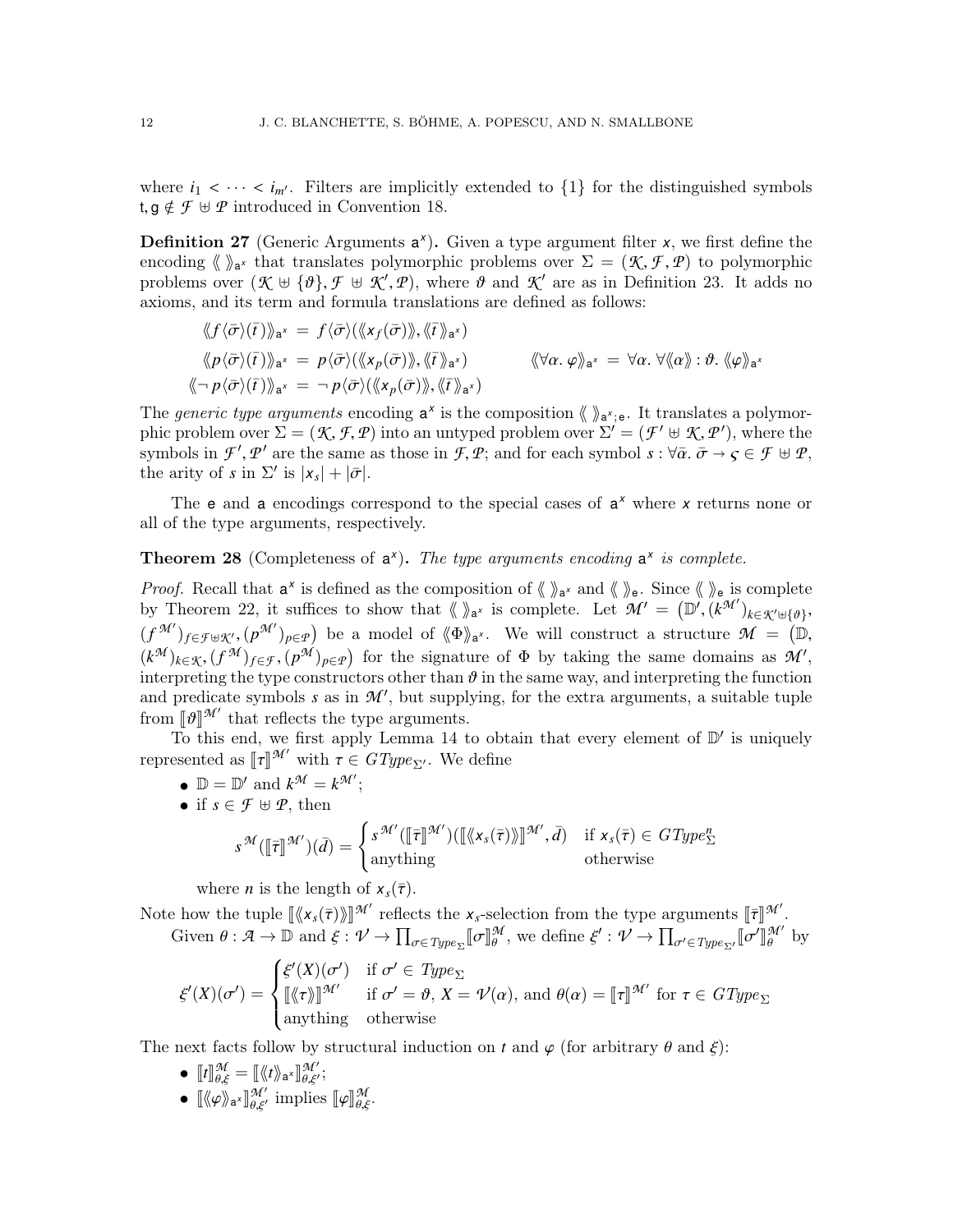(The reason why for formula interpretation we have only implication and not equality is the  $\forall \alpha$  case: when encoding a universally quantified formula  $\forall \alpha$ .  $\varphi$ , the result  $\forall \alpha \cdot \forall (\alpha) : \vartheta$ .  $\langle \varphi \rangle_{\alpha}$ <sup>x</sup><br>introduces quantification over two variables  $\alpha$  and  $\langle \varphi \rangle$  whose interpretations need not be introduces quantification over two variables,  $\alpha$  and  $\langle \alpha \rangle$ , whose interpretations need not be synchronised. As a result,  $\forall \alpha \cdot \forall \langle \alpha \rangle : \vartheta$ .  $\langle \varphi \rangle_{a^{\chi}}$  could be stronger than  $\forall \alpha, \varphi$ .) In particular,<br>for a sentence  $\alpha$ ,  $\mathbb{I}(\alpha)$ ,  $\mathbb{I}^{\mathcal{M}}$  implies  $\mathbb{I}(\alpha)$  and hence  $\mathcal{M}$  is a model of  $\$ for a sentence  $\varphi$ ,  $[\langle \varphi \rangle]_a^{\mathcal{M}'}$  implies  $[\varphi]_a^{\mathcal{M}}$ , and hence  $\mathcal M$  is a model of  $\Phi$  because  $\mathcal M'$  is a model of  $\mathcal{M}^{\prime}$  is a model of  $\langle \Phi \rangle\!\rangle_{\mathsf{a}^{\mathsf{x}}}.$  $\Box$ 

<span id="page-12-0"></span>3.3. Type Tags. An intuitive approach to encode type information soundly (and completely) is to wrap each term and subterm with its type using type tags. For polymorphic type systems, this scheme relies on a distinguished binary function  $t(\langle\sigma\rangle, t)$  that "annotates" each term *t* with its type  $\sigma$  encoded as a term  $\langle \sigma \rangle$ . The tags make most type arguments superfluous. We call this scheme t, after the tag function of the same name. It is defined as a two-stage process: the first stage adds tags  $t\langle\sigma\rangle(t)$  while preserving the polymorphism; the second stage encodes t's type argument as well as any phantom type arguments.

<span id="page-12-1"></span>**Definition 29** (Phantom Type Argument). Let  $s : \forall \alpha_1, \ldots, \alpha_m$ .  $\bar{\sigma} \rightarrow \varsigma \in \mathcal{F} \oplus \mathcal{P}$ . The *i*th type argument is a *phantom* if  $\alpha_i$  does not occur in  $\bar{\sigma}$  or  $\varsigma$ . Given a list  $\bar{z} \equiv z_1, \ldots, z_m$ ,  $\mathsf{phn}_s(\bar{z})$  denotes the sublist  $z_{i_1}, \ldots, z_{i_{m'}}$  corresponding to the positions in  $\bar{\alpha}$  of the phantom type arguments type arguments.

**Definition 30** (Traditional Tags t). We first define the encoding  $\langle \rangle$  that translates polymorphic problems over  $\Sigma = (\mathcal{K}, \mathcal{F}, \mathcal{P})$  to polymorphic problems over  $(\mathcal{K}, \mathcal{F} \oplus \{\mathfrak{t} : \forall \alpha \in \mathcal{A}\})$  $\alpha$ }, *P*). It adds no axioms, and its term and formula translations are defined as follows:<br>  $\langle f/\sigma \rangle \langle f \rangle$ <sub>b</sub><sub>t</sub> = | $f/\sigma \rangle \langle \langle f \rangle$ <sub>b</sub><sub>t</sub>} |  $\langle X^{\sigma} \rangle$ <sub>t</sub> = | $\langle X^{\sigma} \rangle$ <sub>t</sub> | with  $|t^{\sigma}| = t \langle \sigma \rangle(t)$ 

$$
\langle f \langle \sigma \rangle(\bar{t}) \rangle_{\mathfrak{t}} = [f \langle \sigma \rangle (\langle \bar{t} \rangle_{\mathfrak{t}})] \qquad \langle \langle X^{\sigma} \rangle_{\mathfrak{t}} = [\langle X^{\sigma} \rangle_{\mathfrak{t}}] \qquad \text{with } \lfloor t^{\sigma} \rfloor = \mathfrak{t} \langle \sigma \rangle(t)
$$

The traditional type tags encoding t is the composition  $\langle \rangle_{t; a^{pln}; e}$ . It translates a polymorphic problem over  $\Sigma$  into an untyped problem over  $\Sigma' = (\mathcal{F}' \oplus \mathcal{K}' \oplus \{t^2\}, \mathcal{P}')$ , where  $\mathcal{K}', \mathcal{F}', \mathcal{P}'$ are as for  $a^{phn}$  (i.e.  $a^x$  with  $x = phn$ ).

Example 31. The t encoding translates the algebraic list problem of Example [12](#page-5-0) into the following equisatisfiable untyped problem:

 $∀A, X, Xs.$  t(list(*A*), nil)  $∉$  t(list(*A*), cons(t(*A*, *X*), t(list(*A*), *Xs*)))  $\forall A, Xs$ . t(list(*A*),  $Xs$ ) ≈ t(list(*A*), nil) ∨  $(\exists Y, Y_s. t(\text{list}(A), X_s) \approx t(\text{list}(A), \text{cons}(t(A, Y), t(\text{list}(A), Y_s))))$  $\forall A, X, Xs$ . t(*A*, hd(t(list(*A*), cons(t(*A*, *X*), t(list(*A*), *Xs*))))) ≈ t(*A*, *X*) ∧  $t(\textsf{list}(A), t(\textsf{t}(\textsf{list}(A), \textsf{cons}(\textsf{t}(A, X), t(\textsf{list}(A), Xs)))) \approx t(\textsf{list}(A), Xs)$  $\exists X, Y, Xs, Ys.$  t(list(b), cons(t(b, X), t(list(b), Xs)))  $\approx$ t(list(b), cons(t(b, Y), t(list(b), Ys))) ∧  $(t(b, X) \not\approx t(b, Y) \vee t(\text{list}(b), Xs) \not\approx t(\text{list}(b), Ys))$ 

Since there are no phantoms in this example,  $a^{phn}$  adds no extra arguments. All type information is carried by the t function's first argument.

<span id="page-12-2"></span>**Example 32.** Consider the following formula, with linorder :  $\forall \alpha \ldotp o$  and less eq :  $\forall \alpha \ldotp \alpha \times \alpha \rightarrow o$ :

 $\forall \alpha \ldotp \forall X : \alpha$ , *Y* :  $\alpha$ . linorder $\langle \alpha \rangle \rightarrow$  less\_eq(*X*, *Y*)  $\lor$  less\_eq(*Y*, *X*)

The  $\alpha$  variable in linorder's arity declaration is a phantom. The t encoding preserves it as an explicit term argument:

 $\forall A, X, Y$ . linorder(*A*) → less\_eq(t(*A*, *X*), t(*A*, *Y*)) ∨ less\_eq(t(*A*, *Y*), t(*A*, *X*))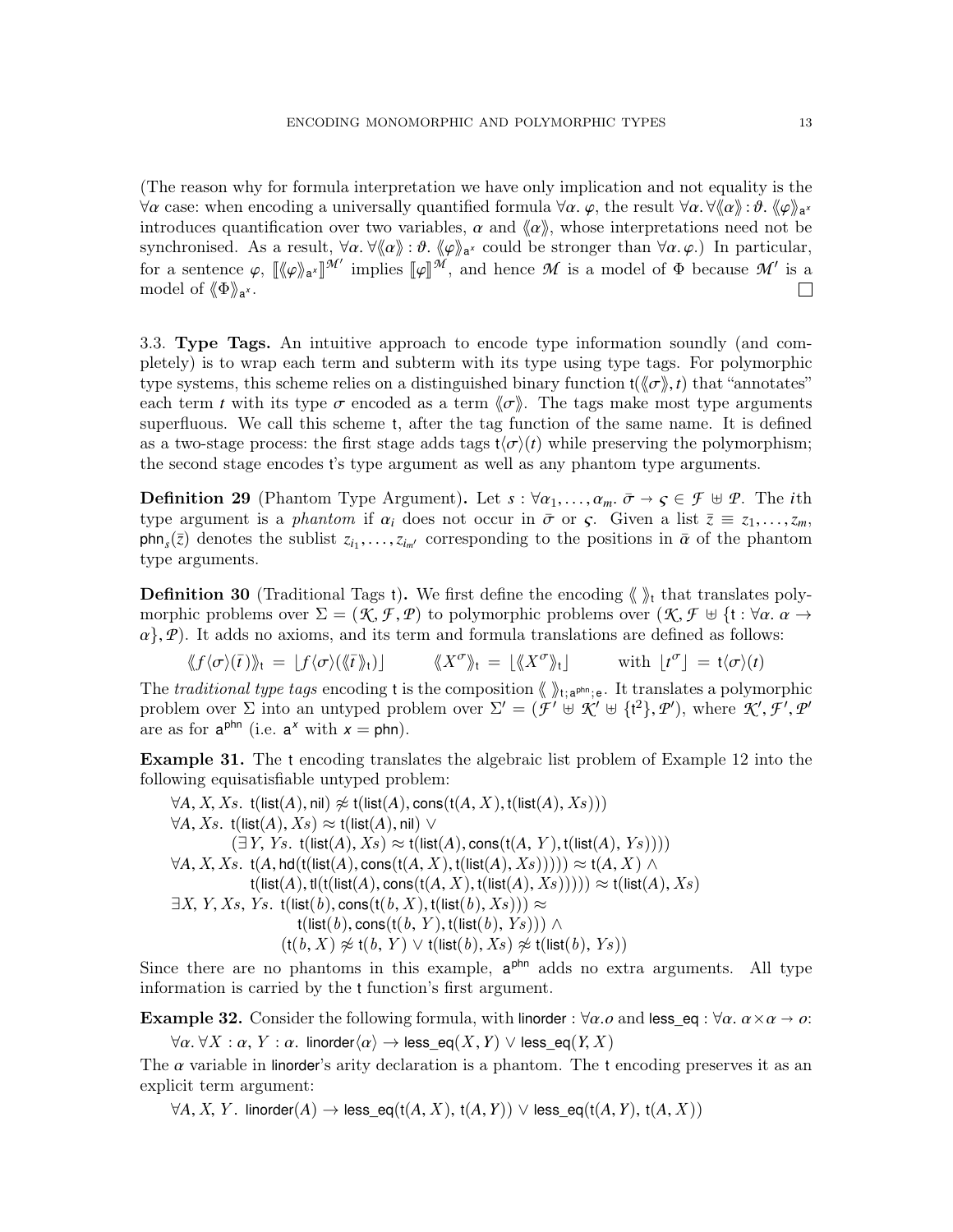As the formula suggests, phantom type arguments can be used to encode predicates on types, mimicking type classes [\[35\]](#page-50-9).

We postpone the proof of the following theorem to Section [4.2,](#page-19-0) in the context of our improved encodings:

<span id="page-13-2"></span>**Theorem 33** (Correctness of t). The traditional type tags encoding t is correct.

<span id="page-13-0"></span>3.4. Type Guards. Type tags heavily burden the terms. An alternative is to introduce type guards, which are predicates that restrict the range of variables. They take the form of a distinguished predicate  $g(\langle \sigma \rangle, t)$  that checks whether *t* has type  $\sigma$ . The terms are smaller than with tags, but the formulae contain more disjuncts.

With the type tags encoding, only phantom type arguments need to be encoded; here, we must encode any type arguments that cannot be read off the types of the term arguments. Thus, the type argument is encoded for  $\text{nil}\langle \alpha \rangle$  (which has no term arguments) but omitted for cons $\langle \alpha \rangle(X, Xs)$ , hd $\langle \alpha \rangle(Xs)$ , and tl $\langle \alpha \rangle(Xs)$ .

**Definition 34** (Inferable Type Argument). Let  $s : \forall \alpha_1, \ldots, \alpha_m$ .  $\bar{\sigma} \rightarrow \varsigma \in \mathcal{F} \oplus \mathcal{P}$ . A type argument  $\alpha_j$  is *inferable* if it occurs in some of the term arguments' types, i.e. if there exists an index *i* such that  $\alpha_j$  occurs in  $\sigma_j$ . Given a list  $\overline{z} = z_1$ ,  $z_j$  let in  $(\overline{z})$  denote the exists an index *i* such that  $\alpha_j$  occurs in  $\sigma_i$ . Given a list  $\overline{z} \equiv z_1, \ldots, z_m$ , let  $\text{inf}_s(\overline{z})$  denote the sublist  $z_i$ ,  $z_i$ , corresponding to the positions in  $\overline{\alpha}$  of the inferable type arguments, and sublist  $z_{i_1}, \ldots, z_{i_m}$  corresponding to the positions in  $\bar{\alpha}$  of the inferable type arguments, and let nint  $(\bar{z})$  denote the sublist for popinferable type arguments let  $\text{minf}_s(\bar{z})$  denote the sublist for noninferable type arguments.

Observe that a phantom type argument is in particular noninferable, and a noninferable nonphantom type argument is one that appears in  $\zeta$  but not in  $\bar{\sigma}$ .

**Definition 35** (Traditional Guards g). We first define the encoding  $\langle \rangle_{g}$ , which translates a polymorphic problem over  $\Sigma = (\mathcal{K}, \mathcal{F}, \mathcal{P})$  into an untyped problem over  $(\mathcal{K}, \mathcal{F}, \mathcal{P} \cup \{\mathsf{g} : \mathcal{F}, \mathcal{P} \cup \{\mathsf{g} : \mathsf{g} \cup \{\mathsf{g} : \mathsf{g} \cup \{\mathsf{g} : \mathsf{g} \cup \{\mathsf{g} : \mathsf{g} \cup \{\mathsf{g} : \mathsf{g} \cup \{\mathsf{g} : \mathsf{g} \cup \{\$  $\forall \alpha \ldotp \alpha \rightarrow \varnothing$ ). Its term and formula translations are defined as follows:

$$
\langle \langle \forall X : \sigma, \varphi \rangle \rangle_{\mathsf{g}} = \forall X : \sigma, \mathsf{g} \langle \sigma \rangle(X) \to \langle \varphi \rangle \rangle_{\mathsf{g}} \qquad \langle \exists X : \sigma, \varphi \rangle \rangle_{\mathsf{g}} = \exists X : \sigma, \mathsf{g} \langle \sigma \rangle(X) \wedge \langle \varphi \rangle \rangle_{\mathsf{g}}
$$

The encoding also adds the following typing axioms:

$$
\forall \bar{\alpha}. \ \bar{X} : \bar{\sigma}. \ \left(\bigwedge_j \ g \langle \sigma_j \rangle(X_j) \right) \to g \langle \sigma \rangle(f \langle \bar{\alpha} \rangle(\bar{X})) \quad \text{for } f : \forall \bar{\alpha}. \ \bar{\sigma} \to \sigma \in \mathcal{F}
$$
  

$$
\forall \alpha. \ \exists X : \alpha. \ g \langle \alpha \rangle(X)
$$

(Following Convention [16,](#page-7-1) the translation of a problem is given by  $\langle \Phi \rangle_{g} = Ax \cup \{\langle \varphi \rangle_{g} | g \in \Phi\}$ , where Ax are the typing axioms). The *traditional time quarts* encoding a is defined  $\varphi \in \Phi$ , where Ax are the typing axioms.) The traditional type guards encoding g is defined as the composition  $\langle \rangle_{g; a^{\text{min}};e}$ . It translates a polymorphic problem over  $\Sigma$  into an untyped problem over  $\Sigma' = (\mathcal{F}' \oplus \mathcal{K}', \mathcal{P}' \oplus \{g^2\})$ , where  $\mathcal{K}', \mathcal{F}', \mathcal{P}'$  are as for  $\mathbf{a}^{\text{ninf}}$ .

The last typing axiom in the above definition witnesses inhabitation of every type. It is necessary for completeness, in case some of the types do not appear in the result type of any function symbol.

<span id="page-13-1"></span>Example 36. The g encoding translates the algebraic list problem of Example [12](#page-5-0) into the following:

 $\forall A.$  g(list(A), nil(A))  $\forall A, X, Xs$ . g(*A*, *X*) ∧ g(list(*A*), *Xs*) → g(list(*A*), cons(*X*, *Xs*))  $\forall A, Xs.$  g(list(A),  $Xs$ )  $\rightarrow$  g(A, hd(Xs))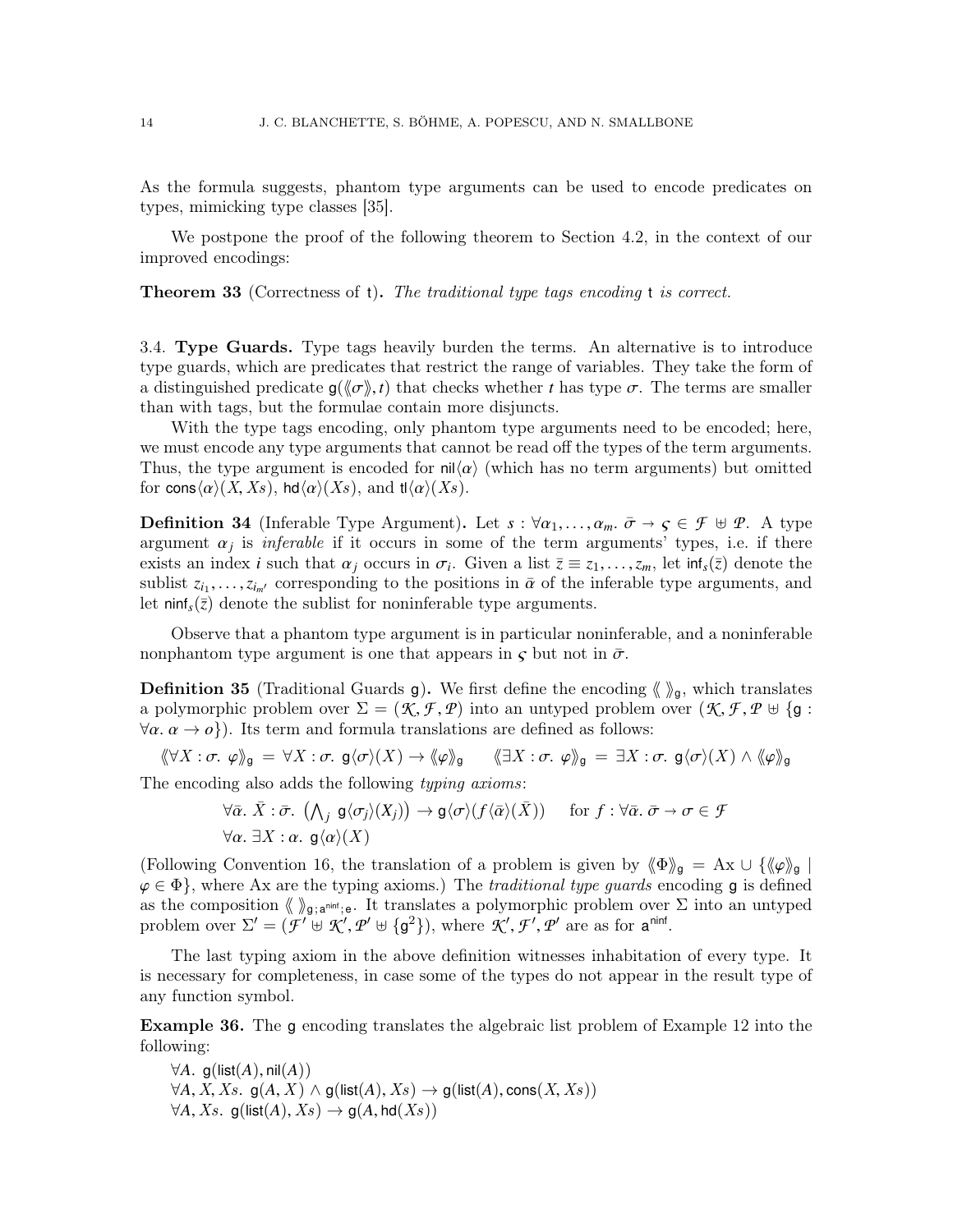$\forall A, Xs.$  g(list(A),  $Xs$ )  $\rightarrow$  g(list(A), tl(Xs))  $\forall A. \exists X. g(A, X)$  $\forall A, X, Xs.$  g( $A, X$ )  $\land$  g( $\textsf{list}(A), Xs$ )  $\rightarrow$  nil $(A) \not\approx$  cons( $X, Xs$ )  $\forall A, Xs.$  g(list(A),  $Xs$ )  $\rightarrow$  $Xs$  ≈ nil(*A*)  $\vee$  (∃*Y*, *Ys*. g(*A*, *Y*) ∧ g(list(*A*), *Ys*) ∧ *Xs* ≈ cons(*Y*, *Ys*))  $\forall A, X, Xs.$  g(*A*, X)  $\land$  g( $\textsf{list}(A), Xs$ )  $\rightarrow$  hd(cons(X, Xs))  $\approx$  X  $\land$  tl(cons(X, Xs))  $\approx$  Xs  $\exists X, Y, Xs, Ys.$  g $(b, X) \wedge g(b, Y) \wedge g(\text{list}(b), Xs) \wedge g(\text{list}(b), Ys) \wedge g(s)$ cons(X, Xs)  $\approx$  cons(Y, Ys)  $\wedge$  (X  $\not\approx$  Y  $\vee$  Xs  $\not\approx$  Ys)

In this and later examples, we push guards inside past quantifiers and group them in a conjunction to enhance readability.

The typing axioms must in general be guarded. Without the guards, any cons, hd, or tl term could be typed with any type, defeating the purpose of the guard predicates.

**Example 37.** Consider the following formula, where inl :  $\forall \alpha, \beta, \alpha \rightarrow sum(\alpha, \beta)$  and inr :  $\forall \alpha, \beta$ .  $\beta \rightarrow sum(\alpha, \beta)$ :

 $\forall \alpha, \beta$ .  $\forall X : \alpha$ ,  $Y : \beta$ . inl $\langle \alpha, \beta \rangle(X) \not\approx$  inr $\langle \alpha, \beta \rangle(Y)$ 

The β variable in inl's arity declaration and the  $\alpha$  in inr's are noninferable. The g encoding preserves them as explicit term arguments:

 $\forall A, B, X, Y$ . g $(A, X) \land g(B, Y) \rightarrow \text{inl}(B, X) \not\approx \text{inr}(A, Y)$ 

**Theorem 38** (Correctness of q). The traditional type guards encoding q is correct.

Proof. This will be a consequence of Theorem [46](#page-16-0) for our parameterised cover-based encoding g@, since g is a particular case of g@.

Remark 39. The above encodings, as well as those discussed in the next sections, all lead to an untyped problem. An increasing number of automatic provers support monomorphic types, and it may seem desirable to exploit such support when it is available. With such provers, we can replace the e encoding with a variant that enforces a basic type discipline by distinguishing two types,  $\vartheta$  (for encoded types) and  $\iota$  (for encoded terms). An incomplete (non-proof-preserving) alternative is to perform heuristic monomorphisation (Section [5.6\)](#page-32-1). Hybrid schemes that exploit monomorphic types, including interpreted types, are also possible and have been studied by other researchers (Section [9\)](#page-48-0).

### 4. Cover-Based Encodings of Polymorphism

<span id="page-14-0"></span>Type tags and guards considerably increase the size of the problems passed to the automatic provers, with a dramatic impact on their performance. A lot of the type information generated by the traditional encodings t and g is redundant. For example, t translates  $\cos\langle\alpha\rangle(X, Xs)$  to t(list(*A*), cons(t(*A*, X), t(list(*A*), Xs))), but intuitively only one of the three tags is necessary to specify the right type for the expression if we know the arity of cons. The cover-based encodings capitalise on this, by supplying only a minimum of protectors and adding typing axioms that effectively compute the type of function symbols from a selection of their term arguments' types—the "cover".

Let us first rigorously define this notion of term arguments "covering" type arguments.

**Definition 40** (Cover). Let  $s : \forall \bar{\alpha}$ ,  $\bar{\sigma} \rightarrow \varsigma \in \mathcal{F} \oplus \mathcal{P}$ . A (type argument) cover  $C \subseteq$  $\{1,\ldots,\bar{\sigma}\}\$ for *s* is a set of term argument indices such that any inferable type argument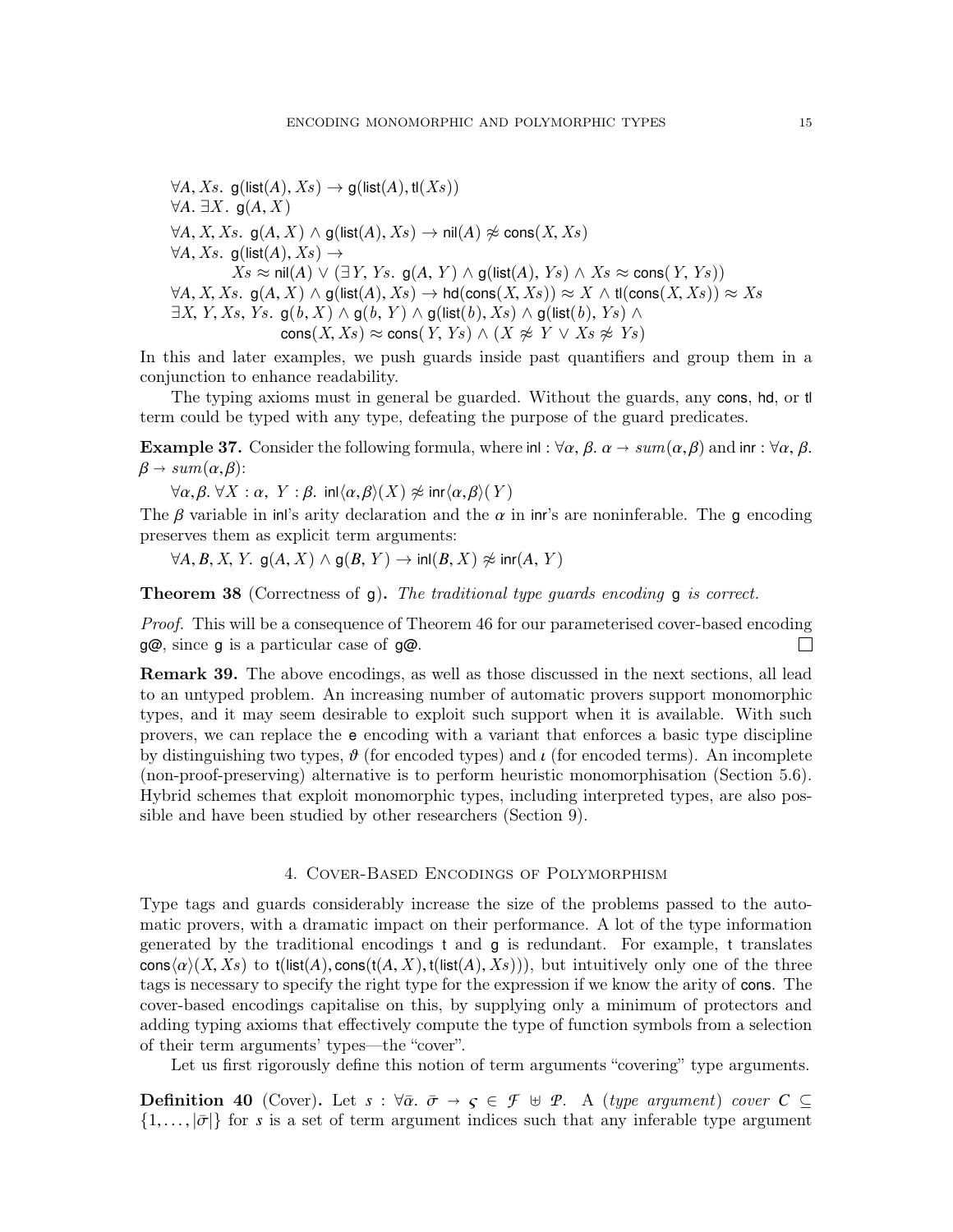can be inferred from a term argument whose index belongs to  $C$ , i.e. for all *j*, if  $\alpha_j$  appears in  $\bar{\sigma}$ , it also appears in some  $\sigma_i$  such that  $i \in \mathcal{C}$ . A cover C of *s* is *minimal* if no proper subset of *C* is a cover for *s*; it is *maximal* if  $C = \{1, \ldots, |\bar{\sigma}|\}$ . We let Cover<sub>*s*</sub> denote an arbitrary but fixed cover for *s*.

In practice, we would normally take a minimal cover for Cover*<sup>s</sup>* to reduce clutter. Accordingly,  $\{1\}$  and  $\{2\}$  are minimal covers for cons :  $\forall \alpha$ .  $\alpha \times list(\alpha) \rightarrow list(\alpha)$ , whereas  $\{1, 2\}$ is a maximal cover.

<span id="page-15-1"></span>**Convention 41.** As canonical cover, we arbitrarily choose  $\text{Cover}_\text{cons} = \{1\}.$ 

The cover-based encoding g@ introduced below is a generalisation of the traditional encoding g. The two encodings coincide if Cover*<sup>s</sup>* is chosen to be maximal for all symbols *s*. In contrast, the cover-based encoding  $\omega$  is not exactly a generalisation of t, although they share many ideas. For this reason, we momentarily depart from our general policy of considering tags before guards so that we can present the easier case first.

Intuitively, g@ and t@ ensure that each term argument position that is part of its enclosing function or predicate symbol's cover has a unique type associated with it, from which the omitted type arguments can be inferred. Thus,  $\phi$  translates cons $\langle \alpha \rangle (X, X_s)$  to  $\text{cons}(t(A, X), X_s)$  with a type tag around X, effectively protecting the term from an ill-typed instantiation of X that would result in the wrong type argument being inferred for cons.

There is no need to protect the second argument, Xs, since it is not part of the cover. We call variables that occur in their enclosing symbol's cover (and hence that "carry" some type arguments) "undercover variables". It may seem dangerous to allow ill-typed terms to instantiate  $X_s$ , but this is not an issue because such terms cannot contribute meaningfully to a proof. At most, they can act as witnesses for the existence of terms of given types, but even in that capacity they are not necessary.

**Definition 42** (Undercover Variable). The set of undercover variables UV $(\varphi)$  of a formula  $\varphi$ is defined by the equations

 $\mathrm{UV}(f\langle\bar{\sigma}\rangle(\bar{t})) = [\bar{t}]_f \cup \mathrm{UV}(\bar{t})$   $\mathrm{UV}(X) = \emptyset$  $\text{UV}(p\langle \bar{\sigma} \rangle(\bar{t})) = [\bar{t}]_p \cup \text{UV}(\bar{t})$   $\text{UV}(t_1 \approx t_2) = (\{t_1, t_2\} \cap \mathcal{V}_{\text{typed}}) \cup \text{UV}(t_1, t_2)$  $\text{UV}(\neg p\langle \bar{\sigma} \rangle(\bar{t})) = [\bar{t}]_p \cup \text{UV}(\bar{t}) \qquad \text{UV}(t_1 \not\approx t_2) = \text{UV}(t_1, t_2)$  $\mathrm{UV}(\varphi_1\wedge \varphi_2)\,=\,\mathrm{UV}(\varphi_1,\varphi_2)\qquad \quad \mathrm{UV}(\forall X:\sigma.\,\, \varphi)\,=\,\mathrm{UV}(\varphi)$  $\text{UV}(\varphi_1 \lor \varphi_2) = \text{UV}(\varphi_1, \varphi_2) \qquad \text{UV}(\exists X : \sigma. \varphi) = \text{UV}(\varphi) - \{X^{\sigma}\}\$  $UV(\forall \alpha, \varphi) = UV(\varphi)$ 

where  $\lfloor \bar{t} \rfloor_s = \{ t_j \mid j \in \text{Cover}_s \} \cap \mathcal{V}_{\text{typed}}$  and  $\text{UV}(\bar{t}) = \bigcup_j \text{UV}(t_j)$ .

<span id="page-15-0"></span>4.1. Cover-Based Type Guards. The cover-based encoding  $g\omega$  is similar to the traditional encoding g, except that it guards only undercover occurrences of variables.

**Definition 43** (Cover Guards  $g\omega$ ). The encoding  $\langle \rangle_{g\omega}$  is defined similarly to the encoding  $\langle \rangle$ <sub>g</sub> (used for the traditional g encoding) except for the  $\forall$  case in its formula translation and the typing axioms. Namely, the ∀ case adds guards only for universally quantified variables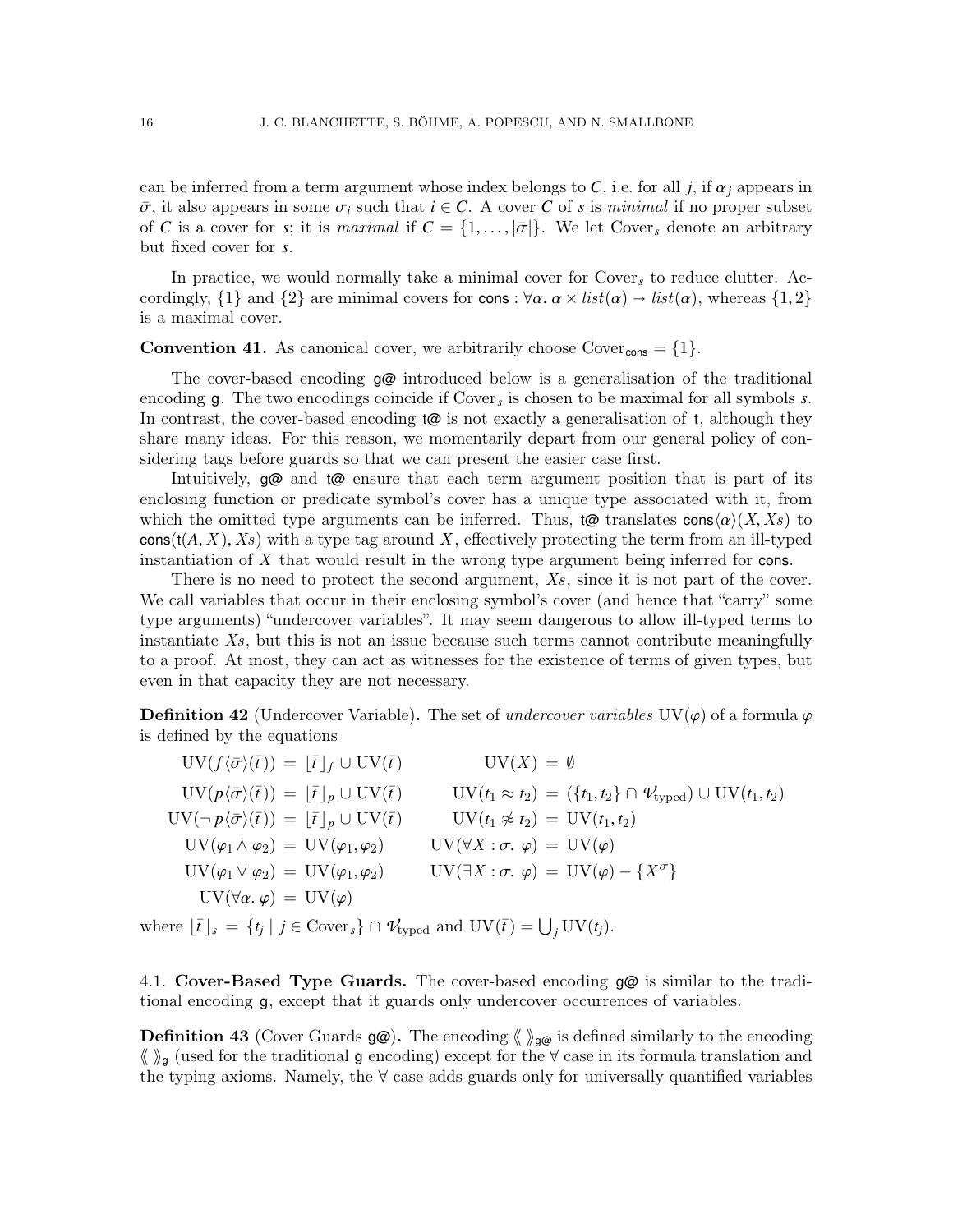that are undercover:

$$
\langle \! \langle \forall X : \sigma. \varphi \rangle \! \rangle_{\mathsf{g}\text{Q}} = \forall X : \sigma. \begin{cases} \langle \! \langle \varphi \rangle \! \rangle_{\mathsf{g}\text{Q}} & \text{if } X \notin \mathrm{UV}(\varphi) \\ \mathsf{g} \langle \sigma \rangle(X) \to \langle \! \langle \varphi \rangle \! \rangle_{\mathsf{g}\text{Q}} & \text{otherwise} \end{cases}
$$

Moreover, the typing axioms take the cover into consideration:

$$
\forall \bar{\alpha}. \ \bar{X} : \bar{\sigma}. \ \left(\bigwedge_{j \in \text{Cover}_f} \mathsf{g} \langle \sigma_j \rangle(X_j) \right) \to \mathsf{g} \langle \sigma \rangle(f \langle \bar{\alpha} \rangle(\bar{X})) \quad \text{for } f : \forall \bar{\alpha}. \ \bar{\sigma} \to \sigma \in \mathcal{F}
$$
  

$$
\forall \alpha. \ \exists X : \alpha. \ \mathsf{g} \langle \alpha \rangle(X)
$$

The cover-based type guards encoding  $g\omega$  is defined as the composition  $\langle \rangle_{g\omega; a^{\text{min}}; e}$ . It translates a polymorphic problem  $\Phi$  over  $\Sigma$  into an untyped problem  $\langle \Phi \rangle_{\mathcal{P}(\mathcal{Q})}$ ; aninf; e over  $\Sigma'$  =  $(\mathcal{F}' \oplus \mathcal{K}', \mathcal{P}' \oplus \{g^2\}),$  where  $\mathcal{K}', \mathcal{F}', \mathcal{P}'$  are as for  $a^{\text{ninf}}$ .

Example 44. If we choose the cover for cons as in Convention [41,](#page-15-1) the  $g\omega$  encoding of the algebraic list problem is identical to the g encoding (Example [36\)](#page-13-1), except that the guard  $g(\text{list}(A), X_s)$  is omitted in typing axiom and one of the problem axioms:

$$
\forall A, X, Xs. \mathsf{g}(A, X) \rightarrow \mathsf{g}(\mathsf{list}(A), \mathsf{cons}(X, Xs))
$$

 $\forall A, X, Xs.$  g $(A, X) \rightarrow \text{nil}(A) \not\approx \text{cons}(X, Xs)$ 

By leaving  $X_s$  unconstrained, the typing axiom for cons gives a type to some "ill-typed" terms, such as  $\cos(0^{nat}, 0^{nat})$ . Intuitively, this is safe because such terms cannot be used<br>to prove anything useful that could not be proved with a "well-typed" term. What matters to prove anything useful that could not be proved with a "well-typed" term. What matters is that "well-typed" terms are associated with their correct type and that "ill-typed" terms are given at most one type.

<span id="page-16-1"></span>**Lemma 45.** Let  $\mathcal{M} = (\mathbb{D}, (k^{\mathcal{M}})_{k \in \mathcal{K}}, (f^{\mathcal{M}})_{f \in \mathcal{F}}, (p^{\mathcal{M}})_{p \in \mathcal{P}})$  be such that the domains in  $\mathbb{D}$  are maturity discriptions of the type constructions  $k^{\mathcal{M}}$  are injective. Accuracy  $\bar{$ mutually disjoint and the type constructors  $k^{\mathcal{M}}$  are injective. Assume  $\bar{\alpha} = (\alpha_1, ..., \alpha_m)$ ,<br>  $\bar{R} - (R_1, \alpha_1, R_2)$ ,  $\bar{\sigma} - (\sigma_1, \sigma_2)$ ,  $\bar{\sigma} - (\tau_1, \tau_2)$ , and  $s : \forall (\bar{\alpha}, \bar{\beta})$ ,  $(\bar{\sigma}, \bar{\tau}) \rightarrow c$ , in  $\mathcal{F} \models \phi$  $\bar{\beta} = (\beta_1, \ldots, \beta_n), \bar{\sigma} = (\sigma_1, \ldots, \sigma_u), \bar{\tau} = (\tau_1, \ldots, \tau_v), \text{ and } s : \forall (\bar{\alpha}, \bar{\beta}). (\bar{\sigma}, \bar{\tau}) \rightarrow \varsigma \text{ in } \mathcal{F} \uplus \mathcal{P},$ such that the last *n* type arguments (corresponding to  $\bar{\beta}$ ) are inferable and the first *u* term arguments (corresponding to  $\bar{\sigma}$ ) constitute a cover for *s*. Let  $(d_1, ..., d_u) \in (\bigcup_{D \in \mathbb{D}} D)^u$ . Then<br>there exists at most and turbs  $\bar{F}$  ( $F$   $F$ )  $\in \mathbb{D}^n$  such that each d is in  $\mathbb{F} = \mathbb{D}^M$  for some there exists at most one tuple  $\bar{E} = (E_1, \ldots, E_n) \in \mathbb{D}^n$  such that each  $d_i$  is in  $[\![\sigma_i]\!]_{{\theta}}^{{\mathcal{M}}}$  for some  ${\theta}$  that maps  $\bar{R}$  to  $\bar{F}$ θ that maps  $\bar{\beta}$  to  $\bar{E}$ .

*Proof.* From the inferability and cover assumptions, we have the condition TVars( $\bar{\beta}$ ) ⊂ TVars( $\bar{\sigma}, \bar{\tau}$ ) = TVars( $\bar{\sigma}$ ) on type variables. Assume another such tuple  $\bar{E}'$  exists. Let  $\bar{\theta}'$ <br>be its corresponding substitution, and let  $i \in \{1, ..., n\}$ . By the type variable condition be its corresponding substitution, and let  $j \in \{1, ..., n\}$ . By the type variable condition, there exists  $i \in \{1, ..., u\}$  such that  $\beta_j \in \text{TVars}(\sigma_i)$ ; since  $d_i \in [\![\sigma_i]\!]_0^{\mathcal{M}} \cap [\![\sigma_i]\!]_0^{\mathcal{M}}$  and distinct<br>densing an distinct we have  $[\![\sigma_i]\!]_0^{\mathcal{M}}$   $[\![\sigma_i]\!]_0^{\mathcal{M}}$  which teacher with  $\theta_i \in \text{TN}_{\text{dom}}(\pi_i)$ domains are disjoint, we have  $[\![\sigma_i]\!]_{\theta}^{\mathcal{M}} = [\![\sigma_i]\!]_{\theta'}^{\mathcal{M}}$ , which, together with  $\beta_j \in \text{TVars}(\sigma_i)$  and the injectivity of the type constructors implies  $\theta(\beta_i) = \theta'(\beta_i)$  bence  $F_i = F'_i$ ; and since *i* was injectivity of the type constructors, implies  $\theta(\beta_j) = \theta'(\beta_j)$ , hence  $E_j = E'_j$ ; and since *j* was arbitrary, we obtain  $\bar{E} = \bar{E}'$ , as desired.  $\Box$ 

<span id="page-16-0"></span>**Theorem 46** (Correctness of  $g\omega$ ). The cover-based type quards encoding  $g\omega$  is correct.

*Proof.* Let  $\Sigma = (\mathcal{K}, \mathcal{F}, \mathcal{P})$  be the signature of a polymorphic problem  $\Phi$ .

SOUND: Let  $\mathcal{M} = (\mathbb{D}, (k^{\mathcal{M}})_{k \in \mathcal{K}}, (f^{\mathcal{M}})_{f \in \mathcal{F}}, (p^{\mathcal{M}})_{p \in \mathcal{P}})$  be a model of  $\Phi$ . By Lemma [14,](#page-6-1) we<br>may assume that  $\mathbb{D}$  is disjoint from each of its elements its elements are mutually disjoint may assume that  $\mathbb D$  is disjoint from each of its elements, its elements are mutually disjoint, and the type constructors  $k^{\mathcal{M}}$  satisfy distinctness and injectivity.

We define a structure  $\mathcal{M}' = (\mathcal{D}', (f^{\mathcal{M}'})_{f \in \mathcal{F}' \oplus \mathcal{K}'}, (p^{\mathcal{M}'})_{p \in \mathcal{P}' \oplus \{g^2\}})$  for the untyped signa-<br> $\mathcal{D}' = (\mathcal{F}' \cup \mathcal{K}' \mathcal{P}' \cup \{\mathcal{F}'\})$  as follows  $\mathcal{D}'$  is the union of the demoins of  $\mathcal{M}$ ture  $\Sigma' = (\mathcal{F}' \oplus \mathcal{K}', \mathcal{P}' \oplus {\mathfrak{g}}^2)$  as follows. *D'* is the union of the domains of *M* and their<br>elements  $\mathcal{F}^{\mathcal{M}'}$  is the set membership relation, and the symbols of  $\mathcal{M}'$  common to these of elements,  $g^{\mathcal{M}'}$  is the set membership relation, and the symbols of  $\mathcal{M}'$  common to those of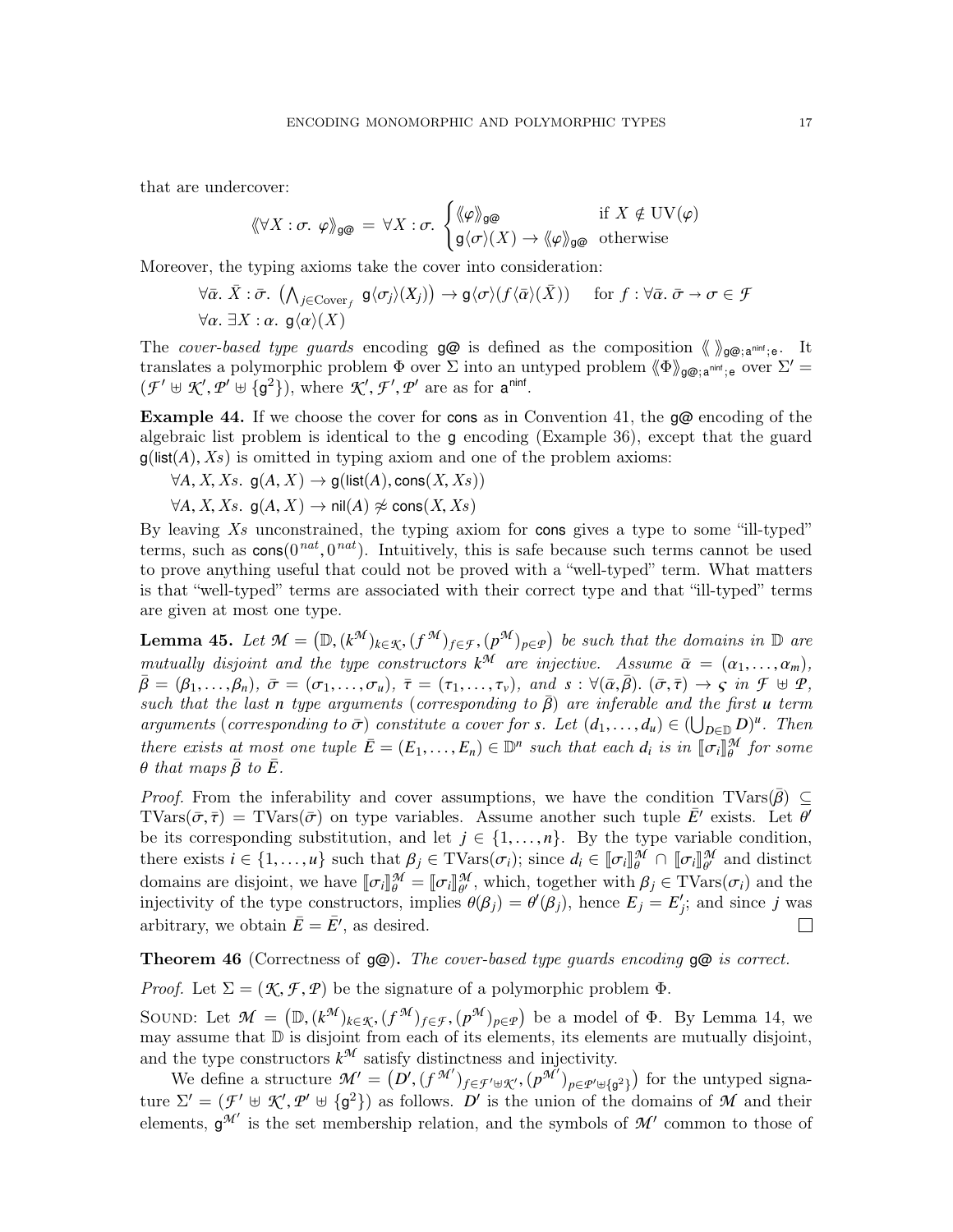*M* try to emulate the *M* interpretation as closely as possible:  $k^{\mathcal{M}}$  acts like  $k^{\mathcal{M}}$  on the  $\mathbb{D}$ subset of  $D'$ , and similarly for function and predicate symbols  $s$  whose noninferable type arguments in  $M$  become regular (term) arguments in  $M'$ . The reason why we can omit the inferable type arguments of *s* is their recoverability from the type of *s* and the domains of the genuine term arguments. Additionally, when applying  $s^{\mathcal{M}'}$  to inputs outside *s*'s cover that do not belong to their proper domains in  $M$ , we correct these inputs by replacing them with arbitrary inputs from the proper domains. We do this because, in formulae, these inputs will not be guarded by the encoding, but we will nevertheless want to infer the encoded formula holding in  $\mathcal{M}'$  from the original formula holding in  $\mathcal{M}$ .

Formally, we define the components of  $\mathcal{M}'$  as follows. First,  $D' = \mathbb{D} \cup (\bigcup_{D \in \mathbb{D}} D)$  and  $g^{\mathcal{M}'}(a,b) = (a \in \mathbb{D} \land b \in a)$ . Assume  $k :: n$  is in  $K$ , meaning that  $k$  is an *n*-ary function symbol in  $\mathcal{K}'$  Then symbol in  $K'$ . Then

$$
k^{\mathcal{M}'}(\bar{D}) = \begin{cases} k^{\mathcal{M}}(\bar{D}) & \text{if } \bar{D} \in \mathbb{D}^n \\ \varepsilon(\mathbb{D}) & \text{otherwise} \end{cases}
$$

Assume  $\bar{\alpha} = (\alpha_1, \ldots, \alpha_m)$ ,  $\bar{\beta} = (\beta_1, \ldots, \beta_n)$ ,  $\bar{\sigma} = (\sigma_1, \ldots, \sigma_u)$ ,  $\bar{\tau} = (\tau_1, \ldots, \tau_v)$ , and *s* :<br> $\forall \bar{\alpha}, \bar{\beta}, \bar{\sigma} \times \bar{\tau} \rightarrow c$  is in  $\mathcal{F} \models \mathcal{P}$  such that the first *m* type arguments are popinferable the  $\forall \bar{\alpha}, \bar{\beta} \in \bar{\sigma} \times \bar{\tau} \to \varsigma$  is in  $\mathcal{F} \oplus \mathcal{P}$ , such that the first *m* type arguments are noninferable, the last *n* type arguments are inferable, and the first *u* term arguments constitute *s*'s cover. (The general case, with arbitrary permutations of noninferable and cover arguments, can be handled similarly, albeit with heavier notation.) Then *s* is an  $(m + u + v)$ -ary symbol in  $\mathcal{F}' \uplus \mathcal{P}'$ . Let  $\bar{D} = (D_1, \ldots, D_m) \in D''^m$ ,  $\bar{d} = (d_1, \ldots, d_u) \in D''^u$  and  $\bar{e} = (e_1, \ldots, e_v) \in D''^v$ , and consider the following condition on domains: consider the following condition on domains:

$$
(D_1, ..., D_m) \in \mathbb{D}^m
$$
 and there exists  $\overline{E} = (E_1, ..., E_n) \in \mathbb{D}^n$  such that each  $d_i$  is in  $[\![\sigma_i]\!]_{\theta}^{\mathcal{M}}$ ,  
where  $\theta$  maps  $(\overline{\alpha}, \overline{\beta})$  to  $(\overline{D}, \overline{E})$ 

Assuming the condition holds, by Lemma [45](#page-16-1) there exists precisely one tuple  $\bar{E}$  satisfying it. We let  $\bar{e}' = (e'_1, \ldots, e'_v)$ , where

$$
e'_{i} = \begin{cases} e_{i} & \text{if } e_{i} \in [\![\tau_{i}]\!]_{\theta}^{\mathcal{M}} \\ \varepsilon([\![\tau_{i}]\!]_{\theta}^{\mathcal{M}}) & \text{otherwise} \end{cases}
$$

Finally, we define

$$
s^{\mathcal{M}'}(\bar{D}, \bar{d}, \bar{e}) = \begin{cases} s^{\mathcal{M}}(\bar{D}, \bar{E})(\bar{d}, \bar{e}') & \text{if the domain condition holds} \\ \varepsilon(\mathbb{D}) & \text{if the domain condition fails and } s \in \mathcal{F} \\ \varepsilon(o) & \text{if the domain condition fails and } s \in \mathcal{P} \end{cases}
$$

We will show that  $\mathcal{M}'$  is a model of  $\langle \Phi \rangle_{g\circledcirc; a^{\text{minf}};e}$ . Let  $\xi' : \mathcal{V} \to D'$  be a valuation that respects types in the sense that  $\xi'(1/\alpha) \in \mathbb{D}$  for all  $\alpha \in \mathcal{A}$ . We define  $\theta : \mathcal{A} \to \mathbb{D}$  by respects types, in the sense that  $\xi'(\mathcal{V}(\alpha)) \in \mathbb{D}$  for all  $\alpha \in \mathcal{A}$ . We define  $\theta : \mathcal{A} \to \mathbb{D}$  by<br> $\theta(\alpha) = \xi'(\mathcal{U}(\alpha))$  and  $\xi : \mathcal{U} \to \Pi$  for  $\mathbb{E}[\mathcal{M}]$  by  $\xi(Y)(\sigma) = \xi'(Y)$  if  $\xi'(Y) \subset \mathbb{E}[\mathcal{M}]$  and  $\theta(\alpha) = \xi'(\mathcal{V}(\alpha))$  and  $\xi: \mathcal{V} \to \prod_{\sigma \in Type_{\Sigma}} [\![\sigma]\!]_{\theta}^{\mathcal{M}}$  by  $\xi(X)(\sigma) = \xi'(X)$  if  $\xi'(X) \in [\![\sigma]\!]_{\theta}^{\mathcal{M}}$  and  $\mathcal{E}(\mathbb{Z}) = \mathcal{E}([\![\sigma]\!]_{\theta}^{\mathcal{M}})$  otherwise. Facts (1)–(3) below follow by induction on  $\sigma$ , *t* or  $\varphi$  (for arbitrary  $\mathcal{E}'$ ) and (1) is a consequence of (1) and the definition of  $\mathcal{R}'$ . θ ξ '), and (1') is a consequence of (1) and the definition of  $g^{\mathcal{M}}'$ :

- (1)  $\llbracket \langle \sigma \rangle \rrbracket_{\xi'}^{\mathcal{M}'} = \llbracket \sigma \rrbracket_{\theta}^{\mathcal{M}};$ <br>(1)  $\llbracket \langle \psi \rangle \rangle$   $\llbracket \langle \psi \rangle \rangle$
- (1')  $[\![\mathfrak{g}(\langle\!\langle \sigma \rangle\!\rangle, X)]\!]_{\xi'}^{\mathcal{M}'} = (\xi'(X) \in [\![\sigma]\!]_{\theta}^{\mathcal{M}});$
- (2) if  $t \notin \mathcal{V}_{\text{typeed}}$  and  $\xi(X) \in [\![\sigma]\!]_{{\theta}}^{\mathcal{M}}$  for all  $X^{\sigma} \in \text{UV}(t)$ , then  $[\![\langle t \rangle\!{{\theta}}_{{\theta}}\otimes_{;\alpha}^{\text{min}}; \mathrm{e} \,]\!]_{{\xi'}}^{\mathcal{M}'} = [\![t]\!]_{{\theta},\xi}^{\mathcal{M}}$ ;

ξ

(3) if  $\xi'(X) \in [\![\sigma]\!]_{{\theta}}^{\mathcal{M}}$  for all  $X^{\sigma} \in \mathrm{UV}(\varphi)$ , then  $[\![\varphi]\!]_{{\theta},\xi}^{\mathcal{M}}$  implies  $[\![\langle \varphi \rangle\!{\theta}_{g\circledcirc},\mathsf{a}^{\text{min}},\mathsf{e}]\!]_{{\xi}'}^{\mathcal{M}}$ u′.

Let us detail a few interesting cases in these proofs: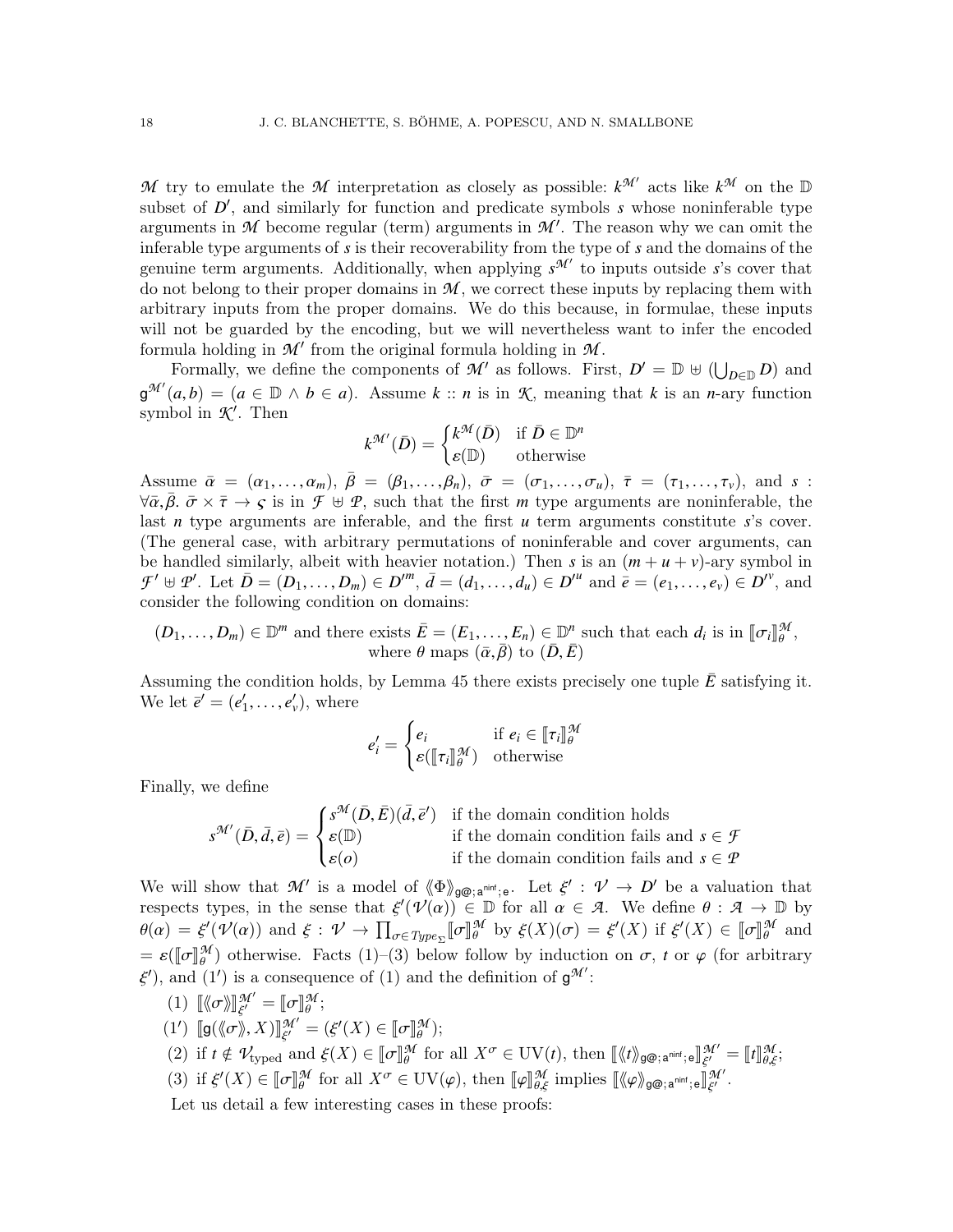INDUCTIVE CASE FOR (2): Assume  $t = f\langle \overline{\tau} \rangle(t_1, \ldots, t_n)$ , and let  $i \in \{1, \ldots, n\}$ . If  $t_i \notin V_{\text{typed}}$ , then the induction hypothesis applies to it, yielding

$$
[\![\langle t_i \rangle\!\rangle_{\mathsf{g}\mathsf{Q} ;\,\mathsf{a}^{\mathsf{nint}};\,\mathsf{e} }]\!]_{\xi'}^{\mathcal{M}'} = [\![t_i]\!]_{\theta,\xi}^{\mathcal{M}}
$$

If  $t_i = X^{\sigma}$ , then  $\llbracket \langle \langle t_i \rangle \rangle_{\mathcal{G}^{\mathcal{Q}}; \mathbf{a}^{\text{nint}}; \mathbf{e}} \rrbracket_{\xi'}^{\mathcal{M}'} = \xi'(X), \llbracket t_i \rrbracket_{\theta, \xi}^{\mathcal{M}} = \xi(X)(\sigma)$ , and we have two ξ cases:

- If  $\xi'(X) \in [\![\sigma]\!]_q^{\mathcal{M}}$ , then  $\xi'(X)(\sigma) = \xi(X)$ .<br>
 Otherwise, by the assumptions  $i \notin C$ .  $\mathscr{C}(X) \in \llbracket \sigma \rrbracket \mathscr{M}$  then  $\mathscr{E}'$
- Otherwise, by the assumptions  $i \notin \text{Cover}_f$ , and hence the definition of  $\mathcal{M}'$  effectively replaces the example  $\mathcal{L}'(X)$  by  $\mathcal{L}(\mathbb{Z}|\mathcal{M})$ , which also of  $f^{\mathcal{M}'}$  effectively replaces the argument  $\xi'(X)$  by  $\varepsilon([\![\sigma]\!]_{\theta}^{\mathcal{M}})$ , which also<br>equals  $\xi(X)(\sigma)$ equals  $\xi(X)(\sigma)$ .<br>shows shows  $\mathbb{I}/\ell$

The above shows  $[\langle \langle t \rangle \rangle_{\mathbb{S}^{\bigotimes}; \, \mathsf{a}^{\mathsf{nint}}; \, \mathsf{e}}]_{\xi'}^{\mathcal{M}'}$  $\frac{\mathcal{M}'}{\xi'} = \llbracket t \rrbracket_{\theta,\xi}^{\mathcal{M}}.$ 

DISEQUALITY CASE FOR  $(3)$ : The subcase when one of the terms is a variable and the other is not. Assume  $\varphi$  has the form  $X^{\sigma} \not\approx t$ . If  $\xi'(X) \in$ <br>  $\mathbb{R} \pi \mathbb{R}^M$  then  $\xi'(X)(\sigma) = \xi(X)$  hence  $\mathbb{R}^M$  and  $\mathbb{R}^M = \mathbb{R} \pi \mathbb{R}^M$  Otherwise l<sup>o</sup> j<br>πα *M*  $\mathcal{H}_{\theta}$ , then  $\xi'(X)(\sigma) = \xi(X)$ , hence  $[\langle \varphi \rangle]_{\mathcal{B}^{\bigotimes},a^{\text{minf}};\sigma}$   $[\mathcal{H}_{\xi'}']$  $\mathcal{L}_{\xi'}^{\mathcal{M}'} = [\![\varphi]\!]_{\theta,\xi}^{\mathcal{M}}$ . Otherwise,  $\llbracket \langle \varphi \rangle \rangle_{\mathcal{G}^{\bigotimes};\,\mathsf{a}^{\mathsf{ninf}};\,\mathsf{e}} \rrbracket^{\mathcal{M}'}_{\xi'}$  $\frac{\mathcal{M}'}{\xi'}$  since  $\llbracket \langle \! \langle t \rangle \! \rangle_{\mathsf{g}\textcircled{e};\,\mathsf{a}^{\mathsf{nint}};\,\mathsf{e}} \rrbracket^{\mathcal{M}'}_{\xi'}$  $\begin{array}{c} M' \\ \xi' \end{array} \in \llbracket \sigma \rrbracket^{\mathcal{M}}_{\theta}$ (and hence is different from  $'(X)).$ 

UNIVERSAL QUANTIFIER CASE FOR (3): Assume (A)  $\llbracket \forall X : \sigma. \varphi \rrbracket_{\theta,\xi}^{\mathcal{M}}$ . We must show  $\llbracket \langle \forall X : \sigma, \varphi \rangle_{\mathfrak{g}\circledcirc; \mathsf{a}^{\mathsf{min}}; \mathsf{e}} \rrbracket_{\xi'}^{\mathcal{M}'}$ . Fix  $d \in D$  and let  $\xi'_1 = \xi'[X \to d].$ 

- Assume  $X \in \mathrm{UV}(\varphi)$ . Then we assume  $[\![\mathfrak{g}(\langle\!\langle \sigma \rangle\!\rangle, X)]\!]_{\xi'}^{\mathcal{M}'},$  i.e. (B)  $d \in [\![\sigma]\!]_{\theta'}^{\mathcal{M}}$ , and need to show  $\llbracket \langle \varphi \rangle_{\mathsf{g}\circledcirc;\,\mathsf{a}^{\mathsf{nint}};\,\mathsf{e}} \rrbracket_{\xi_1'}^{\mathcal{M}'}$ . From (B), we have  $\xi(X)(\sigma) = \xi'(X)$ , hence  $\xi_1 = \xi[X \mapsto d]$ ; with (A), this implies  $[\![\varphi]\!]_{\theta,d}^M$ <br>desired fact follows from the induction bypothesis θ,ξ<sup>1</sup> , and hence the desired fact follows from the induction hypothesis.
- Assume  $X \notin UV(\varphi)$ . We must show  $\llbracket \langle \varphi \rangle_{\mathsf{g}\circledcirc;\,\mathsf{a}^{\mathsf{n}\mathsf{in}\mathsf{f}};\,\mathsf{e}} \rrbracket_{\xi_1'}^{\mathcal{M}'}$ . If  $d \in \llbracket \sigma \rrbracket_{\theta}^{\mathcal{M}}$ then the argument goes the same as above. So assume  $d \notin [\![\sigma]\!]_{\theta}^{\mathcal{M}}$ . Then  $\zeta(Y)(\sigma) = \varrho([\![\sigma]\!]_{\theta}^{\mathcal{M}})$  hence  $\zeta = \zeta[X \mapsto \varrho([\![\sigma]\!]_{\theta}^{\mathcal{M}})]$ , with  $(\Lambda)$  this implies ,  $\xi(X)(\sigma) = \varepsilon([\![\sigma]\!]_{{\theta}}^{{\mathcal{M}}})$ , hence  $\xi_1 = \xi[X \mapsto \varepsilon([\![\sigma]\!]_{{\theta}}^{{\mathcal{M}}})]$ ; with (A), this implies<br> $\iota_{\mathcal{M}}$  and hence the desired feat follows from the induction hypothesis. the degited feet follows from ╙<sup>┲</sup>╜ *M* θ,ξ<sup>1</sup> , and hence the desired fact follows from the induction hypothesis.

From (1') and the definition of  $f^{\mathcal{M}}'$ , it follows that  $\mathcal{M}'$  satisfies the necessary axioms, namely,  $\langle \varphi \rangle_{\mathbf{a}^{\text{min}}; \mathbf{e}}$  for each typing axiom  $\varphi$ . It remains to show that *M'* satisfies  $\langle \varphi \rangle_{\mathbf{g}\circledcirc;\mathbf{a}^{\text{min}}; \mathbf{e}}$  for each  $\langle \varphi \rangle_{\mathbf{g}\circledcirc;\mathbf{a}^{\text{min}}; \mathbf{e}}$  for each  $\langle \varphi \rangle_{\mathbf{g}\circledcirc}$ for each  $\varphi \in \Phi$ . So let  $\varphi \in \Phi$ . Then  $[\![\varphi]\!]^{\mathcal{M}}$ . We pick any  $\xi'$  that respects types and has the proporty that  $\xi'(X) \in [\![\pi]\!]^{\mathcal{M}}$  for all  $X^{\sigma} \in \text{IIV}(\infty)$  by (3) and the fact that  $\varphi$  and  $\ell(\infty)$ property that  $\xi'(X) \in [\![\sigma]\!]_q^{\mathcal{M}}$  for all  $X^{\sigma} \in \mathrm{UV}(\varphi)$ ; by (3) and the fact that  $\varphi$  and  $\langle \! \langle \varphi \rangle \! \rangle_{g\circledcirc; \mathfrak{a}^{\text{min}}; \mathfrak{e}}$ <br>are contoness it follows that  $\mathbb{L} \mathfrak{a}^{\mathcal{M}}$  hence  $\mathbb{L} \mathfrak{a}$ are sentences, it follows that  $[\![\varphi]\!]_{\xi,\theta}^{\mathcal{M}}$ , hence  $[\![\langle\varphi\rangle_{\mathsf{g}\mathsf{\mathcal{Q}};\,\mathsf{a}^{\mathsf{n}\mathsf{in}\mathsf{f}};\,\mathsf{e}}]\!]_{\xi'}^{\mathcal{M}'}$ , hence  $[\![\langle\varphi\rangle_{\mathsf{g}\mathsf{\mathcal{Q}};\,\mathsf{a}^{\mathsf{n}\mathsf{in}\mathsf{f}};\,\mathsf{e}}]\!]^{\mathcal{M}'}$ .

COMPLETE: This part is easy. By Theorem [28,](#page-11-0) it suffices to show that  $\langle \rangle_{\mathfrak{g}\mathfrak{G}}$  is complete. Let  $\mathcal{M}' = (\mathbb{D}', (k^{\mathcal{M}'}')_{k \in \mathcal{K}}, (f^{\mathcal{M}'})_{f \in \mathcal{F}}, (p^{\mathcal{M}'})_{p \in \mathcal{P} \cup \{\mathfrak{g}\}})$  be a model of  $\langle \Phi \rangle_{\mathfrak{g}\mathfrak{g}}$ , for which again we may assume that the domains are mutually disjoint. We define  $\mathcal{M} = (\mathbb{D}, (k^{\mathcal{M}})_{k \in \mathcal{K}}, (f^{\mathcal{M}})_{f \in \mathcal{F}},$ <br>( $\mathcal{M}$ ) by protection the domains association to the grouple and protection the approximation  $(p^{\mathcal{M}})_{p \in \mathcal{P}}$  by restricting the domains according to the guards and restricting the operations correspondingly. Namely, for each  $D \in \mathbb{D}'$ , let  $D' = \{d \in D \mid g^{\mathcal{M}'}(D)(d)\}\.$  We take

- $\mathbb{D} = \{ D' \mid D \in \mathbb{D}' \};$
- $k^{\mathcal{M}}(\bar{D'}) = k^{\mathcal{M'}}(\bar{D});$
- $s^{\mathcal{M}}(\bar{D}^{\prime})(\bar{d}) = s^{\mathcal{M}^{\prime}}(\bar{D})(\bar{d}).$

Thanks to the typing axioms, each  $D'$  is nonempty. Since the domains are disjoint, each  $D'$  determines its  $D$  uniquely; together with the typing axioms, this also ensures that each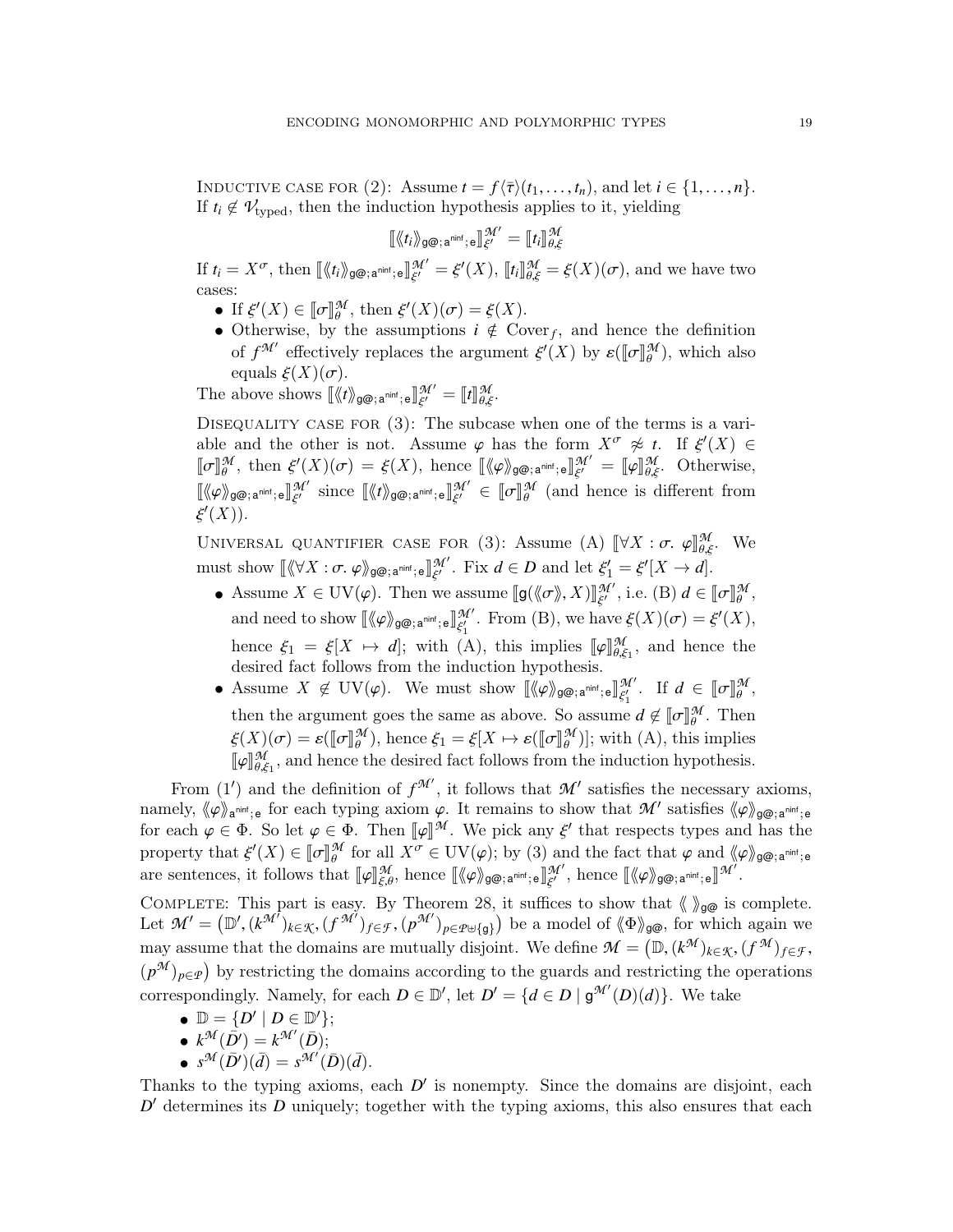$k^{\mathcal{M}}$  and  $s^{\mathcal{M}}$  are well defined. Now,  $\llbracket U \rrbracket_{\theta,\xi}^{\mathcal{M}} = \llbracket \langle \llbracket U \rangle_{\theta \otimes} \llbracket \theta_{\theta,\xi}^{\mathcal{M}} \rangle$ , where *U* is first a term and then a formula follows by induction on *U* (for orbitrary  $\theta$  and  $\xi$ ). formula, follows by induction on *U* (for arbitrary  $\theta$  and  $\xi$ ). From this, we obtain that *M* is a model of  $(\Phi)_{\alpha\omega}$  by the usual route. a model of  $\langle \Phi \rangle_{\mathfrak{g}\mathfrak{G}}$  by the usual route.

<span id="page-19-0"></span>4.2. Cover-Based Type Tags. The cover-based encoding  $\phi$  is similar to the traditional encoding t, except that it tags only undercover occurrences of variables and requires typing axioms to add or remove tags around function terms.

**Definition 47** (Cover Tags  $(\mathcal{Q})$ ). The encoding  $\langle \rangle_{\mathcal{U}}$  translates polymorphic problems over  $\Sigma = (\mathcal{K}, \mathcal{F}, \mathcal{P})$  to polymorphic problems over  $(\mathcal{K}, \mathcal{F} \oplus \{\mathfrak{t} : \forall \alpha \in \alpha \rightarrow \alpha\}, \mathcal{P})$ . Its term and formula translations are the following:

$$
\langle f \langle \bar{\sigma} \rangle(\bar{t}) \rangle_{\text{t}\text{Q}} = f \langle \bar{\sigma} \rangle \big( \lfloor \langle \bar{t} \rangle \rangle_{\text{t}\text{Q}} \rfloor_{f} \big) \n\langle p \langle \bar{\sigma} \rangle(\bar{t}) \rangle_{\text{t}\text{Q}} = p \langle \bar{\sigma} \rangle \big( \lfloor \langle \bar{t} \rangle \rangle_{\text{t}\text{Q}} \rfloor_{p} \big) \n\langle \langle \bar{t} \rangle_{\text{t}\text{Q}} = \lfloor \langle \bar{t} \rangle \rangle_{\text{t}\text{Q}} \big| \approx \frac{\langle \langle \bar{t} \rangle \rangle_{\text{t}\text{Q}}}{\langle \bar{t} \rangle_{\text{t}\text{Q}}} \big| \approx \frac{\langle \langle \bar{t} \rangle \rangle_{\text{t}\text{Q}}}{\langle \bar{t} \rangle_{\text{t}\text{Q}}} = \frac{\langle \langle \bar{t} \rangle \rangle_{\text{t}\text{Q}}}{\langle \bar{t} \rangle_{\text{t}\text{Q}}} \big| \approx \frac{\langle \langle \bar{t} \rangle \rangle_{\text{t}\text{Q}}}{\langle \bar{t} \rangle_{\text{t}\text{Q}}} \big| \approx \frac{\langle \langle \bar{t} \rangle \rangle_{\text{t}\text{Q}}}{\langle \bar{t} \rangle_{\text{t}\text{Q}}} = \frac{\langle \langle \bar{t} \rangle \rangle_{\text{t}\text{Q}}}{{\langle \bar{t} \rangle_{\text{t}\text{Q}}} \big| \approx \frac{\langle \langle \bar{t} \rangle \rangle_{\text{t}\text{Q}}}{{\langle \bar{t} \rangle_{\text{t}\text{Q}}} \big| \approx \frac{\langle \langle \bar{t} \rangle \rangle_{\text{t}\text{Q}}}{{\langle \bar{t} \rangle_{\text{t}\text{Q}}} \big| \approx \frac{\langle \langle \bar{t} \rangle \rangle_{\text{t}\text{Q}}}{{\langle \bar{t} \rangle_{\text{t}\text{Q}}} \big| \approx \frac{\langle \langle \bar{t} \rangle \rangle_{\text{t}\text{Q}}}{{\langle \bar{t} \rangle_{\text{t}\text{Q}}} \big| \approx \frac{\langle \langle \bar{t} \rangle \rangle_{\text{t}\text{Q}}}{{\langle \bar{t} \rangle_{\text{t}\text{Q}}} \big| \approx \frac{\langle \langle \
$$

The auxiliary function  $[(t_1^{\sigma_1}, \ldots, t_n^{\sigma_n})]_s$  returns a vector  $(u_1, \ldots, u_n)$  such that

$$
u_j = \begin{cases} t \langle \sigma_j \rangle (t_j) & \text{if } j \in \text{Cover}_s \text{ and } t_j \in \mathcal{V}^{\forall}_{\text{typed}} \\ t_j & \text{otherwise} \end{cases}
$$

taking Cover<sub>≈</sub> = {1, 2}. The encoding adds the following typing axioms:

$$
\forall \bar{\alpha}. \forall \bar{X}: \bar{\sigma}. \ t\langle \sigma \rangle(f\langle \bar{\alpha} \rangle(\lfloor \bar{X} \rfloor_f)) \approx f\langle \bar{\alpha} \rangle(\lfloor \bar{X} \rfloor_f) \quad \text{for } f: \forall \bar{\alpha}. \ \bar{\sigma} \to \sigma \in \mathcal{F}
$$

$$
\forall \alpha. \ \exists X: \alpha. \ t\langle \alpha \rangle(X) \approx X
$$

The *cover-based type tags* encoding t is the composition  $\langle \rangle_{t\omega; a^{\text{min}}; e}$ . It translates a polymorphic problem over  $\Sigma$  into an untyped problem over  $\Sigma' = (\mathcal{F}' \oplus \mathcal{K}' \oplus \{t^2\}, \mathcal{P}')$ , where  $\mathcal{K}' \oplus \{t^2\}$ ,  $\mathcal{P}'$ , where  $\mathcal{K}', \mathcal{F}', \mathcal{P}'$  are as for  $a^{minf}$ .

Example 48. The t@ encoding of Example [12](#page-5-0) is as follows (again, choosing the cover for cons as in Convention [41\)](#page-15-1):

 $\forall A. t(list(A), nil(A)) \approx nil(A)$  $\forall A, X, Xs$ . t(list(*A*), cons(t(*A*, *X*), *Xs*))  $\approx$  cons(t(*A*, *X*), *Xs*)  $\forall A, Xs$ . t(list(*A*), hd(t(list(*A*), Xs)))  $\approx$  hd(t(list(*A*), Xs))  $\forall A, Xs$ . t $(A, \text{tl}(\text{t}(\text{list}(A), Xs))) \approx \text{tl}(\text{t}(\text{list}(A), Xs))$  $\forall A, X, Xs$ . nil(*A*)  $\not\approx$  cons(t(*A*, *X*), *Xs*)  $\forall A, Xs$ . t(list(*A*), *Xs*) ≈ nil(*A*) ∨  $(\exists Y, Ys. t(A, Y) \approx Y \wedge t(\text{list}(A), Ys) \approx Ys \wedge t(\text{list}(A), Xs) \approx \text{cons}(Y, Ys))$  $\forall A, X, Xs.$  hd(cons(t( $A, X$ ),  $Xs$ ))  $\approx$  t( $A, X$ )  $\land$  tl(cons(t( $A, X$ ),  $Xs$ ))  $\approx$  t(list( $A$ ),  $Xs$ )  $\exists X, Y, Xs, Ys.$  t $(b, X) \approx X \wedge$  t $(b, Y) \approx Y \wedge$  t $(\mathsf{list}(b), Xs) \approx Xs \wedge$  t $(\mathsf{list}(b), Ys) \approx Ys \wedge$  $\text{cons}(X, X_s) \approx \text{cons}(Y, Y_s) \wedge (X \not\approx Y \vee X_s \not\approx Y_s)$ 

<span id="page-19-1"></span>**Theorem 49** (Correctness of  $\phi$ ). The cover-based type tags encoding  $\phi$  is correct.

*Proof.* Let  $\Sigma = (\mathcal{K}, \mathcal{F}, \mathcal{P})$  be the signature of a polymorphic problem  $\Phi$ .

SOUND: Let  $\mathcal{M} = (\mathbb{D}, (k^{\mathcal{M}})_{k \in \mathcal{K}}, (f^{\mathcal{M}})_{f \in \mathcal{F}}, (p^{\mathcal{M}})_{p \in \mathcal{P}})$  be a model of  $\Phi$ . By Lemma [14,](#page-6-1) we may assume that  $\mathbb{D}$  is disjoint from each of its elements its elements are mutually disjoint may assume that  $\mathbb D$  is disjoint from each of its elements, its elements are mutually disjoint, and the type constructors  $k^{\mathcal{M}}$  satisfy distinctness and injectivity.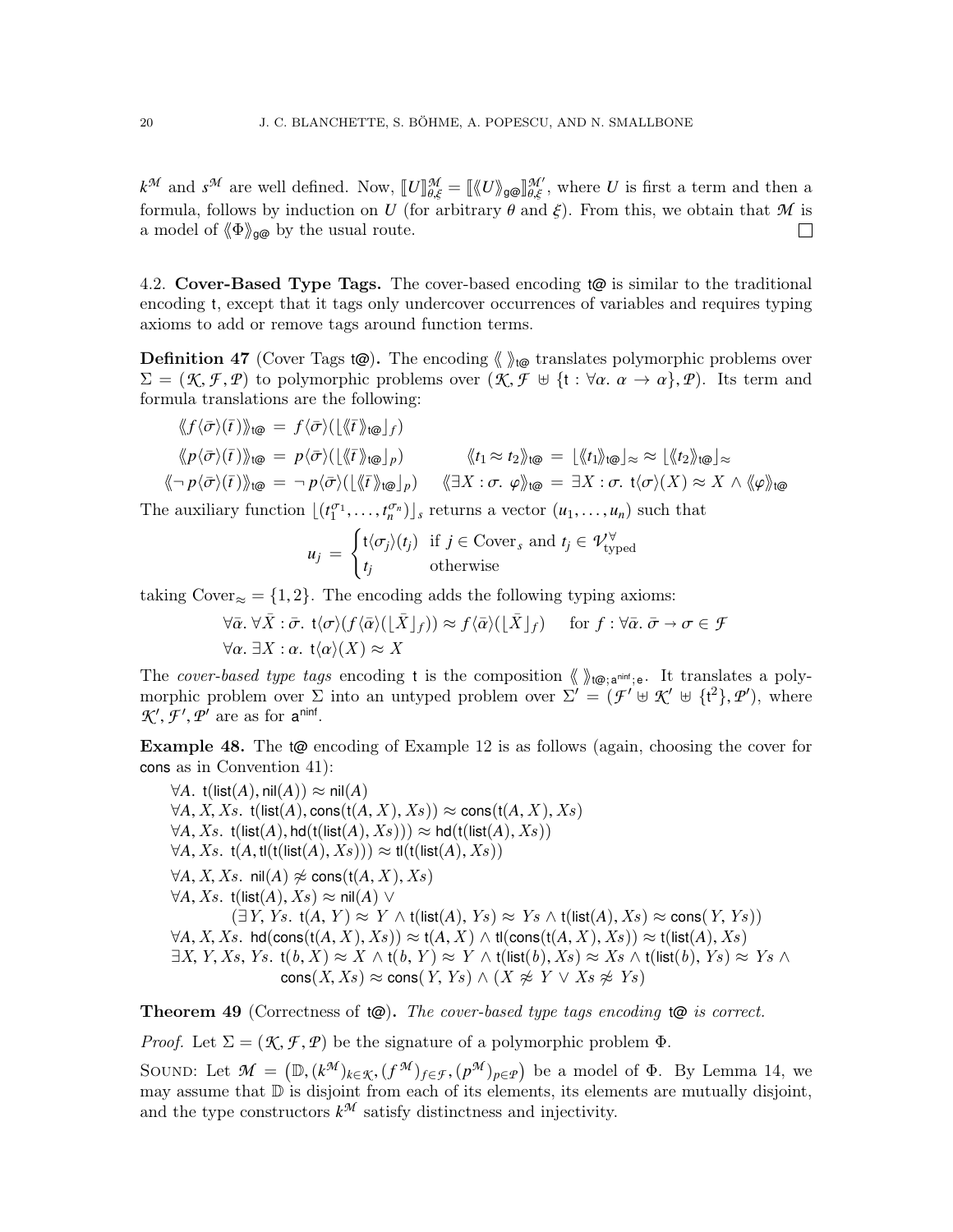We define a structure  $\mathcal{M}' = (D', (f^{\mathcal{M}'})_{f \in \mathcal{F}' \cup \mathcal{K}' \cup \{t^2\}}, (p^{\mathcal{M}'})_{p \in \mathcal{P}'})$  for  $\Sigma' = (\mathcal{F}' \cup \mathcal{K}', \mathcal{P}' \cup \mathcal{F}')$  ${g^2}$ ) intended to be a model of  $\langle \Phi \rangle_{\text{t@; amin'};e}$ . The construction of M' proceeds very similarly to the case of guards from the proof of Theorem [46:](#page-16-0) *D'*,  $k^{\mathcal{M}}$  for  $k \in \mathcal{K}'$ , and  $s^{\mathcal{M}'}$  for  $s \in \mathcal{F}'$   $\uplus$ *P*<sup> $\prime$ </sup> are all defined in the same way as in that proof. It remains to define  $t^{\mathcal{M}'} : D' \times D' \rightarrow D'$ :

$$
\mathsf{t}^{\mathcal{M}'}(a,b) = \begin{cases} b & \text{if } a \in \mathbb{D} \text{ and } b \in a \\ \varepsilon(a) & \text{if } a \in \mathbb{D} \text{ and } b \notin a \\ \varepsilon(\mathbb{D}) & \text{if } a \notin \mathbb{D} \end{cases}
$$

In the proof of Theorem [46,](#page-16-0)  $g^{\mathcal{M}'}(a,b)$  captured the notion that *a* is a domain of *M* and<br>*h* an element in it. The same can now be expressed by  $\mathcal{M}'(a,b) = b$ . Additionally, here *b* an element in it. The same can now be expressed by  $t^{\mathcal{M}'}(a,b) = b$ . Additionally, here  $t^{\mathcal{M}'}$  is useful for redirecting any ill typed element *b* (eps not in the first argument *a*) to a  $t^{\mathcal{M}'}$  is useful for redirecting any ill-typed element *b* (one not in the first argument *a*) to a well-typed element  $\varepsilon(a) \in a$ .

To show that  $\mathcal{M}'$  is a model of  $\langle\!\langle\Phi\rangle\!\rangle_{\text{t@;a<sup>nint</sup>; e}}$ , we proceed almost identically to the proof of Theorem [46.](#page-16-0) Starting with a valuation  $\xi' : \mathcal{V} \to D'$  that respects types, we define  $\xi$  and<br> $\theta$  in the same way and state facts (1)–(3) as for guards, but adding a condition about the  $\theta$  in the same way and state facts (1)–(3) as for guards, but adding a condition about the "well-typedness" of the existential variables interpretation, since only universal variables (i.e. variables in  $\mathcal{V}_{\text{typed}}^{\forall}$  are tagged by  $\phi$ :

- (1)  $\llbracket \langle \sigma \rangle \rrbracket_{\xi'}^{\mathcal{M}'} = \llbracket \sigma \rrbracket_{\theta}^{\mathcal{M}};$
- (2) if  $t \notin \mathcal{V}_{\text{typed}}$  and  $\xi(X) \in [\![\sigma]\!]_{\theta}^{\mathcal{M}}$  $\mathcal{H}$  for all  $X^{\sigma} \in \mathrm{UV}(t) \cup \mathcal{H}_{\mathrm{typed}}^{\exists}$ , then  $[\langle \mathcal{H} \rangle_{t\circledcirc;\mathsf{a}^{\text{minf}};\mathsf{e}}]_{\xi'}^{\mathcal{H}'}$ ξ  $\frac{M'}{I}$  =  $\llbracket t \rrbracket^{\mathcal{M}}_{\theta,\xi};$

(3) if  $\xi'(X) \in [\![\sigma]\!]_0^{\mathcal{M}}$  for all  $X^{\sigma} \in \mathrm{UV}(\varphi) \cup \mathcal{V}_{\mathrm{typed}}^{\exists}$ , then  $[\![\varphi]\!]_{\theta,\xi}^{\mathcal{M}}$  implies  $[\![\langle \varphi \rangle_{\mathcal{G}^{\mathcal{Q}};\mathbf{a}^{\text{minf}};\mathbf{e}}]\!]_{\xi'}^{\mathcal{M}'}$ Moreover,  $(1')$  from the proof of Theorem [46](#page-16-0) is replaced with the following two facts: ξ  $\frac{M^{\prime}}{\prime}$  .

- (1')  $[[t(\langle \sigma \rangle, X)]]_{\xi'}^{\mathcal{M}'}$  $\mathcal{L}^{M'}_{\xi'} = \xi'(X)) = (\xi'(X) \in \llbracket \sigma \rrbracket^{\mathcal{M}}_{\theta'}$ );
- $(1'') \left[ \llbracket \mathbf{t}(\langle \langle \sigma \rangle, X) \rrbracket_{\xi'}^{\mathcal{M}'} \in \llbracket \sigma \rrbracket_{\theta}^{\mathcal{M}}.$

Again,  $(1)$ – $(3)$  follow by induction on the involved type, term, or formula;  $(1')$  and  $(1'')$ follow from (1) and the definition of  $t^{\mathcal{M}'}$  (and are in turn used to establish (2) and (3)). The fact that *M'* satisfies  $\langle \varphi \rangle_{\mathsf{top}, \mathsf{a}^{\text{min}};\mathsf{e}}$  for each  $\varphi \in \Phi$  follows in the same way as in Theorem [46.](#page-16-0) It remains to show that  $\mathcal{M}'$  satisfies the necessary axioms, namely, the  $\langle \rangle_{\mathsf{a}^{\text{min}};\mathsf{e}}$ -translations of the  $\langle \rangle$  to typing axioms. This follows from  $(1')$  and the definition of  $f^{\mathcal{M}}$ .

Complete: This part is again similar to the corresponding one for guards. By Theorem [28,](#page-11-0) it suffices to show  $\langle \rangle_{\text{to}}$  complete. Let  $\mathcal{M}' = (\mathbb{D}', (k^{\mathcal{M}'})_{k \in \mathcal{K}}, (f^{\mathcal{M}'})_{f \in \mathcal{F} \cup \{t\}}, (p^{\mathcal{M}'})_{p \in \mathcal{P}})$  be a model of  $\langle \mathcal{M} \rangle_{\text{to}}$  for which we may assume that the domains are mutually dis model of  $\langle \Phi \rangle_{\text{top}}$ , for which we may assume that the domains are mutually disjoint. We define  $\mathcal{M} = (\mathbb{D}, (k^{\mathcal{M}})_{k \in \mathcal{K}}, (f^{\mathcal{M}})_{f \in \mathcal{F}}, (p^{\mathcal{M}})_{p \in \mathcal{P}})$  by restricting the domains not according to the grands as in the proof of Theorem 46, but according to the property that tags be identity the guards as in the proof of Theorem [46,](#page-16-0) but according to the property that tags be identity: for each  $D \in \mathbb{D}'$ , let  $D' = \{d \in D \mid t^{\mathcal{M}'}(D)(d) = d\}$ ; we define  $\mathbb{D} = \{D' \mid D \in \mathbb{D}'\}$ . The other components of *M* are defined as in Theorem [28,](#page-11-0) and the proof is analogous to that for guards.  $\Box$ 

Unlike in the case of guards, the traditional type tag encoding t is not a particular case of the cover-based encoding  $t\omega$ , since only  $t\omega$  introduces typing axioms, and also t further restricts the type arguments to phantom arguments. Nevertheless, we can provide a somewhat similar argument for t's correctness. Although the encoding is well known, we are not aware of any soundness proof in the literature.

Proof of Theorem [33](#page-13-2) (Correctness of t).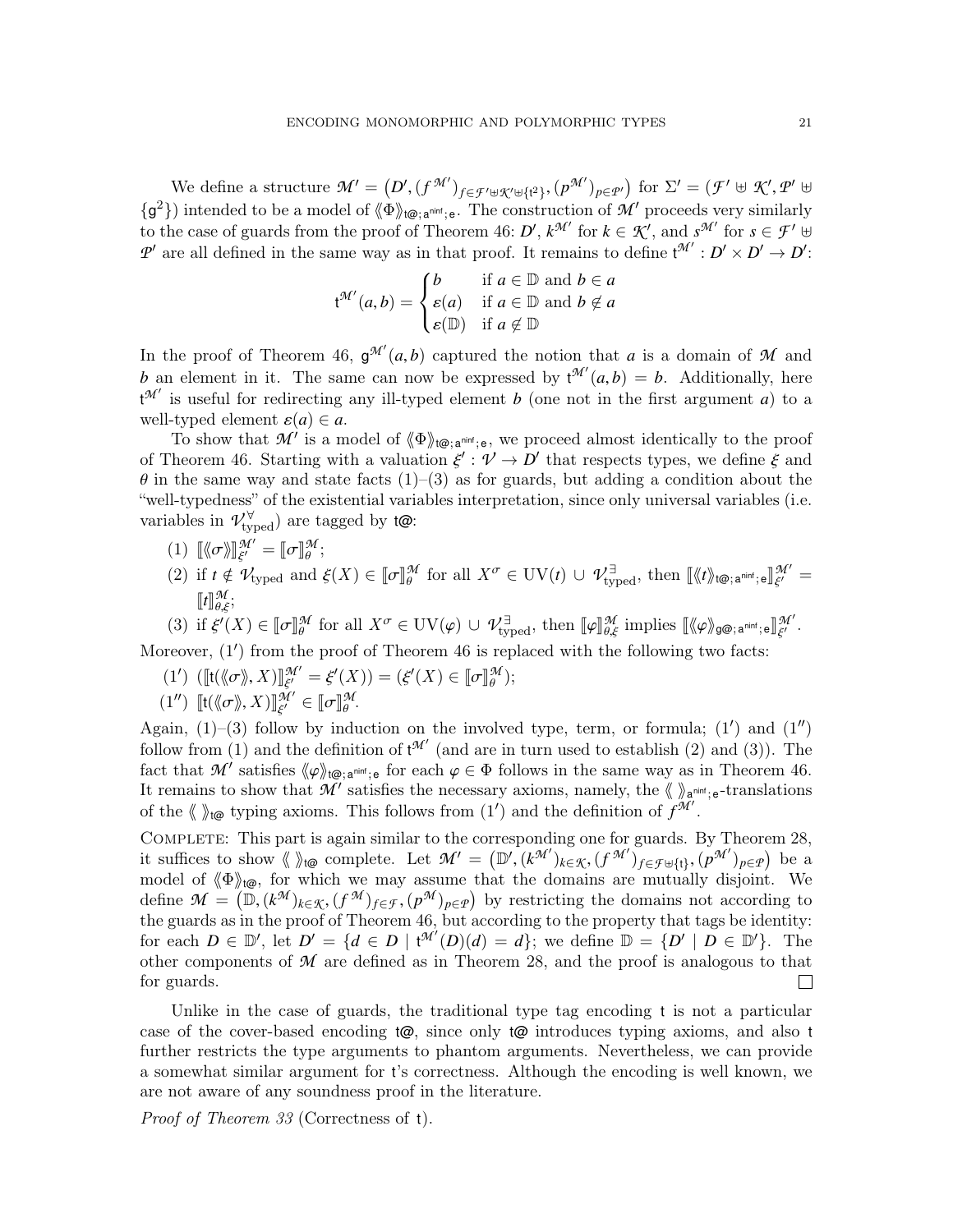SOUND: Let  $M$  be as in the proof of Theorem [49.](#page-19-1) We define  $M'$  similar to there, but with the following difference:  $D'$  contains not only the domains in  $D$  and their elements, but also the set *P* of "polymorphic values", i.e. functions that take a domain  $D \in \mathbb{D}$  and return an element of *D*. The reason for the polymorphic values is that, due to the switch from noninferable arguments to phantom arguments, the domain of the result for  $f^{\mathcal{M}'}$  with  $f: \forall \bar{\alpha}, \bar{\sigma} \to \sigma$  in *F* will no longer be completely inferable from the arguments, but will miss precisely the nonphantom noninfrebale arguments, which correspond to type variables belonging to the result type  $\sigma$  but not to the argument types  $\bar{\sigma}$ . Consequently, the result of applying  $f^{\mathcal{M}'}$  to "well-typed" arguments will be polymorphic values that wait for the result domain *D* and, if it has the form  $[\![\sigma]\!]_\theta$  for an appropriate  $\theta$ , return the result from  $[\![\tau]\!]$ , according to the interpretation of  $f^{\mathcal{H}'}$ . Then the interpretation of the tag applied to  $[\![\sigma]\!]_\theta$  according to the interpretation of  $f^{\tilde{M}'}$ . Then the interpretation of the tag applied to polymorphic values will select the desired element by providing the domain. The reason polymorphic values will select the desired element by providing the domain. The reason why this approach works with t but not with  $\omega$  is that in t tags are applied everywhere, thus resolving immediately any polymorphic value emerging from an application of  $f^{\mathcal{M}}$ .

Formally, we define the components of  $\mathcal{M}'$  as follows. First,  $k^{\mathcal{M}'}$  and  $p^{\mathcal{M}'}$  are as in the proofs of Theorems [46](#page-16-0) and [49.](#page-19-1) (For predicate symbols, the notions of phantom and noninferable type arguments coincide.)  $D' = D \cup E \cup P$ , where  $E = \bigcup_{D \in D} D$  (the elements) and  $P = \prod_{D \in \mathbb{D}} D$  (the polymorphic values). Moreover,  $\mathfrak{t}^{\mathcal{M}'} : D' \times D' \to D'$  is defined as follows:

$$
\mathsf{t}^{\mathcal{M}'}(a,b) = \begin{cases} b & \text{if } a \in \mathbb{D} \text{ and } b \in a \\ \varepsilon(a) & \text{if } a \in \mathbb{D}, \, b \in E \text{ and } b \notin a \\ b(a) & \text{if } a \in \mathbb{D} \text{ and } b \in P \\ \varepsilon(\mathbb{D}) & \text{otherwise} \end{cases}
$$

Assume  $\bar{\alpha} = (\alpha_1, \ldots, \alpha_m), \bar{\gamma} = (\gamma_1, \ldots, \gamma_r), \bar{\beta} = (\beta_1, \ldots, \beta_n), \bar{\sigma} = (\sigma_1, \ldots, \sigma_u), \bar{\tau} = (\tau_1, \ldots, \tau_v),$ <br>and  $s : \forall (\bar{\alpha}, \bar{\gamma}, \bar{\beta}) \; (\bar{\sigma}, \bar{\tau}) \rightarrow c$  is in  $\mathcal{F} \vdash \mathcal{P}$  such that the first *m* type arguments are phanand  $s : \forall (\bar{\alpha}, \bar{\gamma}, \bar{\beta})$ .  $(\bar{\sigma}, \bar{\tau}) \to \varsigma$  is in  $\mathcal{F} \oplus \mathcal{P}$ , such that the first *m* type arguments are phantom, the middle *r* arguments are noninferable nonphantoms, the last *n* type arguments are inferable, and the first *u* term arguments constitute *s*'s cover. (Again, the general case with arbitrary permutations of the arguments can be handled similarly.) Then *s* is an  $(m + u + v)$ -ary symbol in  $\mathcal{F}' \oplus \mathcal{P}'$ . Let  $\overline{D} = (D_1, \ldots, D_m) \in D''^m$ ,  $\overline{d} = (d_1, \ldots, d_u) \in D''^u$  and  $\overline{e} = (e_1, \ldots, e_n) \in D''^v$  and consider the following condition on domains:  $\vec{e} = (e_1, \ldots, e_v) \in D^{\prime v}$ , and consider the following condition on domains:

$$
(D_1, ..., D_m) \in \mathbb{D}^m
$$
 and there exists  $\bar{E} = (E_1, ..., E_n) \in \mathbb{D}^n$  such that each  $d_i$  is in  $[\![\sigma_i]\!]_{\theta}^{\mathcal{M}}$ ,  
where  $\theta$  maps  $(\bar{\alpha}, \bar{\beta})$  to  $(\bar{D}, \bar{E})$ 

Assuming the condition holds, again by Lemma [45](#page-16-1) (taking  $\bar{\alpha}$  from there to be  $(\bar{\alpha}, \bar{\gamma})$ ) there exists precisely one tuple  $\bar{F}$  satisfying it, and we define the "correction" vector  $\bar{\epsilon}'$  from  $\bar{\epsilon}$  as exists precisely one tuple  $\bar{E}$  satisfying it, and we define the "correction" vector  $\bar{e}'$  from  $\bar{e}$  as in the proof of Theorems [46](#page-16-0) and [49.](#page-19-1) We now define

$$
f^{\mathcal{M}'}(\bar{D}, \bar{d}, \bar{e}) = \begin{cases} \pi_{\bar{D}, \bar{d}, \bar{e}} & \text{if the domain condition holds} \\ \varepsilon(\mathbb{D}) & \text{otherwise} \end{cases}
$$

where the polymorphic value  $\pi_{\bar{D},\bar{d},\bar{e}} \in P$  is defined as follows:

$$
\pi_{\bar{D},\bar{d},\bar{e}}(D) = \begin{cases} s^{\mathcal{M}}(\bar{D},\bar{G},\bar{E})(\bar{d},\bar{e}') & \text{if } D \text{ has the form } [\![\sigma]\!]_{\theta}^{\mathcal{M}} \text{ and } \theta \text{ assigns } (\bar{\alpha},\bar{\gamma},\bar{\beta}) \text{ to } (\bar{D},\bar{G},\bar{E}) \\ \varepsilon(\mathbb{D}) & \text{otherwise} \end{cases}
$$

To show that  $\mathcal{M}'$  is a model of  $\langle \Phi \rangle_{t; a^{\text{pln}}; e}$ , we proceed almost identically to the proof of Theorem [49.](#page-19-1) Starting with a valuation  $\xi' : \mathcal{V} \to D'$  that respects types (as in the proofs of<br>Theorems 46 and 40) We define  $\theta : \mathcal{A} \to \mathbb{R}$  by  $\theta(x) = \xi'(d\ell(x))$  and  $\xi : \mathcal{A} \to \mathbb{R}$ Theorems [46](#page-16-0) and [49\)](#page-19-1). We define  $\theta : \mathcal{A} \to \mathbb{D}$  by  $\theta(\alpha) = \xi'(\mathcal{V}(\alpha))$  and  $\xi : \mathcal{V} \to \prod_{\sigma \in Type_{\Sigma}} [\![\sigma]\!]$ *M*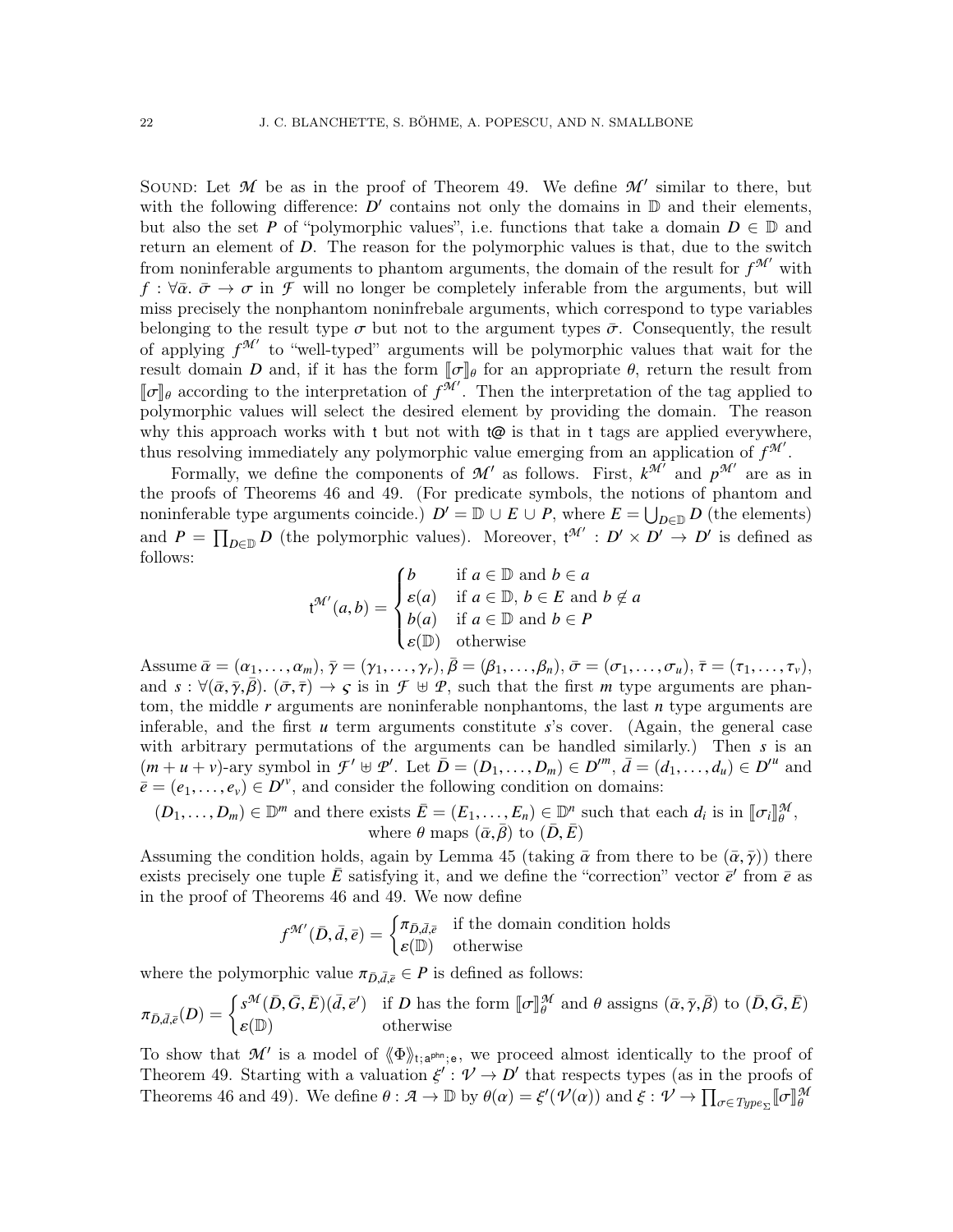by  $\xi(X)(\sigma) = t^{\mathcal{M}'}([\![\sigma]\!]_{\theta}^{\mathcal{M}}, \xi'(X)).$  Facts (1)–(3) below follow by induction on  $\sigma$ , *t*, or  $\varphi$  (for arbitrary  $\xi'$ ). arbitrary  $\xi$ <sup>'</sup>):

(1)  $\llbracket \langle \sigma \rangle \rrbracket_{\xi'}^{\mathcal{M}'} = \llbracket \sigma \rrbracket_{\theta}^{\mathcal{M}};$ 

$$
(2) \quad \lbrack \langle t \rangle \rangle_{t; \mathbf{a}^{\text{phn}}; \mathbf{e}} \rbrack \rbrack_{\xi'}^{\mathcal{M}'} = \lbrack \lbrack t \rbrack^{\mathcal{M}}_{\theta, \xi};
$$

 $(3)$   $[\![\varphi]\!]_{\theta,\xi}^{\mathcal{M}} = [\![\langle\!\langle\varphi\rangle\!\rangle_{\mathfrak{t};\,\mathsf{a}^{\mathsf{phn}};\,\mathsf{e}}]\!]_{\xi'}^{\mathcal{M}'}$ .

It follows by the usual route that  $\mathcal{M}'$  is a model of each  $\langle \varphi \rangle_{t; a^{plm}; e}$  with  $\varphi \in \Phi$ , hence of  $\langle \varphi \rangle_{t; a^{plm}}$ .  $\langle \! \langle \Phi \rangle \! \rangle_{\mathfrak{t};\,\mathsf{a}^{\mathsf{phn}};\,\mathsf{e}}.$ 

COMPLETE: By Theorem [28,](#page-11-0) it suffices to show  $\langle \rangle_t$  complete. Let  $\mathcal{M}' = (\mathbb{D}', (k^{\mathcal{M}'})_{k \in \mathcal{K}},$ <br>(*k*<sup>M'</sup>)  $\longrightarrow$  keep model of  $\langle \mathbb{A}^{\mathcal{N}} \rangle$  for which we may equive that the demains are  $(f^{\mathcal{M}'})_{f \in \mathcal{F} \uplus \{t\}}, (p^{\mathcal{M}'})_{p \in \mathcal{P}})$  be a model of  $\langle \Phi \rangle_t$ , for which we may assume that the domains are mutually disjoint. We must construct a model  $\mathcal{M} = (\mathbb{D}, (k^{\mathcal{M}})_{k \in \mathcal{K}}, (f^{\mathcal{M}})_{f \in \mathcal{F}}, (p^{\mathcal{M}})_{p \in \mathcal{P}})$  of  $\Phi$ <br>by somehow removing the tags from  $\mathcal{M}'$ . Unlike for  $t \otimes$  here  $\mathcal{M}$  does not contai by somehow removing the tags from  $\mathcal{M}'$ . Unlike for  $\phi$ , here  $\langle \psi \rangle$  does not contain typing axioms ensuring that a the restriction of  $\mathcal{M}'$  to elements for which the tag interpretation is the identity forms a valid submodel; thus  $\mathcal{M}'$  cannot be defined that way. On the other hand, we know that the formulae in  $\langle \rangle$  are fully tagged; in particular, all variables are accessed through tags. This means we can take the domains of *M* by restricting those of  $M'$  to the images of the tag interpretations. The result will not be a submodel, so cannot take the functions and predicates  $s^{\mathcal{M}}$  of  $\mathcal{M}$  to be restrictions of those of  $\mathcal{M}'$ . Instead,  $s^{\mathcal{M}}$ will be defined by applying  $s^{\mathcal{M}'}$  through the tag "interface".

Formally, let, for each  $D \in \mathbb{D}'$ , let  $D'$  be the image of  $t^{\mathcal{M}'}(D)$  (which is a subset of *D*). Each *D*<sup> $\prime$ </sup> uniquely determines its *D*. We define the auxiliary function  $T: \prod_{D \in \mathbb{D}'} D \to D$ , which only applies  $t^{\mathcal{M}'}$  if the element is not already in the image:

$$
T_D(d) = \begin{cases} d & \text{if } d \in D' \\ t^{\mathcal{M}'}(D)(d) & \text{otherwise} \end{cases}
$$

Notice that  $T_D$  adds no tags around an existing tag:  $T_D(t^{\mathcal{M}'}(D)(d)) = t^{\mathcal{M}'}(D)(d)$ . We define the components of *M* as follows:  $\mathbb{D} = \{D' \mid D \in \mathbb{D}'\}; k^{\mathcal{M}}(\bar{D}') = k^{\mathcal{M}'}(\bar{D})$ ; if  $f: \forall \bar{\alpha}. \ \bar{\sigma} \rightarrow \sigma \text{ is in } \mathcal{F}, \text{ then } f^{\mathcal{M}}(\bar{D}')(d_1, \ldots, d_n) = \mathfrak{t}^{\mathcal{M}'}([\![\sigma]\!]_{\theta}^{\mathcal{M}'}) (f^{\mathcal{M}'}(\bar{D})(T))$  $T_{\llbracket \sigma_n \rrbracket_{\theta}^{\mathcal{M}}}(d_n))$ , where  $\theta$  maps each  $\alpha_i$  to  $D_i$ ; if  $p : \forall \bar{\alpha}$ ,  $\bar{\sigma} \to o$  is in  $\mathcal{P}$ , then  $p^{\mathcal{M}}(\bar{D}')(d_1, \ldots, d_n) =$  $\begin{array}{c} \mathbb{I}_{\sigma_1 \mathbb{J}_{\theta}^{\mathcal{M}'} } (d_1), \ldots, \ \mathbb{I}_{\theta} \end{array}$  $p^{\mathcal{M}'}(\bar{D})(T)$  $\begin{bmatrix} \mathbb{F}_{\mathbb{Z}} \mathbb{F}_{\mathbb{Z}}^{M'}(d_1), \ldots, T_{\mathbb{F}_{\mathbb{Z}}^{M'}}(d_n) \end{bmatrix}$ , where  $\theta$  maps each  $\alpha_i$  to  $D_i$ . The interpretation  $f^{\mathcal{M}}$  applies tags  $t^{\mathcal{M}'}$  at the top, whereas the interpretations of  $f^{\mathcal{M}}$  and  $p^{\mathcal{M}}$  apply the modified tag *T* at the bottom. This is to ensure that the interpretations of terms and atomic formulae in *M* do not add several consecutive layers of tags. For example, when interpreted in *M* within  $f(X^{\sigma})$ , *f* should add a tag around  $X^{\sigma}$ , as well as one around  $f(X^{\sigma})$ ; however, when interpreted in *M* within  $f(g(X^{\sigma}))$ , *f* should not add a tag around  $g(X^{\sigma})$ , since *g* already adds one.

Given  $\theta : \mathcal{A} \to \mathbb{D}$  and  $\xi' : \mathcal{V} \to \prod_{\sigma \in Type_{\Sigma'}} [\![\sigma]\!]$  $\mathcal{M}'$ , we define  $\theta' : \mathcal{A} \to \mathbb{D}'$  by letting  $\theta'(\alpha)$ be the unique  $D \in \mathbb{D}'$  such that  $D' = \theta(\alpha)$ , and  $\xi : \mathcal{V} \to \prod_{\sigma \in Type_{\Sigma}} [\sigma]$  $\frac{\mathcal{M}}{\theta}$  by  $\xi(X)(\sigma) =$  $\mathfrak{t}^{\mathcal{M}'}(\llbracket \sigma \rrbracket_{\theta}^{\mathcal{M}'})(\xi'(X)(\sigma)).$  The next facts follow by induction on  $\sigma$ ,  $t$ , or  $\varphi$  (for  $\mathcal{H}'_0(\mathcal{E}'(X)(\sigma))$ . The next facts follow by induction on  $\sigma$ , *t*, or  $\varphi$  (for arbitrary  $\theta$  and ξ  $')$ :

- (1)  $\llbracket \sigma \rrbracket_{\theta}^{\mathcal{M}}$  is in the image of  $\mathfrak{t}^{\mathcal{M}'}(\llbracket \sigma \rrbracket_{\theta'}^{\mathcal{M}'}$  $\binom{n}{'}$ ;
- $\begin{bmatrix} (2) \end{bmatrix} \begin{bmatrix} t \end{bmatrix} \begin{bmatrix} M \\ \theta, \xi \end{bmatrix} = \begin{bmatrix} \langle \langle t \rangle \rangle_t \end{bmatrix} \begin{bmatrix} M' \\ \theta', \xi \end{bmatrix}$ 94΄;<br>θ',ξ;<br>π 94΄
- (3)  $\llbracket \varphi \rrbracket_{\theta,\xi}^{\mathcal{M}} = \llbracket \langle \varphi \rangle \rangle_t \rrbracket_{\theta',\xi}^{\mathcal{M}'}$ .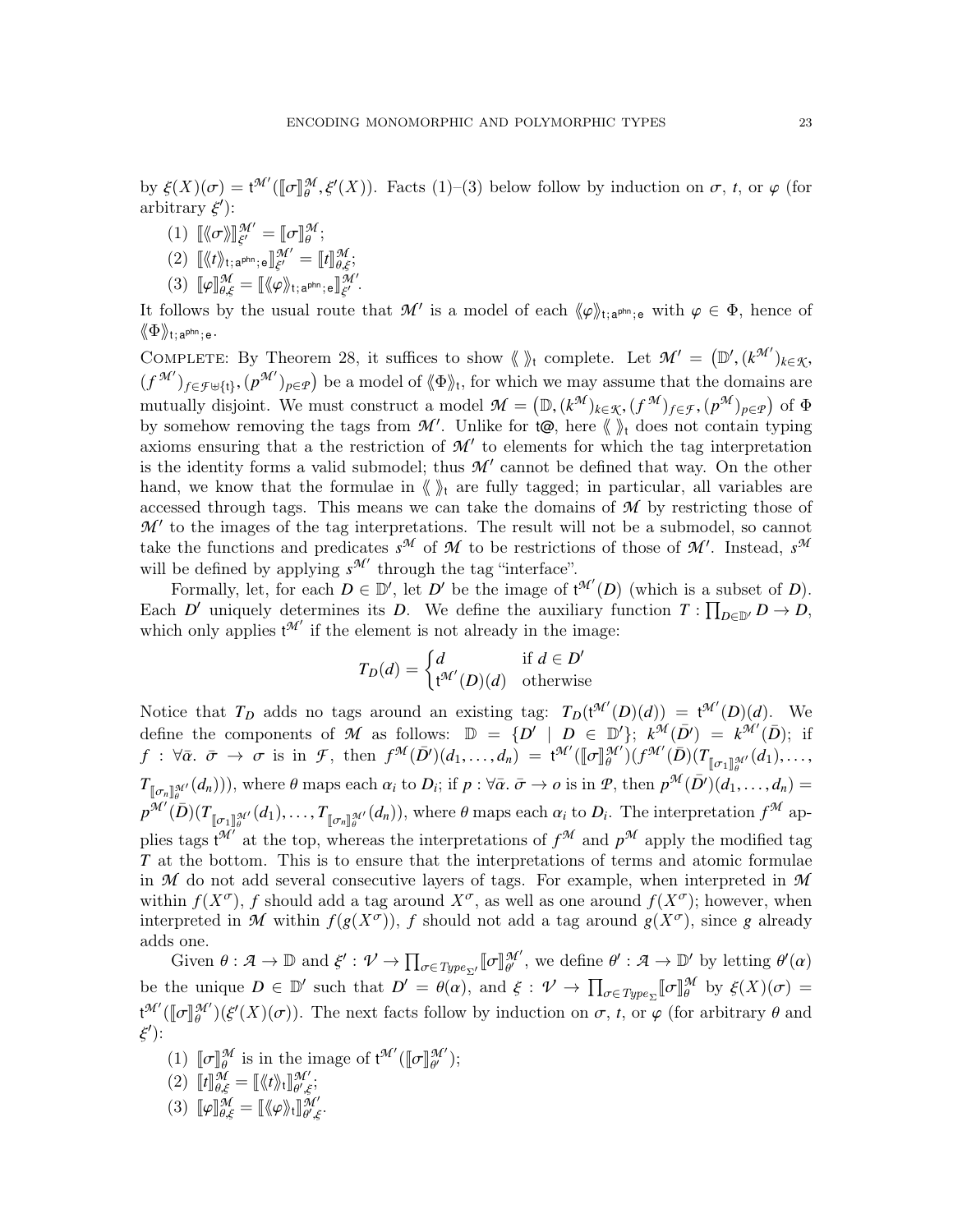Let  $\varphi \in \Phi$ . To show that *M* is a model of  $\varphi$ , let  $\theta : \mathcal{A} \to \mathbb{D}$  and  $\xi : \mathcal{V} \to \prod_{\sigma \in Type_{\Sigma}} [\sigma]_{\theta}^{\mathcal{M}}$ . By Let  $\varphi \in \varPhi$ . To show that  $\mathcal{M}$  is a model of  $\varphi$ , let  $\vartheta : \mathcal{A} \to \mathbb{D}$  and  $\zeta : \mathcal{V} \to \prod_{\sigma \in Type \Sigma} \mathbb{D} \parallel_{\theta}$ <br>
(1), there exists  $\xi' : \mathcal{V} \to \prod_{\sigma \in Type \Sigma'} \llbracket \sigma \rrbracket_{\theta'}^{\mathcal{M}'}$  such that  $\xi(X)(\sigma) = t^{\mathcal{M}'}$  $\mathcal{H}'$  such that  $\xi(X)(\sigma) = t^{\mathcal{H}'}([\![\sigma]\!]_{\theta}^{\mathcal{M}'}) (\xi'(X)\sigma)$  for all *X* and *σ*—simply take  $\xi'(X)(\sigma)$  to be any element *d'* in  $[\![\sigma]\!]_{\theta'}^{\mathcal{M}'}$  such that  $\mathfrak{t}^{\mathcal{M}'}([\![\sigma]\!]_{\theta'}^{\mathcal{M}'})(d') = \xi(X)(\sigma)$ . Since  $[\![\mathbb{M}]\!]_{\theta'}^{\mathcal{M}'}$  holds it follows from (2) that  $[\![\mathfrak{u}]\!]_{\theta}^{\$  $\xi(X)(\sigma)$ . Since  $[\langle \varphi \rangle_{t}]_{\theta',\xi}^{\mathcal{M}'}$  holds, it follows from (3) that  $[\![\varphi]\!]_{\theta,\xi}^{\mathcal{M}}$ , i.e.  $[\![\varphi]\!]^{\mathcal{M}}$ , also leads  $\mathcal{H}'$  holds, it follows from (3) that  $[\![\varphi]\!]_{\theta,\xi}^{\mathcal{M}}$ , i.e.  $[\![\varphi]\!]^{\mathcal{M}}$ , also holds, as desired.  $\Box$ 

4.3. Polymorphic Löwenheim–Skolem. The previous completeness results can be used to prove Löwenheim–Skolem-like properties for polymorphic first-order logic by appealing to the more manageable (and better known) monomorphic first-order logic.

<span id="page-23-1"></span>**Lemma 50.** If a polymorphic  $\Sigma$ -problem  $\Phi$  has a model, it also has a model  $\mathcal{M} = (\mathbb{D},$  $(k^{\mathcal{M}})_{k \in \mathcal{K}, \underline{\hspace{1cm}}, \underline{\hspace{1cm}}}$  $(k^{\mathcal{M}})_{k \in \mathcal{K}, \underline{\hspace{1cm}}, \underline{\hspace{1cm}}}$  $(k^{\mathcal{M}})_{k \in \mathcal{K}, \underline{\hspace{1cm}}, \underline{\hspace{1cm}}}$  such that the following conditions are met:<sup>1</sup>

(1) each  $D \in \mathbb{D}$  is countable;

(2) each  $k^{\mathcal{M}}$  is injective, and  $k^{\mathcal{M}}(\bar{D}) \neq k^{\prime\mathcal{M}}(\bar{E})$  whenever  $k \neq k'$ ;

(3)  $\mathbb{D} = \{\llbracket \tau \rrbracket^{\mathcal{M}} \mid \tau \in GType_{\Sigma}\};$ <br>(4) the two interpretation fun

- (4) the type interpretation function  $\llbracket \rrbracket^{\mathcal{M}}$  is a bijection between GType and  $\mathbb{D}$ ;
- $(5)$  D is countable;
- (6)  $\mathbb D$  is disjoint from each  $D \in \mathbb D$ , and any distinct  $D_1, D_2 \in \mathbb D$  are disjoint.

*Proof.* Assume  $\Phi$  has a model, and recall that by definition the polymorphic signatures that we consider are countable. By the soundness of  $g\omega$  (Theorem [46\)](#page-16-0),  $\langle \Phi \rangle_{\alpha\omega}$  also has a model and its signature is countable; hence by classical Löwenheim–Skolem [\[19\]](#page-50-10),  $\langle \Phi \rangle_{\alpha\alpha}$  has a countable model  $\mathcal{M}'$ . It follows from the proof of completeness of  $\mathfrak{g}\mathfrak{G}$  that  $\Phi$  has a model  $M = (\mathbb{D}, \_, \_)$  constructed from  $M'$  in such a way that each  $D \in \mathbb{D}$  is countable—hence<br>*M'* satisfies (1) Now (2)–(6) follow by applying the same reasoning as in Lemma 14 and  $M'$  satisfies  $\overline{(1)}$ . Now,  $\overline{(2)}$ – $\overline{(6)}$  follow by applying the same reasoning as in Lemma [14](#page-6-1) and noticing that all the structure modifications from there do not alter the countability of the domains  $D \in \mathbb{D}$ .  $\Box$ 

<span id="page-23-2"></span>**Lemma 51.** If  $\Phi$  has a model  $\mathcal{M} = (\mathbb{D}, \_ \_ \_ \_ \_ )$  where all  $[\![\tau]\!]^{\mathcal{M}}$  are infinite for all  $\tau \in GType$ , it also has a model  $\mathcal{M}' = (\mathbb{D}', \_ \_ \_ \_ )$  where  $\mathbb{D}'$  and all  $D' \in \mathbb{D}'$  are countably infinite infinite.

Proof. Let  $\Phi'$  be  $\Phi$  extended with axioms  $Ax = {\exists X_1 : \sigma, ..., X_n : \sigma, \bigwedge_{i < j} X_i \not\approx X_j \mid}$ <br> $\sigma \in C^{T_{\text{temp}}}, n \in \mathbb{N}$  that state that all ground types are infinite. Then  $\mathcal{M} = (\mathbb{N} \setminus \mathbb{N})$  $\sigma \in GType_{\Sigma}$ ,  $n \in \mathbb{N}$  that state that all ground types are infinite. Then  $\mathcal{M} = (\mathbb{D}, \_ , \_ , \_ )$  is<br>a model of  $\Phi'$ . By Lemma [50,](#page-23-1)  $\Phi'$  also has a model  $\mathcal{M}' = (\mathbb{D}', \_ , \_ , \_ )$  with  $\mathbb{D}' = \{\llbracket \tau \rrbracket^{\mathcal{M}'} \mid \tau$  $GType_{\Sigma}$  (which is, in particular, countably infinite) and each  $D^{\top} \in \mathbb{D}'$  at most countably infinite, i.e. due to Ax and the fact that each  $D' \in \mathbb{D}$  has the form  $[\![\tau]\!]^{\mathcal{M}'}$ , actually countably infinite  $\mathcal{M}'$  is the desired model of  $\Phi$ infinite.  $\mathcal{M}'$  is the desired model of  $\Phi$ .  $\Box$ 

<span id="page-23-0"></span><sup>&</sup>lt;sup>1</sup>These correspond to the conditions from Lemma [14](#page-6-1) plus countability of each  $D \in \mathbb{D}$ .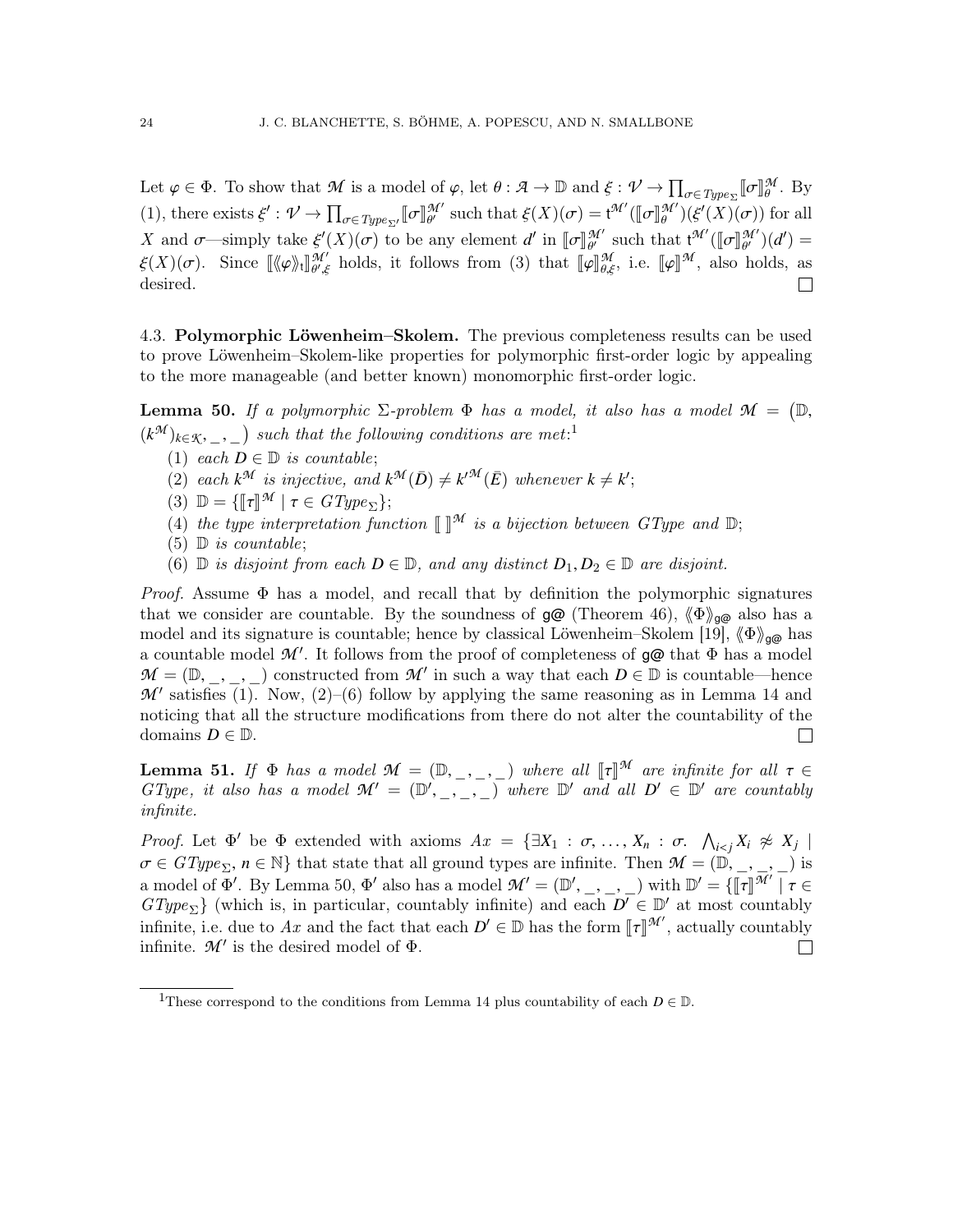#### ENCODING MONOMORPHIC AND POLYMORPHIC TYPES 25

## 5. Monotonicity-Based Type Encodings—The Monomorphic Case

<span id="page-24-0"></span>The cover-based encodings of Section [4](#page-14-0) removed some of the clutter associated with type arguments, which are in general necessary to encode polymorphism soundly. Another family of encodings focuses on the quantifiers and exploit monotonicity. For types that are inferred monotonic, the translation can omit the type information on term variables of these types. Informally, a type is monotonic in a problem when, for any model of that problem, we can increase the size of the domain that interprets the type while preserving satisfiability.

This section focuses on the monomorphic case, where the input problem contains no type variables or polymorphic symbols. This case is interesting in its own right and serves as a stepping stone towards polymorphic monotonicity-based encodings (Section [6\)](#page-32-0).

Before we start, we need to define variants of the traditional e, t, and g encodings that operate on monomorphic problems. Since the monomorphic e is essentially identical to the polymorphic e restricted to monomorphic signatures, we use the same notation for both. The monomorphic encodings t and  $\tilde{g}$  coincide with t and g except that the polymorphic function  $t\langle\sigma\rangle(t)$  and predicate  $g\langle\sigma\rangle(t)$  are replaced by type-indexed families of unary functions  $t_{\sigma}(t)$ and predicates  $g_{\sigma}(t)$ , as is customary in the literature [\[36,](#page-50-8) §4].

<span id="page-24-2"></span>5.1. Monotonicity. The concept of monotonicity used by Claessen et al. [\[16,](#page-50-2) §2.2] declares a type  $\tau$  monotonic for a finite problem  $\Phi$  if for any model  $\mathcal{M} = ((D_{\sigma})_{\sigma \in Type, \_, \_})$  of  $\Phi$ <br>such that  $D$  is finite there exists another model  $\mathcal{M}' = ((D')_{\sigma \in \mathcal{M}})_{\sigma \in \Phi}$  and that such that  $D_{\tau}$  is finite, there exists another model  $\mathcal{M}' = ((D'_{\sigma})_{\sigma \in Type}, \_ , \_ )$  of  $\Phi$  such that  $|D'| = |D| + 1$  and  $|D'| = |D|$  for all  $\sigma \neq \tau$ . Their notion, which we call finite monotonicity  $|D'_\tau| = |D_\tau| + 1$  and  $|D'_\sigma| = |D_\sigma|$  for all  $\sigma \neq \tau$ . Their notion, which we call *finite monotonicity*, is designed to ensure that it is possible to produce a model having all types interpreted by is designed to ensure that it is possible to produce a model having all types interpreted by countably infinite sets, and finally a model having all types interpreted as the same set, so that type information can be soundly erased. In this article, we take directly the infiniteinterpretation property as definition of monotonicity and extend the notion to sets of types:

<span id="page-24-3"></span>**Definition 52** (Monotonicity). Let *S* be a set of types and  $\Phi$  be a problem. The set *S* is monotonic in  $\Phi$  if for all models  $\mathcal{M} = ((D_{\sigma})_{\sigma \in Type}, \_ , \_ )$  of  $\Phi$ , there exists a model  $\mathcal{M}' =$ <br> $((D')$  $((D'_{\sigma})_{\sigma \in Type}, \_, \_ )$  of  $\Phi$  such that for all types  $\sigma, D'_{\sigma}$  is infinite if  $\sigma \in S$  and  $|D'_{\sigma}| = |D_{\sigma}|$ <br>otherwise A type  $\sigma$  is manatonic if  $\{\sigma\}$  is monotonic. The problem  $\Phi$  is manatonic if the otherwise. A type  $\sigma$  is monotonic if  $\{\sigma\}$  is monotonic. The problem  $\Phi$  is monotonic if the set Type of all types is monotonic.

Full type erasure is sound for monotonic monomorphic problems. The intuition is that a model of such a problem can be extended into a model where all types are interpreted as sets of the same cardinality, which can be merged to yield an untyped model.

Example 53. The monkey village of Example [1](#page-1-0) is monotonic because any model with finitely many bananas can be extended to a model with infinitely many, and any model with infinitely many bananas and finitely many monkeys can be extended to one where monkeys and bananas have the same infinite cardinality (cf. Example [21\)](#page-9-1). However, the type of monkeys is not monotonic on its own, as we argued intuitively in Example [1,](#page-1-0) nor is it finitely monotonic.

<span id="page-24-1"></span>**Theorem 54** (Monotonic Erasure). Full type erasure is sound for monotonic monomorphic problems.

*Proof.* Let  $\Phi$  be such a problem, let  $\Sigma = (Type, \mathcal{F}, \mathcal{P})$  be its signature, and let  $\Sigma' = (\mathcal{F}', \mathcal{P}')$ <br>be the target signature of  $\Phi$ . If  $\Phi$  is satisfiable, it has a model where all domains are infinite be the target signature of  $e$ . If  $\Phi$  is satisfiable, it has a model where all domains are infinite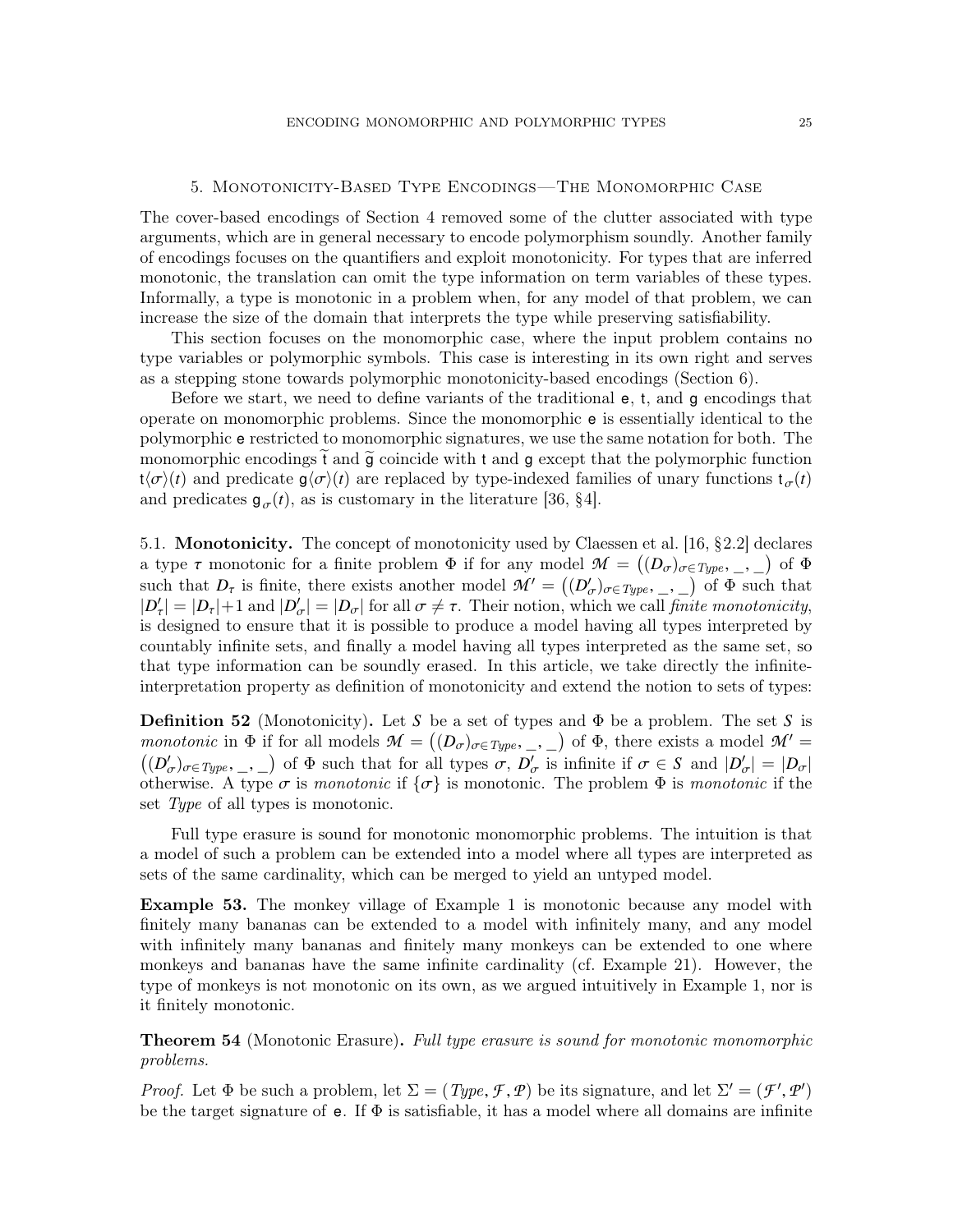by definition of monotonicity. Since  $\Sigma$  is countable, by the downward Löwenheim–Skolem theorem [\[19\]](#page-50-10), Φ also has a model where all domains are countably infinite, hence also a model  $\mathcal{M} = ((D_{\sigma})_{\sigma \in Type}, (f^{\mathcal{M}})_{f \in \mathcal{F}}, (p^{\mathcal{M}})_{p \in \mathcal{P}})$  where all domains are interpreted as the same set *D*, i.e. each  $D_{\sigma}$  is *D*. We define the  $\Sigma'$ -structure  $\mathcal{M}' = (D, (f^{\mathcal{M}'})_{f \in \mathcal{F}'}, (p^{\mathcal{M}'})_{p \in \mathcal{P}'})$  by taking *D*<br>to be *D* and each  $\mathcal{M}'$  to be  $\mathcal{M}$ . For each  $\mathcal{L}' \cdot \mathcal{M} \rightarrow D$  we define  $\mathcal{L} \cdot \mathcal{$ to be *D* and each  $s^{\mathcal{M}'}$  to be  $s^{\mathcal{M}}$ . For each  $\xi' : \mathcal{V} \to D$ , we define  $\xi : \mathcal{V} \to \prod_{\sigma \in Type} D_{\sigma}$ , i.e.<br> $\xi : \mathcal{V} \to \prod_{\sigma \in Type} D_{\sigma}$ , i.e.  $\xi : \mathcal{V} \to Type \to D$ , by  $\xi(X)(\sigma) = \xi'(X)$ . The next facts follow by induction on *t* and  $\varphi$  (for arbitrary  $\xi$ ). arbitrary  $\xi$ :

- (1)  $\llbracket \langle \nmid t \rangle \rangle_e \rrbracket_{\xi'}^{\mathcal{M}'}$  $\begin{array}{l} \mathcal{M}^{\prime}=\llbracket t \rrbracket^{\mathcal{M}}_{\xi} \ \mathcal{M}^{\prime}=\mathbb{I} \end{array}$ ;
- ξ (2)  $\llbracket \langle \varphi \rangle \rangle_e \rrbracket_{\xi'}^{\mathcal{M}'} = \llbracket \varphi \rrbracket_{\xi}^{\mathcal{M}}.$

It follows by the usual route that  $\mathcal{M}'$  is a model of  $\langle \Phi \rangle_{e}$ .

 $\Box$ 

Remark 55. An alternative to invoking the Löwenheim–Skolem theorem would have been to require countable infinity in the definition of monotonicity. Although it makes no difference in this article, the more general definition would also apply in the presence of uncountable interpreted types (e.g. for the real numbers). The proof of Theorem [54](#page-24-1) can be adapted to go beyond countable infinity if desired.

It is often convenient to determine the monotonicity of single types separately, viewed as singleton sets. This is enough to make the set of all types, i.e. the problem, monotonic:

<span id="page-25-0"></span>**Lemma 56** (Global Monotonicity from Separate Monotonicity). If  $\sigma$  is monotonic in  $\Phi$  for each type  $\sigma$ , then  $\Phi$  is monotonic.

*Proof.* Let  $\Sigma = (Type, \mathcal{F}, \mathcal{P})$  be the signature of  $\Phi$ , and assume  $\Phi$  is satisfiable. Let  $\sigma_1, \sigma_2, \ldots$ be an enumeration of *Type*, and let  $\varphi_k$  be a formula stating that for all  $i \in \{1, ..., k\}$ ,  $\sigma_i$ 's domain has at least k elements. Finally, let  $\Phi' = \{g \mid i \in \mathbb{N}\}$ . By the monotonicity of domain has at least *k* elements. Finally, let  $\Phi' = {\varphi_i \mid i \in \mathbb{N}}$ . By the monotonicity of<br>the individual types it follows by induction on *k* that each  $\Phi \cup \{a_i \mid i \in \{1, \ldots, k\}}$  is the individual types, it follows by induction on *k* that each  $\Phi \cup {\varphi_i \mid i \in \{1, ..., k\}}$  is<br>satisfiable, and hence that each finite subset of  $\Phi \cup \Phi'$  is satisfiable. By the compactness satisfiable, and hence that each finite subset of  $\Phi \cup \Phi'$  is satisfiable. By the compactness theorem [\[19\]](#page-50-10), it follows that  $\Phi \cup \Phi'$  is itself satisfiable, and hence  $\Phi$  has a model with only infinite domains.  $\Box$ 

<span id="page-25-1"></span>5.2. Monotonicity Inference. Claessen et al. introduced a simple calculus to infer finite monotonicity for monomorphic first-order logic [\[16,](#page-50-2) §2.3]. The definition below generalises it from clause normal form to negation normal form. The generalisation is straightforward; we present it because we later adapt it to polymorphism. The calculus is based on the observation that a type  $\sigma$  must be monotonic if the problem expressed in NNF contains no positive literal of the form  $X^{\sigma} \approx t$  or  $t \approx X^{\sigma}$ , where X is universal. We call such an occurrence of  $X$  a naked occurrence. Naked variables are unavoidable to express upper bounds on the cardinality of types in first-order logic.

<span id="page-25-2"></span>**Definition 57** (Naked Variable). The set of naked variables  $NV(\varphi)$  of a formula  $\varphi$  is defined as follows:

$$
NV(p(\bar{t})) = \emptyset
$$
  
\n
$$
NV(\tau_1 \approx t_2) = \{t_1, t_2\} \cap \mathcal{V}_{\text{typed}}
$$
  
\n
$$
NV(\tau_1 \approx t_2) = \{t_1, t_2\} \cap \mathcal{V}_{\text{typed}}
$$
  
\n
$$
NV(\tau_1 \approx t_2) = \emptyset
$$
  
\n
$$
NV(t_1 \approx t_2) = \emptyset
$$
  
\n
$$
NV(t_1 \approx t_2) = \emptyset
$$
  
\n
$$
NV(t_1 \approx t_2) = \emptyset
$$
  
\n
$$
NV(t_1 \approx t_2) = \emptyset
$$
  
\n
$$
NV(t_1 \approx t_2) = \emptyset
$$
  
\n
$$
NV(t_1 \approx t_2) = \emptyset
$$
  
\n
$$
NV(t_1 \approx t_2) = \emptyset
$$
  
\n
$$
NV(t_1 \approx t_2) = \emptyset
$$
  
\n
$$
NV(\tau_1 \approx t_2) = \emptyset
$$
  
\n
$$
NV(\tau_2 \approx t_1, t_2) = \emptyset
$$
  
\n
$$
NV(\tau_1 \approx t_2) = \emptyset
$$
  
\n
$$
NV(\tau_2 \approx t_1, t_2) = \emptyset
$$
  
\n
$$
NV(\tau_1 \approx t_2) = \emptyset
$$
  
\n
$$
NV(\tau_2 \approx t_1, t_2) = \emptyset
$$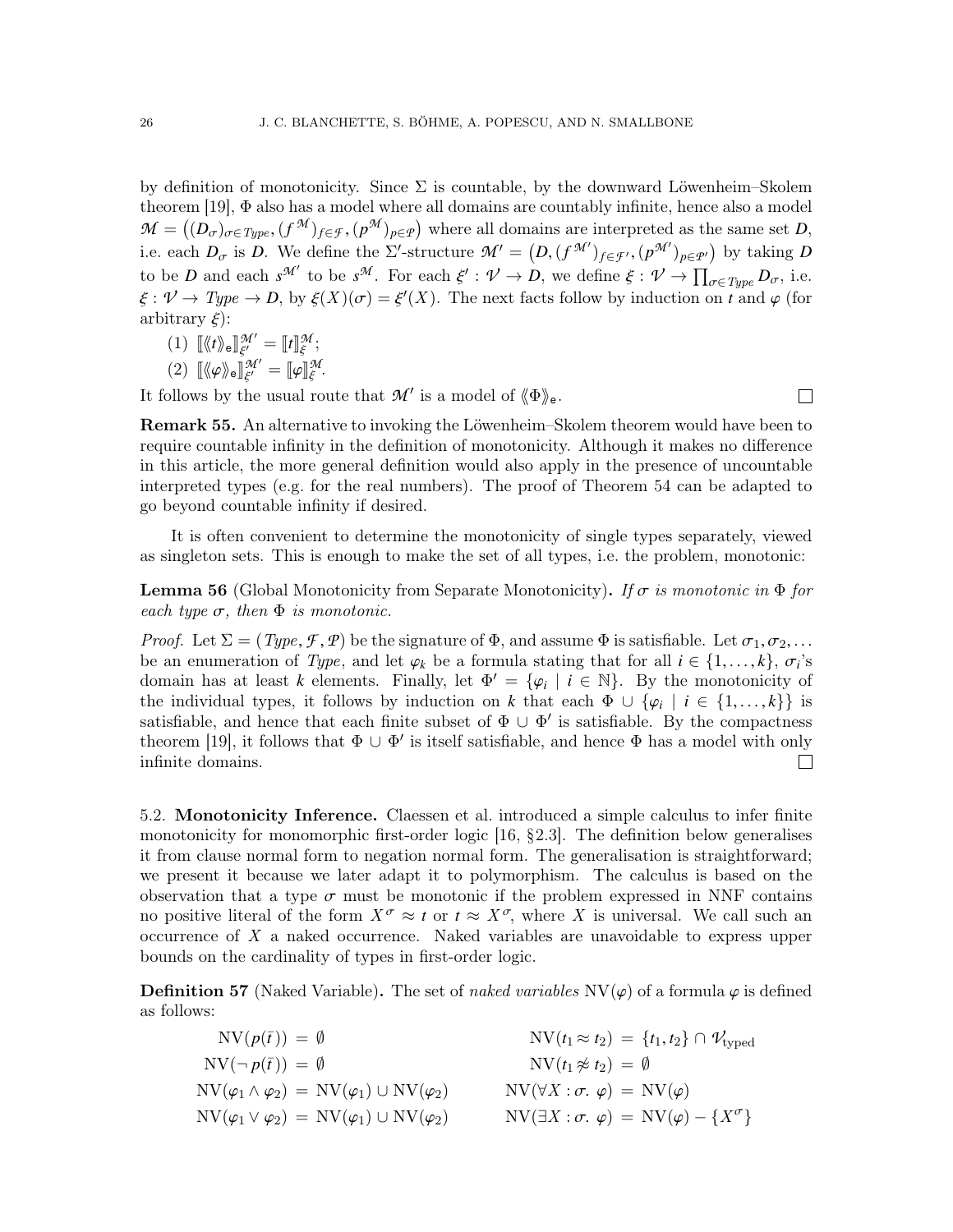For a problem  $\Phi$ , we define  $\text{NV}(\Phi) = \bigcup_{\varphi \in \Phi} \text{NV}(\varphi)$ .

We see from the ∃ case that existential variables never occur naked in sentences.

Variables of types other than  $\sigma$  are irrelevant when inferring whether  $\sigma$  is monotonic; a variable is problematic only if it occurs naked and has type  $\sigma$ . Annoyingly, a single naked variable of type  $\sigma$ , such as X on the right-hand side of the equation  $h d_b(\cos_b(X, X_s)) \approx X$ from Example [15,](#page-7-2) will cause us to classify  $\sigma$  as possibly nonmonotonic. We regain some precision by extending the calculus with an infinity analysis, as suggested by Claessen et al.: trivially, all types with no finite models are monotonic.

Convention 58. Abstracting over the specific analysis used to detect infinite types (e.g. Infinox [\[15\]](#page-50-11)), we fix a set Inf( $\Phi$ ) of types whose interpretations are guaranteed to be infinite in all models of  $\Phi$ , More precisely, the following property is assumed to hold: if  $\tau \in \text{Inf}(\Phi)$ and  $\mathcal{M} = ((D_{\sigma})_{\sigma \in Type, \_ \mathcal{I}})$  is a model of  $\Phi$ , then  $D_{\tau}$  is infinite.

Our monotonicity calculus takes  $\text{Inf}(\Phi)$  into account:

**Definition 59** (Monotonicity Calculus  $\triangleright$ ). Let  $\Phi$  be a monomorphic problem over  $\Sigma$  =  $(K, \mathcal{F}, \mathcal{P})$ . A judgement  $\sigma \triangleright \Phi$  indicates that the ground type  $\sigma$  is inferred monotonic in  $\Phi$ . The *monotonicity calculus* consists of the following rules:

$$
\frac{\sigma \in \text{Inf}(\Phi)}{\sigma \rhd \Phi} \qquad \frac{\text{NV}(\Phi) \cap \{X^{\sigma} \mid X \in \mathcal{V}\} = \emptyset}{\sigma \rhd \Phi}
$$

We write  $\sigma \triangleright \Phi$  to indicate that the judgement is derivable and  $\sigma \not\triangleright \Phi$  otherwise.

Claessen et al. designed a second, more powerful calculus that extends their first calculus to detect predicates that act as guards for naked variables. Whilst the calculus proved successful on a subset of the TPTP benchmarks [\[30\]](#page-50-6), we assessed its suitability on about 1000 problems generated by Sledgehammer and found no improvement on the simple calculus. For this reason, we restrict our attention to the first calculus.

<span id="page-26-0"></span>**Theorem 60** (Soundness of  $\triangleright$ ). Let  $\Phi$  be a monomorphic problem. If  $\tau \triangleright \Phi$ , then  $\tau$  is monotonic in Φ.

*Proof.* Let  $\Sigma = (Type, \mathcal{F}, \mathcal{P})$  be the signature of  $\Phi$ , and let  $\tau \in Type$  such that  $\tau \triangleright \Phi$ . Assume  $\Phi$  has a model  $\mathcal{M} = ((D_{\sigma})_{\sigma \in Type}$ ,  $(f^{\mathcal{M}})_{f \in \mathcal{F}}, (p^{\mathcal{M}})_{p \in \mathcal{P}})$ . We will construct a model  $\mathcal{M}$  ( $(N \setminus G^{\mathcal{M}'})$ ) with the same demogrape of  $\mathcal{M}$  for  $\pi$  ( $\pi$  and with  $\mathcal{M}' = ((D'_{\sigma})_{\sigma \in Type}, (f^{\mathcal{M}'})_{f \in \mathcal{F}}, (p^{\mathcal{M}'})_{p \in \mathcal{P}})$  with the same domains as  $\mathcal{M}$  for  $\sigma \neq \tau$  and with  $D'$  infinite If  $\tau \in \text{Inf}(\Phi)$ , then  $D$  is already infinite, so can we take  $\mathcal{M}' = \mathcal{M}$ . Othe  $D'_\tau$  infinite. If  $\tau \in \text{Inf}(\Phi)$ , then  $D_\tau$  is already infinite, so can we take  $\mathcal{M}' = \mathcal{M}$ . Otherwise,  $\tau \notin \text{Inf}(\Phi)$ , which means the second rule of the calculus must have been applied and no  $\tau \notin \text{Inf}(\Phi)$ , which means the second rule of the calculus must have been applied and no<br>variables of type  $\tau$  occur naked i.e.  $\text{NV}(\Phi) \cap \text{LY} \tau + \text{Y} \in \mathcal{U} = \emptyset$ . We define D' by variables of type  $\tau$  occur naked, i.e.  $\text{NV}(\Phi) \cap \{X^{\tau} \mid X \in \mathcal{V}\} = \emptyset$ . We define  $D_{\tau}$  by extending  $D$  with an infinite number of fresh elements  $e_1$ ,  $e_2$  and define the functions extending  $D_{\tau}$  with an infinite number of fresh elements  $e_1, e_2, \ldots$  and define the functions and predicates of  $\mathcal{M}'$  to treat these in the same way as  $\varepsilon(D_{\tau})$ . Intuitively,  $\mathcal{M}'$  also satisfies  $\Phi$  because since no variables of type  $\tau$  occur paked, the formulae of  $\Phi$  cannot tell the difference because, since no variables of type  $\tau$  occur naked, the formulae of  $\Phi$  cannot tell the difference between a "clone"  $e_i$  and the original  $\varepsilon(D_\tau)$  except for the case of disequality—and there the formula instantiated with clones is more likely to be true than the one instantiated with  $\varepsilon(D_\tau)$  (since clones are mutually disequal and disequal to  $\varepsilon(D_\tau)$ ).

Formally, we let  $E = \{e_1, e_2, ...\}$  be an infinite set disjoint from  $D_{\tau}$ , and define

$$
D'_{\sigma} = \begin{cases} D_{\sigma} \cup E & \text{if } \sigma = \tau \\ D_{\sigma} & \text{otherwise} \end{cases}
$$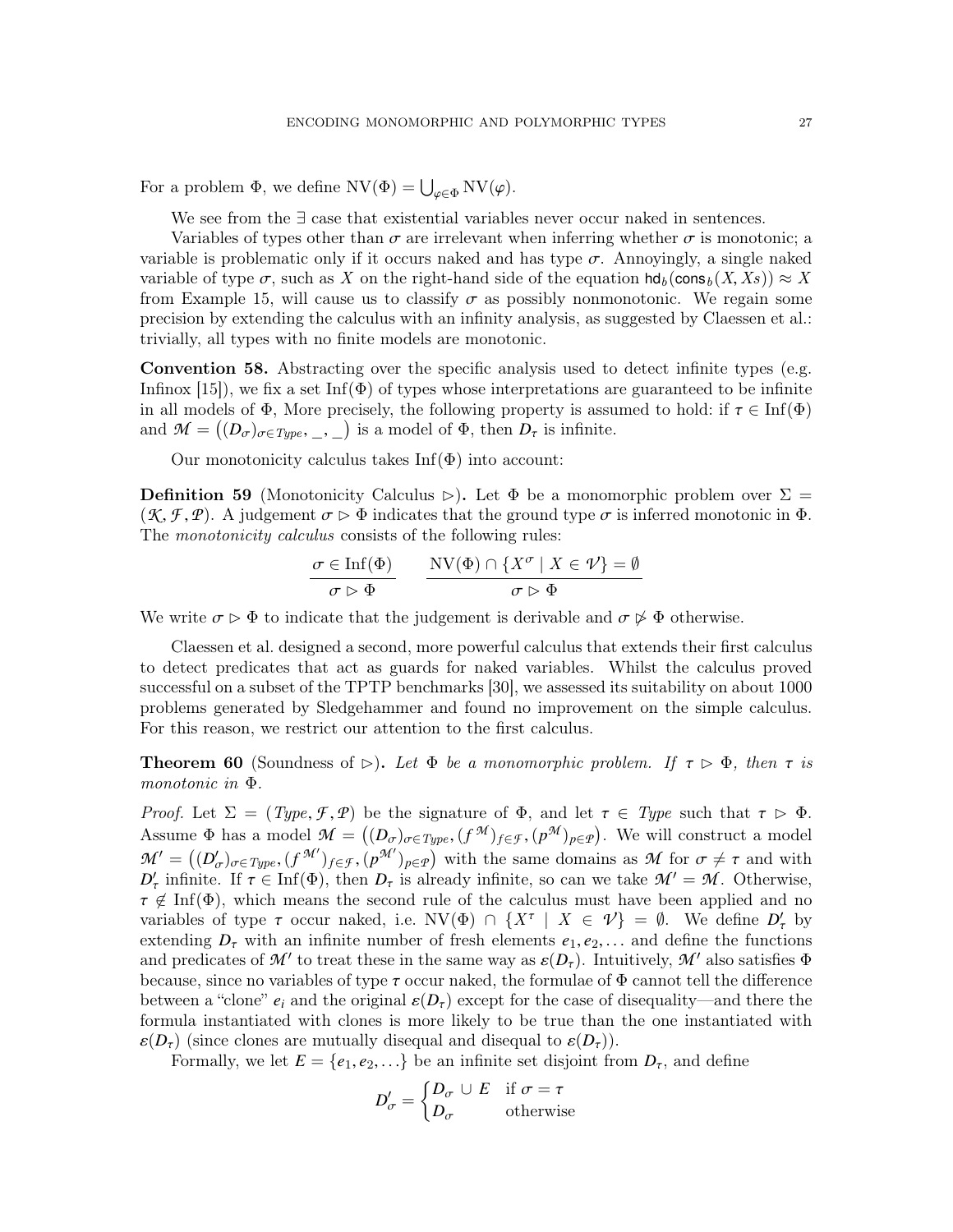Given  $s : \bar{\sigma} \to \varsigma$ , we let  $s^{\mathcal{M}'}(\bar{d}) = s^{\mathcal{M}}(\bar{d}'),$  where

$$
d'_{i} = \begin{cases} \varepsilon(D_{\tau}) & \text{if } \sigma_{i} = \tau \text{ and } d_{i} \in E \\ d_{i} & \text{otherwise} \end{cases}
$$

Given  $\xi': \mathcal{V} \to \prod_{\sigma \in Type} D'_{\sigma}$ , we define  $\xi: \mathcal{V} \to \prod_{\sigma \in Type} D_{\sigma}$  by

$$
\xi(X)(\sigma)(d) = \begin{cases} \varepsilon(D_{\tau}) & \text{if } \sigma = \tau \text{ and } d \in E \\ \xi'(X)(\sigma)(d) & \text{otherwise} \end{cases}
$$

The next facts follow by induction on *t* or  $\varphi$  (for arbitrary  $\xi'$ ):

- (1)  $t \notin \{X^{\tau} \mid X \in \mathcal{V}\}\$ implies  $\llbracket t \rrbracket_{\xi'}^{\mathcal{M}'}$  $\begin{array}{c} \mathcal{M}^\prime = \llbracket t \rrbracket^{\mathcal{M}}_{\xi} \ \mathcal{M} \ \mathcal{M} \end{array}$ ;
- ξ (2)  $\text{NV}(\varphi) \cap \{X^{\sigma} \mid X \in \mathcal{V}\} = \emptyset$  and  $[\![\varphi]\!]_{\xi}^{\mathcal{M}}$  imply  $[\![\varphi]\!]_{\xi'}^{\mathcal{M}'}$ .

(Notice that (2) is an implication, not an equivalence. An inductive proof of the converse would fail for the case of disequalities.) In particular, thanks to the absence of naked variables of type  $\tau$  in all  $\varphi \in \Phi$ ,  $\mathcal{M}'$  is the desired model of  $\Phi$ .  $\Box$ 

In the light of the above soundness result, we will allow ourselves to write that  $\sigma$  is monotonic if  $\sigma \triangleright \Phi$  and possibly nonmonotonic if  $\sigma \not\triangleright \Phi$ .

5.3. Encoding Nonmonotonic Types. Monotonic types can be soundly erased when translating to untyped first-order logic, by Theorem [54.](#page-24-1) Nonmonotonic types in general cannot. Claessen et al. [\[16,](#page-50-2) §3.2] point out that adding sufficiently many protectors to a nonmonotonic problem will make it monotonic, at which point its types can be erased. Thus the following general two-stage procedure translates monomorphic problems to untyped firstorder logic:

- 1. Selectively introduce protectors (tags or guards) without erasing any types:
	- 1.1. Infer monotonicity to identify the possibly nonmonotonic types in the problem.
	- 1.2. Introduce protectors for the universal variables of possibly nonmonotonic types.
	- 1.3. If necessary (depending on the encoding), generate typing axioms for any function symbol whose result type is possibly nonmonotonic, to make it possible to remove protectors for terms with the right type.
- 2. Erase all the types.

The purpose of stage 1 is to make the problem monotonic while preserving satisfiability. This paves the way for the sound type erasure of stage 2. The following lemmas will help us prove such two-stage encodings correct.

<span id="page-27-0"></span>**Lemma 61** (Correctness Conditions). Let  $\Phi$  be a monomorphic problem, and let x be a monomorphic encoding. The problems  $\Phi$  and  $\langle \Phi \rangle_{\chi;e}$  are equisatisfiable provided that the following conditions hold:

Mono:  $\langle \Phi \rangle_{\mathsf{x}}$  is monotonic. SOUND: If  $\Phi$  is satisfiable, so is  $\langle \Phi \rangle_{\mathbf{x}}$ . COMPLETE: If  $\langle \Phi \rangle_{\mathsf{x}}$  is satisfiable, so is  $\Phi$ .

Proof. Immediate from Theorems [22](#page-9-0) and [54.](#page-24-1)

 $\Box$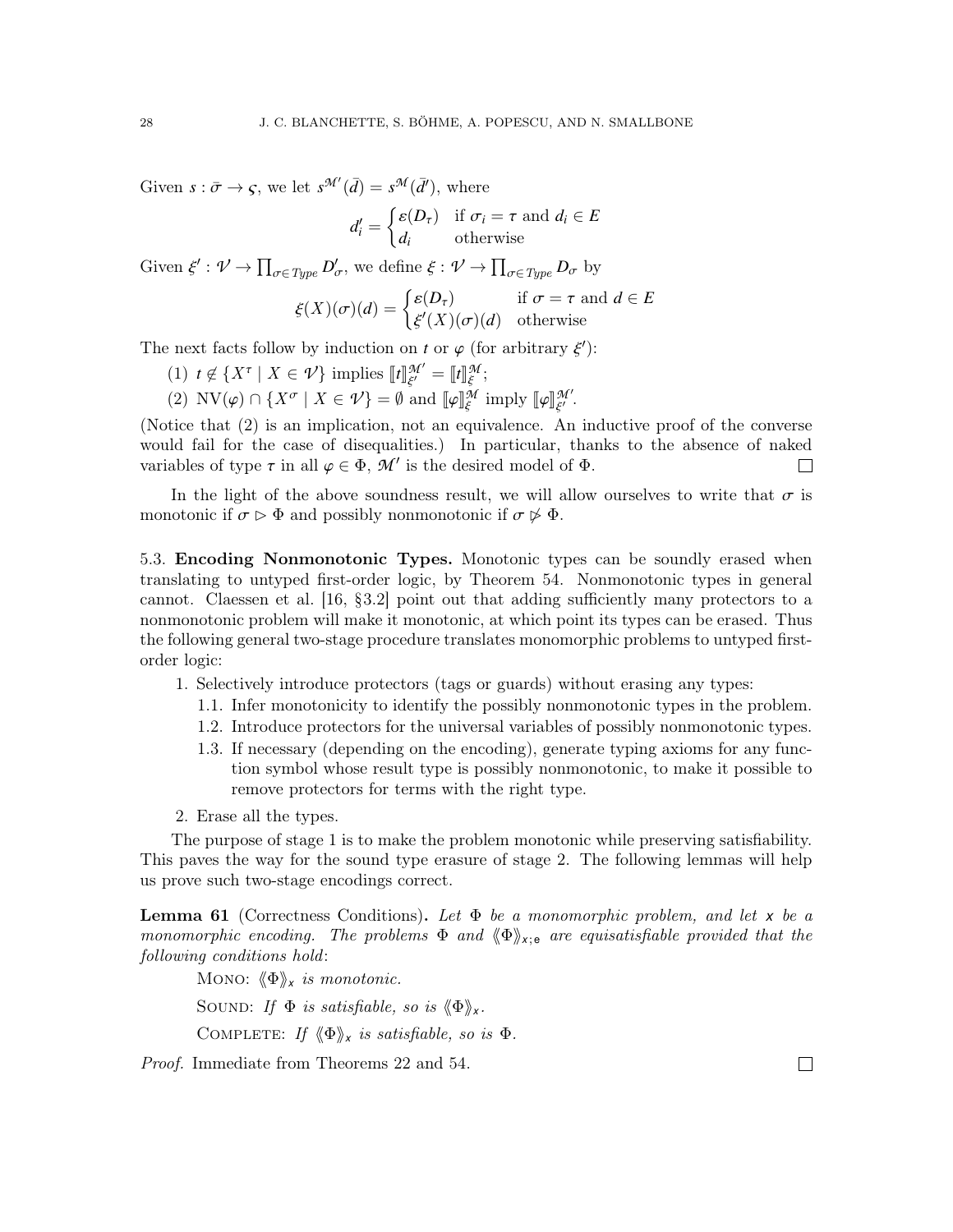<span id="page-28-0"></span>5.4. Monotonicity-Based Type Tags. The monotonicity-based encoding  $\tilde{t}$ ? specialises the above procedure for tags. It is similar to the traditional encoding  $\tilde{t}$  (the monomorphic version of t), except that it omits the tags for types that are inferred monotonic. By wrapping all naked variables (in fact, all terms) of possibly nonmonotonic types in a function term, stage 1 yields a monotonic problem.

**Definition 62** (Lightweight Tags  $\tilde{f}$ ?). The encoding  $\langle \rangle$   $\tilde{f}$ ? translates monomorphic problems over  $\Sigma = (Type, \mathcal{F}, \mathcal{P})$  to monomorphic problems over  $Type, \mathcal{F} \oplus \{t_{\sigma} : \sigma \to \sigma \mid \sigma \in Type\},$ *P*). It adds no axioms, and its term and formula translations are defined as follows:

$$
\langle f(\bar{t}) \rangle_{\tilde{t}^{\gamma}} = \lfloor f(\langle \bar{t} \rangle_{\tilde{t}^{\gamma}}) \rfloor \qquad \langle \langle X \rangle_{\tilde{t}^{\gamma}} = \lfloor X \rfloor \qquad \text{with } \lfloor t^{\sigma} \rfloor = \begin{cases} t & \text{if } \sigma \triangleright \Phi \\ t_{\sigma}(t) & \text{otherwise} \end{cases}
$$

The monomorphic lightweight type tags encoding  $\tilde{t}$ ? is the composition  $\langle \rangle_{\tilde{t}^2; e}$ . It translates a monomorphic problem over  $\Sigma$  into an untyped problem over  $\Sigma' = (\mathcal{F}' \cup \{t^1_\sigma \mid \sigma \in Type\}, \mathcal{P}')$ ,<br>where  $\mathcal{F}'$  are as for  $\mathbf{e}$ where  $\mathcal{F}', \mathcal{P}'$  are as for **e**.

**Example 63.** For the algebraic list problem of Example [15,](#page-7-2) the type *list* b is monotonic by virtue of being infinite, whereas  $b$  cannot be inferred monotonic. The  $t$ ? encoding of the problem follows:

 $\forall X, Xs$ . nil<sub>b</sub>  $\not\approx$  cons<sub>b</sub> (t<sub>b</sub>(X), Xs)  $\forall Xs$ .  $Xs \approx \mathsf{nil}_b \vee (\exists Y, Ys$ .  $Xs \approx \mathsf{cons}_b(\mathsf{t}_b(Y), Ys))$  $\forall X, Xs. t_b (hd_b (cons_b (t_b (X), Xs))) \approx t_b (X) \wedge tl_b (cons_b (t_b (X), Xs)) \approx Xs$  $\exists X, Y, Xs, Ys.$  cons $_b(t_b(X), Xs) \approx \text{cons}_b(t_b(Y), Ys) \wedge (t_b(X) \not\approx t_b(Y) \vee Xs \not\approx Ys)$ 

The  $\tilde{t}$ ? encoding treats all variables of the same type uniformly. Hundreds of axioms can suffer because of one unhappy formula that uses a type nonmonotonically (or in a way that cannot be inferred monotonic). To address this, we introduce a lighter encoding: if a universal variable does not occur naked in a formula, its tag can safely be omitted.<sup>[2](#page-28-1)</sup>

This new encoding, called  $\tilde{t}$ ??, protects only naked variables and introduces equations  $t_{\sigma}(f(\bar{X})^{\sigma}) \approx f(\bar{X})$  to add or remove tags around each function symbol *f* whose result type  $\sigma$  is possibly nonmonotonic, and similarly for existential variables.

**Definition 64** (Featherweight Tags  $\tilde{f}$ ??). The encoding  $\langle \rangle$   $\tilde{f}$ <sub>1</sub>? translates monomorphic problems over  $\Sigma = (Type, \mathcal{F}, \mathcal{P})$  to monomorphic problems over  $Type, \mathcal{F} \cup \{t_{\sigma} : \sigma \to \sigma \mid \sigma \in$  $Type\}, \mathcal{P})$ . Its term and formula translations are defined as follows:

$$
\langle \langle t_1 \approx t_2 \rangle \rangle_{\tilde{\mathfrak{t}}\tilde{\mathfrak{t}}\tilde{\mathfrak{t}}\tilde{\mathfrak{t}}\tilde{\mathfrak{t}}\tilde{\mathfrak{t}}\tilde{\mathfrak{t}}\tilde{\mathfrak{t}}\tilde{\mathfrak{t}}\tilde{\mathfrak{t}}\tilde{\mathfrak{t}}\tilde{\mathfrak{t}}\tilde{\mathfrak{t}}\tilde{\mathfrak{t}}\tilde{\mathfrak{t}}\tilde{\mathfrak{t}}\tilde{\mathfrak{t}}\tilde{\mathfrak{t}}\tilde{\mathfrak{t}}\tilde{\mathfrak{t}}\tilde{\mathfrak{t}}\tilde{\mathfrak{t}}\tilde{\mathfrak{t}}\tilde{\mathfrak{t}}\tilde{\mathfrak{t}}\tilde{\mathfrak{t}}\tilde{\mathfrak{t}}\tilde{\mathfrak{t}}\tilde{\mathfrak{t}}\tilde{\mathfrak{t}}\tilde{\mathfrak{t}}\tilde{\mathfrak{t}}\tilde{\mathfrak{t}}\tilde{\mathfrak{t}}\tilde{\mathfrak{t}}\tilde{\mathfrak{t}}\tilde{\mathfrak{t}}\tilde{\mathfrak{t}}\tilde{\mathfrak{t}}\tilde{\mathfrak{t}}\tilde{\mathfrak{t}}\tilde{\mathfrak{t}}\tilde{\mathfrak{t}}\tilde{\mathfrak{t}}\tilde{\mathfrak{t}}\tilde{\mathfrak{t}}\tilde{\mathfrak{t}}\tilde{\mathfrak{t}}\tilde{\mathfrak{t}}\tilde{\mathfrak{t}}\tilde{\mathfrak{t}}\tilde{\mathfrak{t}}\tilde{\mathfrak{t}}\tilde{\mathfrak{t}}\tilde{\mathfrak{t}}\tilde{\mathfrak{t}}\tilde{\mathfrak{t}}\tilde{\mathfrak{t}}\tilde{\mathfrak{t}}\tilde{\mathfrak{t}}\tilde{\mathfrak{t}}\tilde{\mathfrak{t}}\tilde{\mathfrak{t}}\tilde{\mathfrak{t}}\tilde{\mathfrak{t}}\tilde{\mathfrak{t}}\tilde{\mathfrak{t}}\tilde{\mathfrak{t}}\tilde{\mathfrak{t}}\tilde{\mathfrak{t}}\tilde{\mathfrak{t}}\tilde{\mathfrak{t}}\tilde{\mathfrak{t}}\tilde{\mathfrak{t}}\tilde
$$

with

$$
\lfloor t^{\sigma} \rfloor = \begin{cases} t & \text{if } \sigma \vartriangleright \Phi \text{ or } t \notin \mathcal{V}_{\text{typed}}^{\forall} \\ t_{\sigma}(t) & \text{otherwise} \end{cases}
$$

<span id="page-28-1"></span> $2$ This is related to the observation that only paramodulation from or into a variable can cause ill-typed instantiations in a resolution prover [\[36,](#page-50-8) §4].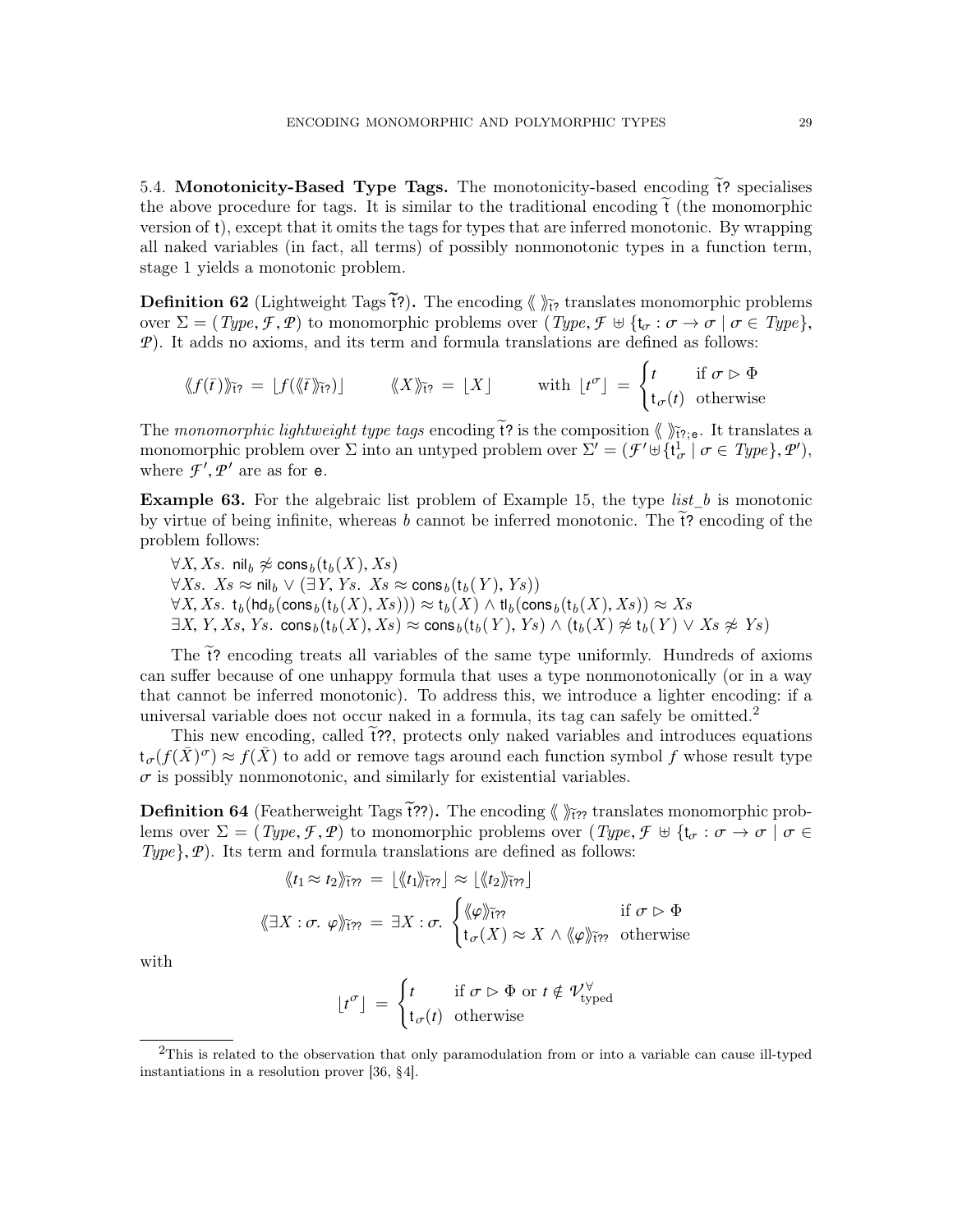The encoding adds the following typing axioms:

$$
\forall \bar{X} : \bar{\sigma} \cdot t_{\sigma}(f(\bar{X})) \approx f(\bar{X}) \quad \text{for } f : \bar{\sigma} \to \sigma \in \mathcal{F} \text{ such that } \sigma \not\rhd \Phi
$$
  

$$
\exists X : \sigma \cdot t_{\sigma}(X) \approx X \quad \text{for } \sigma \not\rhd \Phi \text{ that is not the result type of a symbol in } \mathcal{F}
$$

The monomorphic featherweight type tags encoding  $\tilde{f}$ ?? is the composition  $\langle \rangle \rangle_{\tilde{f}$ ??;e. The target signature for  $\tilde{t}$ ?? is the same as for  $\tilde{t}$ ?.

The axioms are necessary for the completeness of  $\tilde{t}$ ??. They would have been harmless for  $\tilde{t}$ ?: for soundness, we can think of the  $t_{\sigma}$  functions as identities. The side condition of the last axiom is a minor optimisation: it avoids asserting that  $\sigma$  is inhabited if the symbols in  $\mathcal F$  already witness  $\sigma$ 's inhabitation.

Example 65. The  $\tilde{t}$ ?? encoding of Example [15](#page-7-2) requires fewer tags than  $\tilde{t}$ ?, at the cost of a typing axiom for hd and typing equations for the existential variables of type  $b$ :

 $\forall Xs. t_h(\text{hd}_h(Xs)) \approx \text{hd}_h(Xs)$  $\forall X, Xs$ . nil<sub>b</sub>  $\not\approx$  cons<sub>b</sub>  $(X, Xs)$  $\forall Xs. \ Xs \approx \mathsf{nil}_b \ \vee (\exists Y, Ys. \ \mathsf{t}_b(Y) \approx Y \land Xs \approx \mathsf{cons}_b(Y, Ys))$  $\forall X, Xs.$  hd<sub>b</sub> $(\text{cons}_b(X, Xs)) \approx t_b(X) \land t_b(\text{cons}_b(X, Xs)) \approx Xs$  $\exists X, Y, Xs, Ys. t_b(X) \approx X \wedge t_b(Y) \approx Y \wedge \text{cons}_b(X, Xs) \approx \text{cons}_b(Y, Ys) \wedge$  $(X \not\approx Y \vee Xs \not\approx Ys)$ 

<span id="page-29-0"></span>**Theorem 66** (Correctness of  $\tilde{t}$ ?,  $\tilde{t}$ ??). The monomorphic type tags encodings  $\tilde{t}$ ? and  $\tilde{t}$ ?? are correct.

Proof. It suffices to show the three conditions of Lemma [61.](#page-27-0)

MONO: By induction on  $\varphi$ , it follows that

- (1)  $X^{\sigma} \in \text{NV}(\langle \varphi \rangle \tilde{H}^2)$  implies  $\sigma \in \text{Inf}(\Phi);$
- (2)  $X^{\sigma} \in \text{NV}(\langle \varphi \rangle_{\tilde{\mathcal{H}}?})$  implies  $\sigma \in \text{Inf}(\Phi)$ .

(Indeed, while transforming  $\varphi$  into  $\langle \varphi \rangle$ <sub>i??</sub>, i?? tags precisely the variables that would cause the condition (1) to fail; and  $\tilde{t}$ ? tags even more.) Moreover, the typing axioms of  $\tilde{t}$ ?? have no naked variables, and hence  $\sigma \triangleright \langle \varphi \rangle \widetilde{H}$ <sub>i</sub> and  $\sigma \triangleright \langle \varphi \rangle \widetilde{H}$ <sub>i</sub> hold for all types  $\sigma$ . Therefore, by Theorem [60](#page-26-0) and Lemma [56,](#page-25-0)  $\sigma \triangleright \langle \varphi \rangle \widetilde{H}$  and  $\sigma \triangleright \langle \varphi \rangle \widetilde{H}$ ? are monotonic.

SOUND: This is immediate for both  $\langle \rangle_{\tilde{H}2}^{\tilde{r}}$  and  $\langle \rangle_{\tilde{H}2}^{\tilde{r}}$ : given a model of  $\Phi$ , we extend it to a model of the encoded  $\Phi$  by interpreting all type tags as the identity.

COMPLETE FOR  $\langle \rangle_{\tilde{r}2}$ : The proof is analogous to the corresponding case for t (Theorem [33\)](#page-13-2), the differences being that here we do not face the complication of interpreting polymorphic types, and only terms of certain types are tagged. Let  $\mathcal{M}' = ((D'_{\sigma})_{\sigma \in Type}, (f^{\mathcal{M}})_{f \in \mathcal{F} \uplus \{\mathsf{t}_{\sigma} | \sigma \not\sim \Phi\}},$  $(p^{\mathcal{M}^{\prime}})_{p\in\mathcal{P}}$  be a model of  $\langle \Phi \rangle_{\tilde{\mathfrak{k}}}.$  For each  $\sigma \in Type$ , we let

$$
D_{\sigma} = \begin{cases} D'_{\sigma} & \text{if } \sigma \vartriangleright \Phi \\ \{d \in D'_{\sigma} \mid d \text{ is in the image of } \mathfrak{t}_{\sigma}^{\mathcal{M}'}\} & \text{otherwise} \end{cases}
$$

We define  $T_{\sigma}: D'_{\sigma} \to D'_{\sigma}$  so as to apply  $t_{\sigma}^{\mathcal{M}'}$  only if the element is not already in its image:

$$
T_{\sigma}(d) = \begin{cases} d & \text{if } d \in D_{\sigma} \\ t_{\sigma}^{\mathcal{M}'}(d) & \text{otherwise} \end{cases}
$$

Let  $\mathcal{M} = ((D_{\sigma})_{\sigma \in Type}, (f^{\mathcal{M}})_{f \in \mathcal{F}}, (p^{\mathcal{M}})_{p \in \mathcal{P}})$ , where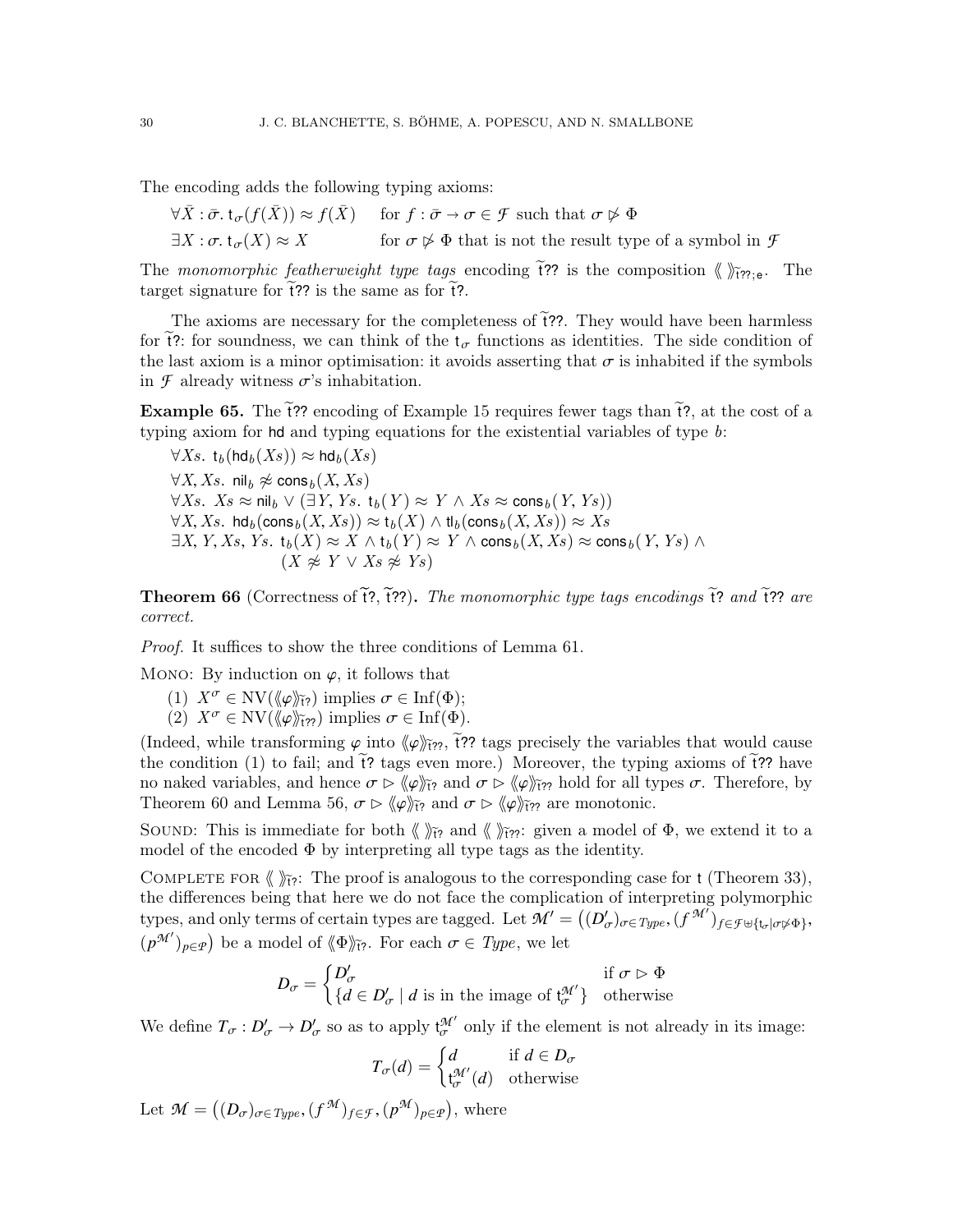• 
$$
f^{\mathcal{M}}(d_1, ..., d_n) = t^{\mathcal{M}'}_{\sigma}(f^{\mathcal{M}'}(T_{\sigma_1}(d_1), ..., T_{\sigma_n}(d_n)))
$$
 for  $f : \bar{\sigma} \to \sigma$  is in  $\mathcal{F}$ ;  
\n•  $p^{\mathcal{M}}(d_1, ..., d_n) = p^{\mathcal{M}'}(T_{\sigma_1}(d_1), ..., T_{\sigma_n}(d_n))$  if  $p : \bar{\sigma} \to o$  is in  $\mathcal{F}$ .

Given  $\xi': \mathcal{V} \to \prod_{\sigma \in Type} D'_{\sigma}$ , we define  $\xi: \mathcal{V} \to \prod_{\sigma \in Type} D_{\sigma}$  as follows:

$$
\xi(X)(\sigma) = \begin{cases} \xi'(X)(\sigma) & \text{if } \sigma \triangleright \Phi \\ t_{\sigma}(\xi'(X)(\sigma)) & \text{otherwise} \end{cases}
$$

The next facts follow by induction on *t* or  $\varphi$  (for arbitrary  $\xi'$ ):

(1)  $\llbracket t \rrbracket_{\xi}^{\mathcal{M}} = \llbracket \langle \langle t \rangle \rangle_{t} \rrbracket_{\xi'}^{\mathcal{M}'};$ <br>(2)  $\llbracket \mathbb{T}, \mathbb{M} \rangle = \llbracket \langle \langle t \rangle \rangle_{\mathbb{N}}^{\mathcal{M}'} \rrbracket_{\mathcal{M}}^{\mathcal{M}'}$ (2)  $\llbracket \varphi \rrbracket_{\xi}^{\mathcal{M}} = \llbracket \langle \varphi \rangle \rangle_{\mathsf{t}} \rrbracket_{\xi'}^{\mathcal{M}'}$ .

Let  $\varphi \in \Phi$ . To show that *M* is a model of  $\varphi$ , let  $\xi : \mathcal{V} \to \prod_{\sigma \in Type} D_{\sigma}$ . By the definition<br>of *D*, there exists  $\xi' : \mathcal{V} \to \Pi$  *D'* such that the defining property of  $\xi$  holds. Now of  $D_{\sigma}$ , there exists  $\xi' : \mathcal{V} \to \prod_{\sigma \in Type} D_{\sigma}'$  such that the defining property of  $\xi$  holds. Now, since  $\llbracket \langle \varphi \rangle \rangle_{\{f\}} \llbracket \varphi \rrbracket_{\xi'}^{\mathcal{M}'}$  holds, it follows from (2) that  $\llbracket \varphi \rrbracket_{\xi}^{\mathcal{M}}$ , i.e.  $\llbracket \varphi \rrbracket^{\mathcal{M}}$  also holds, as desired.

COMPLETE FOR  $\langle \rangle_{\tilde{l}7}^{\tilde{r}}$ ?: The proof is analogous to the corresponding case for t@ (Theo-rem [49\)](#page-19-1). Starting with a model  $\mathcal{M}' = ((D'_{\sigma})_{\sigma \in Type}, (f^{\mathcal{M}'})_{f \in \mathcal{F} \cup \{t_{\sigma} | \sigma \not\sim \Phi\}}, (p^{\mathcal{M}'})_{p \in \mathcal{P}})$  of  $\langle \Phi \rangle_{\tilde{t} \gamma}$ ,<br>we define a model  $\mathcal{M}$  of  $\Phi$  as follows, where the typing evidence open that we define a model *M* of  $\Phi$  as follows, where the typing axioms ensure that each  $D_{\sigma}$  is nonempty and each  $s^{\mathcal{M}}$  is well defined:

• 
$$
D_{\sigma} = \begin{cases} D'_{\sigma} & \text{if } \sigma \triangleright \Phi \\ \{d \in D'_{\sigma} \mid \mathbf{t}^{\mathcal{M}'}_{\sigma}(d) = d\} & \text{otherwise} \end{cases}
$$

•  $s^{\mathcal{M}}$  is the restriction of  $s^{\mathcal{M}}$ .

The next facts follow by induction on *t* or  $\varphi$  (for arbitrary  $\xi : \mathcal{V} \to \prod_{\sigma \in Type} D_{\sigma}$ ):

(1)  $\llbracket t \rrbracket_{\xi}^{\mathcal{M}} = \llbracket \langle \langle t \rangle \rangle_{\mathbf{t}} \rrbracket_{\xi'}^{\mathcal{M}'};$ <br>(2)  $\llbracket \mathbb{I} \rrbracket_{\mathcal{M}}^{\mathcal{M}} \sim \mathbb{I}_{\mathcal{M}}^{\mathcal{M}} \rangle$ (2)  $\llbracket \varphi \rrbracket_{\xi}^{\mathcal{M}} = \llbracket \langle \varphi \rangle \rangle_t \rrbracket_{\xi'}^{\mathcal{M}'}$ .

Then, by the usual route, it follows that  $M$  is a model of  $\Phi$ .

<span id="page-30-0"></span>5.5. Monotonicity-Based Type Guards. The  $\tilde{g}$ ? and  $\tilde{g}$ ?? encodings are defined analogously to t? and t?? but using type guards. The  $\tilde{g}$ ? encoding omits the guards for types that are inferred monotonic, whereas  $\tilde{g}$ ?? omits more guards that are not needed to make the intermediate problem monotonic.

**Definition 67** (Lightweight Guards  $\tilde{g}$ ?). The encoding  $\langle \rangle_{\tilde{g}$ ? translates monomorphic problems over  $\Sigma = (Type, \mathcal{F}, \mathcal{P})$  to monomorphic problems over  $Type, \mathcal{F}, \mathcal{P} \cup \{g_{\sigma} : \sigma \to \rho \mid \sigma \in \mathcal{P} \}$  $Type\$ ). Its term and formula translations are defined as follows:

$$
\langle \! \langle \forall X : \sigma. \varphi \rangle \! \rangle_{\widetilde{\mathfrak{g}}?} = \forall X : \sigma. \begin{cases} \langle \varphi \rangle \! \rangle_{\widetilde{\mathfrak{g}}?} & \text{if } \sigma \triangleright \Phi \\ \mathfrak{g}_{\sigma}(X^{\sigma}) \to \langle \varphi \rangle \! \rangle_{\widetilde{\mathfrak{g}}?} & \text{otherwise} \end{cases}
$$

$$
\langle \! \langle \exists X : \sigma. \varphi \rangle \! \rangle_{\widetilde{\mathfrak{g}}?} = \exists X : \sigma. \begin{cases} \langle \! \langle \varphi \rangle \rangle \! \rangle_{\widetilde{\mathfrak{g}}?} & \text{if } \sigma \triangleright \Phi \\ \mathfrak{g}_{\sigma}(X^{\sigma}) \wedge \langle \! \langle \varphi \rangle \rangle \! \rangle_{\widetilde{\mathfrak{g}}?} & \text{otherwise} \end{cases}
$$

The encoding adds the following typing axioms:

$$
\forall \bar{X} : \bar{\sigma}. \mathfrak{g}_{\sigma}(f(\bar{X}^{\bar{\sigma}})) \quad \text{for } f : \bar{\sigma} \to \sigma \in \mathcal{F} \text{ such that } \sigma \not\rhd \Phi
$$
  

$$
\exists X : \sigma. \mathfrak{g}_{\sigma}(X^{\sigma}) \quad \text{for } \sigma \not\rhd \Phi \text{ that is not the result type of a symbol in } \mathcal{F}
$$

 $\Box$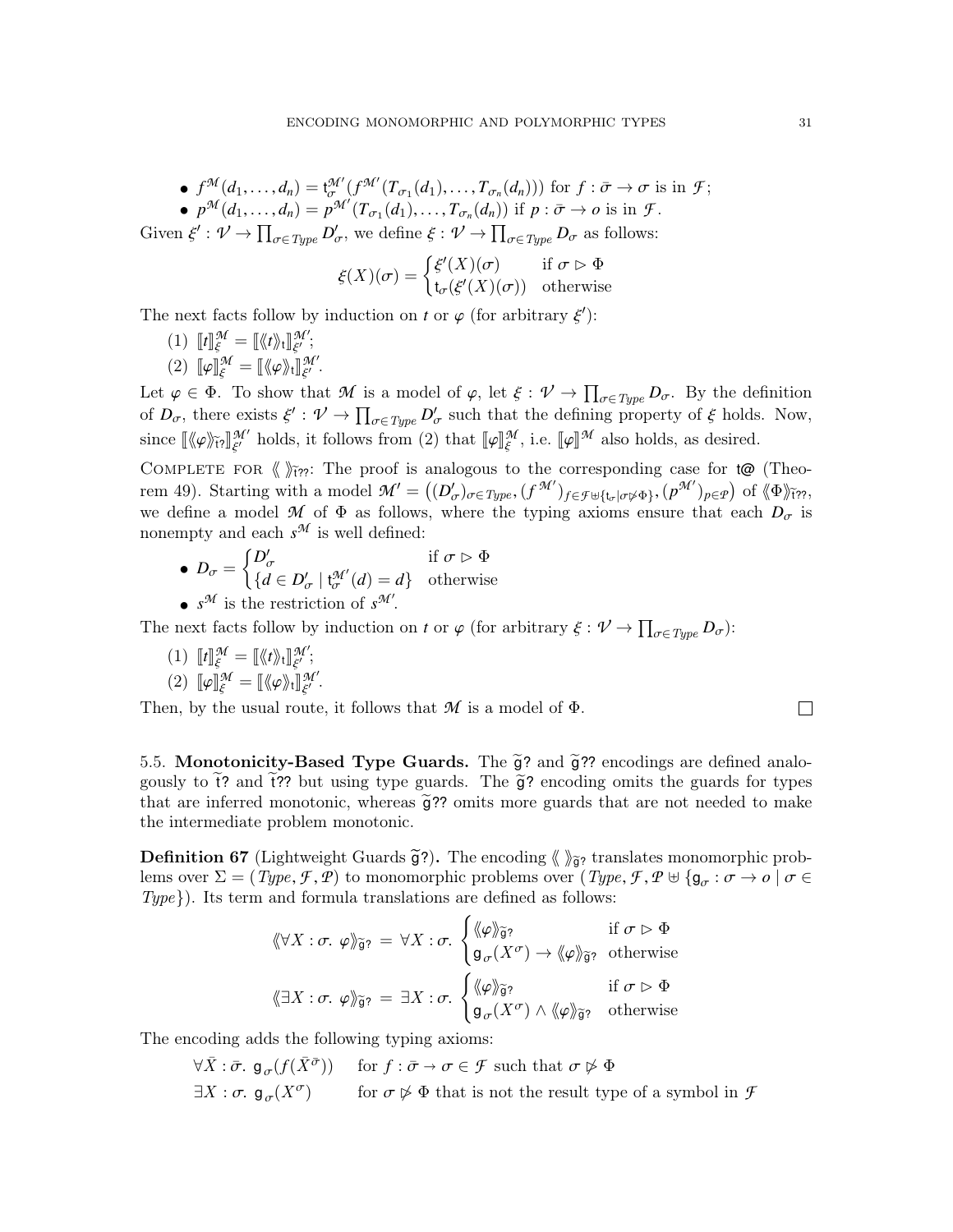The monomorphic lightweight type guards encoding  $\tilde{g}$ ? is the composition  $\langle \rangle_{\tilde{g}$ ?;e. It translates a monomorphic problem over  $\Sigma$  into an untyped problem over  $\Sigma' = (\tilde{\mathcal{F}}', \mathcal{P}' \oplus {\mathfrak{g}}_{\sigma}^1 | \mathcal{F} \in \mathcal{F}'$ <br> $\sigma \in \mathcal{F}'$  where  $\mathcal{F}' \circ \mathcal{P}'$  are as for  $\mathsf{e}_{\sigma}$  $\sigma \in Type$ }), where  $\mathcal{F}', \mathcal{P}'$  are as for **e**.

Example 68. The  $\tilde{g}$ ? encoding of Example [15](#page-7-2) is as follows:

∀ $Xs$ . g<sub>b</sub>(hd<sub>b</sub> $(Xs)$ ) <sup>∀</sup>X, Xs. <sup>g</sup><sup>b</sup> (<sup>X</sup> ) <sup>→</sup> nil<sup>b</sup> 6≈ cons<sup>b</sup> (X, Xs)  $\forall Xs. \ Xs \approx \mathsf{nil}_b \ \vee \ (\exists Y, \ Ys. \ \mathsf{g}_b(Y) \ \wedge \ Xs \approx \mathsf{cons}_b(Y, Ys))$ <br>  $\forall Y \ Xs. \ \mathsf{g}_b(X) \rightarrow \mathsf{hd}_b(\mathsf{cons}_b(X, Xs)) \approx X \wedge \mathsf{d}_b(\mathsf{cons}_b(X))$  $\forall X, Xs.$   $\mathfrak{g}_b(X) \to \mathsf{hd}_b(\mathsf{cons}_b(X, Xs)) \approx X \land \mathfrak{t}_b(\mathsf{cons}_b(X, Xs)) \approx Xs$ <br> $\exists X \, Y \, Xs \, Ys \, \mathfrak{g}_b(X) \land \mathfrak{g}_b(Y) \land \mathsf{cons}_b(X, Xs) \approx \mathsf{cons}_b(Y, Ys) \land (X, Ys)$  $\exists X, Y, Xs, Ys, g_b(X) \wedge g_b(Y) \wedge \text{cons}_b(X, Xs) \approx \text{cons}_b(Y, Ys) \wedge (X \not\approx Y \vee Xs \not\approx Ys)$ 

Notice that the t<sub>lb</sub> equation is needlessly in the scope of the guard. The encoding is more precise if the problem is clausified.

Our novel encoding  $\tilde{g}$ ?? omits the guards for variables that do not occur naked, regardless of whether they are of a monotonic type.

**Definition 69** (Featherweight Guards  $\tilde{g}$ ??). The monomorphic featherweight type guards encoding  $\tilde{q}$ ?? is identical to the lightweight encoding  $\tilde{q}$ ? except that the condition "if  $\sigma \triangleright \Phi$ " in the  $\forall$  case is weakened to "if  $\sigma \triangleright \Phi$  or  $X \notin \mathrm{NV}(\varphi)$ ".

**Example 70.** The  $\tilde{q}$ ?? encoding of the algebraic list problem is identical to  $\tilde{q}$ ? except that the nil<sub>b</sub>  $\approx$  cons<sub>b</sub> axiom does not have any guard.

<span id="page-31-0"></span>**Theorem 71** (Correctness of  $\tilde{g}$ ?,  $\tilde{g}$ ??). The monomorphic type guards encodings  $\tilde{g}$ ? and  $\widetilde{g}$ ?? are correct.

Proof. It suffices to show the three conditions of Lemma [61.](#page-27-0)

Mono: By Lemma [56,](#page-25-0) it suffices to show that each type  $\tau$  such that  $\sigma \not\triangleright \Phi$  is monotonic in the encoded problem. By Theorem [60,](#page-26-0) types are monotonic unless they are possibly finite and variables of their types occur naked in the original problem. Both encodings guard all such variables— $\tilde{g}$ ?? guards exactly those variables, while  $\tilde{g}$ ? guards more. The typing axioms contain no naked variables. We cannot use Theorem [60](#page-26-0) directly, because guarding a naked variable does not make it less naked—but we can generalise the proof slightly to exploit the guards. Given a model *M* of the encoded problem  $\mathcal{M} = ((D_{\sigma})_{\sigma \in Type}, (f^{\mathcal{M}})_{f \in \mathcal{F}}, (p^{\mathcal{M}})_{p \in \mathcal{P}} \cup \{g_{\sigma} | \sigma \not\sim \Phi\})$ , we construct a model  $\mathcal{M}' = ((D'_{\sigma})_{\sigma \in Type},$ <br>(*c*<sup> $\mathcal{M}'$ </sup>) (*M*<sup>'</sup>) construct a model  $\mathcal{M}' = ((D'_{\sigma})_{\sigma \in Type},$  $(f^{\mathcal{M'}})_{f \in \mathcal{F}}$ ,  $(p^{\mathcal{M'}})_{p \in \mathcal{P}}$  with all types infinite as in the proof of Theorem [60,](#page-26-0) but defining the **τ**-guard interpretation to be false on newly added elements (recall that  $D'_\tau = D_\tau \oplus E$  for some countably infinite set *F*). some countably infinite set *E*):

$$
g_{\sigma}^{\mathcal{M}'}(d) = \begin{cases} g_{\sigma}^{\mathcal{M}}(d) & \text{if } \sigma \neq \tau \text{ or } \sigma = \tau \text{ and } d \in D_{\sigma} \\ \text{false} & \text{if } \sigma = \tau \text{ and } d \in E \end{cases}
$$

Given  $\xi': \mathcal{V} \to \prod_{\sigma \in Type} D'_{\sigma}$ , we define  $\xi: \mathcal{V} \to \prod_{\sigma \in Type} D_{\sigma}$  by

 $\xi(\sigma)(d) = \begin{cases} \varepsilon(D_{\tau}) & \text{if } \sigma = \tau \text{ and } d \in E \\ \xi'(\sigma)(d) & \text{otherwise} \end{cases}$ ξ

The encoded problem has the form  $\Phi_1 \cup \Phi_2$ , where  $\Phi_1$  are the added axioms and  $\Phi_2$  are the formula translations from  $\Phi$ . It is easy to check that  $\mathcal{M}'$  satisfies  $\Phi_1$ . We say that a formula is  $\tau$ -*guarded* if all its subformulae of the form  $\forall X : \tau$ .  $\varphi$  have  $\varphi$  of the form  $\neg \mathsf{g}_{\tau}(X^{\tau}) \lor \chi$  and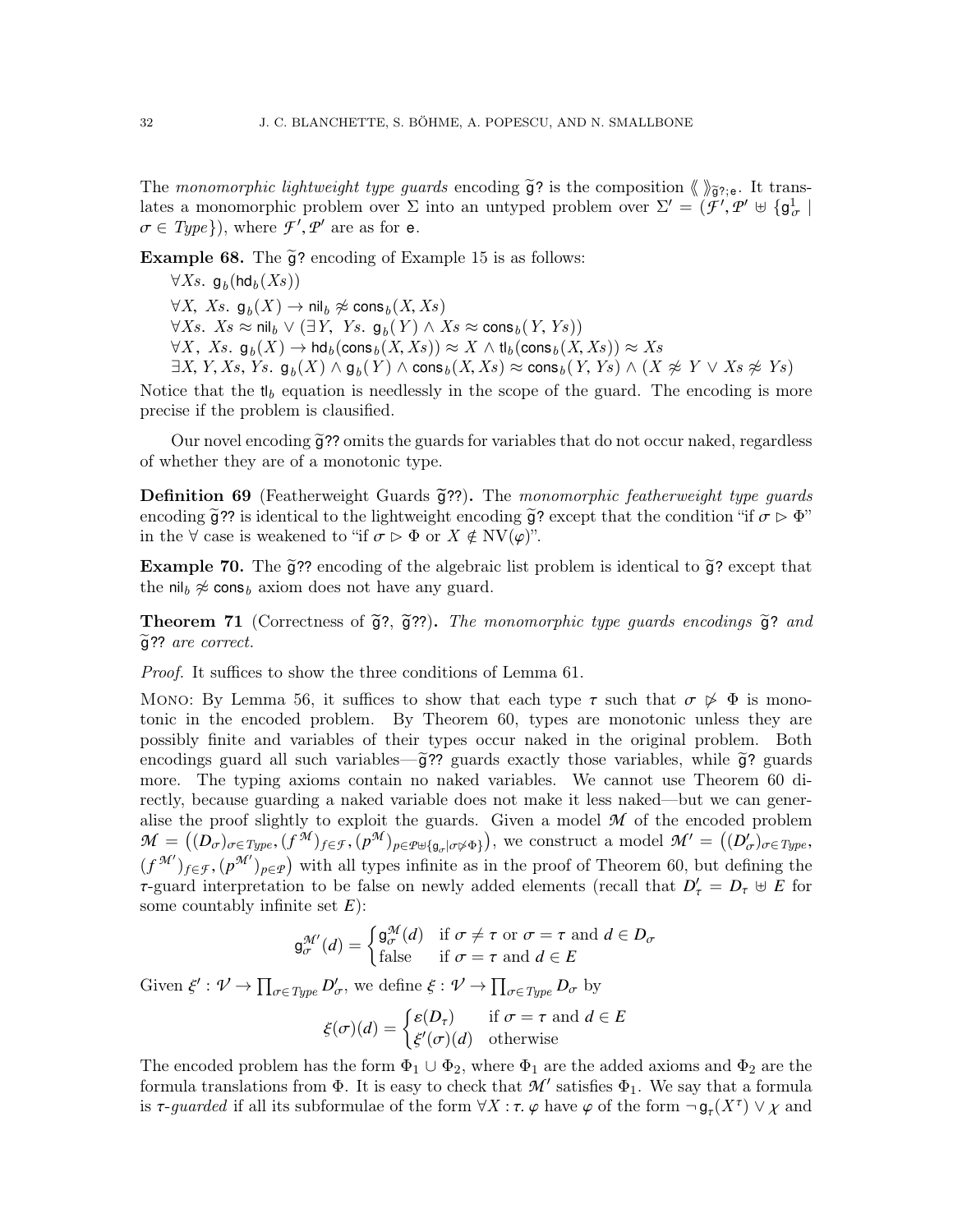all its subformulae of the form  $\exists X : \tau$ .  $\varphi$  have  $\varphi$  of the form  $\mathfrak{g}_{\tau}(X^{\tau}) \wedge \chi$ . All the formulae in  $\Phi_{\alpha}$  are clearly guarded. The next facts follow by induction on t or  $\varphi$  (for arbitrary  $\xi'$ ).  $\Phi_2$  are clearly guarded. The next facts follow by induction on *t* or  $\varphi$  (for arbitrary  $\xi'$ ):

- $\begin{bmatrix} 1 \end{bmatrix}$   $\begin{bmatrix} t \end{bmatrix}$   $\begin{bmatrix} \mathcal{M}' \\ \mathcal{E}' \end{bmatrix}$  $\begin{bmatrix} M' \\ \xi' \end{bmatrix} = \llbracket t \rrbracket^{\mathcal{M}}_{\xi}$ ;
- ξ (2) If  $\varphi$  is guarded and  $\mathfrak{g}_{\tau}(\xi(\tau)(X))$  is false whenever  $X^{\tau} \in \text{NV}(\varphi) \cap \text{FVars}(\varphi)$ , then  $\llbracket \varphi \rrbracket^{\mathcal{M}}$  implies  $\llbracket \varphi \rrbracket^{\mathcal{M}'}$ *M* implies  $\llbracket \varphi \rrbracket_{\xi'}^{\mathcal{M}'}$ .

∐ T It follows that  $\mathcal{M}'$  satisfies  $\Phi_2$  as well. Hence it is the desired model of the encoded problem.

SOUND: Just like for tags, this is immediate for both  $\langle \rangle_{\tilde{g}'}$  and  $\langle \rangle_{\tilde{g}''}$ : given a model of  $\Phi$ , we extend it to a model of the encoded  $\Phi$  by interpreting all type guards as everywhere-true predicates.

COMPLETE: The proofs for both  $\langle \rangle_{\tilde{g}'}$  and  $\langle \rangle_{\tilde{g}''}$  are very similar to that for t?? (from Theorem [66\)](#page-29-0)—the only change is the replacement of the condition  $t_{\sigma}^{\mathcal{M}'}(d) = d$  by  $g_{\sigma}^{\mathcal{M}'}(d)$  in the definition of the model  $\mathcal{M}$  (lust like for t??) the typing axioms ensure that the structure the definition of the model  $M$ . (Just like for t??, the typing axioms ensure that the structure is well defined.)  $\Box$ 

A simpler but less instructive way to prove Mono is to observe that the second monotonicity calculus by Claessen et al. [\[16,](#page-50-2) §2.4] can infer monotonicity of all problems generated by  $\widetilde{g}$ ,  $\widetilde{g}$ ?, and  $\widetilde{g}$ ??.

Remark 72. The proofs of Theorems [66](#page-29-0) and [71](#page-31-0) remain valid as they are even if the generated problems contain more tags or guards than inferred as unnecessary by the monotonicity calculus, i.e. if in the definitions of  $\langle \rangle \rangle$ <sub>ii</sub>et?,  $\langle \rangle \rangle$ <sub>i</sub><sub>i</sub>et<sub>2</sub>, and  $\langle \rangle$ <sub>j</sub><sub>2</sub>, we replace the condition " $\sigma \triangleright \Phi$ " by " $\sigma \in J$ ", where  $J \subseteq {\sigma \in Type_{\Sigma} | \sigma \triangleright \Phi}$ . (The replacement should be done everywhere, including in the axioms.)

<span id="page-32-1"></span>5.6. Heuristic Monomorphisation. Section [6](#page-32-0) will show how to translate polymorphic types soundly and completely. If we are willing to sacrifice completeness, an easy way to extend  $\tilde{f}$ ?,  $\tilde{f}$ ??, and  $\tilde{g}$ ?? to polymorphism is to perform *heuristic monomorphisation* on the polymorphic problem:

- 1. Heuristically instantiate all type variables with suitable ground types, taking finitely many copies of each formula if desired.
- 2. Map each ground occurrence  $s\langle \bar{\alpha} \rho \rangle$  of a polymorphic symbol  $s : \forall \bar{\alpha} \cdot \bar{\sigma} \to \sigma$  to a fresh monomorphic symbol  $s_{\bar{\alpha}\rho}: |\bar{\sigma}\rho| \to |\sigma\rho|$ , where  $\rho$  is a ground type substitution (a function from type variables to ground types) and  $\vert \cdot \vert$  is an injection from ground types to nullary type constructors (e.g.  $\{b \mapsto b, \text{ list}(b) \mapsto \text{list}_b\}.$

Heuristic monomorphisation is generally incomplete [\[12,](#page-50-12) §2] and often overlooked in the literature, but by eliminating type variables it considerably simplifies the generated formulae, leading to very efficient encodings. It also provides a simple and effective way to exploit the native support for monomorphic types in some automatic provers.

## 6. Complete Monotonicity-Based Encodings of Polymorphism

<span id="page-32-0"></span>Heuristic monomorphisation is simple and effective, but its incompleteness can be a cause for worry, and its nonmodular nature makes it unsuitable for some applications that need to export an entire polymorphic theory independently of any conjecture. Here we adapt the type encodings to a polymorphic setting.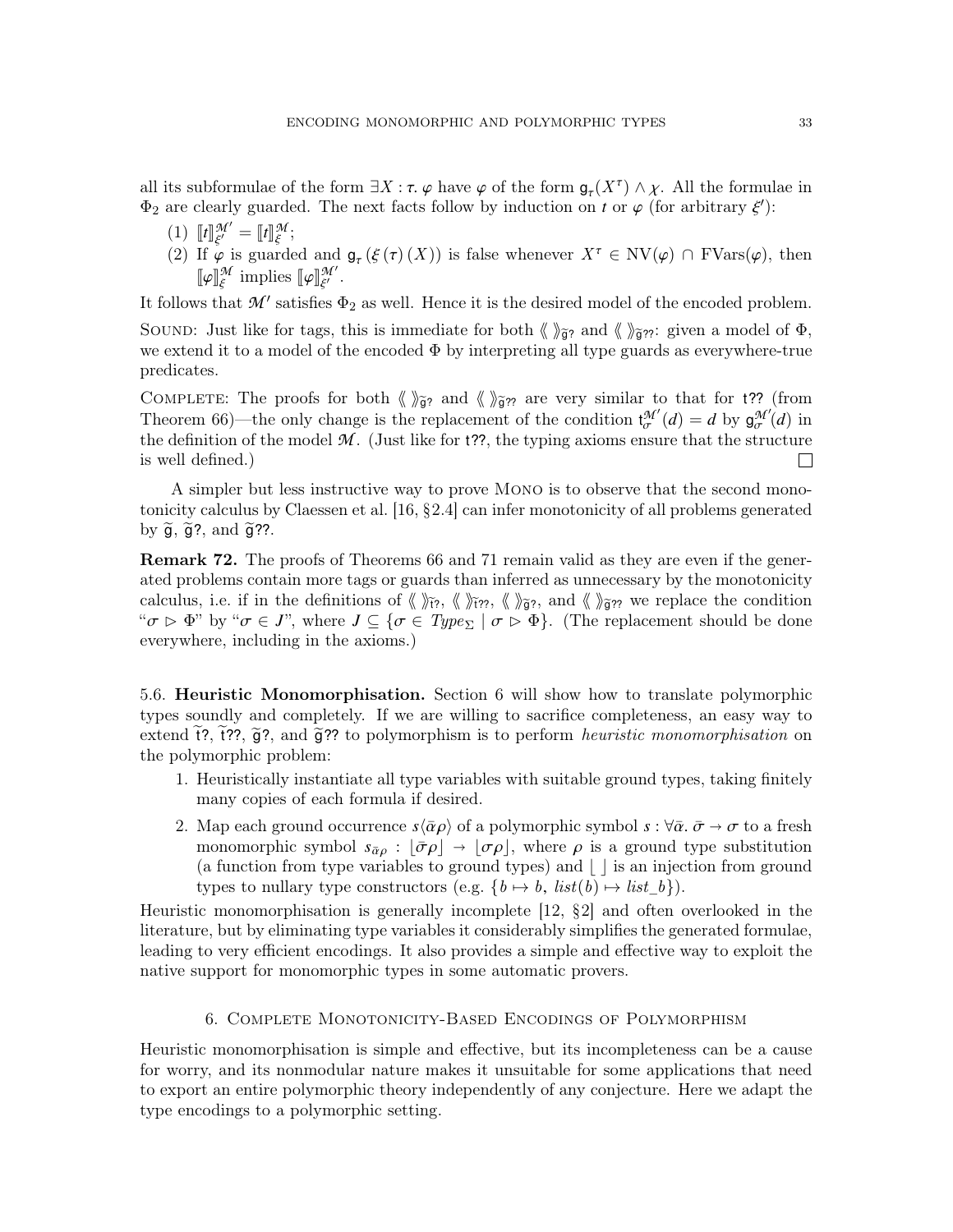We start by defining a correct but infinitary translation of a polymorphic into a monomorphic problem, called complete monomorphisation. Then we address the genuinely polymorphic issue of encoding type arguments, proving conditions under which composition of an encoding *x* with the type arguments encoding a is correct: *x* must be complete and produce monotonic problems. Finally, we define polymorphic counterparts of the guard and tag encodings and show that they satisfy the required conditions by reducing (most of) the problem to the monomorphic case via complete monomorphisation.

<span id="page-33-1"></span>6.1. Complete Monomorphisation. The main insight behind complete monomorphisation is that a polymorphic formula having all its type quantification at the top is equisatisfiable to the (generally infinite) set of its monomorphic instances. Complete monomorphisation does not obey our convention about encodings, since it translates each polymorphic formula not into a single monomorphic formula but into a set of formulae.

**Definition 73** (Instance Type and Most General Instance). A type  $\tau$  is an *instance* of a type  $\sigma$  if there exists a type substitution  $\rho$  such that  $\tau = \sigma \rho$ . If this is the case, we also say that  $\tau$  is less general than  $\sigma$  and that  $\sigma$  is more general than  $\tau$ , and we write  $\tau \leq \sigma$ . Given two types  $\sigma$  and  $\tau$ , if they have a common instance (i.e. a unifier), then they also have a most general common instance, which we denote by mgi( $\sigma$ , $\tau$ ).

**Definition 74** (Complete Monomorphisation  $\infty$ ). We define the encoding  $\langle \rangle_{\infty}$  that translates polymorphic problems over  $\Sigma = (\mathcal{K}, \mathcal{F}, \mathcal{P})$  to monomorphic problems over  $\Sigma' = (\mathcal{F}_{\text{true}}^{\prime} \mathcal{F}' \mathcal{P}')$  where  $(Type^{\overline{I}}, \overline{F}^{\prime}, \mathcal{P}^{\prime}),$  where

- $Type' = GType_{\Sigma};$
- for each  $s : \forall \bar{\alpha} \cdot \bar{\sigma} \to \varsigma$  in  $\mathcal{F} \oplus \mathcal{P}$  and each  $\rho$  such that each  $\alpha_i$  is mapped to a ground<br>type  $\tau \in \mathcal{CF}$ <br> $\mathcal{F}' \oplus \mathcal{P}'$  contains a symbol  $s : \bar{\sigma} \to \sigma \circ$ type  $\tau_i \in GType_{\Sigma}, \mathcal{F}' \cup \mathcal{P}'$  contains a symbol  $s_{\bar{\tau}} : \bar{\sigma}\rho \to \sigma\rho$ .

We first define the translation of terms and formulae that contain no type variables, i.e. that have no type quantifiers and such that all the occurring types in applications of the function or predicate symbols are ground:

$$
\langle f \langle \bar{\sigma} \rangle(\bar{t}) \rangle_{\infty} = f_{\bar{\sigma}}(\langle \langle \bar{t} \rangle_{\infty}) \qquad \langle \langle X^{\sigma} \rangle_{\infty} = X^{\sigma}
$$
  

$$
\langle p \langle \bar{\sigma} \rangle(\bar{t}) \rangle_{\infty} = p_{\bar{\sigma}}(\langle \langle \bar{t} \rangle_{\infty}) \qquad \langle \langle \forall X : \sigma, \varphi \rangle_{\infty} = \forall X : \sigma, \langle \varphi \rangle_{\infty}
$$
  

$$
\langle \neg p \langle \bar{\sigma} \rangle(\bar{t}) \rangle_{\infty} = \neg p_{\bar{\sigma}}(\langle \langle \bar{t} \rangle \rangle_{\infty}) \qquad \langle \langle \exists X : \sigma, \varphi \rangle_{\infty} = \exists X : \sigma, \langle \varphi \rangle_{\infty}
$$

Now, given a sentence  $\forall \bar{\alpha}$ ,  $\varphi$  where  $\bar{\alpha}$  indicates all its universally quantified types, we encode it as the set of encodings of its monomorphic instances (via ground type substitutions  $\rho$ ):

$$
\langle \langle \nabla \bar{\alpha}, \varphi \rangle \rangle_{\infty} = \{ \langle \varphi \rho \rangle \rangle_{\infty} \mid \rho : \mathcal{A} \to GType \}
$$

Finally, the encoding of a problem is the union of the encoding of its formulae:

$$
\langle \! \langle \Phi \rangle \! \rangle_{\infty} \, = \, \bigcup_{\varphi \in \Phi} \, \langle \! \langle \varphi \rangle \! \rangle_{\infty}
$$

**Convention 75.** Whenever we write a polymorphic formula as  $\forall \bar{\alpha}$ ,  $\varphi$ , we implicitly assume that  $\bar{\alpha}$  indicates all its universally quantified types, so that  $\varphi$  has no type quantifiers.

<span id="page-33-0"></span>**Lemma 76** (Correctness of  $\infty$ ). The complete monomorphisation encoding  $\infty$  is correct.

*Proof.* First, observe that in any model  $M$  of a polymorphic signature, the interpretation  $\llbracket \cdot \rrbracket^{\mathcal{H}}_{\theta,\xi}$  of a term or formula that does not contain type variables does not depend on  $\theta$  and,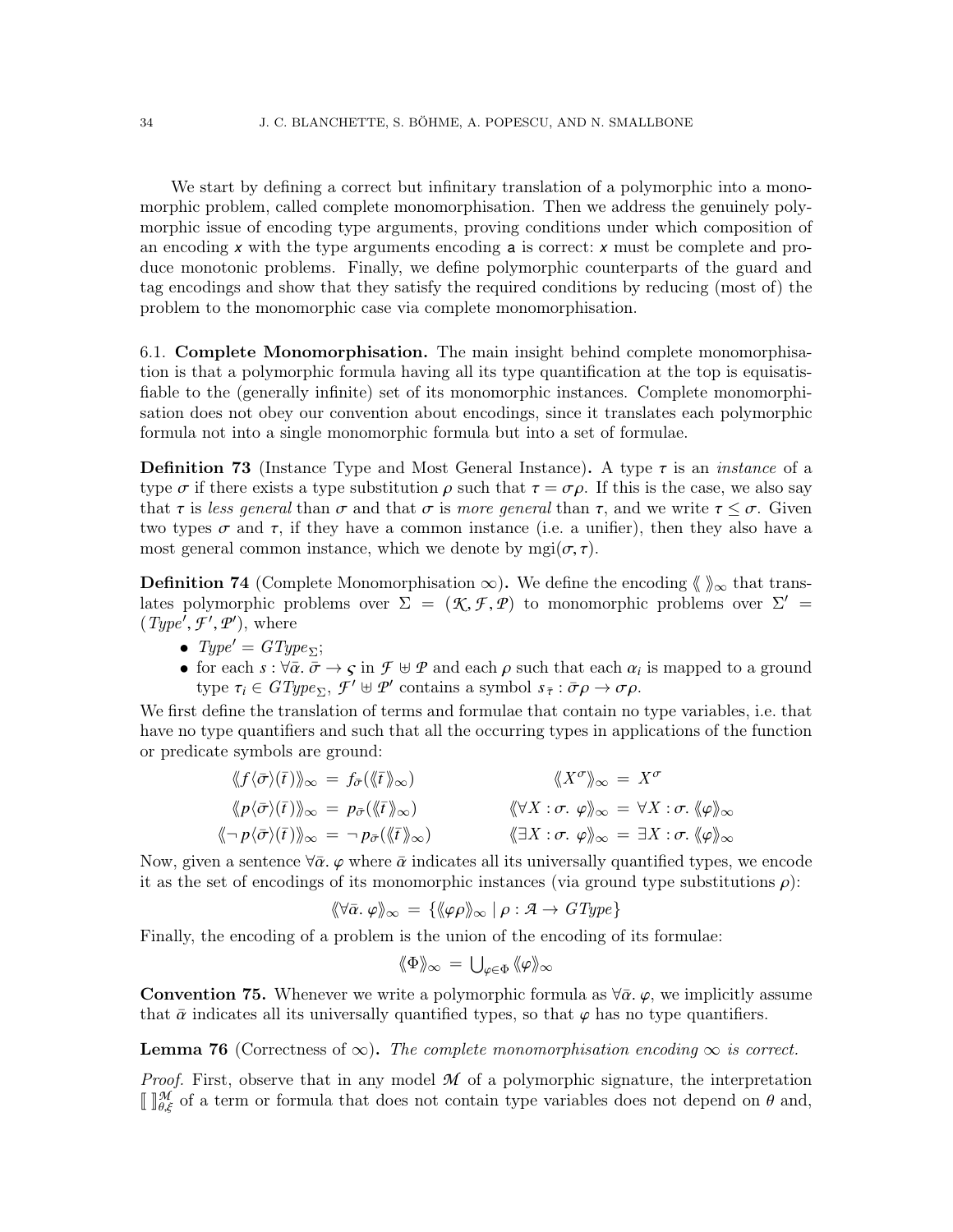from  $\xi$ , it only depends on the restriction of  $\xi$  to ground types,  $\xi' : \mathcal{V} \to \prod_{\sigma \in GType_{\Sigma}} [\![\sigma]\!]$ *M* . We can therefore write  $\llbracket \, \rrbracket_{\xi'}^{\mathcal{M}}$  instead of  $\llbracket \, \rrbracket_{\theta,\xi'}^{\mathcal{M}}$ .

SOUND: Assume  $\Phi$  is satisfiable and let  $\Sigma = (\mathcal{K}, \mathcal{F}, \mathcal{P})$  be its polymorphic signature. By Lemma [50,](#page-23-1)  $\Phi$  also has a model  $\mathcal{M} = (\mathbb{D}, (f^{\mathcal{M}})_{f \in \mathcal{F}}, (p^{\mathcal{M}})_{p \in \mathcal{P}})$  for which  $[\![\ ]^{\mathcal{M}} : GType_{\Sigma} \to \mathbb{D}$  is a bijection-let  $y : \mathbb{D} \to GType$  be its inverse. We define a structure  $\mathcal{M}' =$ D is a bijection—let  $v : D \to GType_{\Sigma}$  be its inverse. We define a structure  $\overline{M'} =$  $((D'_\tau)_{\tau \in Type'}, (f^{\mathcal{M}'})_{f \in \mathcal{F}}, (p^{\mathcal{M}'})_{p \in \mathcal{P}'})$  for  $\Sigma'$  as follows:

•  $D'_{\tau} = [\![\tau]\!]^{\mathcal{M}};$ <br>• if  $s : \forall \bar{\alpha}$ 

• if  $s : \forall \bar{\alpha}, \bar{\sigma} \to \varsigma$  is in  $\mathcal{F} \oplus \mathcal{P}$  and  $\bar{\tau} = (\tau_1, \ldots, \tau_m)$  are ground instances of  $\bar{\alpha} = (\alpha_1, \ldots, \alpha_m)$  via a we define by  $\alpha^{\mathcal{M}}(\bar{\alpha}) = \alpha^{\mathcal{M}}(\omega(\tau_1), \ldots, \omega(\tau_m))(\bar{\alpha})$  $(\alpha_1, \ldots, \alpha_m)$  via  $\rho$ , we define by  $s_{\overline{\tau}}^{\mathcal{M}'}(\overline{d}) = s^{\mathcal{M}}(\nu(\tau_1), \ldots, \nu(\tau_m))(\overline{d})$ .

( $\alpha_1, \ldots, \alpha_m$ ) via  $\rho$ , we define by  $s_{\overline{\tau}}(a) = s^{-1}(\nu(\tau_1), \ldots, \nu(\tau_m))(a)$ .<br>The next fact follows by induction on the term or formula  $\delta$  (for arbitrary  $\xi : \mathcal{V} \to \Pi$  $\prod_{\tau \in Type_{\Sigma'}} D'_{\tau}$ ):

(1) If  $\delta$  contains no type variables, then  $\begin{bmatrix} \langle \delta \rangle \rangle_{\infty} \end{bmatrix}_{\xi'}^{\mathcal{M}'} = \begin{bmatrix} \delta \end{bmatrix}_{\xi}^{\mathcal{M}}$ . ξ

In particular, for a sentence  $\varphi$ , we have  $[\langle \varphi \rangle]_{\infty}^{\mathcal{M}} = [\varphi]^{M}$ .<br>Now let  $\forall \bar{\alpha} \in \mathfrak{G}$ . Since M is a model of  $\forall \bar{\alpha} \in \mathfrak{G}$ .

Now let  $\forall \bar{\alpha}$ ,  $\varphi \in \Phi$ . Since M is a model of  $\forall \bar{\alpha}$ ,  $\varphi$ ,  $\mathcal{M}$  is also a model of all its groundtype instances  $\varphi \rho$ , and hence, since  $\llbracket \langle \varphi \rangle \rangle_{\infty} \llbracket \mathcal{M}' = \llbracket \varphi \rrbracket^{\mathcal{M}}$ ,  $\mathcal{M}'$  is a model of  $\langle \varphi \rangle$  as desired  $\langle \langle \nabla \bar{\alpha}, \varphi \rangle \rangle_{\infty}$ . Thus, *M'* is a model of  $\langle \langle \Phi \rangle \rangle_{\infty}$ , as desired.

COMPLETE: Let  $\mathcal{M}' = ((D'_\tau)_{\tau \in Type'}, (f^{\mathcal{M}'})_{f \in \mathcal{F}}, (p^{\mathcal{M}'})_{p \in \mathcal{P}'})$  be a model of  $\langle \Phi \rangle_{\infty}$ , for which we can assume without loss of generality that  $D'_\tau \cap D'_{\tau'} = \emptyset$  if  $\tau \neq \tau'$ . We define a structure  $\mathcal{M} = (\mathbb{D}, (f^{\mathcal{M}})_{f \in \mathcal{F}}, (p^{\mathcal{M}})_{p \in \mathcal{P}})$  for  $\Sigma$  as follows:

- $\mathbb{D} = \{D'_{\tau} \mid \tau \in Type'\}$ —for each  $D \in \mathbb{D}$ , we let  $v(D)$  be the unique  $\tau \in Type' =$ <br>*GTune*-such that  $D D$ .  $GType_{\Sigma}$  such that  $D = D_{\sigma}$ ;
- if  $\bar{\alpha} = (\alpha_1, \ldots, \alpha_m)$ ,  $s : \forall \bar{\alpha}$ .  $\bar{\sigma} \to \varsigma \in \mathcal{F} \oplus \mathcal{P}$ , and  $\bar{D} \in \mathbb{D}^m$ , we define  $s^{\mathcal{M}}(\bar{D}) = s^{\mathcal{M}'}$  $s^{\mathcal{M}'}_{(\nu(D_1),...,\nu(D_m))}$ .

The next fact follows by induction on  $\tau$ :

(1)  $\tau \in GType$  implies  $[\![\tau]\!]^{\mathcal{M}} = D'_\tau$ .

The next fact follows by induction on the term or formula  $\delta$  (for arbitrary  $\xi : \mathcal{V} \to \Pi$  $\prod_{\tau \in \textit{GType}_{\Sigma}} \llbracket \tau \rrbracket$ *M* ):

(2) If  $\delta$  contains no type variables, then  $\llbracket \delta \rrbracket_{\xi}^{\mathcal{M}} = \llbracket \langle \delta \rangle_{\infty} \llbracket \frac{\mathcal{M}'}{\xi'}$ .

In particular, for a sentence  $\varphi$ , we have  $[\![\varphi]\!]^{\mathcal{M}} = [\![\langle \varphi \rangle]_{\infty}]^{\mathcal{M}}'$ . Now let  $\forall \bar{\alpha}, \varphi \in \Phi$ , and assume by absurdity that  $\mathcal{M}$  is not a model of  $\forall \bar{\alpha}$  is a Then since by (1) and the definition by absurdity that M is not a model of  $\forall \bar{\alpha}$ ,  $\varphi$ . Then, since by (1) and the definition of D we have that  $\llbracket \llbracket M : GType \rightarrow \mathbb{D}$  is surjective, we obtain a ground-type instance  $\varphi \rho$  of  $\varphi$  such that *M* is not a model of  $\varphi \rho$ . By  $[\![\varphi]\!]^{\mathcal{M}} = [\![\langle \varphi \rangle]_{\infty}]^{\mathcal{M}'}, \mathcal{M}'$  is not a model of  $[\langle \varphi \rho \rangle]_{\infty}]^{\mathcal{M}'},$  hence<br>not a model of  $\langle \forall \bar{\alpha}, \varphi \rangle$  which is a contradiction. Therefore *M* is a model of not a model of  $\langle \forall \bar{\alpha}, \varphi \rangle_{\infty}$ , which is a contradiction. Therefore *M* is a model of  $\forall \bar{\alpha}, \varphi$ . We obtain that *M* is a model  $\Phi$ , as desired. obtain that  $M$  is a model  $\Phi$ , as desired.

6.2. Monotonicity. The definition of monotonicity from Section [5.1](#page-24-2) (Definition [52\)](#page-24-3) must be adapted to the polymorphic case.

**Definition 77** (Monotonicity). Let *S* be a set of types and  $\Phi$  be a polymorphic problem. The set *S* is monotonic in  $\Phi$  if for all models  $\mathcal M$  of  $\Phi$ , there exists a model  $\mathcal M'$  of  $\Phi$  such that for all ground types  $\sigma$ ,  $[\![\sigma]\!]^{\mathcal{M}'}$  is infinite if  $\sigma$  is an instance of a type in *S* and  $|[\![\sigma]\!]^{\mathcal{M}'}| = |[\![\sigma]\!]^{\mathcal{M}'}|$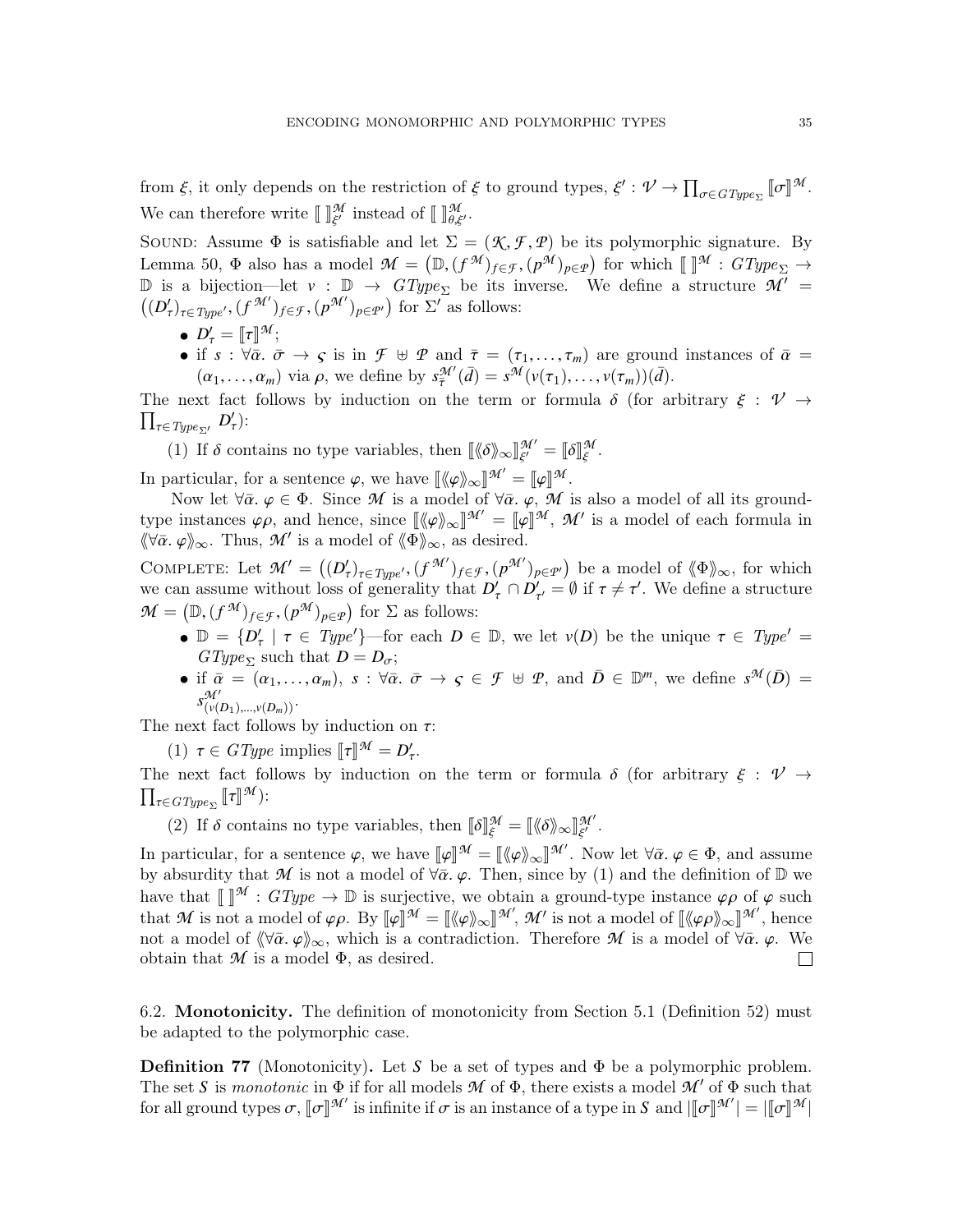otherwise. A type  $\sigma$  is monotonic if  $\{\sigma\}$  is monotonic. The problem  $\Phi$  is monotonic if the set Type of all types is monotonic.

**Example 78.** For the algebraic list problem of Example [12,](#page-5-0)  $S = \{list(\alpha)\}\$ is monotonic because all models *M* of the problem necessarily interpret all of the ground instances of  $list(\alpha)$  (e.g.  $list(b), list(list(b))$ ) by infinite domains. Monotonicity is trivially witnessed by taking  $M' = M$ .

<span id="page-35-0"></span>**Theorem 79** (Monotonic Erasure). The traditional type arguments encoding a is sound for monotonic polymorphic problems.

*Proof.* Let  $\Phi$  be such a problem and  $\Sigma = (\mathcal{K}, \mathcal{F}, \mathcal{P})$  be its signature, and assume  $\Phi$  is satisfiable. By monotonicity and Lemma [51,](#page-23-2) it also has a model  $\mathcal{M}$  where all  $D \in \mathbb{D}$  are countably infinite. From this model, we construct a model  $\mathcal{M}'$  of  $\langle \Phi \rangle_{a,e}$  with a countably infinite domain *E* that interprets the encoded types as distinct elements of *E*. The function and predicate tables for  $\mathcal{M}'$  are based on those from  $\mathcal{M}$ , with encoded type arguments corresponding to actual type arguments.

More precisely, let *E* be an countably infinite set and consider the following functions:

- the mutually inverse bijections  $u : \mathbb{D} \to E$  and  $v : E \to \mathbb{D}$ ;
- for each  $D \in \mathbb{D}$ , the mutually inverse bijections  $u_D : D \to E$  and  $v_D : E \to D$ .

Let  $\Sigma' = (\mathcal{F}' \oplus \mathcal{K}', \mathcal{P}')$  be the target untyped signature of **a**. We define the structure  $\mathcal{M}'$  for  $\Sigma'$  as follows: for  $\Sigma'$  as follows:

- $\bullet$   $D = E$ .
- Assume *k* is an *n*-ary function in  $K'$ , meaning *k* :: *n* is in  $K$ . Then  $k^{\mathcal{M}'}(\bar{e})$  =  $u(k^{\mathcal{M}}(v(\overline{e}))).$
- Assume  $\bar{\alpha} = \alpha_1, \ldots, \alpha_m, \bar{\sigma} = \sigma_1, \ldots, \sigma_n$ , and  $s : \forall \bar{\alpha}, \bar{\sigma} \rightarrow \varsigma \in \mathcal{F} \oplus \mathcal{P}$ , meaning that *s* is an  $(m + n)$ -ary symbol in  $\mathcal{F}' \oplus \mathcal{P}'$ . Given  $\bar{c} = (c_1, \ldots, c_m) \in E^m$  and  $\bar{e} = (c_2, \ldots, c_m) \in E^n$  and  $\bar{e} = (c_3, \ldots, c_m) \in E^n$  $(e_1, \ldots, e_n) \in E^n$ , we define  $s^{\mathcal{M}'}(\bar{c}, \bar{e}) = u_{\llbracket \sigma \rrbracket_{\theta}^{\mathcal{M}}} (s^{\mathcal{M}}(v(\bar{c}))(v)$ <br>where  $\theta$  mans each  $\alpha$ ; to  $v(c)$  $[\![\sigma_1]\!]_{\theta}^{\mathcal{M}}(e_1), \ldots, \nu_{[\![\sigma_n]\!]_{\theta}^{\mathcal{M}}}(e_n)$ )), where  $\theta$  maps each  $\alpha_i$  to  $v(c_i)$ .

Given  $\xi' : \mathcal{V} \to E$ , we define  $\theta : \mathcal{A} \to \mathbb{D}$  by  $\theta(\alpha) = v(\xi'(\mathcal{V}(\alpha)))$  and  $\xi : \mathcal{V} \to \prod_{\sigma \in Type_{\Sigma}} [\sigma]$ <br>by  $\xi(X)(\sigma) = v$   $\leq u(\xi'(X))$  where  $\mathcal{V}(\alpha)$  and  $\langle \sigma \rangle$  are as in Definition 23 *M* by  $\xi(X)(\sigma) = v_{\llbracket (\sigma) \rrbracket_{\xi'}^{M'}}(\xi'(X))$ , where  $\mathcal{V}(\alpha)$  and  $\langle \sigma \rangle$  are as in Definition [23.](#page-10-1)

The next facts follow by structural induction on  $\sigma$ , *t*, and  $\varphi$  (for arbitrary  $\xi'$ ):

- $\bullet \ \llbracket \langle \hspace{-0.2em} \langle \sigma \rangle \rangle \rrbracket_{\xi'}^{\mathcal{M}'} = u(\llbracket \sigma \rrbracket_{\theta}^{\mathcal{M}});$
- $t : \sigma$  implies  $\llbracket \langle \langle t \rangle \rangle_{\mathbf{a};\mathbf{e}} \rrbracket_{\xi'}^{\mathcal{M}'} = u_{\llbracket \sigma \rrbracket_{\theta}^{\mathcal{M}}}(\llbracket t \rrbracket_{\theta,\xi}^{\mathcal{M}});$

ξ

 $\mathbb{L}$ σ

 $\bullet \ [\![\langle \varphi \rangle\!\rangle_{\mathsf{a};\,\mathsf{e}}]\!]_{\xi'}^{\mathcal{M}'} = [\![\varphi]\!]_{\theta,\xi}^{\mathcal{M}}.$ 

In particular, for sentences, we have  $[\langle \varphi \rangle_{a,e}]^{\mathcal{M}'} = [\varphi]^{\mathcal{M}}$ ; and since  $\mathcal M$  is a model of  $\Phi$ , it follows that  $\mathcal M'$  is a model of  $\langle \varphi \rangle$ follows that  $\mathcal{M}'$  is a model of  $\langle \Phi \rangle_{a;e}$ .

<span id="page-35-1"></span>**Lemma 80** (Correctness Conditions). Let  $\Phi$  be a polymorphic problem, and let x be a polymorphic encoding. The problems  $\Phi$  and  $\langle \Phi \rangle_{x; a; e}$  are equisatisfiable provided that the following conditions hold:

Mono:  $\langle \Phi \rangle_{\mathbf{x}}$  *is monotonic.* SOUND: If  $\Phi$  is satisfiable, so is  $\langle \Phi \rangle_{\mathbf{x}}$ . COMPLETE: If  $\langle \Phi \rangle_{\mathsf{x}}$  is satisfiable, so is  $\Phi$ .

Proof. Immediate from Theorems [28](#page-11-0) and [79.](#page-35-0)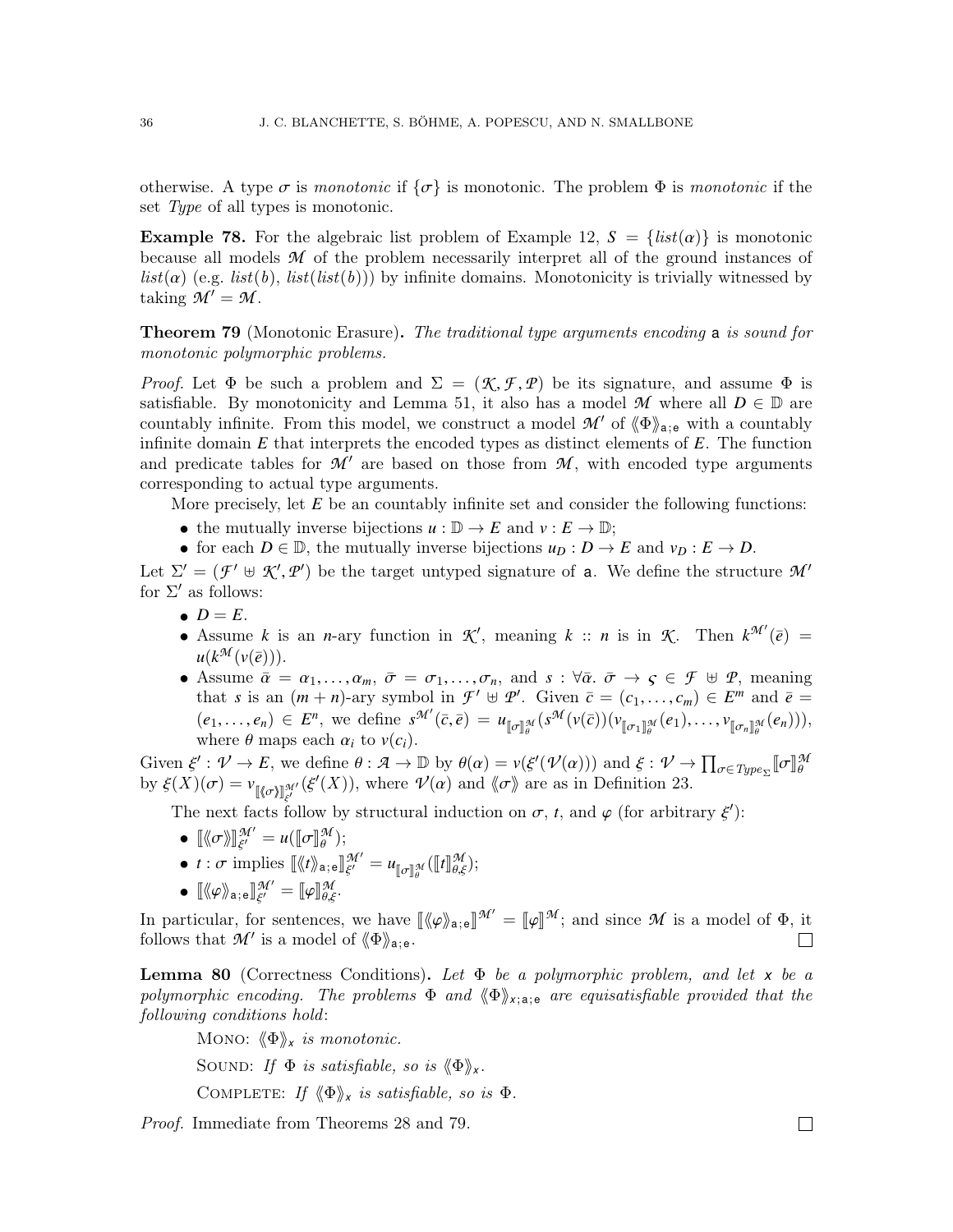<span id="page-36-2"></span>**Lemma 81** (Monotonicity Preservation and Reflection by  $\infty$ ). A polymorphic problem  $\Phi$ is monotonic iff its monomorphic encoding  $\langle \Phi \rangle_{\infty}$  is monotonic.

*Proof.* Let  $\varphi_k$  be the polymorphic formula stating that all type domains have at least  $k$ elements, and let  $\Phi' = {\varphi_k \mid k \in \mathbb{N}}$ . We note that the following four statements are equivalent: equivalent:

- (1)  $\Phi$  has a model with all domains infinite;
- (2)  $\Phi \cup \Phi'$  has a model;
- (3)  $\langle \Phi \rangle_{\infty} \cup \langle \Phi' \rangle_{\infty}$  has a model;
- (4)  $\langle \Phi \rangle_{\infty}$  has a model with all domains infinite.

The equivalences "(1) iff  $(2)$ " and " $(3)$  iff  $(4)$ " are obvious, and " $(2)$  iff  $(3)$ " follows from the correctness of  $\infty$  (Lemma [76\)](#page-33-0).  $\Box$ 

6.3. Monotonicity Inference. The monotonicity inference of Section [5.2](#page-25-1) must be adapted to the polymorphic setting. We start by generalising the notion of naked variable.

<span id="page-36-0"></span>**Definition 82** (Polymorphic Naked Variable). The set of naked variables  $\text{NV}(\varphi)$  of a polymorphic formula  $\varphi$  is defined similarly to the monomorphic case (Definition [57\)](#page-25-2). The following equations are new or slightly different from there:

 $NV(p\langle\bar{\sigma}\rangle(\bar{t})) = \emptyset$   $NV(\neg p\langle\bar{\sigma}\rangle(\bar{t})) = \emptyset$   $NV(\forall\alpha, \varphi) = NV(\varphi)$ Again, we take  $\mathrm{NV}(\Phi) = \bigcup_{\varphi \in \Phi} \mathrm{NV}(\varphi)$ .

Note from Definitions [57](#page-25-2) and [82](#page-36-0) that the naked variables of a polymorphic formula occur at the same positions as in all its monomorphic instances. Moreover, the types of the naked variables in the completely monomorphised problem are simply the ground instances of the types of the naked variables in the original problem:

**Lemma 83.** NV( $\langle \Phi \rangle_{\infty}$ ) = {X<sup> $\tau$ </sup> |  $\tau \in GType$  and there exists  $\sigma \geq \tau$  such that  $X^{\sigma} \in \mathrm{NV}(\Phi)$ }.

The calculus presented below captures the insight that a polymorphic type is monotonic if each of its common instances with the type of any naked variable is an instance of an infinite type. Similarly to its monomorphic counterpart, it is parameterised by a fixed set  $\text{Inf}(\Phi)$  of (not necessarily ground) types for which any interpretation  $[\![\sigma]\!]_{\theta}^{\mathcal{M}}$ <br>in any model  $\mathcal{M}$  of  $\Phi$  is known to be infinite  $\frac{\partial \mathcal{U}}{\partial \theta}$  (for any type valuation  $\theta$ ) in any model  $M$  of  $\Phi$  is known to be infinite.

<span id="page-36-1"></span>**Convention 84.** It is easy to see that if  $\sigma \in \text{Inf}(\Phi)$  and  $\rho : \mathcal{A} \to GType_{\Sigma}$ , then  $\sigma \rho$  is infinite in all models of  $\langle \Phi \rangle_{\infty}$ . We fix the "known as infinite" types of  $\langle \Phi \rangle_{\infty}$ , Inf( $\langle \Phi \rangle_{\infty}$ ), to be  $\{\sigma \rho \mid \sigma \in \text{Inf}(\Phi) \text{ and } \rho : A \to GType_{\Sigma}\}.$ 

**Definition 85** (Polymorphic Monotonicity Calculus  $\triangleright$ ). A judgement  $\sigma \triangleright \Phi$  indicates that the type  $\sigma$  is inferred monotonic in  $\Phi$ . The monotonicity calculus consists of the single rule

for all  $X^{\sigma'} \in \text{NV}(\Phi)$ , if  $\sigma$  and  $\sigma'$  have a common instance, then  $\text{mgi}(\sigma, \sigma') \in \text{Inf}^*(\Phi)$ 

$$
\sigma \rhd \Phi
$$

where  $\text{Inf}^*(\Phi) = \{ \sigma \in \text{Type}_{\Sigma} \mid \text{there exists } \sigma' \in \text{Inf}(\Phi) \text{ such that } \sigma \leq \sigma' \}$  consists of all types in  $\text{Inf}(\Phi)$ instances of all types in  $Inf(\Phi)$ .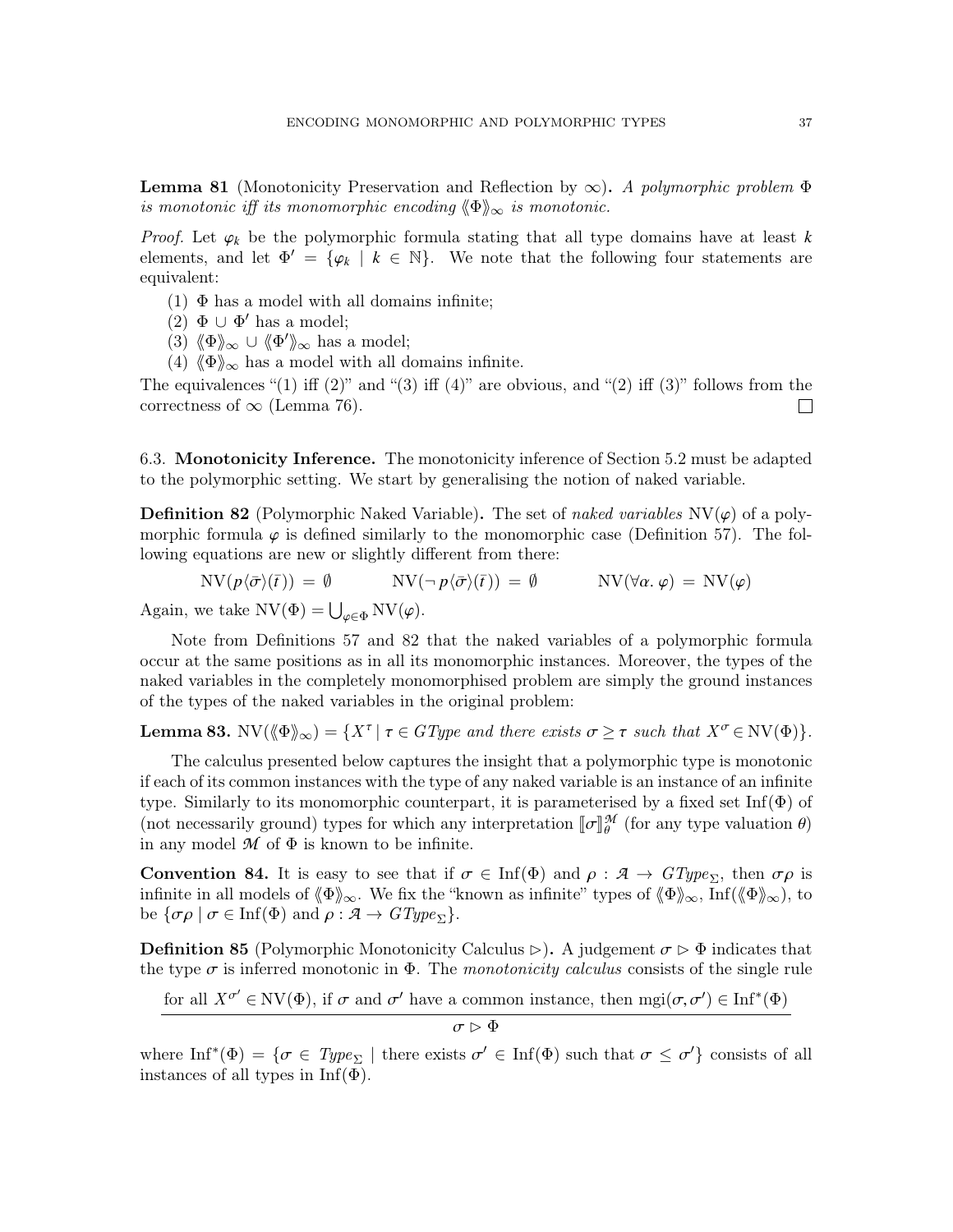**Example 86.** For the algebraic list problem of Example [12,](#page-5-0) the only naked variables are  $X^{\alpha}$ and  $X_s^{list(a)}$ , i.e.  $NV(\Phi) = \{X^a, X_s^{list(a)}\}$ . Assume  $Inf(\Phi) = \{list(a)\}$ . Then  $Inf^*(\Phi) = \{list(\sigma) \mid \sigma \in Time_s\}$ . The type  $list(\alpha)$  is inferred monotonic by  $\triangleright$  because its most general  $\{list(\sigma) | \sigma \in Type_{\Sigma}\}.$  The type  $list(\alpha)$  is inferred monotonic by  $\triangleright$  because its most general common instance with  $\alpha$  (the type of X) and list( $\alpha$ ) (the type of Xs) is in both cases list( $\alpha$ ), which is known to be infinite. In contrast,  $\alpha$  and  $b$  cannot be inferred monotonic: each of them is its most general common instance with  $\alpha$ , and neither of them is among the types that are known to be infinite.

<span id="page-37-0"></span>**Lemma 87.** The following properties hold for any polymorphic signature  $\Sigma$  and  $\Sigma$ -problem  $\Phi$ :

- (1) If  $\sigma \triangleright \Phi$  and  $\tau \in GType_{\Sigma}$  such that  $\tau \leq \sigma$ , then  $\tau \triangleright \langle \Phi \rangle_{\infty}$ .
- (2) If  $\tau \in GType_{\Sigma}$ , then  $\tau \rhd \langle \Phi \rangle_{\infty}$  iff  $\tau \rhd \Phi$ .
- (3) If  $\sigma \rhd \Phi$  and  $\sigma' \leq \sigma$ , then  $\sigma' \rhd \Phi$ .

Proof. (1): Assume  $\sigma \triangleright \Phi$  and  $\sigma \geq \tau \in GType_{\Sigma}$ . To show  $\tau \triangleright \langle \Phi \rangle_{\infty}$ , it suffices to let  $X^{\tau} \in \text{NV}(\langle \phi \rangle)$  and prove  $\tau \in \text{Inf}(\langle \phi \rangle)$ . By Lemma [84,](#page-36-1) we obtain  $\sigma' \geq \tau$  such that  $Y^{\sigma'} \subset \text{NV}(\phi)$ . Since  $\tau$  and  $\sigma'$  have a common instance by the first assumption we have  $X^{\sigma'} \in \text{NV}(\Phi)$ . Since  $\sigma$  and  $\sigma'$  have a common instance, by the first assumption we have  $\text{res}(\sigma, \sigma') \in \text{Inf}^*(\Phi)$  and hence since  $\tau \leq \text{res}(\sigma, \sigma')$  we have  $\tau \in \text{Inf}^*(\Phi)$  and since  $\tau$  is mgi( $\sigma, \sigma'$ )  $\in$  Inf<sup>\*</sup>( $\Phi$ ), and hence, since  $\tau \le$  mgi( $\sigma, \sigma'$ ), we have  $\tau \in$  Inf<sup>\*</sup>( $\Phi$ )—and since  $\tau$  is ground we obtain  $\tau \in$  Inf( $\ell \Phi$ ) as desired ground, we obtain  $\tau \in \text{Inf}(\langle \Phi \rangle)_{\infty}$ , as desired.

(2): Let (A)  $\tau \in GType_{\Sigma}$ . One implication follows immediately from (1). For the second, assume (B)  $\tau \triangleright \langle \Phi \rangle_{\infty}$ . To prove  $\tau \triangleright \Phi$ , we fix (C)  $X^{\sigma} \in \mathrm{NV}(\Phi)$  such that  $\sigma$  and  $\tau$ have a common instance (i.e. by (A),  $\tau \leq \sigma$ ) and prove mgi( $\sigma, \tau$ )  $\in$  Inf<sup>\*</sup>( $\Phi$ ), i.e. by (A),  $\tau \in$  Inf<sup>\*</sup>( $\Phi$ ) i.e. again by (A),  $\tau \in$  Inf( $\ell \gg 0$ ). From (C),  $\tau \leq \sigma$  and Lemma 84, we obtain  $\tau \in \text{Inf}^*(\Phi)$ , i.e. again by  $(A)$ ,  $\tau \in \text{Inf}(\langle \Phi \rangle_{\infty})$ . From  $(C)$ ,  $\tau \leq \sigma$  and Lemma [84,](#page-36-1) we obtain  $X^{\tau} \in \text{NV}(\ell \Phi)$ .  $X^{\tau} \in \text{NV}(\langle \phi \rangle)_{\infty}$ ; hence, by (A), we have  $\tau \in \text{Inf}(\langle \phi \rangle)_{\infty}$ , as desired.

(3): Immediate from the definition.

Note that property (1) of the above lemma states that if a type is inferred monotonic in the polymorphic calculus, all its ground instances can be inferred monotonic in the monomorphic calculus associated to the completely monomorphised problem. This allows us to prove soundness of the former from soundness of the latter:

 $\Box$ 

**Theorem 88** (Soundness of  $\triangleright$ ). Let  $\Phi$  be a polymorphic problem. If  $\sigma \triangleright \Phi$  for all  $\sigma \in$ Type<sub> $\Sigma$ </sub>, then  $\Phi$  is monotonic.

*Proof.* Assume  $\sigma \triangleright \Phi$  for all  $\sigma \in Type_{\Sigma}$ . By Lemma [87,](#page-37-0)  $\tau \triangleright \langle \Phi \rangle_{\infty}$  for all ground instances  $τ$  of types in  $Type_{\Sigma}$ , i.e. for all  $τ$  in the signature of  $\langle \Phi \rangle_{\infty}$ . By Theorem [60](#page-26-0) and Lemma [56,](#page-25-0) this makes  $\langle \Phi \rangle_{\infty}$  monotonic. Then, by Lemma 76,  $\Phi$  is also monotonic. this makes  $\langle \Phi \rangle_{\infty}$  monotonic. Then, by Lemma [76,](#page-33-0)  $\Phi$  is also monotonic.

6.4. General Strategy. We will define polymorphic versions of the featherweight and lightweight tags and guard encodings, altogether four encodings: t?, t??, g?, and g??. If *x* ranges over the polymorphic encodings,  $\tilde{\chi} \in \{1, 7, 7, \tilde{g}, 7, \tilde{g}\}$  denotes its monomorphic counterpart. We base the correctness of each *x* on the correctness of  $\tilde{\mathsf{x}}$ , by proving the problems  $\langle \Phi \rangle_{\infty, \tilde{\mathsf{x}}}$ and  $\langle \Phi \rangle_{\mathsf{x};\infty}$  equisatisfiable in a monotonicity-preserving way. The following lemma implicitly assumes that the signatures of  $\langle \Phi \rangle_{\infty,\tilde{x}}$  and  $\langle \Phi \rangle_{x,\infty}$  coincide, which is easy to check for each encoding *x*.

<span id="page-37-1"></span>**Lemma 89** (Correctness Conditions via Complete Monomorphisation). Let  $\Phi$  be a polymorphic problem and let  $x \in \{t$ ?, t??, g?, g??}. The problems  $\Phi$  and  $\langle \Phi \rangle_{x; a; e}$  are equisatisfiable provided that the following conditions hold: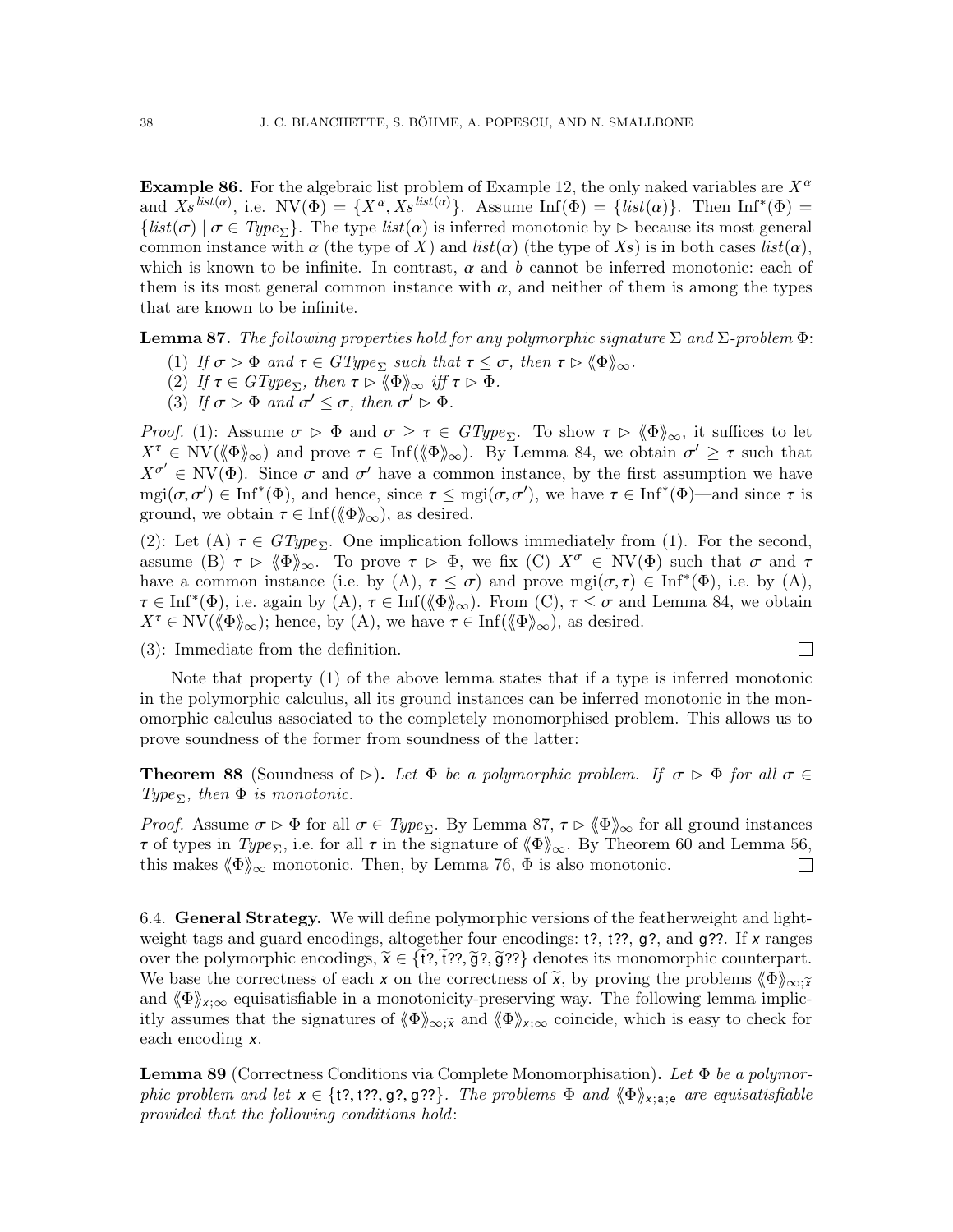SOUND: If  $\langle \Phi \rangle_{\infty;\tilde{x}}$  has a model,  $\langle \Phi \rangle_{x;\infty}$  has a model with the same interpretation of the type constructors.

COMPLETE: If  $\langle \Phi \rangle_{\mathsf{x};\infty}$  has a model,  $\langle \Phi \rangle_{\infty;\tilde{\mathsf{x}}}$  has a model with the same interpretation of the type constructors.

*Proof.* By the correctness of  $\infty$  (Lemma [76\)](#page-33-0) and the corresponding correctness theorems for  $\tilde{\chi}$  (more precisely, from the SOUND and COMPLETE statements from the proofs of Theorems [66](#page-29-0) and [71\)](#page-31-0), we have that  $\Phi$  and  $\langle \Phi \rangle_{\infty; \tilde{\chi}}$  are equisatisfiable. Together with the assumptions, this implies that (A)  $\Phi$  and  $\langle \Phi \rangle_{\mathsf{x}:\infty}$  are equisatisfiable. Moreover, from Lemma [81](#page-36-2) and monotonicity of  $\tilde{x}$  (more precisely, from the MONO statements from the proofs of Theorems [66](#page-29-0) and [71\)](#page-31-0), we know that  $\langle \Phi \rangle_{\infty;\tilde{x}}$  is monotonic. Hence, by the assumptions, (B)  $\langle \Phi \rangle_{x;\infty}$  is also monotonic. The desired fact follows from (A), (B), and Lemma [80](#page-35-1) (with *x* instantiated with  $x$ ;  $\infty$ ).  $\Box$ 

To apply the above lemma, we need to provide an *x* such that the equation  $\langle \Phi \rangle_{x:\infty} =$  $\langle \Phi \rangle_{\infty;\tilde{\chi}}$  almost holds, in the sense that the two problems are equisatisfiable without changing the type constructor interpretation, but possibly changing some of the function or predicate symbol interpretation.

Given  $\widetilde{\mathbf{x}}$ , we will come up with an encoding x in a systematic way. But first we need to define some relevant sets of types for a polymorphic Σ-problem Φ:

### Definition 90. Let

- $Type_{\Phi} = {\sigma \in Type_{\Sigma} | \sigma \text{ is the type of a subterm occurring in } \Phi};$
- $S_{\Phi} = \{ \tau \in GType_{\Sigma} \mid \tau \not\triangleright \langle \Phi \rangle_{\infty} \text{ and there exists } \sigma \in Type_{\Phi} \text{ such that } \tau \leq \sigma \};$
- $T_{\Phi} = \{\tau \in GType_{\Sigma} \mid \text{there exists } \sigma \in Type_{\Phi} \text{ such that } \sigma \not\triangleright \Phi \text{ and } \tau \leq \sigma \}.$

Here is how we proceed with the definition of *x*:

- (1) We emulate the definition of  $\tilde{\mathbf{x}}$ , using the polymorphic monotonicity calculus instead of the monomorphic one.
- (2) Step (1) will cause  $\langle \Phi \rangle_{\mathsf{x};\infty}$  to introduce more protectors than  $\langle \Phi \rangle_{\infty;\tilde{\mathsf{x}}}$ . This is because the former protects all ground types  $\tau$  that are instances of types  $\sigma \in Type_{\Phi}$ such that  $\sigma \not\triangleright \Phi$  (namely,  $T_{\Phi}$ ), whereas the latter protects all ground types  $\tau$  that are instances of types in Type<sub> $\Phi$ </sub> and satisfy  $\tau \not\triangleright \langle \Phi \rangle_{\infty}$  (namely,  $S_{\Phi}$ ). We have  $S_{\Phi} \subseteq T_{\Phi}$  but generally not vice versa. To repair this mismatch, we add axioms that semantically eliminate the protectors for the types in  $T_{\Phi}$  but not in  $S_{\Phi}$ . To achieve this, we must characterise  $T_{\Phi} - S_{\Phi}$  (which is an infinite set even for finite problems  $\Phi$ ) as the set of ground instances of a set  $U_{\Phi}$  of types so that  $U_{\Phi}$  is finite whenever  $\Phi$  is.

We define  $U_{\Phi}$  next:

**Definition 91** (Cap). Given a set of types *S*, a cap for it is a set  $S' \subseteq S$  such that all types in *S* are instances of types in *S'*. A cap is *minimal* if it contains no two distinct types  $\sigma$ <br>and  $\sigma'$  such that  $\sigma \leq \sigma'$ . For each  $\sigma$  let *U* be a minimal cap of the set and  $\sigma'$  such that  $\sigma \leq \sigma'$ . For each  $\sigma$ , let  $U_{\sigma}$  be a minimal cap of the set

 $U'_{\sigma} = {\sigma' \leq \sigma \mid \sigma' \in \text{Inf}^*(\Phi) \text{ or there exists no } X^{\sigma''} \in \text{NV}(\Phi)}$ such that  $\sigma'$  and  $\sigma''$  have a common instance}

We let  $U_{\Phi}$  be an arbitrary cap of  $\bigcup \{U_{\sigma} | \sigma \in Type_{\Phi} \text{ and } \sigma \not\rhd \Phi\}.$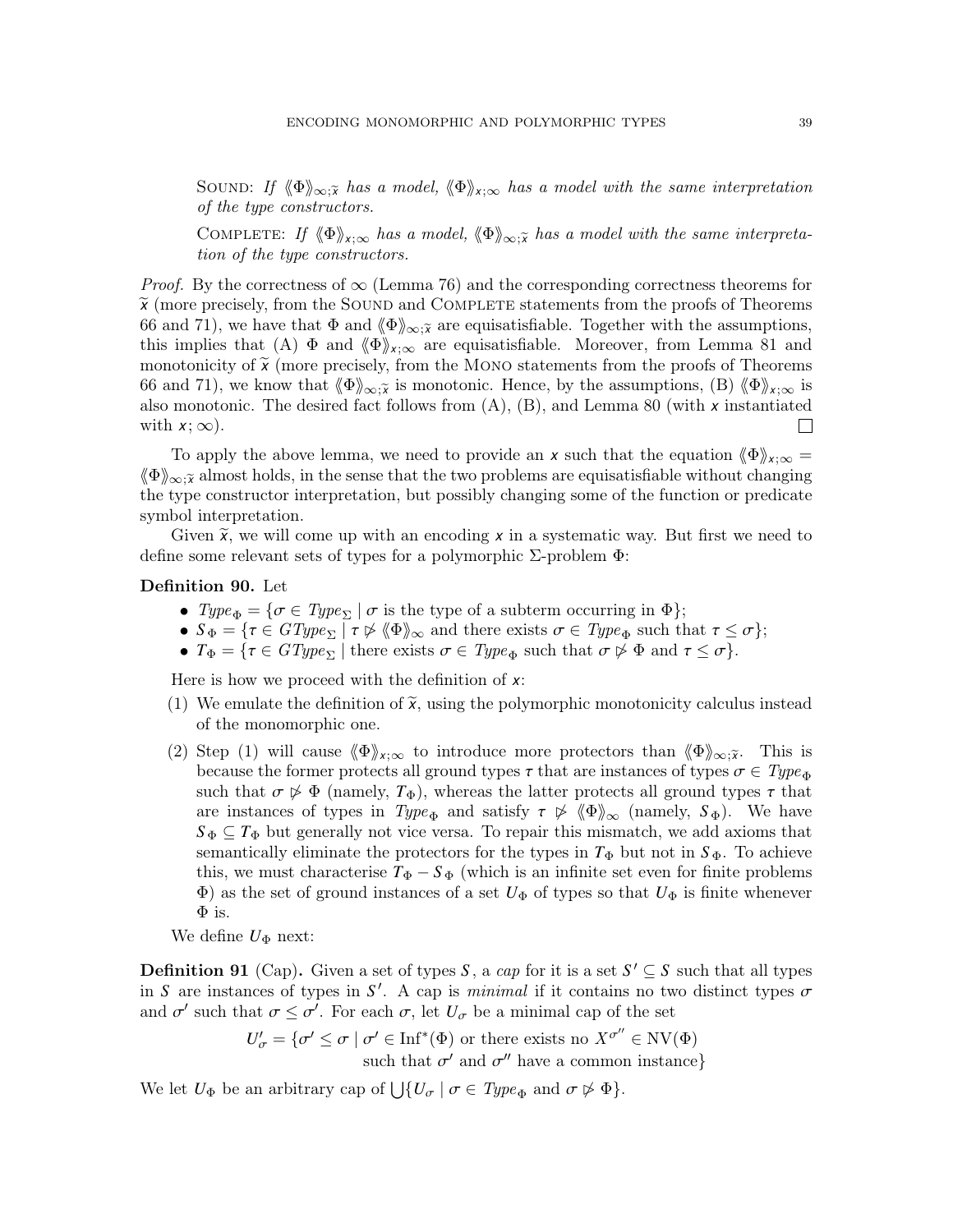The set  $U_{\Phi}$  is both a subset of the monotonic types and a precise characterisation of the sets of types whose ground instances give our difference of interest,  $T_{\Phi} - S_{\Phi}$ .

<span id="page-39-2"></span>Lemma 92. The following properties hold:

- $(1)$   $S_{\Phi} \subseteq T_{\Phi};$
- (2) If  $\sigma' \in U'_{\sigma}$ , then  $\sigma' \triangleright \Phi$ ;<br>(3) If  $\sigma \in U_{\sigma}$ , then  $\sigma \triangleright \Phi$ .
- (3) If  $\sigma \in U_{\Phi}$ , then  $\sigma \triangleright \Phi$ ;
- (4) If  $\tau \in T_{\Phi} S_{\Phi}$ , then  $\tau \triangleright \langle \Phi \rangle_{\infty}$ ;
- (5)  $T_{\Phi} S_{\Phi} = \{ \tau \in GType_{\Sigma} \mid \text{there exists } \sigma \in U_{\Phi} \text{ such that } \tau \leq \sigma \}.$

*Proof.* (1): Assume  $\tau \in S_{\Phi}$  and let  $\sigma \geq \tau$  as in the definition of  $S_{\Phi}$ . By Lemma [87\(](#page-37-0)2), we have  $\tau \not\triangleright \Phi$ , and hence by Lemma [87\(](#page-37-0)3) we have  $\sigma \not\triangleright \Phi$ , ensuring that  $\tau \in T_{\Phi}$ .

- (2): It is clear that the condition defining  $U'_{\sigma}$  is a strengthening of that defining  $\sigma \triangleright \Phi$ .
- (3): Immediate from (2).
- (4): Immediate from the definitions of  $S_{\Phi}$  and  $T_{\Phi}$ .

(5): Let  $\tau \in T_{\Phi}$  such that  $(A)$   $\tau \notin S_{\Phi}$ . There exists  $\sigma$  such that  $\tau \leq \sigma \in Type_{\Phi}$  and  $\sigma \not\triangleright \Phi$ . From (4), we have  $\tau \triangleright \langle \Phi \rangle_{\infty}$ ; hence, by Lemma [87\(](#page-37-0)2),  $\tau \triangleright \Phi$ . Since  $\tau$  is ground, either  $\tau \in \text{Inf}^*(\Phi)$  or there exists no  $X^{\sigma''} \in \text{NV}(\Phi)$  such that  $\tau \leq \sigma''$ , implying  $\tau \in U'_{\sigma}$ . It follows that  $\tau$  is an instance of an element of  $U$ , hence of an element of  $U_{\sigma}$ , as desired. Now that  $\tau$  is an instance of an element of  $U_{\sigma}$ , hence of an element of  $U_{\Phi}$ , as desired. Now, assume  $\tau$  is ground such that  $\tau \leq \sigma' \in U_{\Phi}$ . We obtain  $\sigma \in Type_{\Phi}$  such that  $\sigma \not\triangleright \Phi$  and  $\sigma' \in U$  in particular, we have  $\sigma' \leq \sigma$  bence  $\tau \in T_{\Phi}$ . Moreover, by  $\sigma' \in U$  and (2) we have  $\sigma' \triangleright \Phi$ ; hence by Lemma [87\(](#page-37-0)1), we have  $\tau \triangleright \langle \Phi \rangle_{\infty}$ , implying  $\tau \notin S_{\Phi}$ , as desired.  $0' \in U_{\sigma}$ . In particular, we have  $\sigma' \leq \sigma$ , hence  $\tau \in T_{\Phi}$ . Moreover, by  $\sigma' \in U_{\sigma}$  and (2), we are  $\sigma' \in \Phi$  hence by Lemma 87(1), we have  $\tau \in \mathbb{Z}^{\mathbb{N}}$  implying  $\tau \notin S_{\sigma}$  as desired

The following results will hold for any choice of set  $V_{\Phi}$  between  $U_{\Phi}$  and  $\{\sigma \in Type_{\Sigma}\}\$  $\sigma \triangleright \Phi$ . The smaller the chosen set, the lighter the encoding.

**Convention 93.** We fix  $V_{\Phi}$  such that  $U_{\Phi} \subseteq V_{\varphi} \subseteq {\sigma \in Type_{\Sigma} | \sigma \triangleright \Phi}$ .

<span id="page-39-0"></span>6.5. Monotonicity-Based Type Tags. We are now equipped to present the definitions of the polymorphic monotonicity-based encodings and prove their correctness. The polymorphic t? encoding can be seen as a hybrid between traditional tags (t) and monomorphic lightweight tags (t?): as in t, tags take the form of a function  $t\langle\sigma\rangle(t)$ ; as in t?, tags are omitted for types that are inferred monotonic.

The main novelty concerns the typing axioms. The  $\tilde{t}$ ? encoding omits all typing axioms for monotonic types. In the polymorphic case, the monotonic type  $\sigma$  might be an instance of a more general, potentially nonmonotonic type for which tags are generated. For example, if  $\alpha$  is tagged (because it is possibly nonmonotonic) but its instance  $list(\alpha)$  is not (because it is infinite and hence monotonic), there will be mismatches between tagged and untagged terms. Our solution is to add the typing axiom  $t(list(\alpha) \setminus (X_s) \approx X_s$ , which allows the prover to add or remove a tag for the infinite type  $list(\alpha)$ . Such an axiom is sound for any monotonic type.

<span id="page-39-1"></span>Definition 94 (Lightweight Tags t?). The encoding t? translates polymorphic problems over  $\Sigma = (Type, \mathcal{F}, \mathcal{P})$  to polymorphic problems over  $Type, \mathcal{F} \oplus \{\mathfrak{t} : \forall \alpha \ldotp \alpha \to \alpha\}, \mathcal{P})$ . Its term and formula translations are defined as follows:

$$
\langle f \langle \sigma \rangle(\bar{t})^{\sigma} \rangle_{t?} = [f \langle \sigma \rangle(\langle \bar{t} \rangle_{t?})] \quad \langle \langle X^{\sigma} \rangle_{t?} = [X] \quad \text{with } [t^{\sigma}] = \begin{cases} t & \text{if } \sigma \triangleright \Phi \\ t \langle \sigma \rangle(t) & \text{otherwise} \end{cases}
$$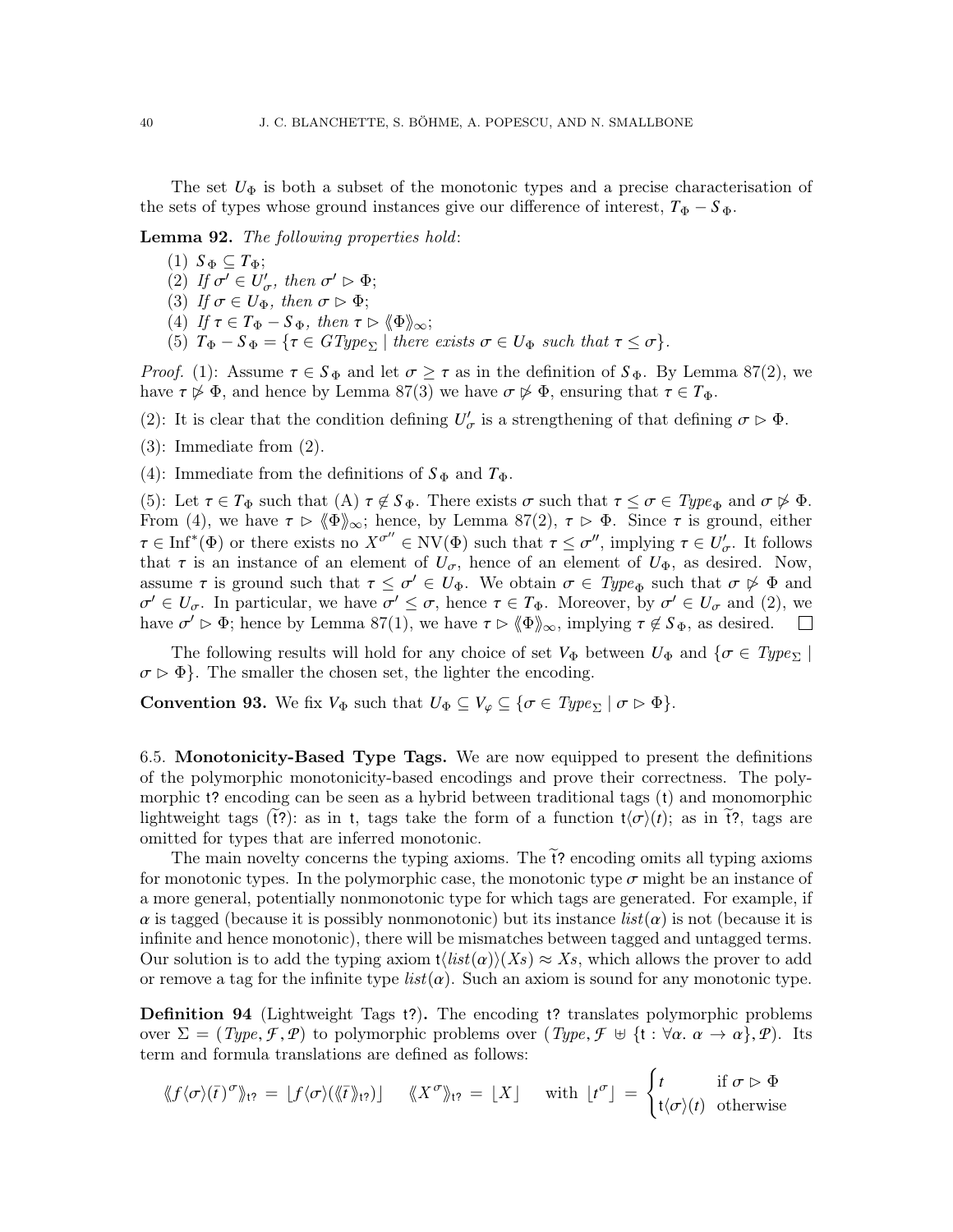The encoding adds the following typing axioms:

$$
\forall \text{TVars}(\sigma). \ \forall X : \sigma. \ \mathsf{t}\langle \sigma \rangle(X^{\sigma}) \approx X^{\sigma} \quad \text{for } \sigma \in V_{\Phi}
$$

The polymorphic lightweight type tags encoding t? is the composition  $\langle \rangle_{t^2; a; e}$ . It translates a polymorphic problem over  $\Sigma$  into an untyped problem over  $\Sigma' = (\mathcal{F}' \oplus {\mathfrak{t}'}^2, \mathcal{P}')$ , where  $\mathcal{F}'$  *Q'* are as for a  $\mathcal{F}', \mathcal{P}'$  are as for **a**.

Example 95. The t? encoding of of Example [12](#page-5-0) follows:

 $\forall A, Xs$ . t(list(A),  $Xs$ )  $\approx Xs$  $\forall A, X, Xs$ . nil(*A*)  $\not\approx$  cons(*A*, t(*A*, *X*), *Xs*)  $\forall A, Xs$ . Xs ≈ nil(*A*)  $\lor$  (∃*Y*, *Ys*. Xs ≈ cons(*A*, t(*A*, *Y*), *Ys*))  $\forall A, X, Xs$ . t(*A*, hd(*A*, cons(*A*, t(*A*, *X*), *Xs*)))  $\approx$  t(*A*, *X*)  $\land$  $t(A, \text{cons}(A, t(A, X), X_S)) \approx X_S$  $\exists X, Y, Xs, Ys.$  cons $(b, t(b, X), Xs) \approx \text{cons}(b, t(b, Y), Ys) \wedge$  $(t(b, X) \not\approx t(b, Y) \vee Xs \not\approx Ys)$ 

The typing axiom allows any term to be typed as  $list(\alpha)$ , which is sound because  $list(\alpha)$ is infinite. It would have been equally correct to provide separate axioms for nil, cons, and tl. Either way, the axioms are needed to remove the  $t(A, X)$  tags in case the proof requires reasoning about  $list(list(\alpha))$ .

The lighter encoding t?? protects only naked variables and introduces equations of the form  $t\langle\sigma\rangle(f\langle\bar{\alpha}\rangle(X)) \approx f\langle\bar{\alpha}\rangle(X)$  to add or remove tags around each function symbol f of a possibly nonmonotonic type  $\sigma$ , and similarly for existential variables.

<span id="page-40-0"></span>Definition 96 (Featherweight Tags t??). The encoding t?? translates polymorphic problems over  $\Sigma = (Type, \mathcal{F}, \mathcal{P})$  to polymorphic problems over  $Type, \mathcal{F} \oplus \{\mathfrak{t} : \forall \alpha \ldotp \alpha \to \alpha\}, \mathcal{P})$ . Its term and formula translations are defined as follows:

$$
\langle \langle t_1 \approx t_2 \rangle \rangle_{t\gamma} = \lfloor \langle \langle t_1 \rangle \rangle_{t\gamma} \rfloor \approx \lfloor \langle \langle t_2 \rangle \rangle_{t\gamma} \rfloor
$$
\n
$$
\langle \langle \exists X : \sigma, \varphi \rangle \rangle_{t\gamma} = \exists X : \sigma, \begin{cases} \langle \langle \varphi \rangle \rangle_{t\gamma} & \text{if } \sigma \vartriangleright \Phi \\ t \langle \sigma \rangle(X) \approx X \wedge \langle \varphi \rangle_{t\gamma} & \text{otherwise} \end{cases}
$$

with

$$
\lfloor t^{\sigma} \rfloor = \begin{cases} t & \text{if } \sigma \vartriangleright \Phi \text{ or } t \notin \mathcal{V}_{\text{typed}}^{\forall} \\ t \langle \sigma \rangle(t) & \text{otherwise} \end{cases}
$$

The encoding adds the typing axioms of t? (from Definition [94\)](#page-39-1) and the following:

$$
\forall \bar{\alpha}. \forall \bar{X}: \bar{\sigma}. \ t\langle \sigma \rangle(f\langle \bar{\alpha} \rangle(\bar{X}^{\bar{\sigma}})) \approx f\langle \bar{\alpha} \rangle(\bar{X}^{\bar{\sigma}}) \quad \text{for } f: \forall \bar{\alpha}. \ \bar{\sigma} \to \sigma \in \mathcal{F} \text{ such that } \sigma \not\rhd \Phi
$$
  

$$
\forall \text{TVars}(\sigma). \ \exists X: \sigma. \ t\langle \sigma \rangle(X^{\sigma}) \approx X^{\sigma} \quad \text{for } \sigma \in \text{Type}_{\Phi} \text{ such that } \sigma \not\rhd \Phi \text{ and } \sigma \text{ is not}
$$
  
an instance of the result type of some  $f \in \mathcal{F}$ 

The polymorphic featherweight type tags encoding t?? is the composition  $\langle \rangle_{t?}$ <sub>ia;e</sub>. The target signature of t?? is the same as that of t?.

**Example 97.** The t?? encoding of Example [12](#page-5-0) requires fewer tags than  $\tilde{t}$ ?, at the cost of two additional typing axioms and two typing equations for the existential variables of type b:

 $\forall A, Xs.$  t $(A, \text{hd}(A, Xs)) \approx \text{hd}(A, Xs)$  $\forall A, Xs.$  t(list(A),  $Xs$ )  $\approx Xs$  $\forall A. \exists X.$  t(*A*, *X*) ≈ X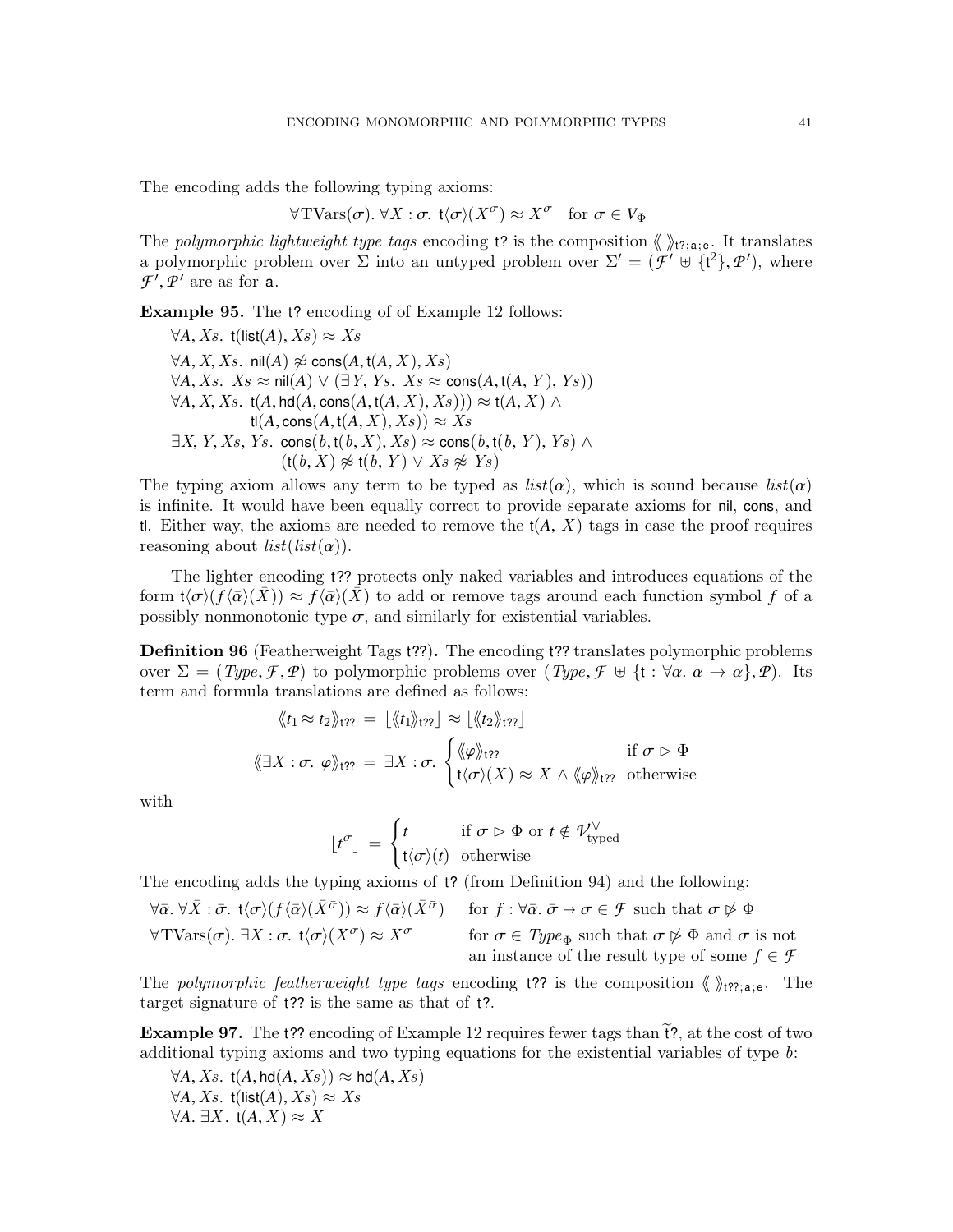$\forall A, X, Xs$ . nil(*A*)  $\not\approx$  cons(*A*, *X*, *Xs*)  $\forall A, Xs$ .  $Xs$  ≈ nil(*A*)  $\lor$  (∃*Y*, *Ys*. t(*A*, *Y*) ≈ *Y* ∧  $Xs$  ≈ cons(*A*, *Y*, *Ys*))  $\forall A, X, Xs.$  hd $(A, \text{cons}(A, X, Xs)) \approx t(A, X) \wedge t(A, \text{cons}(A, X, Xs)) \approx Xs$  $\exists X, Y, Xs, Ys.$  t $(b, X) \approx X \wedge (b, Y) \approx Y \wedge \text{cons}(b, X, Xs) \approx \text{cons}(b, Y, Ys) \wedge$  $(X \not\approx Y \vee X_s \not\approx Y_s)$ 

<span id="page-41-1"></span>**Theorem 98** (Correctness of t?, t??). The polymorphic type tags encodings t? and t?? are correct.

Proof. First we discuss the case of  $t$ ?. The following property can be routinely checked:

 $(A) \langle \Phi \rangle_{t^2;\infty} = {\varphi^\# \mid \varphi \in \langle \Phi \rangle_{\infty;\tilde{t}^2}} \cup {\{ \forall X^\tau \cdot t_\tau(X^\tau) \approx X^\tau \mid \tau \in \text{GInst}(V_{\Phi}) \}}$ 

where GInst( $V_{\Phi}$ ) denotes the set of ground instances of types in  $V_{\Phi}$  and  $\varphi^{\#}$  denotes the modification of  $\varphi$  obtained by adding for each  $\tau \in T_{\pm} - S_{\pm}$  a tag t around every term of modification of  $\varphi$  obtained by adding, for each  $\tau \in T_{\Phi} - S_{\Phi}$ , a tag  $t_{\tau}$  around every term of type  $\tau$ . Recall that  $U_{\Phi} \subseteq V_{\varphi} \subseteq {\sigma \in Type_{\Sigma} | \sigma \triangleright \Phi}$ . We have the following:

- $(T)$   $T_{\Phi} S_{\Phi} \subseteq \text{GInst}(V_{\Phi})$ ;
- (2) GInst( $V_{\Phi}$ )  $\subseteq \{ \sigma \in GType_{\Sigma} \mid \sigma \vartriangleright \Phi \};$
- (3) if  $\tau \in V_{\Phi}$ , the symbol  $t_{\tau}$  does not occur in  $\langle \rangle_{\infty}$ ;*{\tirest}*.

Property  $(1)$  follows from Lemma  $92(5)$ ,  $(2)$  from Lemma  $87(3)$ , and  $(3)$  from  $(2)$  and the definition of  $\langle \rangle_{\tilde{r}z}$ . Now we are ready to check the conditions of Lemma [89.](#page-37-1)

SOUND: Given a model *M* of  $\langle \Phi \rangle_{\infty}$ ; we modify it into a structure *M'* by reinterpreting, for all  $\tau \in \text{GInst}(V_{\Phi})$ , the symbols  $t_{\tau}$  as identity. Thanks to (3),  $\mathcal{M}'$  is still a model of  $\|\Phi\|$ .  $\langle \Phi \rangle_{\infty,\tilde{t}}$  and, thanks to (A) and (1), it is also a model of  $\langle \Phi \rangle_{t^2;\infty}$ .

COMPLETE: Any model of  $\langle \Phi \rangle_{t^2;\infty}$  is also a model of  $\langle \Phi \rangle_{\infty;\tilde{t}^2}$ , since, thanks to (1), in the presence of  $\{\forall X^{\tau}, \mathbf{t}_{\tau}(X^{\tau}) \approx X^{\tau} \mid \tau \in \text{GInst}(V_{\Phi})\}$  each  $\varphi^{\#}$  is equivalent to  $\varphi$ .

The case of  $t$ ?? is similar, with the following modifications:

(A)  $\langle \Phi \rangle_{17;\infty} = {\varphi^{\#} | \varphi \in \langle \Phi \rangle_{\infty,\tilde{17}}} \cup {\forall X^{\tau}, t_{\tau}(X^{\tau}) \approx X^{\tau} | \tau \in \text{GInst}(V_{\Phi})} \cup Ax$ 

where Ax consists of all ground instances  $\varphi \rho$  of the additional axioms  $\forall \bar{\alpha}$ .  $\varphi$  from Defini-tion [96](#page-40-0) where the occurring  $t_{\tau}$  is such that  $\tau \in T_{\Phi} - S_{\Phi}$ . What we retain about Ax is that Ax is satisfied by any structure that interprets as identity each  $t_{\tau}$  with  $\tau \in T_{\Phi} - S_{\Phi}$ , and hence, by (1), we have

(4) Ax is satisfied by any structure that interprets as identity each  $t_{\tau}$  with  $\tau \in \text{GInst}(V_{\Phi})$ . Moreover,  $\varphi^{\#}$  is modified to add tags to  $\varphi$  in fewer places—not to arbitrary terms, but only<br>to naked universal variables. Then the proof for t? works here too, additionally invoking (4) to naked universal variables. Then the proof for t? works here too, additionally invoking (4) in the proof of soundness.  $\Box$ 

<span id="page-41-0"></span>6.6. Monotonicity-Based Type Guards. Analogously to t?, the g? encoding is best understood as a hybrid between traditional guards  $(q)$  and monomorphic lightweight guards  $(\tilde{\mathfrak{g}}')$ : as in g, guards take the form of a predicate  $g\langle\sigma\rangle(t)$ ; as in  $\tilde{g}$ ?, guards are omitted for types that are inferred monotonic.

Once again, the main novelty concerns the typing axioms. The  $\tilde{g}$ ? encoding omits all typing axioms for monotonic types. In the polymorphic case, the monotonic type  $\sigma$  might be an instance of a more general, potentially nonmonotonic type for which guards are generated. Our solution is to add the typing axiom  $g(\sigma)(X)$ , which allows the prover to discharge any guard for the monotonic type  $\sigma$ .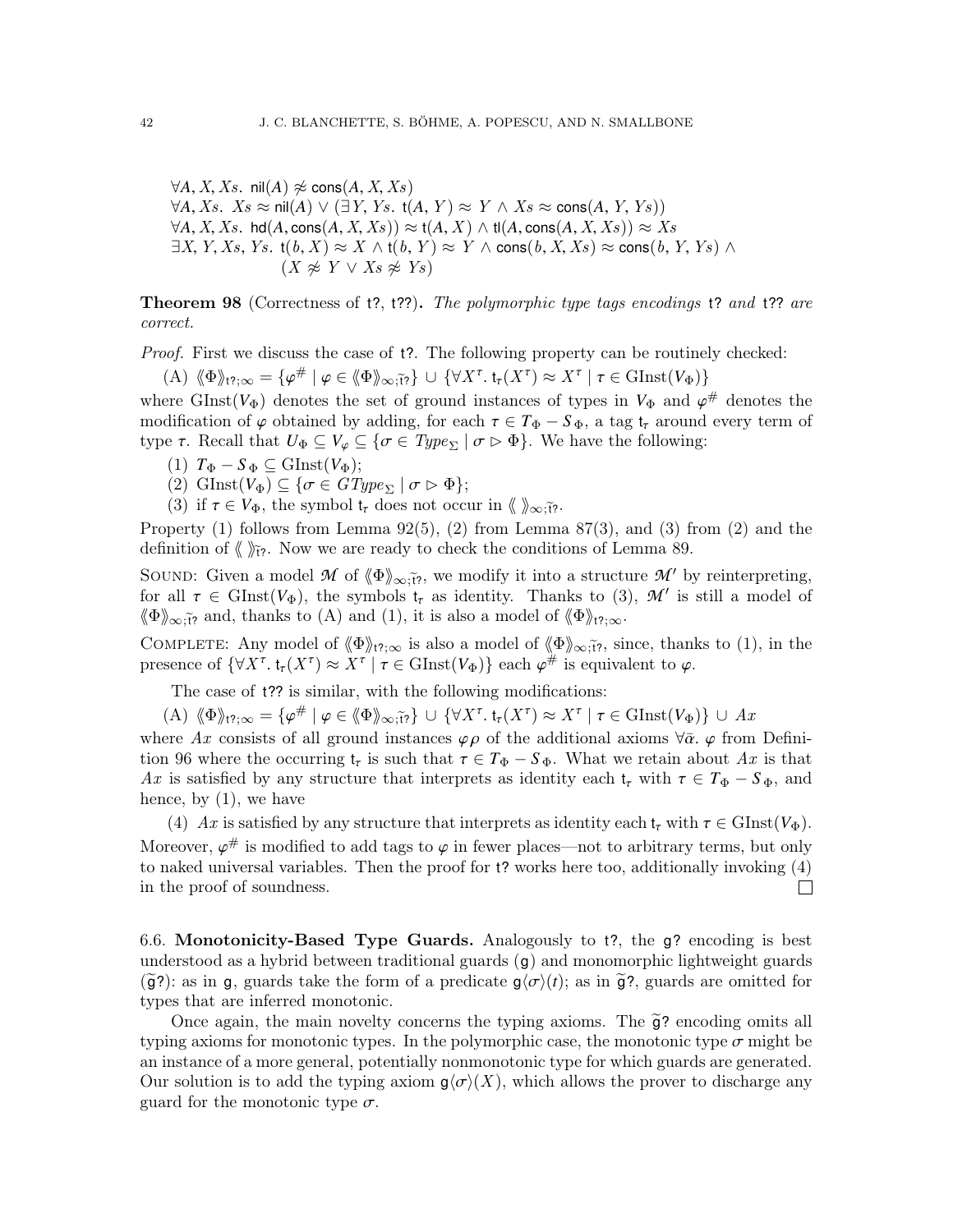Definition 99 (Lightweight Guards g?). The encoding g? translates polymorphic problems over  $\Sigma = (Type, \mathcal{F}, \mathcal{P})$  to polymorphic problems over  $(Type, \mathcal{F}, \mathcal{P} \cup \{g : \forall \alpha \ldotp \alpha \rightarrow o\})$ . Its term and formula translations  $\langle \rangle_{g^2; a; e}$  are defined as follows:

$$
\langle \langle \forall X : \sigma. \varphi \rangle_{\mathfrak{g}?} = \forall X : \sigma. \begin{cases} \langle \varphi \rangle_{\mathfrak{g}?} & \text{if } \sigma \vartriangleright \Phi \\ \mathfrak{g} \langle \sigma \rangle(X^{\sigma}) \to \langle \varphi \rangle_{\mathfrak{g}?} & \text{otherwise} \end{cases}
$$

$$
\langle \exists X : \sigma. \varphi \rangle_{\mathfrak{g}?} = \exists X : \sigma. \begin{cases} \langle \varphi \rangle_{\mathfrak{g}?} & \text{if } \sigma \vartriangleright \Phi \\ \mathfrak{g} \langle \sigma \rangle(X^{\sigma}) \land \langle \varphi \rangle_{\mathfrak{g}?} & \text{otherwise} \end{cases}
$$

The encoding adds the following typing axioms:

$$
\forall \text{TVars}(\sigma). \forall X : \bar{\sigma}. \mathsf{g}\langle\sigma\rangle(X^{\sigma}) \quad \text{for } \sigma \in V_{\Phi}
$$
  
\n
$$
\forall \bar{\alpha}. \forall \bar{X} : \bar{\sigma}. \mathsf{g}\langle\sigma\rangle(f\langle\bar{\alpha}\rangle(\bar{X}^{\bar{\sigma}})) \quad \text{for } f : \forall \bar{\alpha}. \bar{\sigma} \to \sigma \in \mathcal{F} \text{ such that } \sigma \not\rhd \Phi
$$
  
\n
$$
\forall \text{TVars}(\sigma). \exists X : \sigma. \mathsf{g}\langle\sigma\rangle(X^{\sigma}) \quad \text{for } \sigma \in \text{Type}_{\Phi} \text{ such that } \sigma \not\rhd \Phi \text{ and } \sigma \text{ is not an instance of the result type of some } f \in \mathcal{F}
$$

The polymorphic lightweight type guards encoding  $g$ ? is the composition  $\langle \rangle_{g}$ <sub>?;a;e</sub>. It translates a polymorphic problem over  $\Sigma$  into an untyped problem over  $\Sigma' = (\mathcal{F}', \mathcal{P}' \oplus {\mathfrak{g}^2})$ ,<br>where  $\mathcal{F}' \circ \mathcal{P}'$  are as for a where  $\mathcal{F}', \mathcal{P}'$  are as for **a**.

The featherweight cousin is a straightforward generalisation of g? along the lines of the generalisation of  $\tilde{g}$ ? into  $\tilde{g}$ ??.

**Definition 100** (Featherweight Guards g??). The polymorphic featherweight type quards encoding g?? is identical to the lightweight encoding g? except that the condition "if  $\sigma \triangleright \Phi$ " in the  $\forall$  case is weakened to "if  $\sigma \triangleright \Phi$  or  $X^{\sigma} \notin \mathrm{NV}(\varphi)$ ".

Example 101. The g?? encoding of Example [12](#page-5-0) follows:

 $\forall A, Xs.$  g(A, hd(A, Xs))  $\forall A, Xs.$  g(list(A), Xs)  $\forall A, X, Xs$ . nil $(A) \not\approx$  cons $(A, X, Xs)$  $\forall A, Xs$ .  $Xs$  ≈ nil(*A*)  $\lor$  (∃*Y*, *Ys*. g(*A*, *Y*)  $\land$   $Xs$  ≈ cons(*A*, *Y*, *Ys*))  $\forall A, X, Xs.$  g $(A, X) \rightarrow \text{hd}(A, \text{cons}(A, X, Xs)) \approx X \wedge \text{tl}(A, \text{cons}(A, X, Xs)) \approx Xs$  $\exists X, Y, Xs, Ys.$  g $(b, X) \wedge g(b, Y) \wedge \text{cons}(b, X, Xs) \approx \text{cons}(b, Y, Ys) \wedge (X \not\approx Y \vee Xs \not\approx Ys)$ 

Theorem 102 (Correctness of g?, g??). The polymorphic type guards encodings g? and g?? are correct.

Proof. The argument is very similar to that for tags (Theorem [98\)](#page-41-1), with the following modifications:

 $(A) \langle \Phi \rangle_{1?;\infty} = {\varphi \# \mid \varphi \in \langle \Phi \rangle_{\infty; \tilde{\Omega}}} \cup {\n \forall X^{\tau}, \mathsf{g}_{\tau}(X^{\tau}) \mid \tau \in \mathrm{GInst}(V_{\Phi})\n } \cup Ax$ where  $Ax$  consists of a set of formulae which is satisfied by each structure that interprets as everywhere-true each  $g_{\tau}$  with  $\tau \in \text{GInst}(V_{\Phi})$  and  $\varphi^{\#}$  denotes the modification of  $\varphi$  obtained<br>by adding for each  $\tau \in T_{\tau} - S_{\tau}$ , a guard  $g$  on several negative positions in  $\varphi$ by adding, for each  $\tau \in T_{\Phi} - S_{\Phi}$ , a guard  $g_{\tau}$  on several negative positions in  $\varphi$ .

Apart from this, the proofs for g? and g?? are identical to that for t??, except that instead of interpreting tags as identity we interpret guards as everywhere-true. $\Box$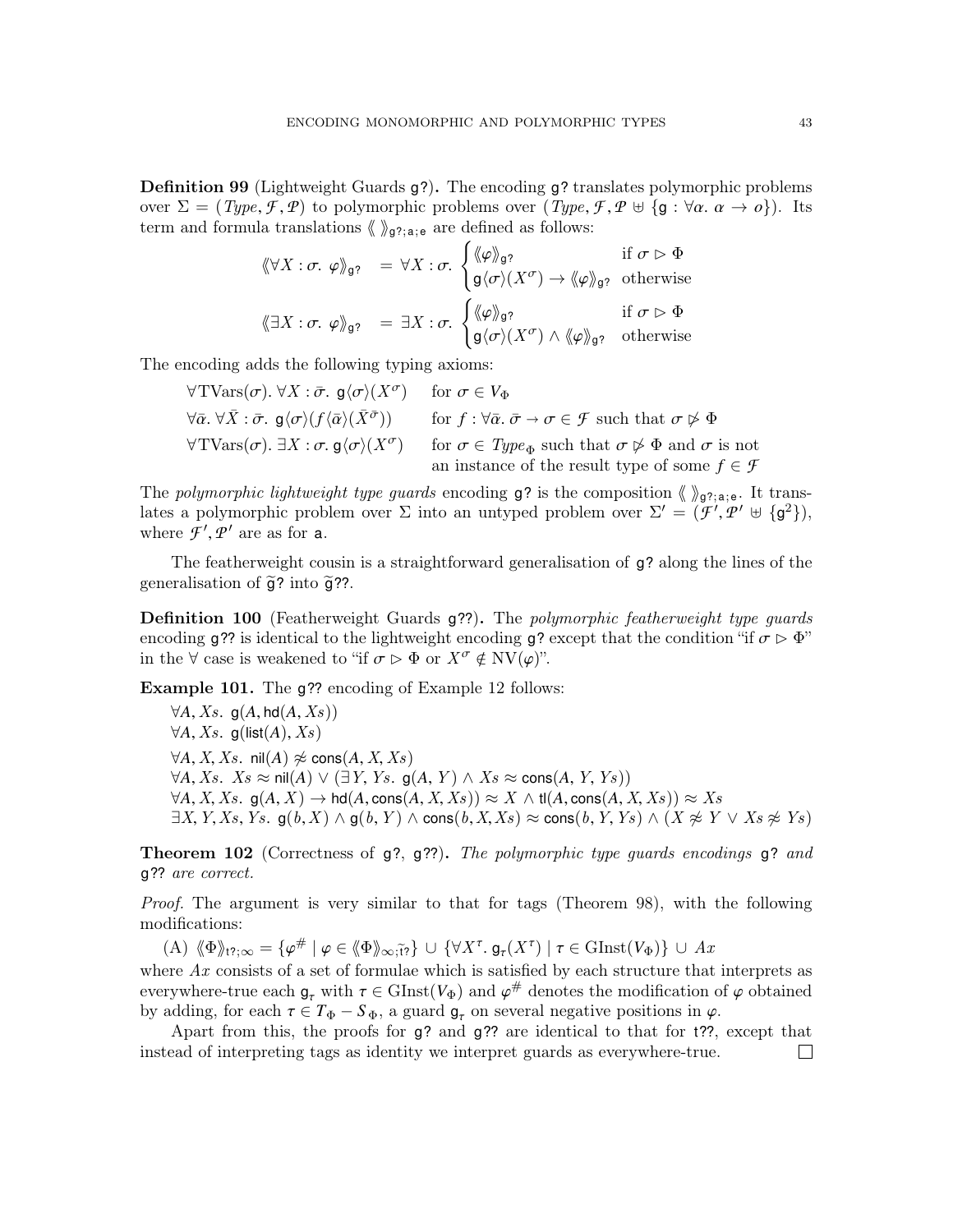## 7. Implementation

<span id="page-43-0"></span>Our research on polymorphic type encodings was driven by Sledgehammer, a component of Isabelle/HOL that harnesses first-order automatic theorem provers to discharge interactive proof obligations. The tool heuristically selects hundreds of background facts, translates them to untyped or monomorphic first-order logic, invokes the external provers in parallel, and reconstructs machine-generated proofs in Isabelle.

All the encodings presented in this article except for the complete monomorphisation translation from Section [6.1](#page-33-1) (which plays only an auxiliary theoretical role in our development) enjoy the desirable property that if the source signature and problem are finite, then the target signature and problem are also finite. All of these encodings, including the traditional ones, are implemented in Sledgehammer and can be used to target external first-order provers. The rest of this section considers implementation issues in more detail.

7.1. Heuristic Monomorphisation Algorithm. The monomorphisation algorithm implemented in Sledgehammer translates a polymorphic problem into a monomorphic problem by heuristically instantiating type variables. It involves three stages:

- 1. Separate the monomorphic and the polymorphic formulae, and collect all symbols occurring in the monomorphic formulae (the "mono-symbols").
- 2. For each polymorphic axiom, stepwise refine a set of substitutions, starting from the singleton set containing only the empty substitution, by matching known monosymbols against their polymorphic counterparts in the axiom. So long as new monosymbols emerge, collect them and repeat this stage.
- 3. Apply the substitutions to the corresponding polymorphic formulae. Only keep fully monomorphic formulae.

To ensure termination, the iterations performed in stage 2 are limited to a configurable number *K*. To curb the exponential growth, the algorithm also enforce an upper bound  $\Delta$  on the number of new formulae. Sledgehammer operates with  $K = 3$  and  $\Delta = 200$  by default, so that a problem with 500 formulae comprises at most 700 formulae after monomorphisation. Experiments found these values suitable. Given formulae about b and  $list(\alpha)$ , the third iteration already generates  $list(list(b))$  instances; adding yet another layer of list is unlikely to help. Increasing  $\Delta$  sometimes helps solve more problems, but its potential for clutter is real.

<span id="page-43-1"></span>7.2. Extension to Higher-Order Logic. Isabelle/HOL's logic, polymorphic higher-order logic with axiomatic type classes [\[35\]](#page-50-9), is not the same as the polymorphic first-order logic considered in this article. Sledgehammer's translation is a three-step process, where the first and last step may be omitted, depending on whether monomorphisation is desired and whether the target prover supports monomorphic types:

- 1. Optionally monomorphise the problem.
- 2. Eliminate the higher-order constructs [\[22,](#page-50-0) §2.1].  $\lambda$ -abstractions are rewritten to SK combinators or to supercombinators  $(\lambda$ -lifting). Functions are passed varying numbers of arguments via an apply operator hAPP :  $\forall \alpha, \beta$ .  $fun(\alpha, \beta) \times \alpha \rightarrow \beta$  (where fun is uninterpreted). Boolean terms are converted to formulae using a unary predicate  $h\text{BOOL}: \text{bool} \rightarrow o$  (where *bool* is uninterpreted).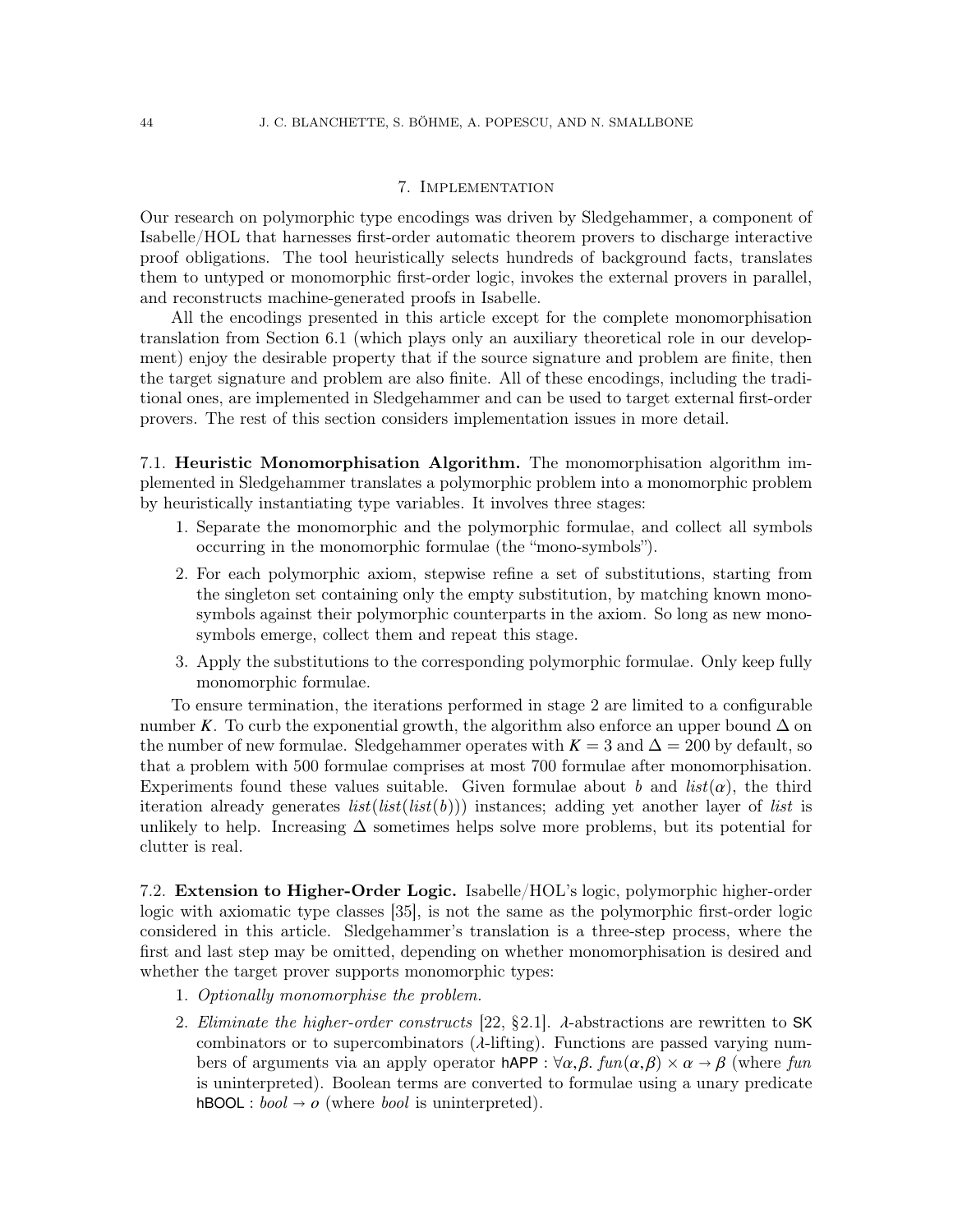3. Encode the type information. Polymorphic types are encoded using the techniques described in this article. Type classes are essentially sets of types; they are encoded as polymorphic predicates  $\forall \alpha$ . *o* (where  $\alpha$  is a phantom type variable, Definition [29\)](#page-12-1). For example, a predicate linorder :  $\forall \alpha.o$  could be used to restrict the axioms specifying that less eq :  $\forall \alpha$ .  $\alpha \times \alpha \rightarrow o$  is a linear order to those types that satisfy the linorder predicate (cf. Example [32\)](#page-12-2). The type class hierarchy is expressible as Horn clauses  $[22, §2.3]$  $[22, §2.3]$ .

The symbol hAPP would hugely burden problems if it were introduced systematically for all arguments to functions. To reduce clutter, Sledgehammer computes the minimum arity *n* needed for each symbol and passes the first *n* arguments directly, falling back on hAPP for additional arguments. In general, more arguments can be passed directly if monomorphisation is performed before hAPP is introduced, because each monomorphic instance of a polymorphic symbol is considered individually. Similar observations can be made for hBOOL.

7.3. Infinite Types and Constructors. The monotonicity calculus  $\triangleright$  is parameterised by a set Inf( $\Phi$ ) of infinite types. One could employ an approach similar to that implemented in Infinox [\[15\]](#page-50-11) to automatically infer finite unsatisfiability of types. This tool relies on various proof principles to show that a set of untyped first-order formulae only has models with infinite domains. For example, it can infer that  $list_b$  is infinite in Example [15](#page-7-2) because  $\cos_b$  is injective in its second argument but not surjective. However, in a proof assistant such as Isabelle, it is simpler to exploit metainformation available through introspection. Isabelle's datatypes are registered with their constructors; if some of them are recursive, or take an argument of an infinite type, the datatype must be infinite and hence monotonic.

More specifically, the monotonicity inference is run on the entire problem and maintains two finite sets of polymorphic types: the surely infinite types *J* and the possibly nonmonotonic types *N*. Every type of a naked variable in the problem is tested for infinity. If the test succeeds, the type is inserted into *J*; otherwise, it is inserted into *N*. Simplifications are performed: there no need to insert  $\sigma$  to *J* or *N* if it is an instance of a type already in the set; when inserting  $\sigma$  to a set, it is safe to remove any type in the set that is an instance of  $\sigma$ . The monotonicity check then becomes

$$
\sigma \triangleright \Phi \iff (\exists \tau \in J. \ \exists \rho. \ \sigma = \tau \rho) \ \lor \ (\forall \tau \in N. \ \nexists \rho. \ \sigma \rho = \tau \rho)
$$

7.4. Proof Reconstruction. To guard against bugs in the external provers, Sledgehammer reconstructs machine-generated proofs in Isabelle. This is usually accomplished by the *metis* proof method [\[26\]](#page-50-13), supplying it with the short list of facts referenced in the proof found by the prover. The proof method is based on the Metis prover [\[20\]](#page-50-14), a complete resolution prover for untyped first-order logic. The metis call is all that remains from the Sledgehammer invocation in the Isabelle theory, which can then be replayed without external provers. Given only a handful of facts, *metis* usually succeeds within milliseconds.

Prior to our work, a large share of the reconstruction failures were caused by typeunsound proofs found by the external provers, due to the use of the unsound encoding a [\[13,](#page-50-15) §4.1]. We now replaced the internals of Sledgehammer and metis so that they use a translation module supporting all the type encodings described in this article.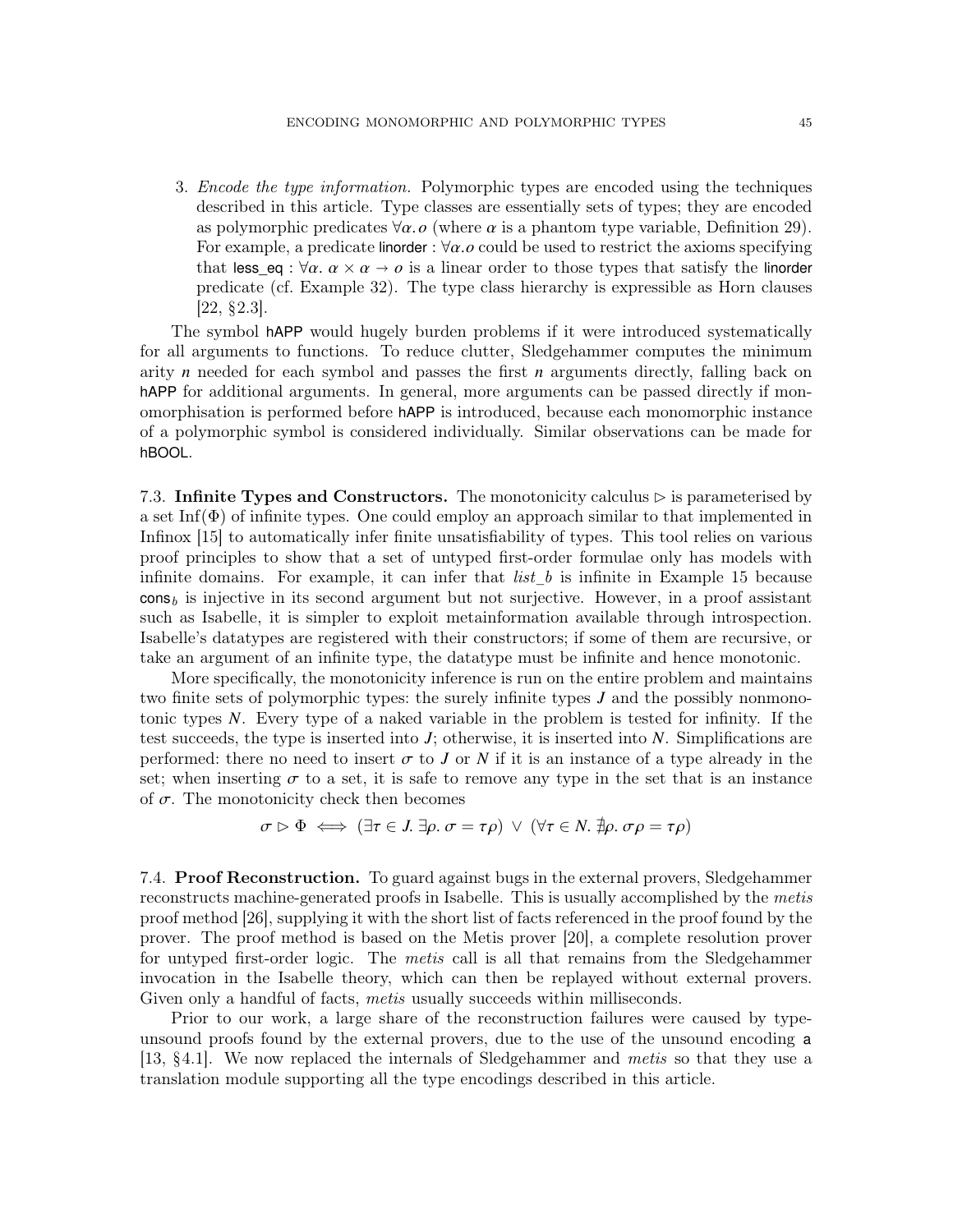Nonetheless, despite the typing information, individual inferences in Metis can be illtyped when types are reintroduced, causing the metis proof method to fail. There are two main failure scenarios.

First, the prover may in principle instantiate variables with "ill-typed" terms at any point in the proof. Fortunately, this hardly ever arises in practice, because like other resolution provers Metis heavily restricts paramodulation from and into variables [\[1\]](#page-49-4).

An issue that is more likely to plague users concerns the infinite types  $\text{Inf}(\Phi)$ . In the theoretical part of the paper, we required infinity to be a consequence of the problem Φ. The implementation is less rigorous; it will happily treat types that are known to be infinite in the Isabelle background theories even if  $\Phi$  itself does not imply infinity of the types. For example, assuming *nat* is known to be infinite, the implementation of the monotonicitybased encodings will not introduce any protectors around the naked variables *M* and *N* when translating the problem

on 
$$
\not\approx
$$
 off<sup>state</sup>  $\wedge$  ( $\forall X, Y : nat. X \approx Y$ )

(where the second conjunct is presumably the negation of a conjecture stating that there exist two distinct natural numbers). That problem is satisfiable on its own but unsatisfiable with respect to the background theory. Untyped provers will instantiate  $X$  and  $Y$  with on and off to derive a contradiction; and no "type-sound" proof is possible unless we also provide characteristic theorems for nat. In general, we would need to provide infinity axioms for all types in  $\text{Inf}(\Phi)$  to make the encoding sound irrespective of the background theory; for example:

 $\forall N : nat.$  zero  $\not\approx$  suc $(N)$   $\forall M, N : nat.$  suc $(M) \approx$  suc $(N) \rightarrow M \approx N$ 

Although this now makes a sound proof possible (by instantiating  $X$  and  $Y$  with zero and suc(zero)), it does not prevent the prover from discovering the spurious proof with on and off, which cannot be reconstructed by *metis*.

Although the above scenarios rarely occur in practice, it would be more satisfactory if proof reconstruction were always possible. A solution would be to connect our formalised soundness proofs with a verified checker for untyped first-order proofs. This remains for future work.

#### 8. Evaluation

<span id="page-45-0"></span>To evaluate the type encodings described in this article, we put together two sets of 1000 polymorphic first-order problems originating from 10 existing Isabelle theories, translated with Sledgehammer's help  $(100 \text{ problems per theory})$ .<sup>[3](#page-45-1)</sup> Nine of the theories are the same as in a previous evaluation [\[3\]](#page-49-2); the tenth one is an optimality proof for Huffman's algorithm. Our test data are publicly available [\[4\]](#page-49-5).

The problems in the first benchmark set include about 50 heuristically selected facts (before monomorphisation); that number is increased to 500 for the second set, to reveal how well the encodings scale with the problem size.

We evaluated each type encoding with five modern automatic theorem provers: the resolution provers E 1.8 [\[28\]](#page-50-16), SPASS 3.8ds [\[9\]](#page-49-6), and Vampire 3.0 (revision 1803) [\[27\]](#page-50-17) and the SMT solvers Alt-Ergo 0.95.2 [\[10\]](#page-49-7) and Z3 4.3.2 (revision 944dfee008) [\[23\]](#page-50-18). To make the

<span id="page-45-1"></span> $3$ The TPTP benchmark suite [\[30\]](#page-50-6), which is customarily used for evaluating theorem provers, has just begun collecting polymorphic (TFF1) problems.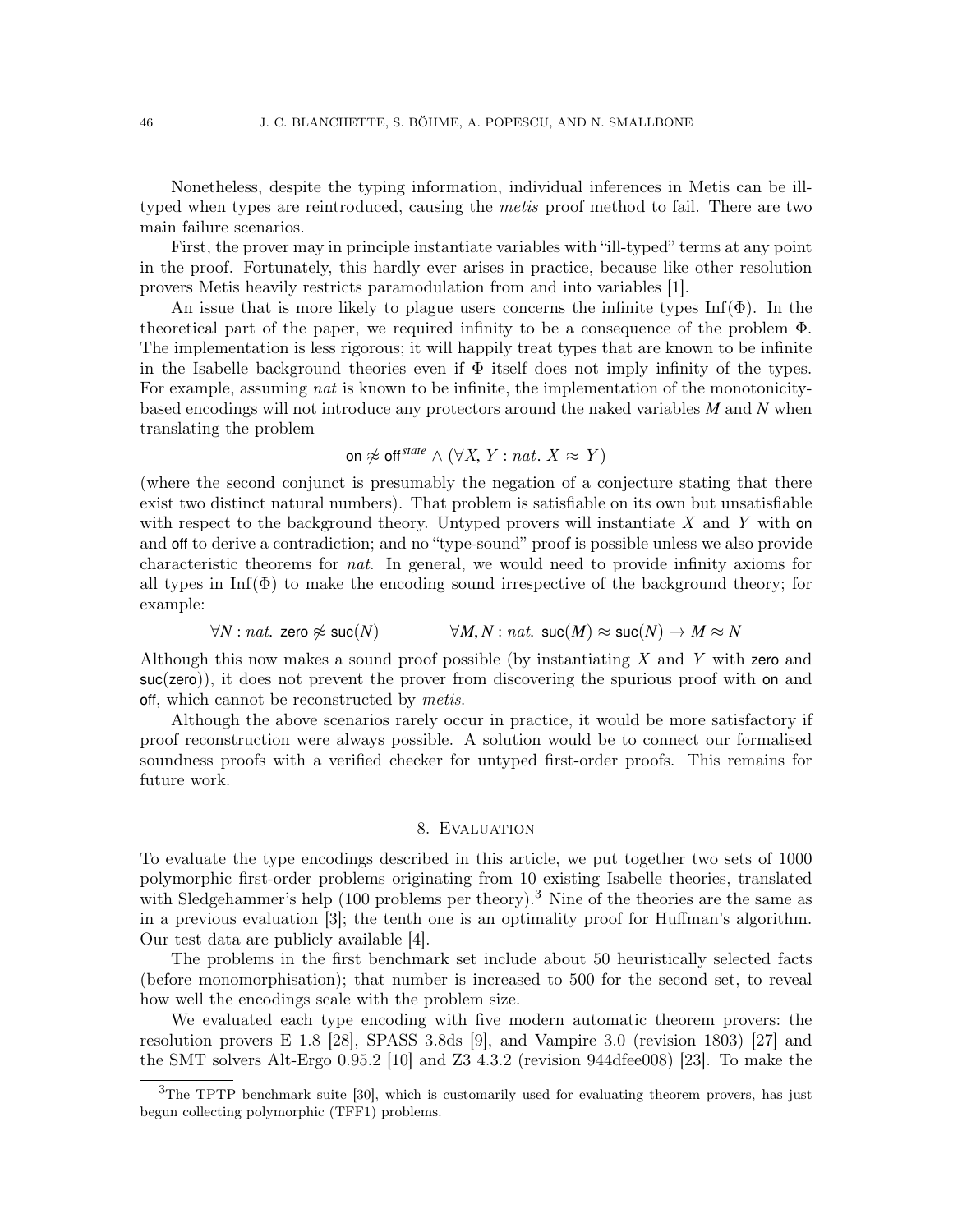|              |                           | e   | a                        | t   | t?  | 122  | t@                       | g   | $g$ ? | $g$ ??  | g@                       | n   |
|--------------|---------------------------|-----|--------------------------|-----|-----|------|--------------------------|-----|-------|---------|--------------------------|-----|
| $Alt-Ergo$   |                           | 268 | 275                      | 243 | 218 | 296  | 272                      | 233 | 291   | 295     | 259                      | 301 |
|              | $\widetilde{\phantom{m}}$ | 293 | $\overline{\phantom{0}}$ | 245 | 293 | 301  | $\overline{\phantom{m}}$ | 296 | 303   | 304     | $\overline{\phantom{m}}$ | 302 |
| E            |                           | 319 | 330                      | 322 | 311 | 325  | 269                      | 268 | 325   | 336     | 288                      |     |
|              | $\widetilde{\phantom{m}}$ | 338 | $\overline{\phantom{0}}$ | 337 | 353 | -343 | $\equiv$ .               | 335 | 351   | 352     |                          |     |
| <b>SPASS</b> |                           | 289 | 316                      | 290 | 275 | 319  | 196                      | 223 | 302   | 314     | -244                     |     |
|              | $\widetilde{\phantom{m}}$ | 322 | $\overline{\phantom{m}}$ | 322 | 328 | 332  | $\overline{\phantom{0}}$ | 317 | 330   | 337     | $\overline{\phantom{0}}$ | 349 |
| Vampire      |                           | 328 | 335                      | 291 | 304 | 320  | 243                      | 281 | 320   | 328     | 301                      |     |
|              | $\widetilde{\phantom{m}}$ | 340 | $\overline{\phantom{0}}$ | 331 | 355 | 351  | $\overline{\phantom{0}}$ | 329 | 356   | 354     | $\overline{\phantom{m}}$ | 370 |
| Z3           |                           | 295 | 323                      | 299 | 245 | 317  | 311                      | 289 | 301   | 317     | 295                      |     |
|              | $\widetilde{\phantom{m}}$ | 326 | $\overline{\phantom{m}}$ | 307 | 320 | 341  | $\overline{\phantom{m}}$ | 342 |       | 344 344 | $\overline{\phantom{m}}$ | 343 |

<span id="page-46-1"></span>Figure 2: Number of solved problems with 50 facts

|              |                           | e   | a                        |     | t?  | t?? | t@                       | g   | g?  | g?? | g@                       | n   |
|--------------|---------------------------|-----|--------------------------|-----|-----|-----|--------------------------|-----|-----|-----|--------------------------|-----|
| $Alt-Ergo$   |                           | 268 | 218                      | 183 | 223 | 273 | 216                      | 157 | 240 | 273 | 190                      | 260 |
|              | $\widetilde{\phantom{m}}$ | 285 | $\overline{\phantom{m}}$ | 209 | 302 | 311 | $\overline{\phantom{m}}$ | 251 | 311 | 313 | $\overline{\phantom{0}}$ | 318 |
| E            |                           | 170 | 355                      | 261 | 271 | 353 | 193                      | 205 | 345 | 355 | 237                      |     |
|              | $\widetilde{\phantom{m}}$ | 376 | $\overline{\phantom{m}}$ | 331 | 388 | 393 | $\overline{\phantom{0}}$ | 316 | 388 | 390 |                          |     |
| <b>SPASS</b> |                           | 136 | 321                      | 289 | 259 | 299 | 154                      | 163 | 278 | 296 | 194                      |     |
|              | $\widetilde{\phantom{m}}$ | 333 | $\overline{\phantom{m}}$ | 287 | 323 | 333 | $\overline{\phantom{0}}$ | 229 | 327 | 334 | $\overline{\phantom{0}}$ | 343 |
| Vampire      |                           | 318 | 396                      | 164 | 286 | 365 | 230                      | 219 | 312 | 349 | 259                      |     |
|              | $\widetilde{\phantom{m}}$ | 406 | $\overline{\phantom{m}}$ | 231 | 384 | 406 | $\overline{\phantom{0}}$ | 314 | 406 | 405 | $\overline{\phantom{0}}$ | 440 |
| Ζ3           |                           | 247 | 358                      | 253 | 241 | 362 | 273                      | 213 | 305 | 363 | -270                     |     |
|              | $\widetilde{\phantom{m}}$ | 363 |                          | 260 | 358 | 369 | $\overline{\phantom{0}}$ | 349 | 370 | 369 |                          | 370 |

<span id="page-46-2"></span>Figure 3: Number of solved problems with 500 facts

evaluation more informative, we also tested the provers' native support for types where it is available; it is referred to as  $\tilde{n}$  (monomorphic) and n (polymorphic). Only Alt-Ergo supports polymorphic types natively.

Each prover was invoked with the set of options we had previously determined worked best for Sledgehammer.<sup>[4](#page-46-0)</sup> The provers were granted 15 seconds of CPU time per problem on one core of a 3.06 GHz Dual-Core Intel Xeon processor. Most proofs were found within a few seconds; a higher time limit would have had a restricted impact on the success rate [\[13,](#page-50-15) §4]. To avoid giving the unsound encodings (e and a) an unfair advantage, for these proof search was followed by a certification phase that attempted to re-find the proof using a combination of sound encodings, based on its referenced facts. This phase slightly penalises the unsound encodings by rejecting a few sound proofs, but such is the price of unsoundness in practice.

Figures [2](#page-46-1) and [3](#page-46-2) give, for each combination of prover and encoding, the number of solved problems from each problem set. Rows marked with  $\sim$  concern the monomorphic

<span id="page-46-0"></span><sup>&</sup>lt;sup>4</sup>The setup for E was suggested by Stephan Schulz and includes the little known "symbol offset" weight function. We ran Alt-Ergo with the default setup, SPASS in Isabelle mode, Vampire in CASC mode, and Z3 through the z3\_tptp wrapper but otherwise with the default setup.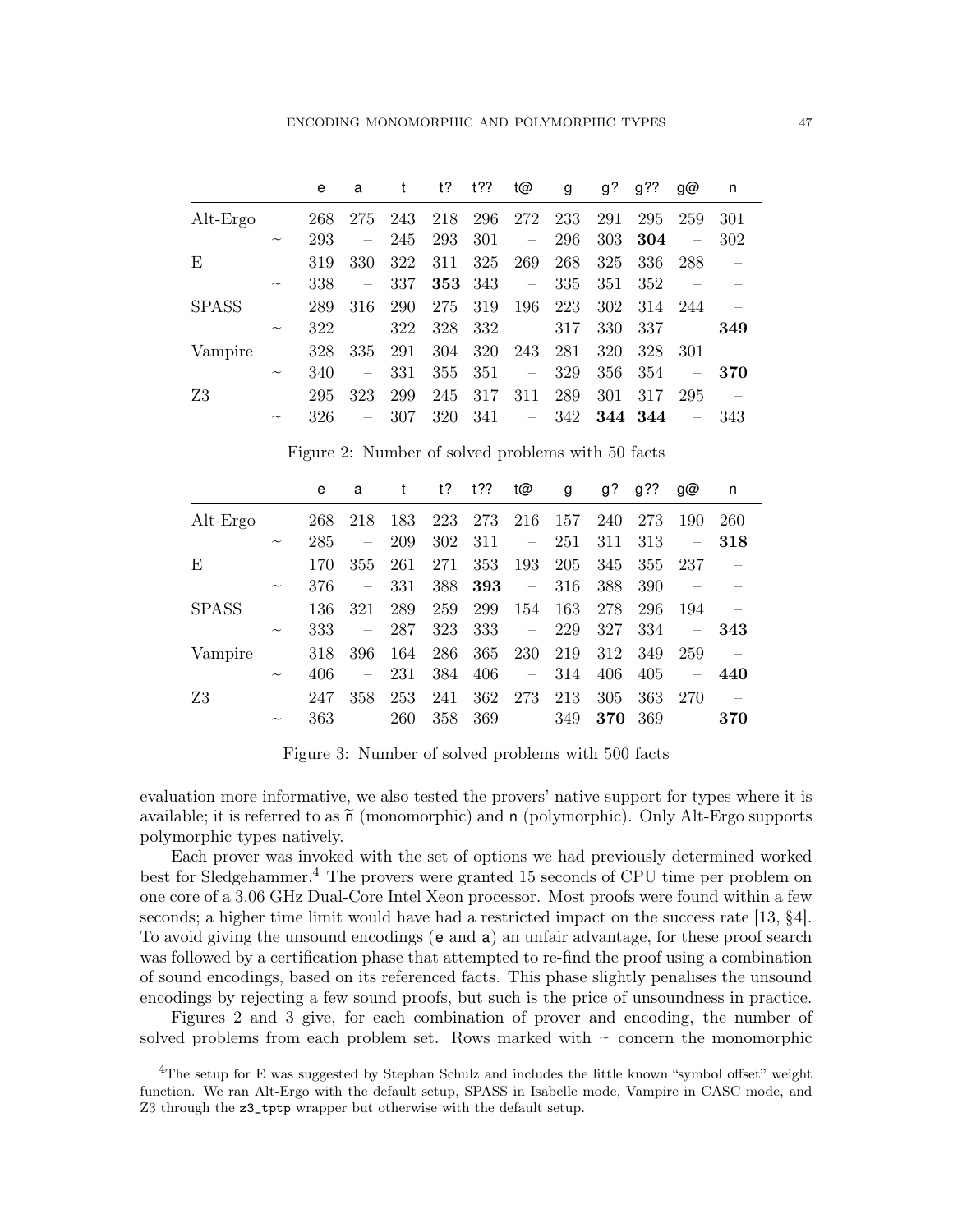|                     |                           | e    | a                        | t    | t?   | 122  | t@                       | g    | g?   | g??  | g@   |
|---------------------|---------------------------|------|--------------------------|------|------|------|--------------------------|------|------|------|------|
| Clauses             |                           | 89   | 99                       | 100  | 108  | 140  | 167                      | 166  | 139  | 139  | 166  |
|                     | $\widetilde{\phantom{m}}$ | 125  | $\equiv$                 | 127  | 127  | 141  | $\overline{\phantom{m}}$ | 242  | 141  | 141  |      |
| Literals per clause |                           | 2.3  | 2.4                      | 2.4  | 2.3  | 2.2  | 2.5                      | 4.3  | 3.2  | 2.6  | 3.8  |
|                     | $\widetilde{\phantom{m}}$ | 2.3  | $\overline{\phantom{m}}$ | 2.3  | 2.3  | 2.2  | $\overline{\phantom{m}}$ | 4.4  | 2.5  | 2.4  |      |
| Symbols per atom    |                           | 6.3  | 8.0                      | 18.3 | 16.0 | 10.3 | 9.9                      | 5.7  | 8.0  | 8.6  | 5.7  |
|                     | $\widetilde{\phantom{m}}$ | 6.2  | $\overline{\phantom{m}}$ | 10.6 | 7.0  | 6.2  |                          | 4.3  | 5.5  | 5.7  |      |
| Symbols             |                           | 1276 | 1870                     | 4339 | 3924 | 3235 | 4070                     | 4051 | 3609 | 3103 | 3610 |
|                     | $\widetilde{\phantom{m}}$ | 1757 | $\overline{\phantom{m}}$ | 3060 | 2040 | 1935 | $\overline{\phantom{m}}$ | 4548 | 1951 | 1904 |      |

<span id="page-47-0"></span>Figure 4: Average size of clausified problems with 50 facts

encodings. The encodings  $\tilde{a}$ ,  $\tilde{t}\omega$ , and  $\tilde{g}\omega$  are omitted; the first two coincide with  $\tilde{e}$ , whereas  $\tilde{t}$  and  $\tilde{g}$  are identical to degenerate versions of  $\tilde{t}$ ?? and  $\tilde{g}$ ?? that treat all types as possibly nonmonotonic. We observe the following:

- Among the encodings to untyped first-order logic, the monomorphic monotonicitybased encodings (especially  $\tilde{g}$ ?? but also  $\tilde{t}$ ??,  $\tilde{g}$ ?, and  $\tilde{t}$ ?) performed best overall. Their performance is close to that of the provers' native support for simple types  $(\tilde{n})$ . Polymorphic encodings lag behind; this is likely due in part to the synergy between the monomorphiser and the translation of higher-order constructs (cf. Section [7.2\)](#page-43-1).
- Among the polymorphic encodings, our novel cover-based and monotonicity-based encodings (t $\omega$ , t?, t??,  $\omega$ ,  $\omega$ ,  $g$ ?, and  $g$ ??), with the exception of t $\omega$ , constitute a substantial improvement over the traditional sound schemes  $(t \text{ and } \texttt{q})$ .
- As suggested in the literature, there is no clear winner between tags and guards. We expected monomorphic guards to be especially effective with SPASS, since they are internally mapped to soft sorts (an optimised representation of unary predicates [\[34\]](#page-50-19)), but this is not corroborated by the data.
- Despite the proof reconstruction phase, the unsound encoding a achieved similar results to the sound polymorphic encodings. In contrast, its monomorphic cousin  $\tilde{e}$ is generally no match for the sound monomorphic schemes.
- Oddly, the polymorphic prover Alt-Ergo performs significantly better on monomorphised problems than on the corresponding polymorphic ones. This raises serious doubts about the quality of the prover's heuristics for instantiating type variables.

For the first benchmark set, Figure [4](#page-47-0) presents the average number of clauses, literals per clause, symbols per atom, and symbols for clausified problems (using E's clausifier), to give an idea of each encoding's overhead. The striking point is the lightness of the monomorphic encodings, as witnessed by the number of symbols. Because monomorphisation generates several copies of the same formulae, we could have expected it to lead to larger problems, but this underestimates the cost of encoding types as terms in the polymorphic encodings.<sup>[5](#page-47-1)</sup> The strong correlation between the success rates in Figure [3](#page-46-2) and the average number of

<span id="page-47-1"></span> $5$ The increase visible in the e column, from 89 to 125 clauses and from 1276 to 1757 symbols, is due to the multiple copies arising from monomorphisation. Even though these become identical after type erasure, they are counted as separate in the statistics, and it is up to the automatic provers to notice that they are the same.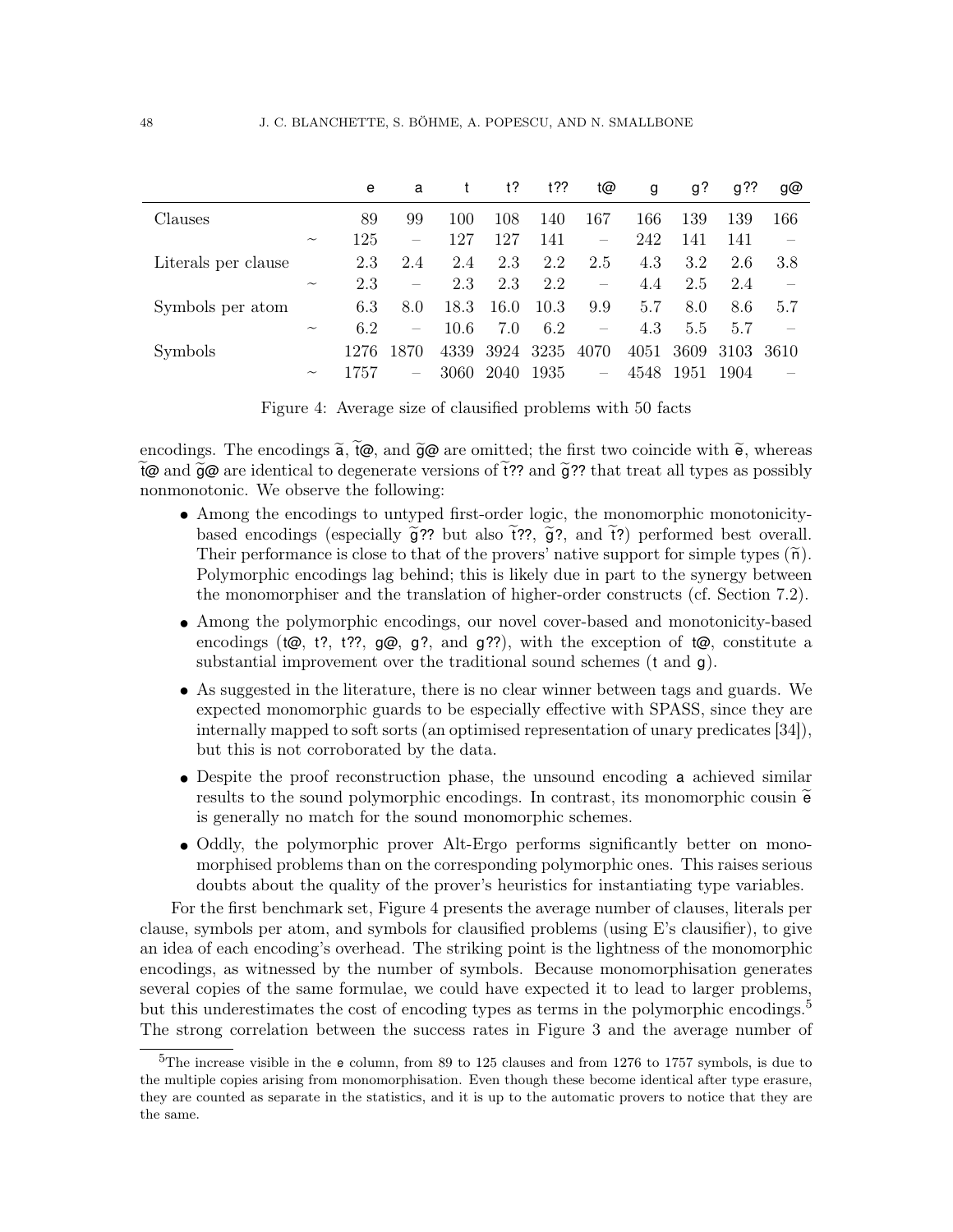symbols in Figure [4](#page-47-0) confirms the expectation that clutter (whether type arguments, tags, or guards) slows down automatic provers.

Independently of these empirical results, the new type encodings made an impact at the 2012 edition of CASC, the annual automatic prover competition [\[31\]](#page-50-20). Isabelle's automatic proof tools, including Sledgehammer, compete against the automatic provers LEO-II, Satallax, and TPS in the higher-order division. Largely thanks to the new schemes (but also to improvements in the underlying first-order provers), Isabelle moved from the third place it had occupied since 2009 to the first place.

## 9. Related Work

<span id="page-48-0"></span>The earliest descriptions of type tags and type guards we are aware of are due to Enderton [\[18,](#page-50-7) §4.3] and Stickel [\[29,](#page-50-1) p. 99]. Wick and McCune [\[36,](#page-50-8) §4] compare type arguments, tags, and guards in a monomorphic setting. Type arguments are described by Meng and Paulson [\[22\]](#page-50-0), who also consider full type erasure and polymorphic type tags and present a translation of axiomatic type classes. As part of the MPTP project, Urban [\[33\]](#page-50-21) extended the untyped TPTP FOF syntax with dependent types to accommodate Mizar and designed translations to plain FOF.

The intermediate verification language and tool Boogie 2 [\[21\]](#page-50-22) supports a restricted form of higher-rank polymorphism (with polymorphic maps), and Why3 [\[11\]](#page-49-8) provides rank-1 polymorphism. Both define translations to a monomorphic logic and rely on proxies to handle interpreted types [\[12,](#page-50-12) [17,](#page-50-23) [21\]](#page-50-22). One of the Boogie translations [\[21,](#page-50-22) §3.1] uses SMT triggers to prevent ill-typed instantiations in conjunction with type arguments; however, this approach is risky in the absence of a semantics for triggers. Bouillaguet et al. [\[14,](#page-50-24) §4] showed that full type erasure is sound if all types can be assumed to have the same cardinality and exploit this in the verification system Jahob.

An alternative to encoding polymorphic types or monomorphising them away is to support them natively in the prover. This is ubiquitous in interactive theorem provers, but perhaps the only production-quality automatic prover that supports polymorphism is Alt-Ergo [\[10\]](#page-49-7).

Blanchette and Krauss [\[6\]](#page-49-9) studied monotonicity inferences for higher-order logic without polymorphism. Claessen et al. [\[16\]](#page-50-2) were first to apply them to type erasure.

### 10. Conclusion

This article introduced a family of translations from polymorphic into untyped first-order logic, with a focus on efficiency. Our monotonicity-based encodings soundly erase all types that are inferred monotonic, as well as most occurrences of the remaining types. The best translations outperform the traditional encoding schemes.

We implemented the new translations in the Sledgehammer tool for Isabelle/HOL, thereby addressing a recurring user complaint. Although Isabelle certifies external proofs, unsound proofs are annoying and often conceal sound proofs. The same translation module forms the core of Isabelle's TPTP exporter tool, which makes entire theorem libraries available to first-order reasoners. Our refinements to the monomorphic case have made their way into the Monotonox translator [\[16\]](#page-50-2). Applications such as Boogie [\[21\]](#page-50-22), LEO-II [\[2\]](#page-49-10), and Why3 [\[11\]](#page-49-8) also stand to gain from lighter encodings.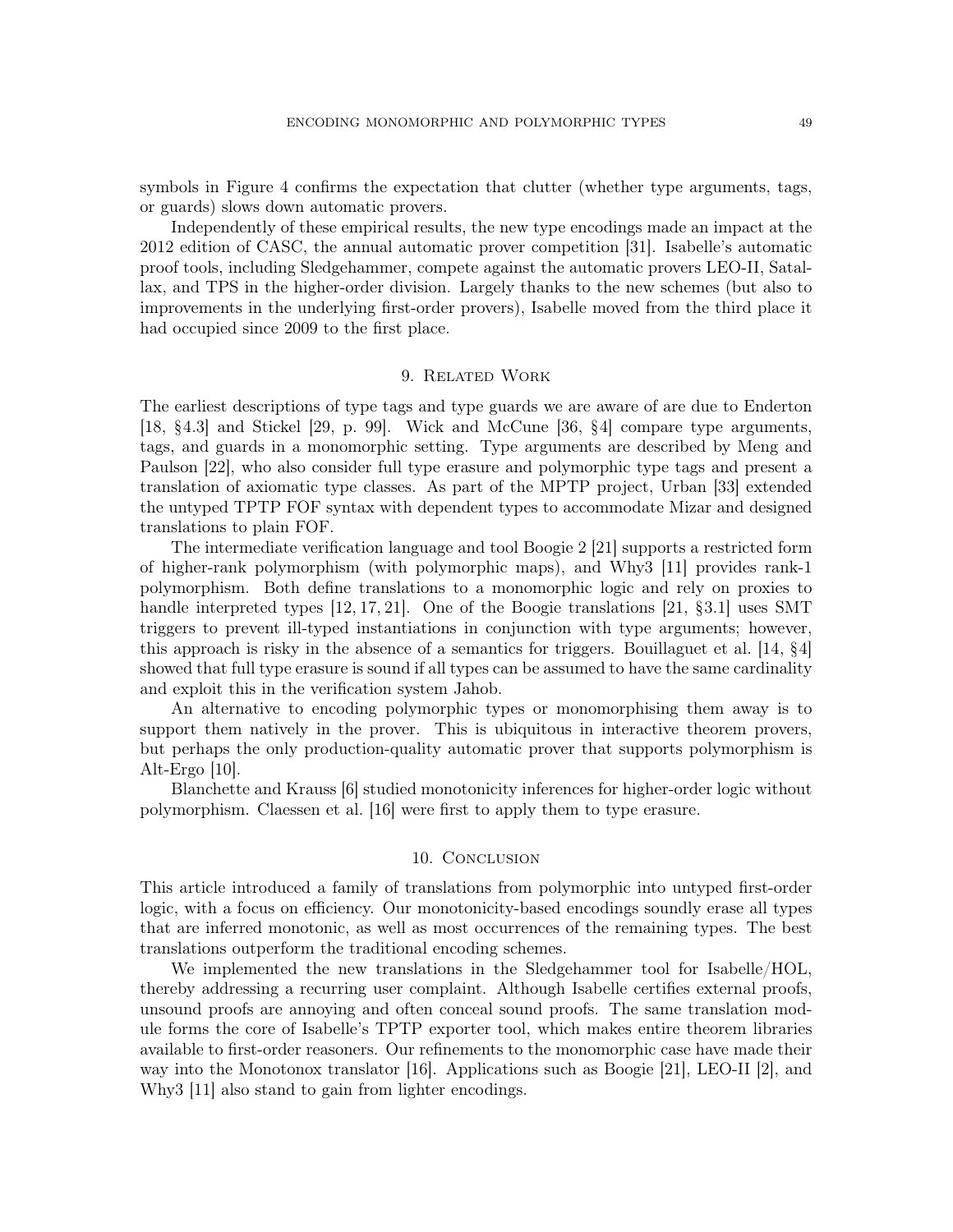The TPTP family recently welcomed the addition of TFF1 [\[7\]](#page-49-0), an extension of the monomorphic TFF0 logic with rank-1 polymorphism. Equipped with a concrete syntax and translation tools, we can turn any popular automatic theorem prover into an efficient polymorphic prover. Translating the untyped proof back into a typed proof is usually straightforward, but there are important corner cases that call for more research. It should also be possible to extend our approach to interpreted arithmetic.

From both a conceptual and an implementation point of view, the encodings are all instances of a general framework, in which mostly orthogonal features can be combined in various ways. Defining such a large number of encodings makes it possible to select the most appropriate scheme for each automatic prover, based on empirical evidence. In fact, using strategy scheduling or parallelism, it is advantageous to have each prover employ a combination of encodings with complementary strengths.

### Acknowledgement

Koen Claessen and Tobias Nipkow made this collaboration possible. Lukas Bulwahn, Peter Lammich, Rustan Leino, Tobias Nipkow, Nir Piterman, Alexander Steen, Mark Summerfield, Tjark Weber, and several anonymous reviewers suggested dozens of textual improvements; in particular, the three reviewers of this extended, journal version accomplished a remarkable work, going well beyond the call of duty. Blanchette was partly supported by the Deutsche Forschungsgemeinschaft (DFG) projects Quis Custodiet and Hardening the Hammer (grants NI 491/11-2 and NI 491/14-1). Popescu was partly supported by the DFG project Security Type Systems and Deduction (grant NI 491/13-2) as part of the program Reliably Secure Software Systems  $(RS<sup>3</sup>$ , priority program 1496). The authors are listed alphabetically.

#### **REFERENCES**

- <span id="page-49-4"></span>[1] Bachmair, L., Ganzinger, H., Lynch, C., Snyder, W.: Basic paramodulation. Inf. Comput. 121(2), 172–192 (1995)
- <span id="page-49-10"></span>[2] Benzmüller, C., Paulson, L.C., Theiss, F., Fietzke, A.: LEO-II—A cooperative automatic theorem prover for higher-order logic. In: A. Armando, P. Baumgartner, G. Dowek (eds.) IJCAR 2008, LNAI, vol. 5195, pp. 162–170. Springer (2008)
- <span id="page-49-2"></span>[3] Blanchette, J.C., Böhme, S., Paulson, L.C.: Extending Sledgehammer with SMT solvers. J. Autom. Reasoning 51(1), 109–128 (2013)
- <span id="page-49-5"></span>[4] Blanchette, J.C., Böhme, S., Popescu, A., Smallbone, N.: Empirical data associated with this article. [http://www21.in.tum.de/~blanchet/enc\\_types\\_data\\_lmcs.tar.gz](http://www21.in.tum.de/~blanchet/enc_types_data_lmcs.tar.gz) (2012)
- <span id="page-49-3"></span>[5] Blanchette, J.C., Böhme, S., Popescu, A., Smallbone, N.: Encoding monomorphic and polymorphic types. In: N. Piterman, S. Smolka (eds.) TACAS 2013, LNCS, vol. 7795, pp. 493–507. Springer (2013)
- <span id="page-49-9"></span>[6] Blanchette, J.C., Krauss, A.: Monotonicity inference for higher-order formulas. J. Autom. Reasoning 47(4), 369–398 (2011)
- <span id="page-49-0"></span>[7] Blanchette, J.C., Paskevich, A.: TFF1: The TPTP typed first-order form with rank-1 polymorphism. In: M.P. Bonacina (ed.) CADE-24, LNAI, vol. 7898, pp. 414–420. Springer (2013)
- <span id="page-49-1"></span>[8] Blanchette, J.C., Popescu, A.: Mechanizing the metatheory of Sledgehammer. In: P. Fontaine, C. Ringeissen, R.A. Schmidt (eds.) FroCoS 2013, LNCS, vol. 8152, pp. 245–260. Springer (2013)
- <span id="page-49-6"></span>[9] Blanchette, J.C., Popescu, A., Wand, D., Weidenbach, C.: More SPASS with Isabelle—Superposition with hard sorts and configurable simplification. In: L. Beringer, A. Felty (eds.) ITP 2012, LNCS, vol. 7406, pp. 345–360. Springer (2012)
- <span id="page-49-7"></span>[10] Bobot, F., Conchon, S., Contejean, E., Lescuyer, S.: Implementing polymorphism in SMT solvers. In: C. Barrett, L. de Moura (eds.) SMT 2008 (2008)
- <span id="page-49-8"></span>[11] Bobot, F., Filliâtre, J.C., Marché, C., Paskevich, A.: Why3: Shepherd your herd of provers. In: K.R.M. Leino, M. Moskal (eds.) Boogie 2011, pp. 53–64 (2011)